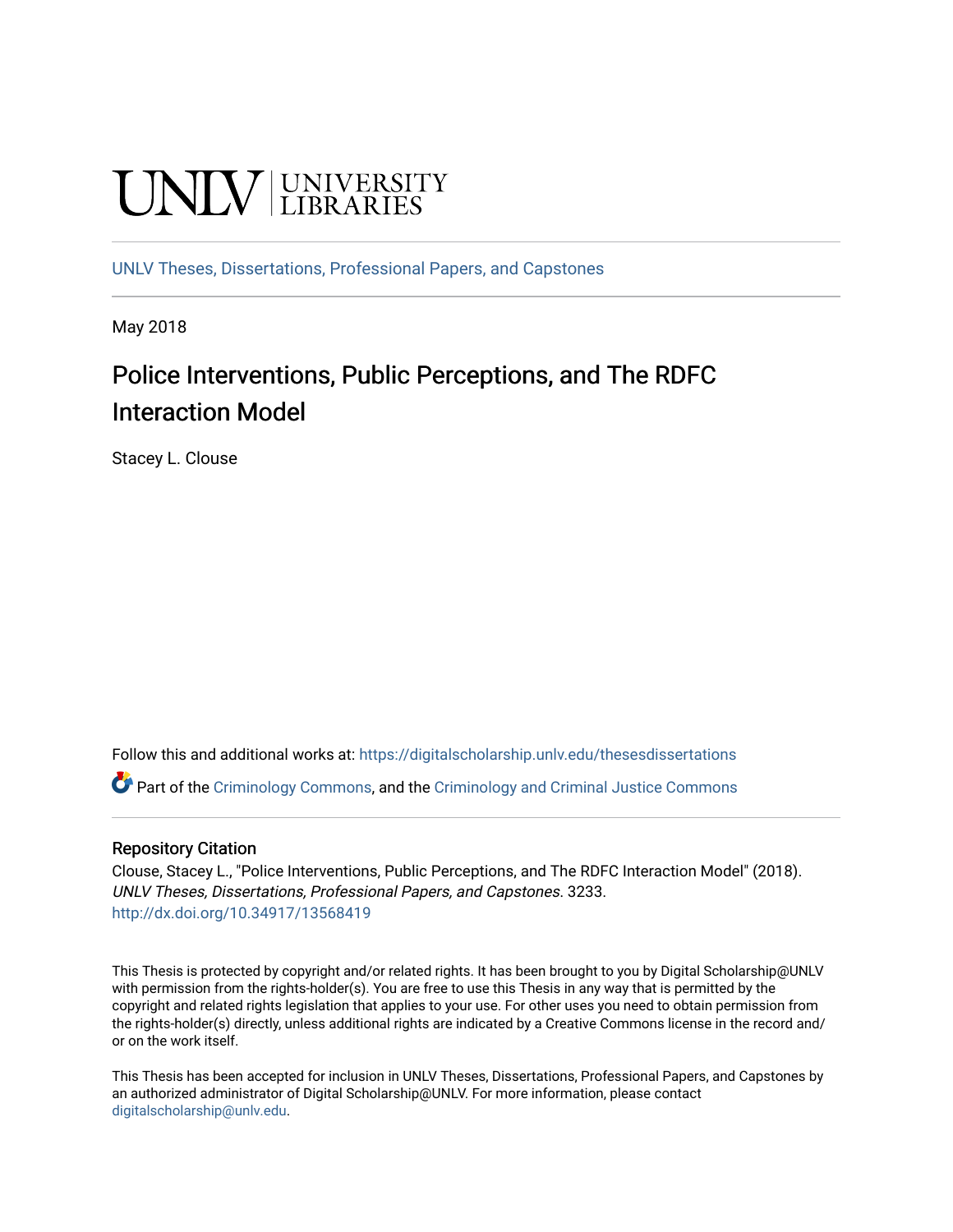### POLICE INTERVENTIONS, PUBLIC PERCEPTIONS,

### AND THE RDFC INTERACTION MODEL

By

Stacey L. Clouse

Bachelor of Arts-Criminal Justice University of Nevada, Las Vegas 2015

A thesis submission in partial fulfillment of the requirements for the

Master of Arts-Criminal Justice

Department of Criminal Justice Greenspun College of Urban Affairs The Graduate College

University of Nevada, Las Vegas May 2018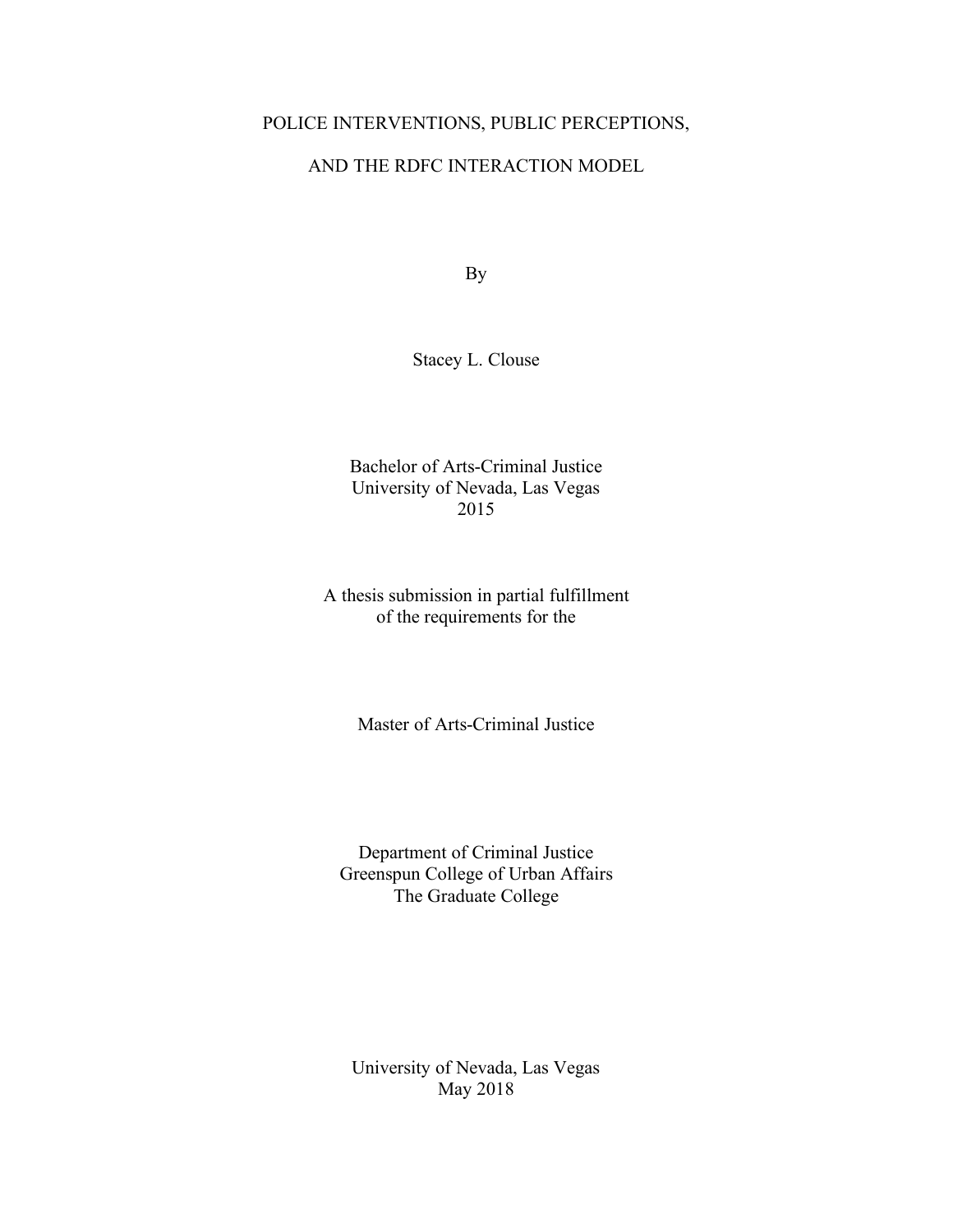Copyright 2018 by Stacey L. Clouse

All Rights Reserved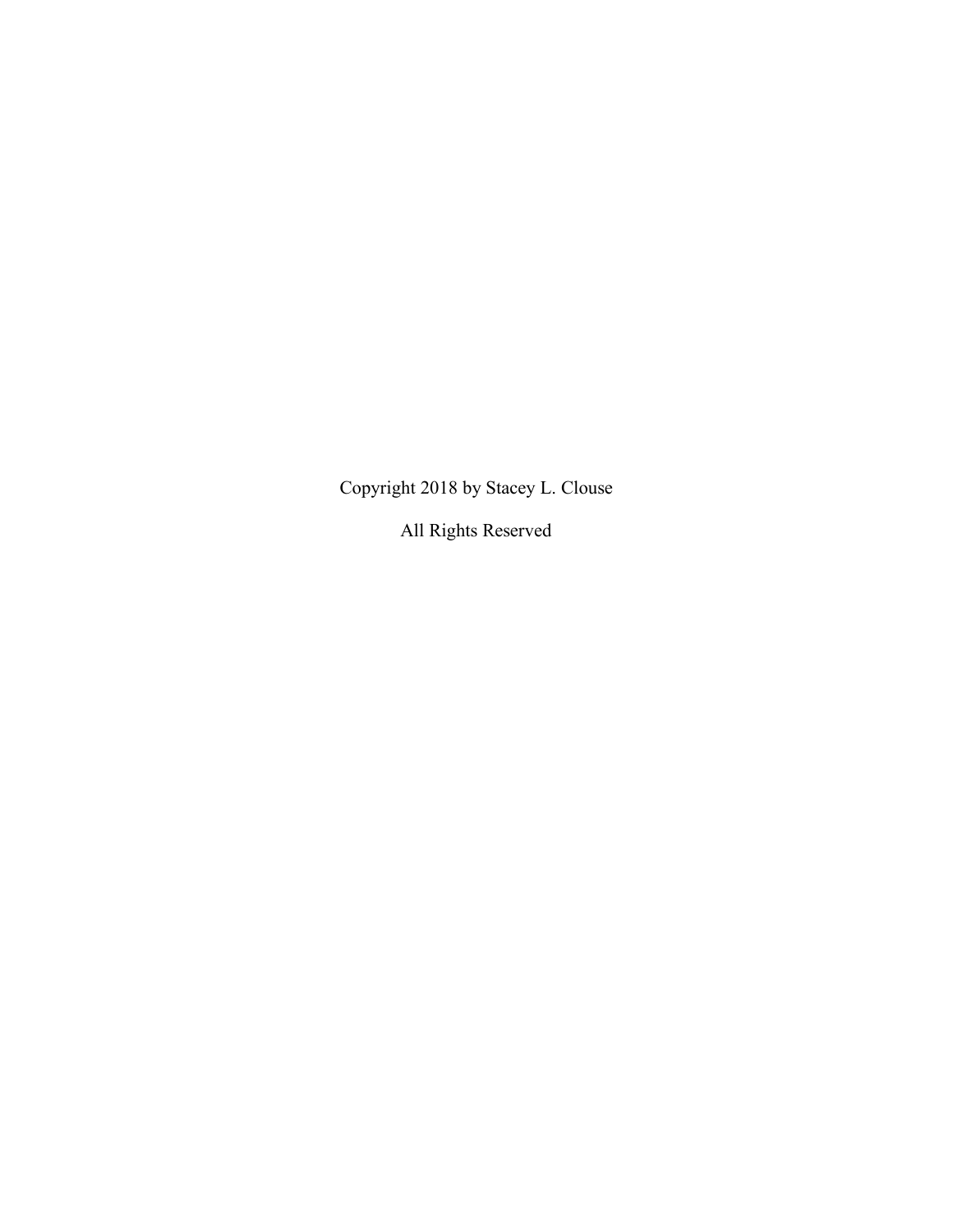

The Graduate College The University of Nevada, Las Vegas

April 10, 2018

This thesis prepared by

Stacey L. Clouse

entitled

Police Interventions, Public Perceptions, and the RDFC Interaction Model

is approved in partial fulfillment of the requirements for the degree of

Master of Arts - Criminal Justice Department of Criminal Justice

William H. Sousa, Ph.D. *Examination Committee Member*

Joel Lieberman, Ph.D. *Examination Committee Member*

Jaewon Lim, Ph.D. *Graduate College Faculty Representative*

Tamara Madensen-Herold, Ph.D.<br>
Examination Committee Chair<br>
Graduate College Interim Dean *Examination Committee Chair Graduate College Interim Dean*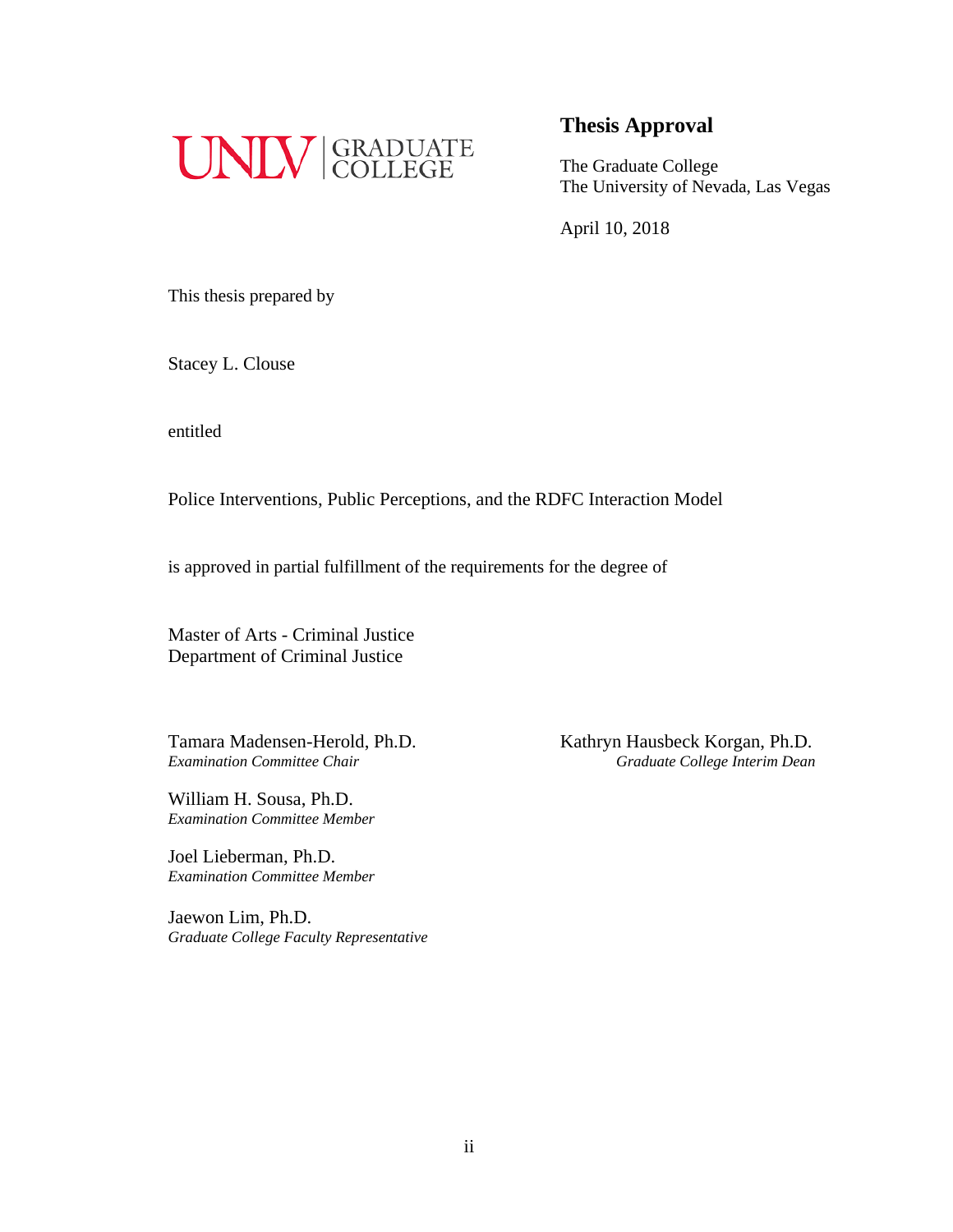#### ABSTRACT

#### Police Interventions, Public Perceptions, and The RDFC Interaction Model

by

#### Stacey L. Clouse

Procedural justice and police legitimacy research suggests that perceptions of legitimacy are based on the credibility of police (Sunshine & Tyler, 2003). However, highly publicized incidents of police use of force serve to threaten that credibility. High profile incidents between police and citizens in Black communities have contributed to national protests and, as some data suggest, increased violence toward the police (FBI.gov, 2016). Extensive media coverage of these incidents has contributed to an increased sensitivity toward police- citizen interactions leading to incidents of civil unrest (Weitzer, 2002). The incidents of civil unrest suggest that we should more closely examine factors that influence public perceptions of police interventions.

This study uses the RDFC Interaction Model (Madensen et al., 2012) to structure an examination of citizen reactions toward specific police interventions. The RDFC Interaction Model suggests that four dimensions of police-citizen encounters will affect the degree to which the public will find police actions as acceptable and voluntarily comply with officer directives. Those dimensions include being reasonable, disarming, focused, and consistent. This study measures public support of specific police interactions using the RDFC Interaction Model and examines reported differences across each of the model's dimensions. In addition, this study attempts to identify individual characteristics that may account for variation in reported perceptions of police interventions. The policy objective of the study is to assist police departments in community outreach efforts when highly publicized use of force incidents occur.

iii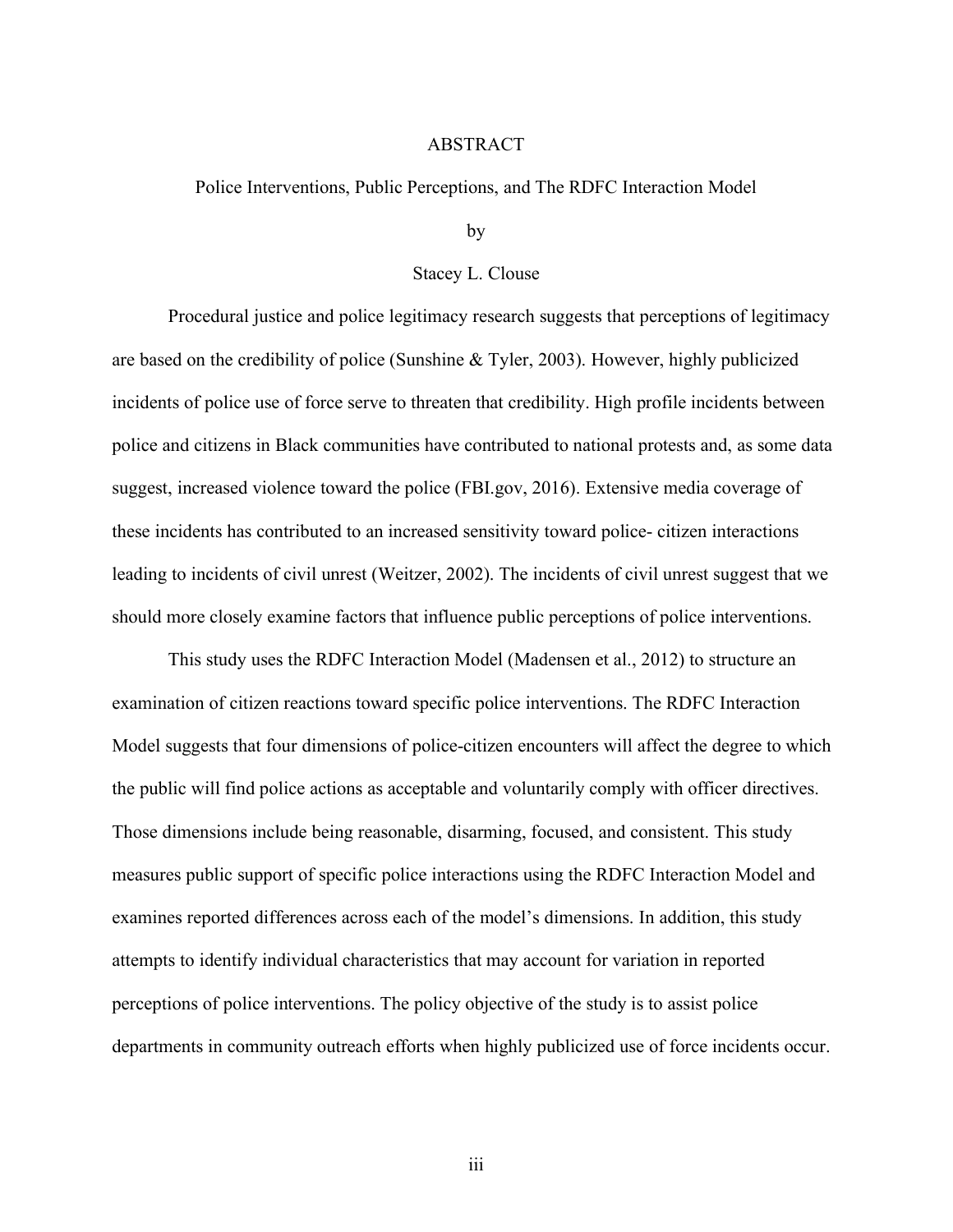#### ACKNOWLEDGEMENTS

I would first like to express my deep gratitude to my advisor and committee chair Dr. Tamara Madensen-Herold for the constant support, unlimited patience, and guidance through this amazing research process. Thank you for sharing in this excitement with me and always leading me in the right direction. I would also like to offer my special thanks to my committee members Dr. William Sousa, Dr. Joel Lieberman, and Dr. Jaewon Lim for their advice, assistance, and many laughs. I also wish to acknowledge the help provided by Dr. Terance Miethe. Thank you for not closing your door every time you saw me heading to your office. I would also like to thank my family and friends for their endless encouragement every time I faced uncertainty. Lastly, I would like to acknowledge Mr. Michael Banez for being my fiercest supporter whether near or far and believing that I might one day change the world.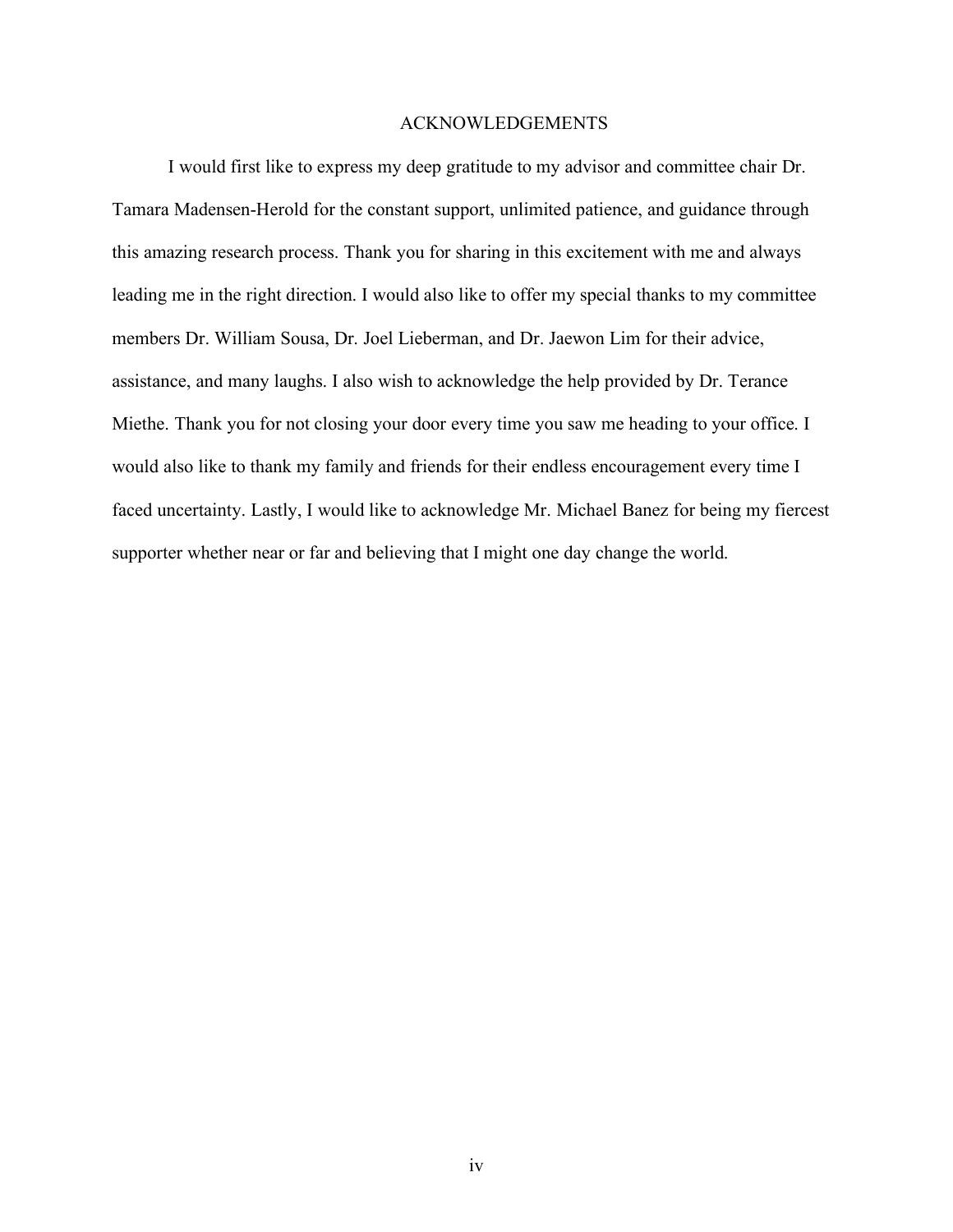# TABLE OF CONTENTS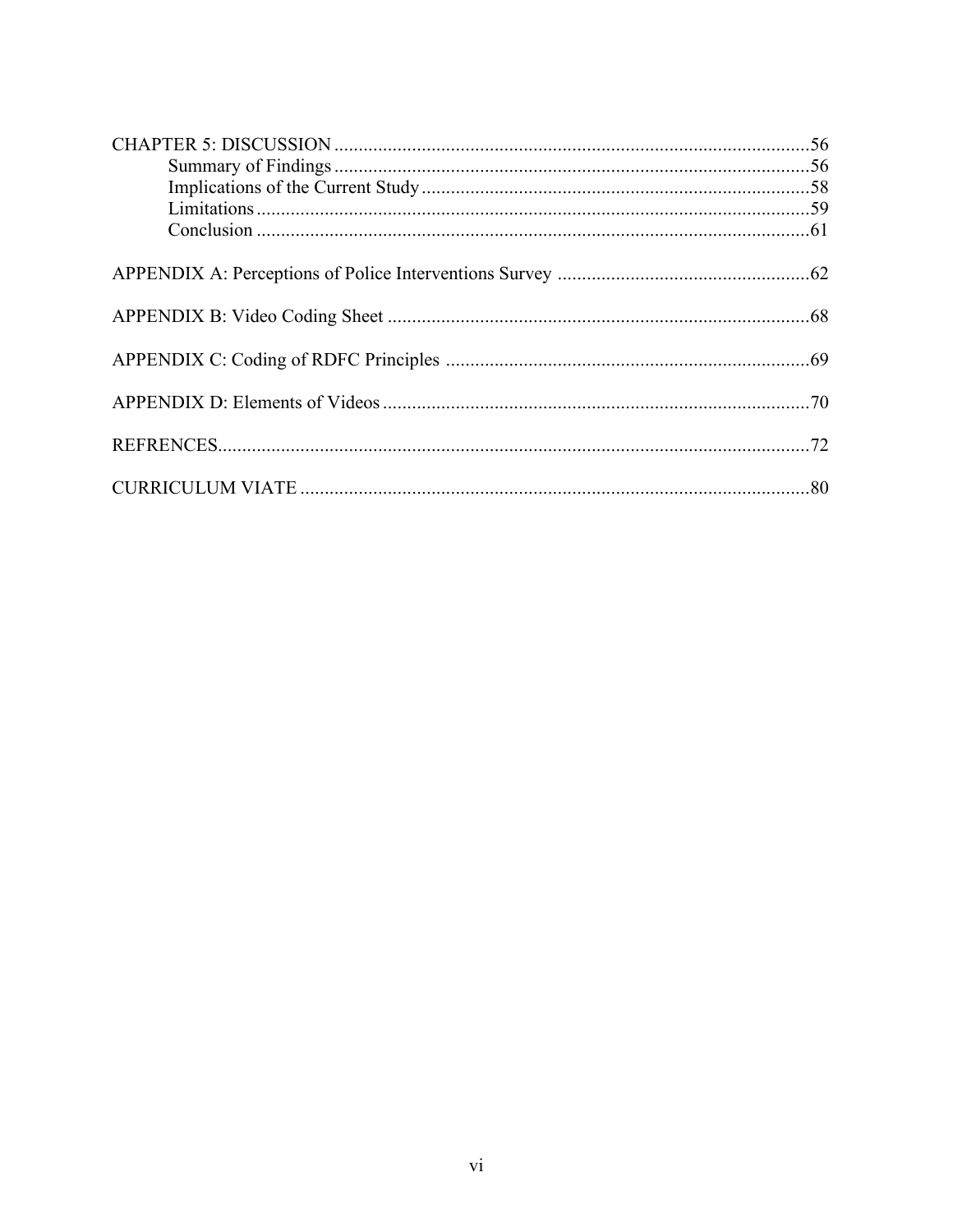# LIST OF TABLES

| Table 2: Responses to General Legitimacy Question- "The police generally treat people fairly |  |
|----------------------------------------------------------------------------------------------|--|
|                                                                                              |  |
|                                                                                              |  |
| Table 4: Difference in Means for ANCOVA General Perceptions of Police 34                     |  |
|                                                                                              |  |
| Table 6: Difference in Means for ANCOVA Video 1 Reasonable Item Response 35                  |  |
|                                                                                              |  |
| Table 8: Difference in Means for ANOVA General Perceptions of Police Legitimacy 37           |  |
|                                                                                              |  |
| Table 10: Difference in Means for ANOVA Video 1 Reasonable Item Response 38                  |  |
|                                                                                              |  |
| Table 12: Difference in Means for ANOVA Video 1 Focus Item Response 39                       |  |
|                                                                                              |  |
| Table 14: Difference in Means for ANOVA Video 2 Disarming Item Response 40                   |  |
|                                                                                              |  |
| Table 16: Difference in Means for ANOVA Video 3 Disarming Item Response 41                   |  |
|                                                                                              |  |
| Table 18: Difference in Means for ANOVA Video 4 Disarming Item Response 42                   |  |
|                                                                                              |  |
| Table 20: Difference in Means for ANOVA Video 1- Focus Item Response 43                      |  |
|                                                                                              |  |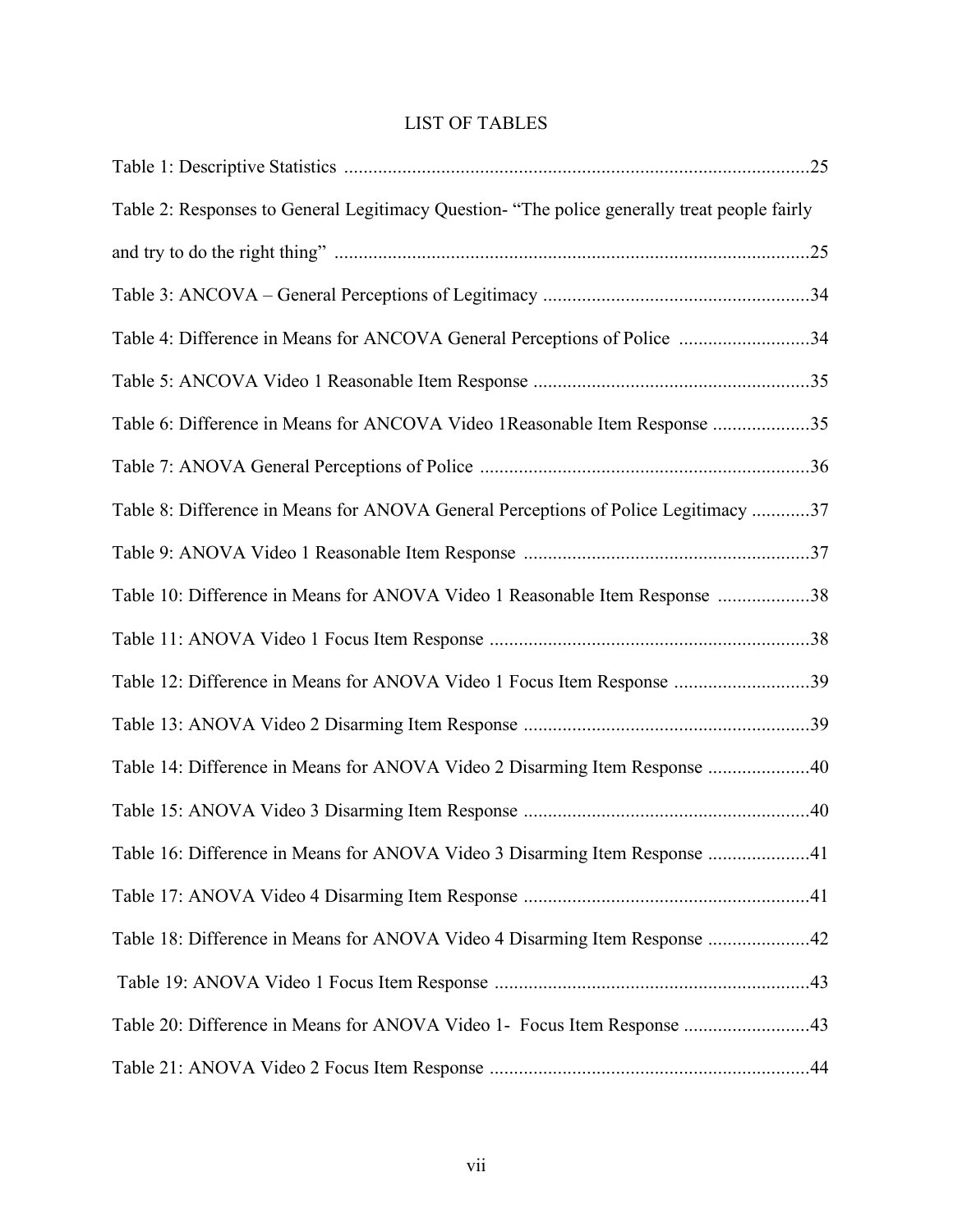| Table 22: Difference in Means for ANOVA Video 1 Focus Item Response 44                   |
|------------------------------------------------------------------------------------------|
|                                                                                          |
| Table 24: Difference in Means for ANOVA Video 4 Focus Item Response (Race-Education) 45  |
| Table 25: Difference in Means for ANOVA Video 4 Focus Item Response (Male-Stopped and    |
|                                                                                          |
|                                                                                          |
| Table 27: Difference in Means for ANOVA Video 3 Consistency Item Response 46             |
|                                                                                          |
| Table 29: Difference in Means for ANOVA Video 4 Disarming Item Response 47               |
|                                                                                          |
| Table 31: Difference in Means for ANOVA Video 4 Focus Item Response 49                   |
|                                                                                          |
| Table 33: Difference in Means for ANOVA Video 4 Consistency Item Response (Arrested) .50 |
| Table 34: Difference in Means for ANOVA Video 4-Consistency Item Response (Race-         |
|                                                                                          |
| Table 35: Difference in Means for ANOVA Video 4 Consistency Item Response (Race-Gender-  |
|                                                                                          |
| Table 36: CCAC Demographics and Ticketed for Legitimacy Perceptions 53                   |
| Table 37: CCAC Demographics and Stopped and Frisked for Legitimacy Perceptions 55        |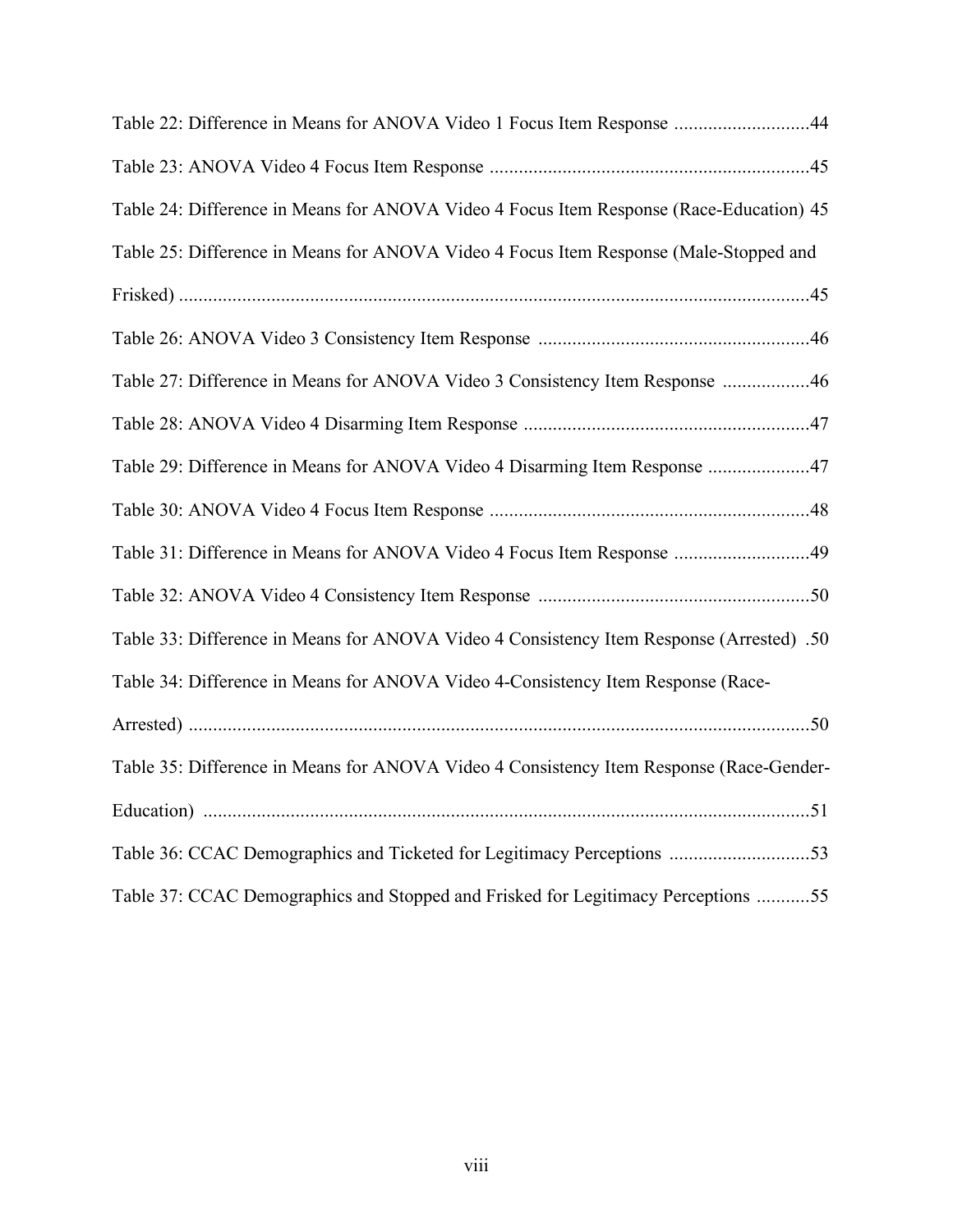# LIST OF FIGURES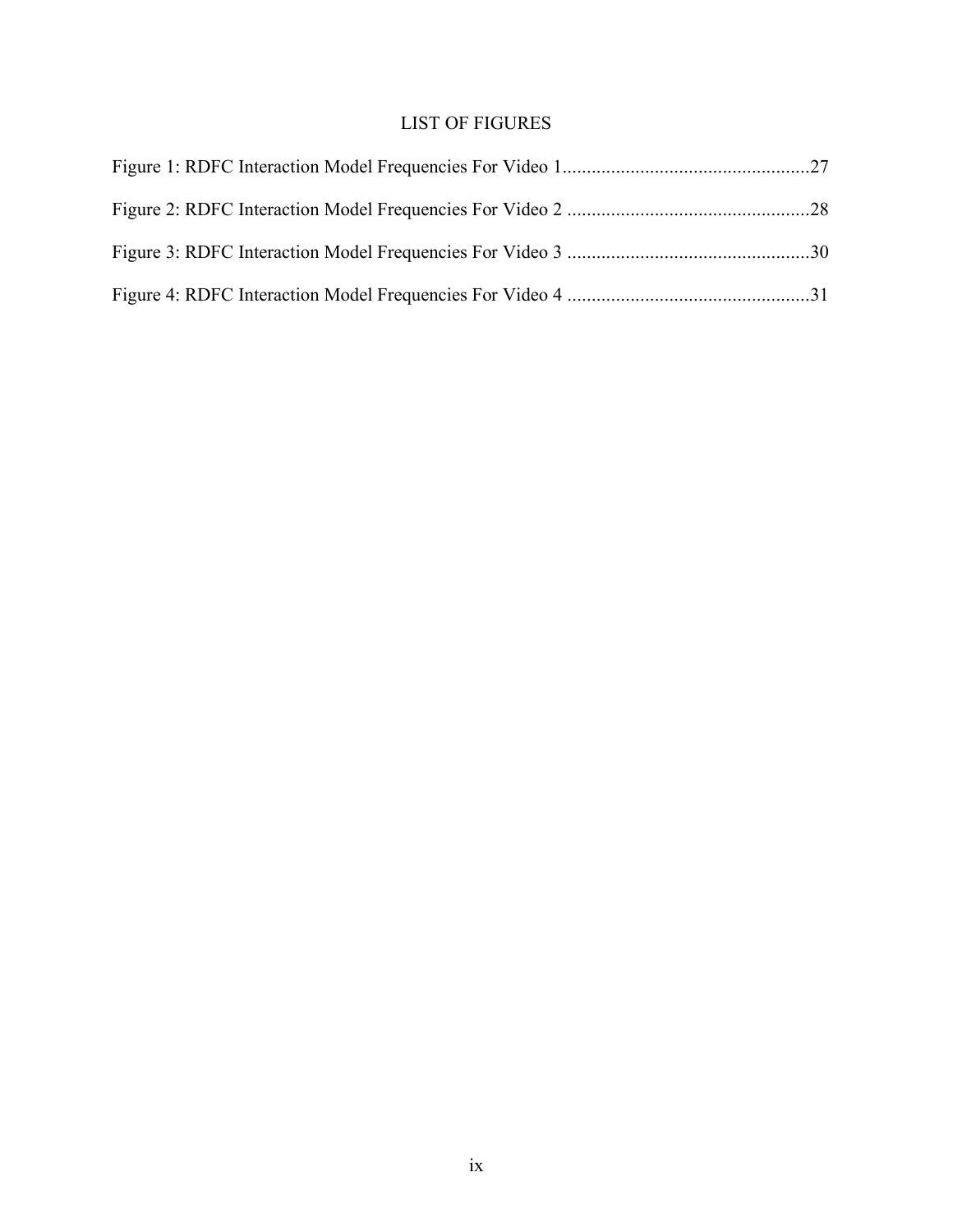#### CHAPTER 1

#### INTRODUCTION

Currently, the United States is experiencing incidents of civil unrest prompted, in part, by police actions toward Black citizens. High profile incidents - including the deaths of Freddy Grey in Baltimore, Michael Brown in Ferguson, and Eric Garner in Staten Island - have resparked conversations regarding police practices and interventions. These high-profile deaths have contributed to national protests and, as some have argued, increased violence toward police (FBI.gov, 2016). Additionally, media coverage of these and other high-profile incidents has affected public perceptions of the police and heightened sensitivity to police interventions (Weitzer, 2002).

However, high profile incidents between police and citizens resulting in civil unrest are not a new phenomenon. For example, roughly fifty years ago, in July of 1964, a White police officer shot and killed a Black teenager in New York City resulting in riots that ensued for two days. As a result, one hundred people were injured and five hundred people were arrested (Uchida, 2015). Additionally, in 1992 Rodney King was stopped by Los Angeles police officers. The encounter ended in a physical altercation. The altercation between King and the Los Angeles police department was captured on video and released to the public, resulting in the Los Angeles riots. At that time, the Los Angeles riot was one of the most violent and destructive events incited by police practices. The riots resulted in 52 deaths, 2500 injuries, and substantial financial impacts from the damages (DiPasquale & Glaeser, 1998).

More recently, the civil unrest in Baltimore, Maryland was a response to Freddie Gray's death while in police custody. Freddy Grey fled from police and after his apprehension he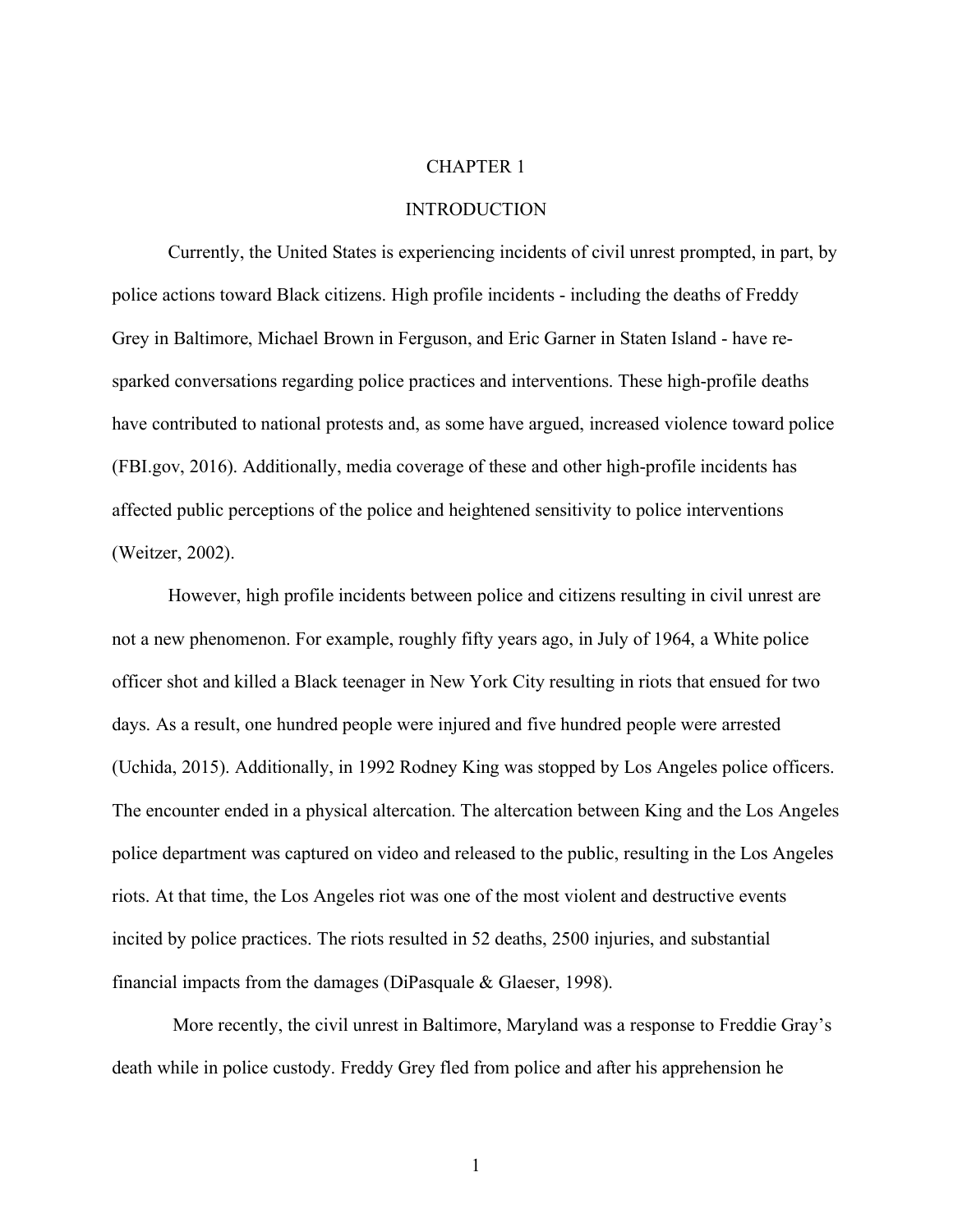suffered severe spinal cord injuries that ultimately lead to his death. What began as a protest later developed into a riot. The riot resulted in the governor declaring a state of emergency and produced almost \$9 million in damages. In addition, the Ferguson, Missouri riots were prompted by the fatal shooting of Michael Brown by officer Darren Wilson. Wilson encountered Brown after he robbed a liquor store. The encounter lead to nine shots being fired at Michael Brown, resulting in his death. The riots that ensued resulted in over eighty arrests, the loss of twenty-five businesses due to arson, and the loss of over a dozen vehicles, including a police car. The total financial damages were estimated to be well over \$5 million (Chasmar, 2015). The aforementioned incidents suggest that it would be useful to closely examine factors that influence public perceptions of police interventions.

The purpose of this study is to explore citizen perceptions of police interventions by using the RDFC Interaction Model. The RDFC Interaction Model suggests that citizen acceptance of police intervention is based on four dimensions: the *reasonableness* of the intervention, how *disarming* the intervention is, the *focus* of the intervention, and the *consistency*  of the intervention (Madensen et al., 2012). Although there is a plethora of existing literature on perceptions of police practices, the literature has yet to fully examine the four RDFC factors hypothesized to influence citizen acceptance of police interventions. This examination of police interventions using the RDFC Interaction Model will contribute to our understanding of public perceptions of police action. More specifically, this study uses the RDFC Interaction Model to measure support of specific police interactions. It attempts to identify specific combinations of individual characteristics that may account for variation in perceptions with the aim of assisting police departments in community outreach efforts when highly publicized use of force incidents occur.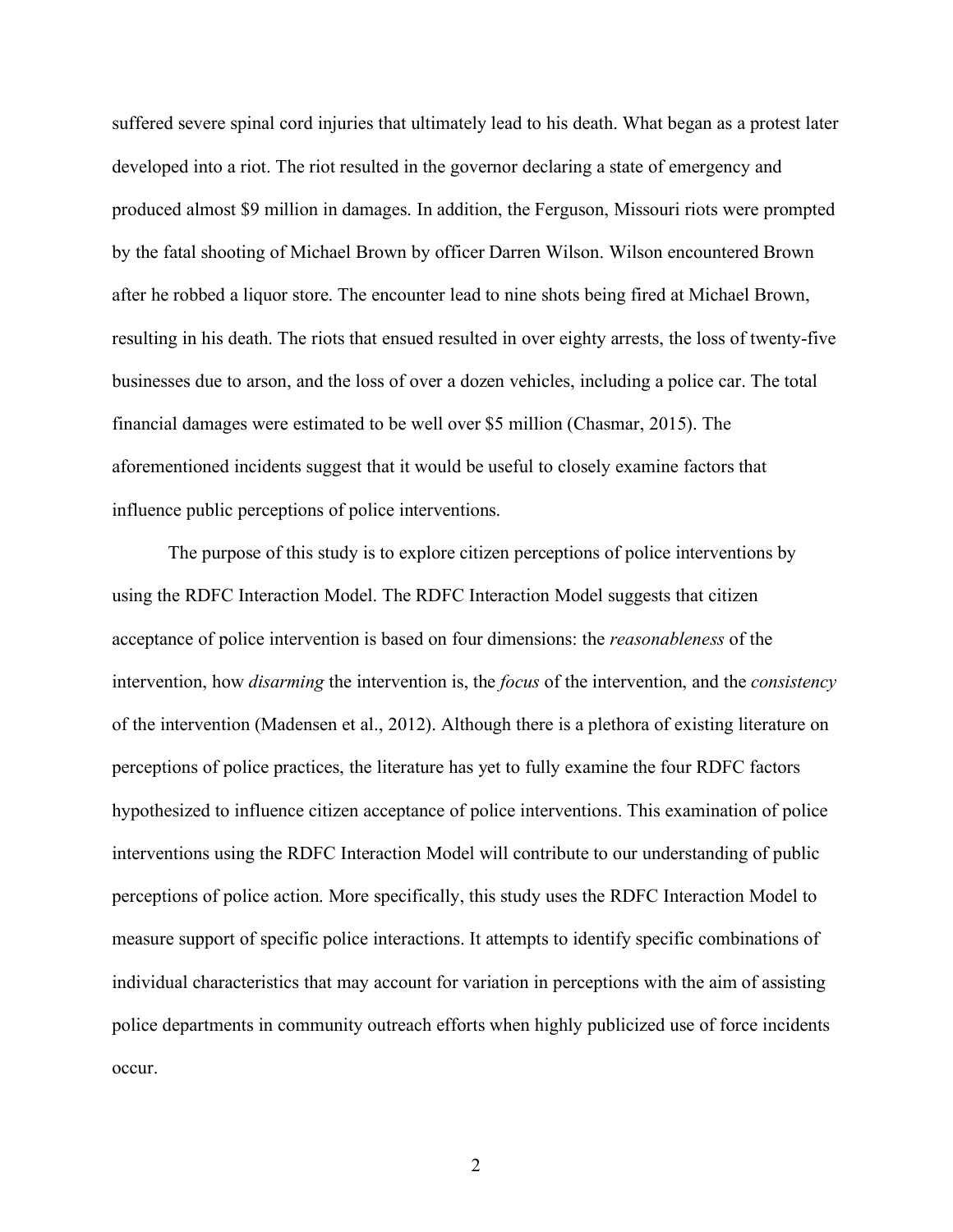#### CHAPTER 2

#### LITERATURE REVIEW

#### **RDFC Interaction Model**

The RDFC Interaction model was developed by Madensen and colleagues (2012). The framework is grounded in several theories including reactance theory, procedural justice and police legitimacy, defiance theory, the Elaborated Social Identity Model (ESIM), differential coercion theory, and situational crime prevention (Sousa & Madensen, 2016). The diverse theories that contribute to the RDFC model form the four dimensions that aim to explain factors that lead to citizen support for police interventions. The RDFC Interaction Model published by Sousa and Madensen (2016) suggests that in order to gain citizen acceptance of police interventions, four criteria must be met.

#### **Reasonableness**

The first dimension of the RDFC Interaction Model is how *reasonable* the intervention appears to be from the citizen's perspective. As Sousa and Madensen (2016) highlight, being reasonable applies to discretionary decisions made by the police officer. Those discretionary decisions refer to the extent to which an officer's actions protected citizens' rights and freedoms, as well as the degree to which the actions were taken to prevent harm, rather than strictly enforcing the laws. This applies to discretionary decisions such as questioning an individual, making an arrest, or issuing a warning (Sousa & Madensen, 2016). When police discretionary decisions are perceived to be strictly legalistic in nature, without considering the context of those decisions, citizens will not feel that the officer is there to protect their freedom. Legalistic policing refers to following the letter of the law. An example Sousa and Madensen use (2016) is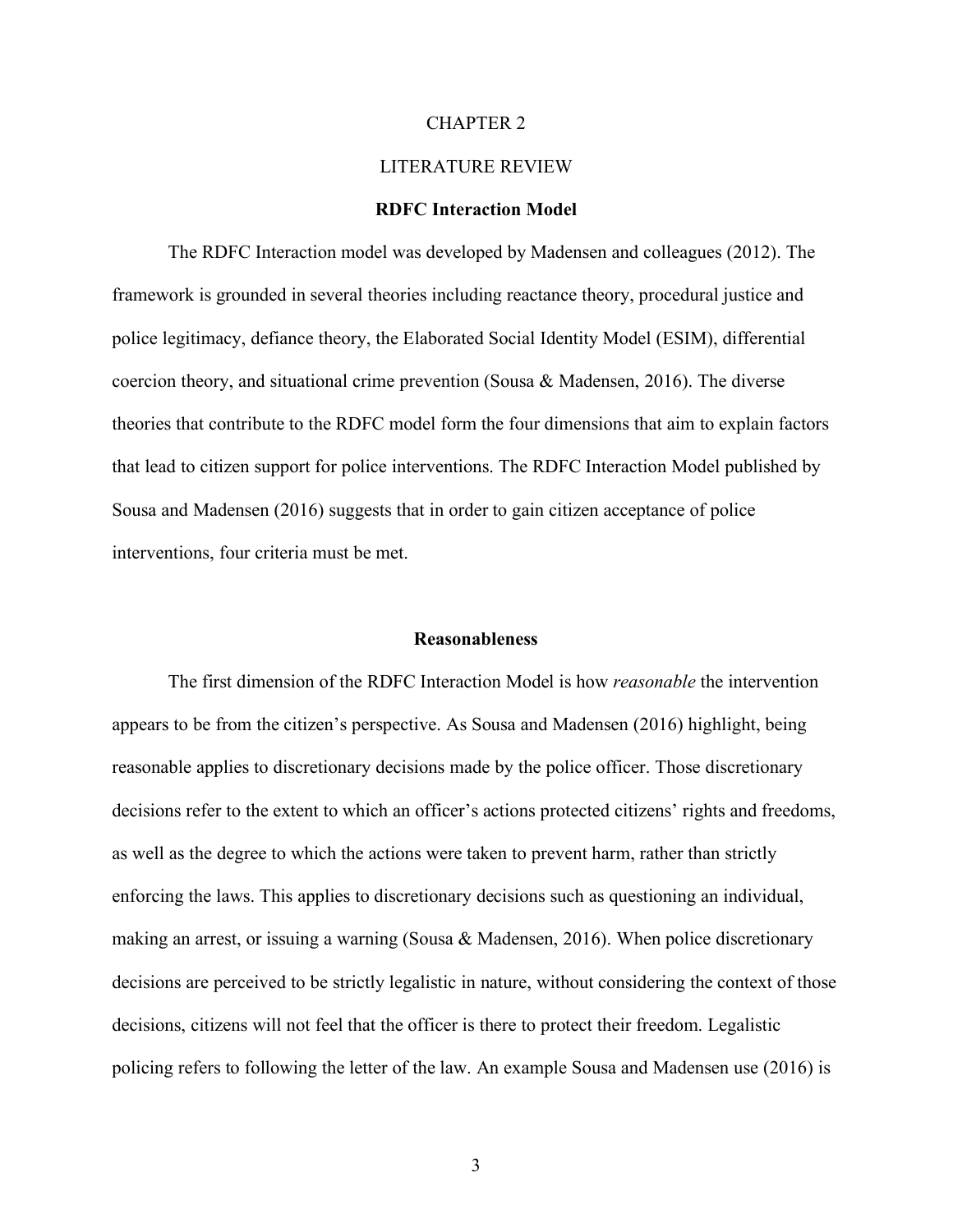loitering. If an officer does not apply discretion and consider the protections of freedom and whether the person is engaged in other harmful activity when dealing with this type of event, he could invoke a negative response and not be seen as reasonable.

Additionally, Eck and Madensen (2017) further explain *reasonable* as a police officer having to ask themselves "why" they are asking an individual to do something. In order to evaluate why they are asking for compliance, first, police should ask themselves if the intervention is necessary. Second, they should ask themselves if they are protecting citizens' rights in doing so. Moreover, police should also ask themselves if the "intervention serves to prevent a greater and tangible harm" (Eck & Madensen, 2017). If the objective of the intervention is perceived as unreasonable, the police intervention can lead to damaged policecommunity relations. Furthermore, if the intervention's objective threatens the protection of citizen rights, police are less likely to be perceived as being reasonable.

The theories that form the basis of being *reasonable* are grounded in reactance theory, procedural justice and police legitimacy. Reactance theory was first developed by Brehm in 1966 and further developed throughout the years. Reactance theory argues that when an individual's freedoms are threatened, the individual will react in a negative way (Steindl, Jonas, Sittenthaler, Traut-Mattausch, & Greenberg, 2015). Reactance is psychological in nature and creates feelings of arousal. The level of arousal an individual will feel when their freedoms are threatened will determine how much anger and aggression will be directed at the sanctioning agent. Furthermore, an individual's level of reactance will be based on the value placed on the threatened freedom. The higher the value that is placed on the freedom, the more resistance a police officer will encounter. Those emotions are the foundation for the driving force to act out against the sanctioning agent who threatens their freedom. For the purposes of this study the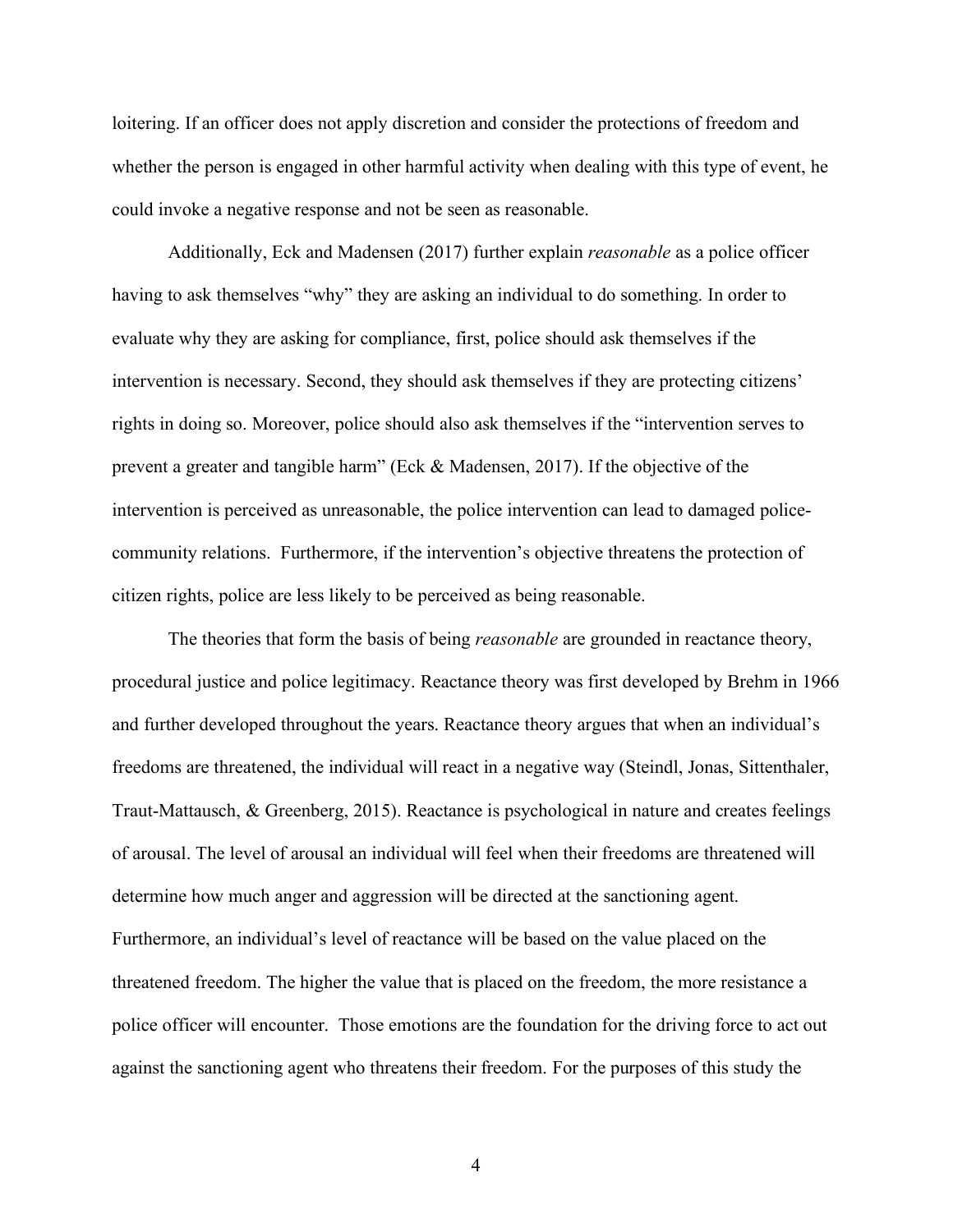sanctioning agent is a police officer or group of police officers. The theory lends support to the RDFC Interaction Models claim. If the police (or group of police officers) are not perceived as being reasonable in their actions, people will react in a negative, aggressive manner.

From a procedural perspective, procedural justice and police legitimacy literature examines how police can be perceived in a more positive manner within the communities they serve. Sunshine and Tyler (2003) examine issues relating to police legitimacy and how legitimate police action gains citizen support. Their research examines legitimacy through public compliance with police, public cooperation, and the publics willingness to support police. They argue that perceptions of legitimacy will be based on the credibility of the sanctioning threats, effectiveness of the sanctions in relation to crime control, and fairness in which sanctions are distributed (Sunshine & Tyler, 2003).

The fairness of police sanctions is suggested to directly influence perceptions of police legitimacy and, subsequently, police interventions, even if the interventions are punitive in nature. Research regarding police interventions in minority communities report that minorities are less likely to view police interventions fairly and favorably (Weitzer & Tuch, 1999; Wentz, 2012). Police interventions in minority communities commonly include reports of police profiling and the use of unnecessary force (Weitzer  $&$  Tuch, 2004). It is argued that this causes a lack of support for police interventions and lower perceptions of legitimacy. When perceptions of police legitimacy decrease, citizens are less likely to report crime (Kane, 2005). This in turn increases crime due to the lack of reporting to police and the lack of trust in the police (Kane, 2005). However, if individuals in minority communities felt that police were treating citizens in a fair manner, police interventions might be more widely accepted, people might have greater trust in police, and citizens might become more engaged in helping to prevent crime. The dimensions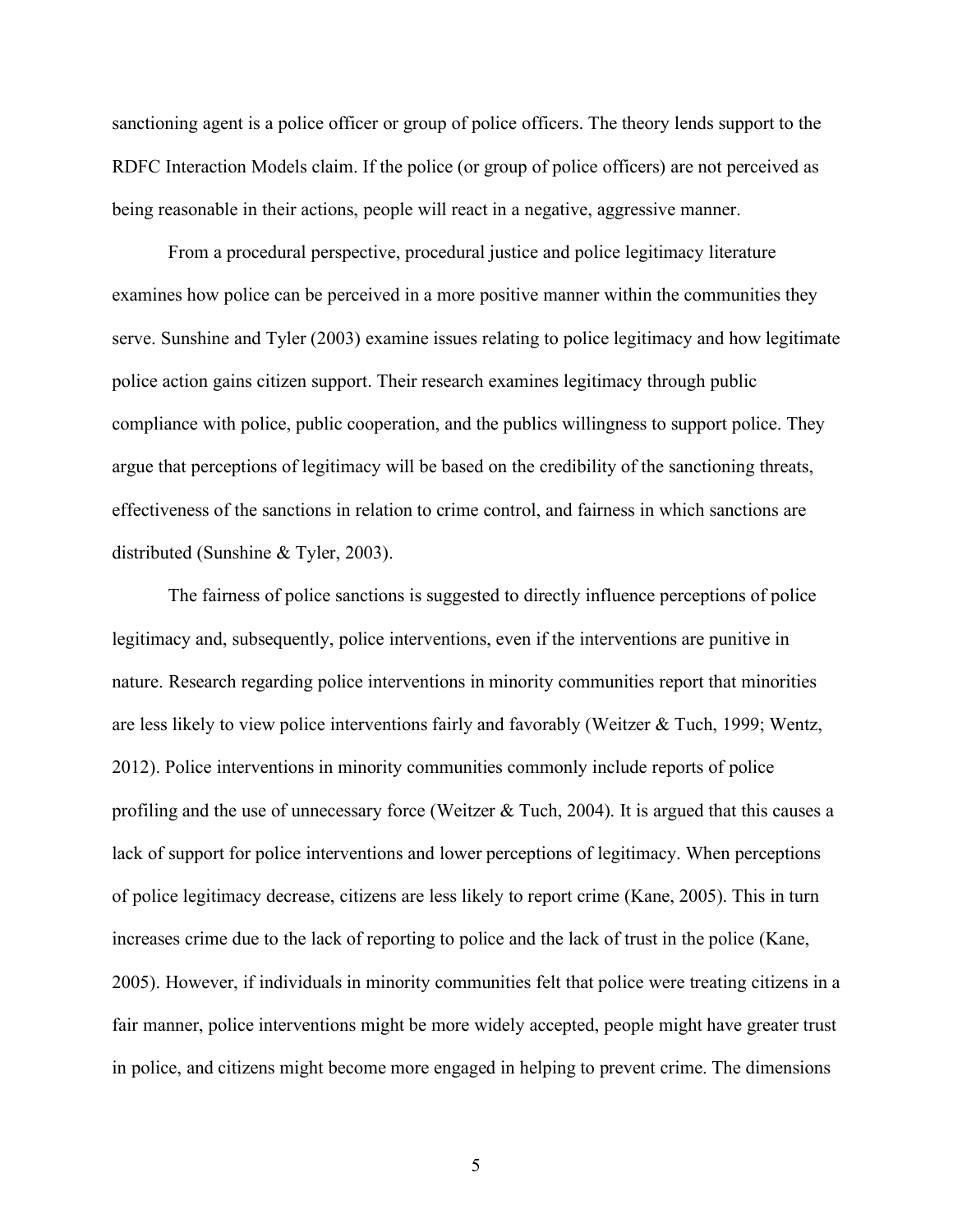of the RDFC Interaction Model can be used to gain a better understanding of the factors that influence citizens' perceptions of police legitimacy, beyond opinions of general fairness.

Furthermore, police interventions that are not requested by an individual are less likely to receive citizen support (Schafer, Hubner, & Bynum, 2003). Schafer et al. (2003) explained that the British idea of "policing by consent" is a more effective way to gain citizen support of police interventions. When police have consent from an individual to follow through with an intervention, they are more likely to be seen in a favorable manner and potentially seen as fair. Policing by consent is the notion that police can only reach their goals when they have public support for police intervention (Carter, 2002; Schafer et al., 2003). Therefore, determining the factors that increase or decrease citizen acceptance of police interventions could help to inform police practices.

#### **Disarming**

The second dimension of the RDFC Interaction Model includes how *disarming* the intervention is. Sousa and Madensen (2016) describe disarming as the degree to which the officer is able to deescalate a situation, with actions ranging from non-intrusive to very intrusive. Non-intrusive actions pertain to police behaving in a nonaggressive manner. This could be speaking in a normal tone or asking for citizen compliance in a nonthreatening way. Very intrusive actions involve police displaying aggressive tactics and force. This could be police shouting directives or drawing a weapon. Police have the authority to use highly coercive force, but that force is not necessary in all situations (Sousa & Madensen, 2016). Using de-escalation tactics at appropriate times could lead to greater public support. Additionally, Eck and Madensen (2017) explain *disarming* as limiting the use of force, intrusive tactics, and other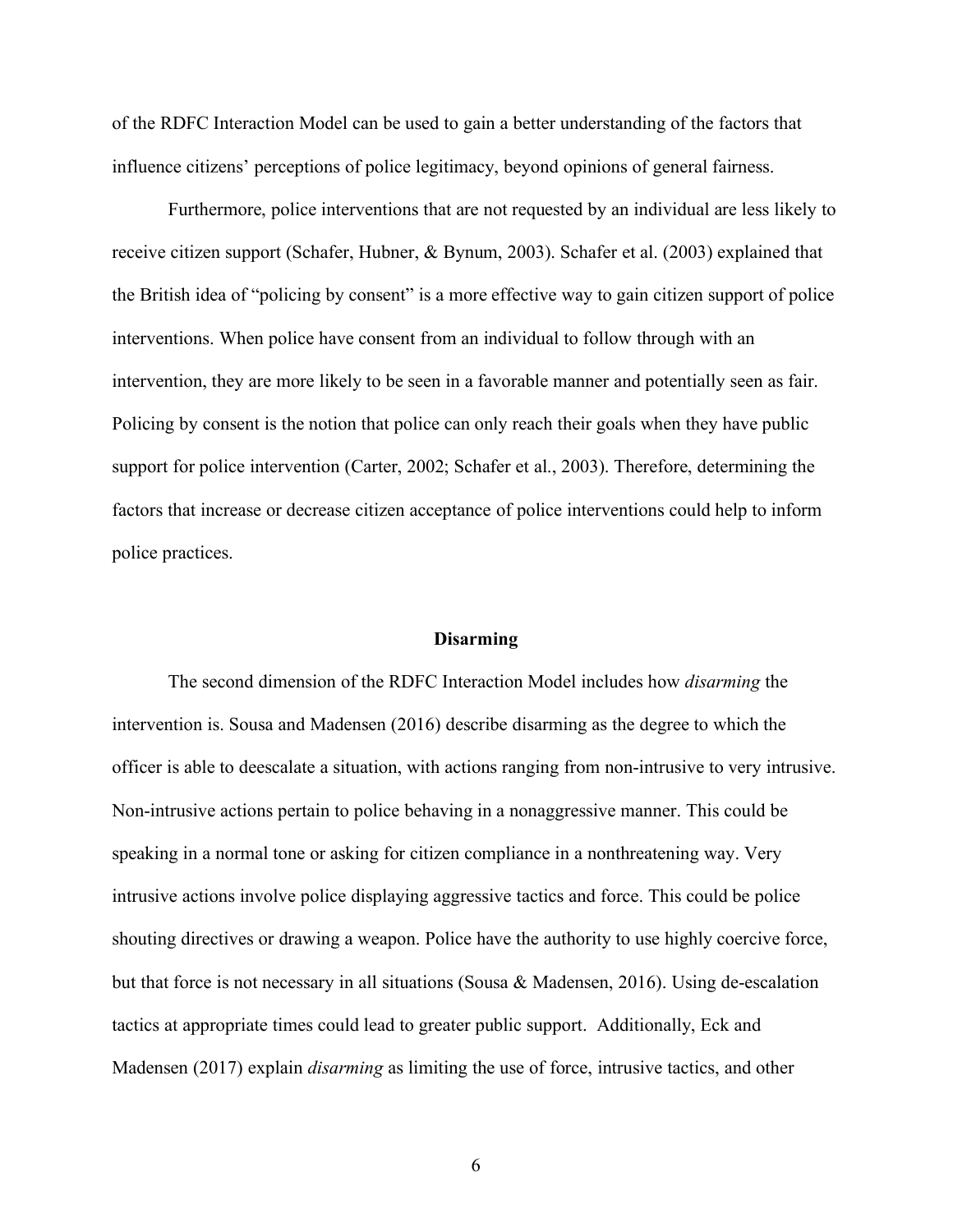coercive measures whenever possible. This involves "how" a police officer is asking others to do something. Avoiding overly aggressive police action can increase positive public reactions.

The theories that form the basis of being *disarming* are grounded in all six theories but draw heaviest from defiance theory and situational crime prevention. Defiance theory helps to explain why people might resist police directives or interventions. Sherman (1993) argues that defiance, or resistance, will occur under four conditions: when the offender sees the sanction as unfair; when the offender lacks bonds to the sanctioning agent (e.g., police); when the sanction is stigmatizing; and when the offender does not feel any shame. The current U.S. political protests illustrate the principles of defiance theory. Based on this theory, we might expect that news reports of high profile police shootings are influencing perceptions of fairness and bonds with police among members of minority communities, resulting in retaliatory actions against police. Protests could be attributed to the lack of perceived police legitimacy, or perceptions of reasonable behavior on the part of police (as outlined in the RDFC Interaction Model) resulting in defiant behavior.

In his theory of situational crime prevention, Clarke (1980) argues that everyone has the potential to engage in criminal behavior. The theory asserts that the likelihood of any specific criminal act depends on situational factors that influence perceptions of opportunity. Cornish and Clarke (2003) suggests the best way to minimize opportunity for criminal behavior is to manipulate situational factors. The key characteristics of situational factors are divided into five categories: (1) effort, (2) risk, (3) reward, (4) provocations, and (5) excuses. Cornish and Clarke's theory suggests that police can reduce negative public reactions by engaging in behaviors that do not provoke frustration and stress. The RDFC Interaction Model proposes that provocations can be limited and positive public perceptions of police interventions can be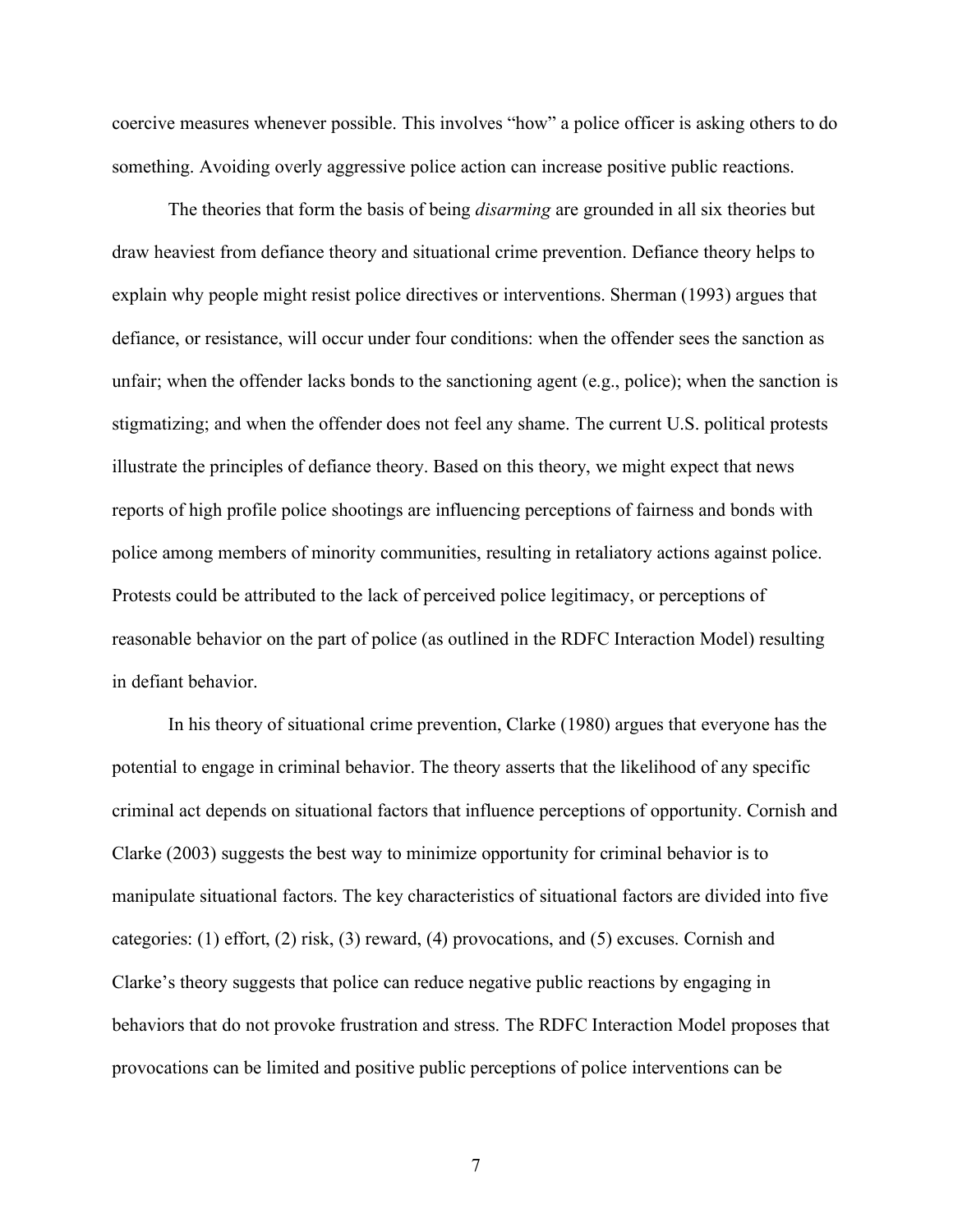enhanced if police engage with citizens in a disarming manner. Further, the Model suggests that police can eliminate excuses for unlawful resistance by limiting their use of unnecessary coercive or intrusive tactics.

#### **Focus**

The third dimension of the RDFC Interaction Model refers to the *focus* of the intervention. This dimension is described as the degree of precision of an intervention (Sousa  $\&$ Madensen, 2016). More specifically, this dimension refers to police only targeting behaviors or conditions that are causing harm. Additionally, the intervention is aimed to target specific individuals or places based on the appropriateness of the situation (Sousa & Madensen, 2016). In sum, when police engage in a focused action they target only behaviors or conditions that cause harm, and refrain from targeting entire groups of people, even if many within the group are engaged in harmful behavior (Eck & Madensen, 2017). For example, the tactics utilized by the Las Vegas Metropolitan Police Department on New Year's Eve show great precision. When an individual in the crowd becomes problematic they focus on going into the crowd and extracting the individual(s). This is a very focused action that does not disrupt the rest of the partygoers. If their efforts were unfocused there could be damage to public relations (Sousa & Madensen, 2016; Sousa & Madensen, 2011).

The theory that forms the basis of being *focused* is grounded in the elaborated social identity model. Social identity is how an individual perceives themselves and to which groups they identify with**.** An individual's place within their social circle will help define who the individual is and what values they will adopt. This is based on self-identification and identification with specific groups (Drury & Reichter, 1999; Tajfel & Turner, 1978).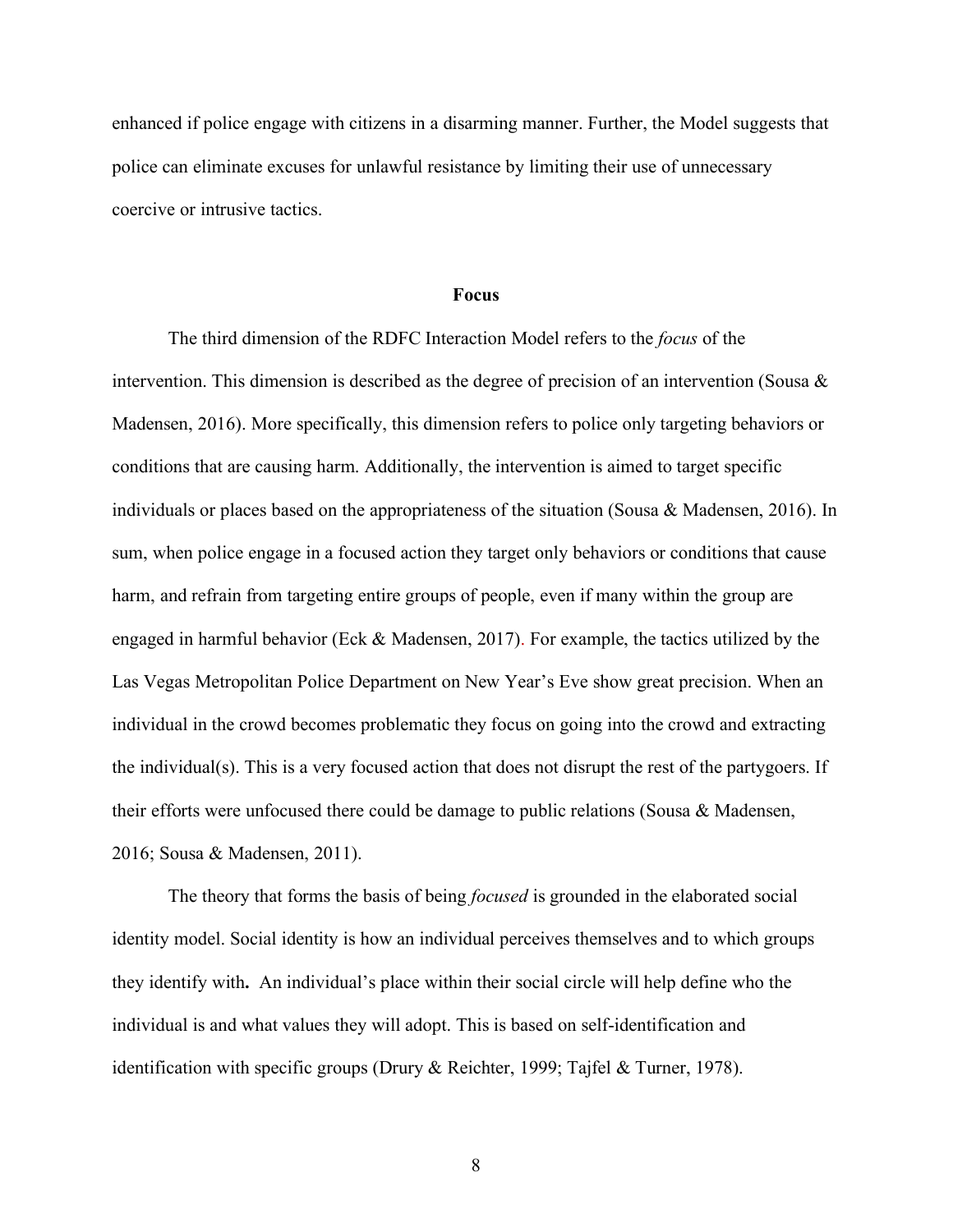The elaborated social identity model (ESIM) describes a social identity an individual develops when in the presence of others and the feelings of power associated with that experience (Drury & Reicher, 1999). An individual identity is dynamic in nature and can take many forms, particularly in a crowd or just a small social circle (Drury, Reicher, & Scott; 2003). According to LeBon (1895), when an individual enters a crowd the individual adopts the crowds' irrational, destructive forces, and they become filled with negative emotion. This is a process LeBon (1895) refers to as de-individuation. Reicher, Spears, and Postmes (1995) later refuted the idea of de-individuation by explaining that individuals maintain their own identity and moral compass when they participate in with others during any type of collective action.

When an individual takes part in collective action (e.g., enters a crowd), identities can be influenced by individuals within the group, but they do not lose their individual identity. For example, citizens can peacefully assemble to exercise their democratic rights and view themselves as peaceful protesters standing in solidarity with other members of the community. Whereas other individuals in the group may see themselves as legitimate antagonists and begin to act aggressively acting out against something. Peaceful protesters will see the others as antagonists and will not identify with that part of the group but police may only see the whole group as antagonistic (Drury et al., 2000). If police target the whole crowd, the crowd will perceive this to be a provocation.

According to ESIM, provocations will cause individuals to form a collective, or shared identify in a crowd. This makes individuals within the group more likely to retaliate against police. However, according to the RDFC Interaction Model, citizens are less likely to form hostile shared identities if police employ focused tactics and target only individuals who are engaged in harmful activities. This follows previous research which suggests that positive police-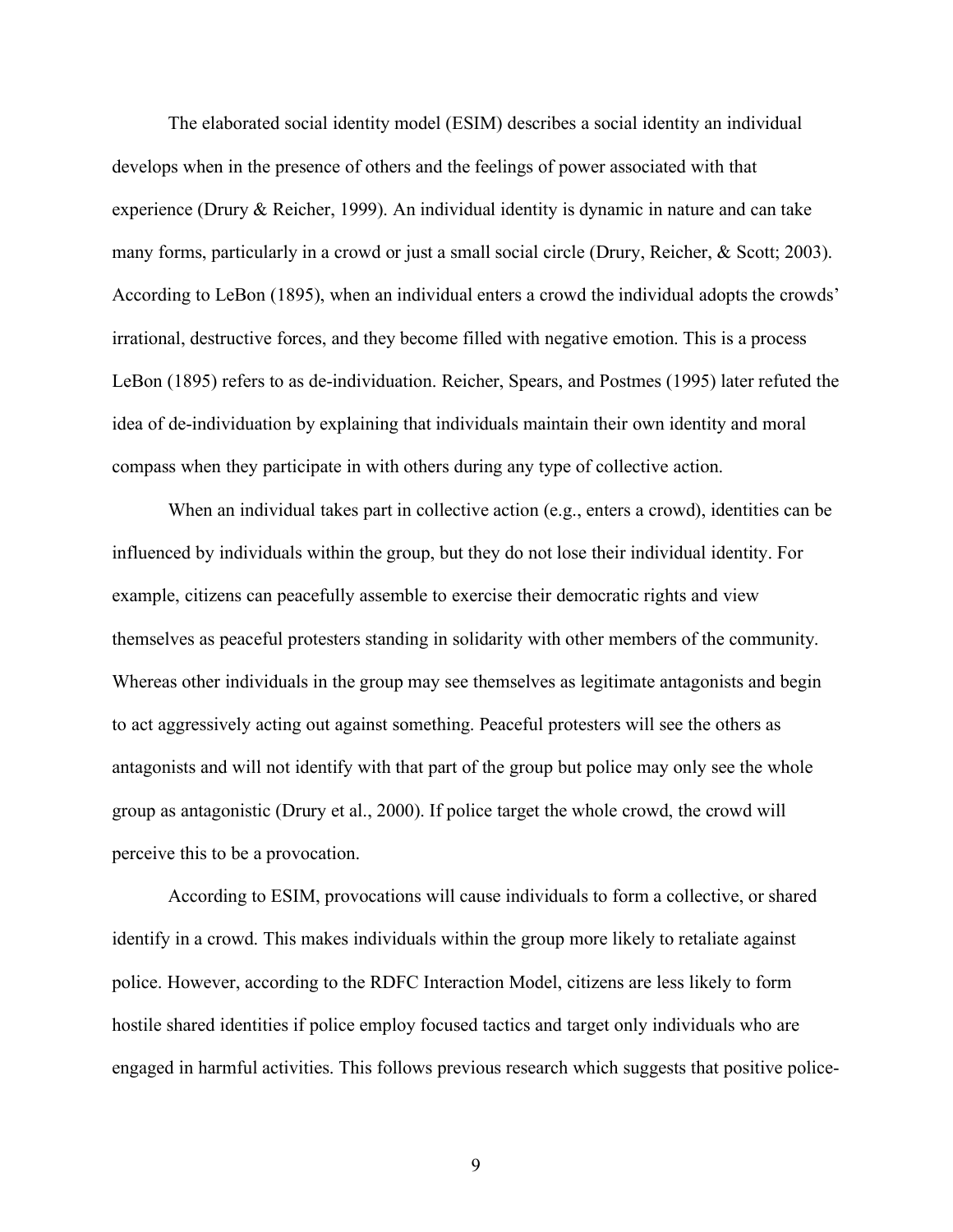citizen interactions with an individual could have the potential to affect a whole group (Schafer, J. A., Huebner, B. M., & Bynum, T. S., 2003).

#### **Consistency**

The fourth dimension of the RDFC Interaction model is the *consistency* of the intervention. Madensen and colleagues (2012) have explained consistency as "relating to the dependability of an official action across similar situations and over time" and how behavior elicits a response from authorities (Sousa & Madensen, 2016; p. 44). Consistency is also explained as requiring police to establish predictability to reduce tensions. The more dependable police action is across similar situations over time, the more consistent we can claim their behavior to be (Eck & Madensen, 2017). Erratic, unpredictable police behavior does little to create feelings of security for citizens of a community. When citizens within a community no longer feel that the police are consistent in their behavior, police lose support and cooperation from the citizens within that community (Goldsmith, 2005; Benedict & Brown, 2000). Without police consistency, it is suggested that all of the other effects previously mentioned in the Interaction model are mitigated (Sousa & Madensen, 2016; Eck & Madensen, 2017). Consistency requires police to evaluate "where and when they treat others similarly" (Eck & Madensen, 2017).

The theory that forms the basis and support of being *consistent* is grounded in differential coercion theory. Differential coercion theory suggests that different forms of power and control on the part of authorities are associated with destructive behaviors**.** Colvin (2000) explains that there are two dimensions of authority intervention that lead to different outcomes: the level of consistency and the level of coerciveness. If those in authority use consistent/non-coercive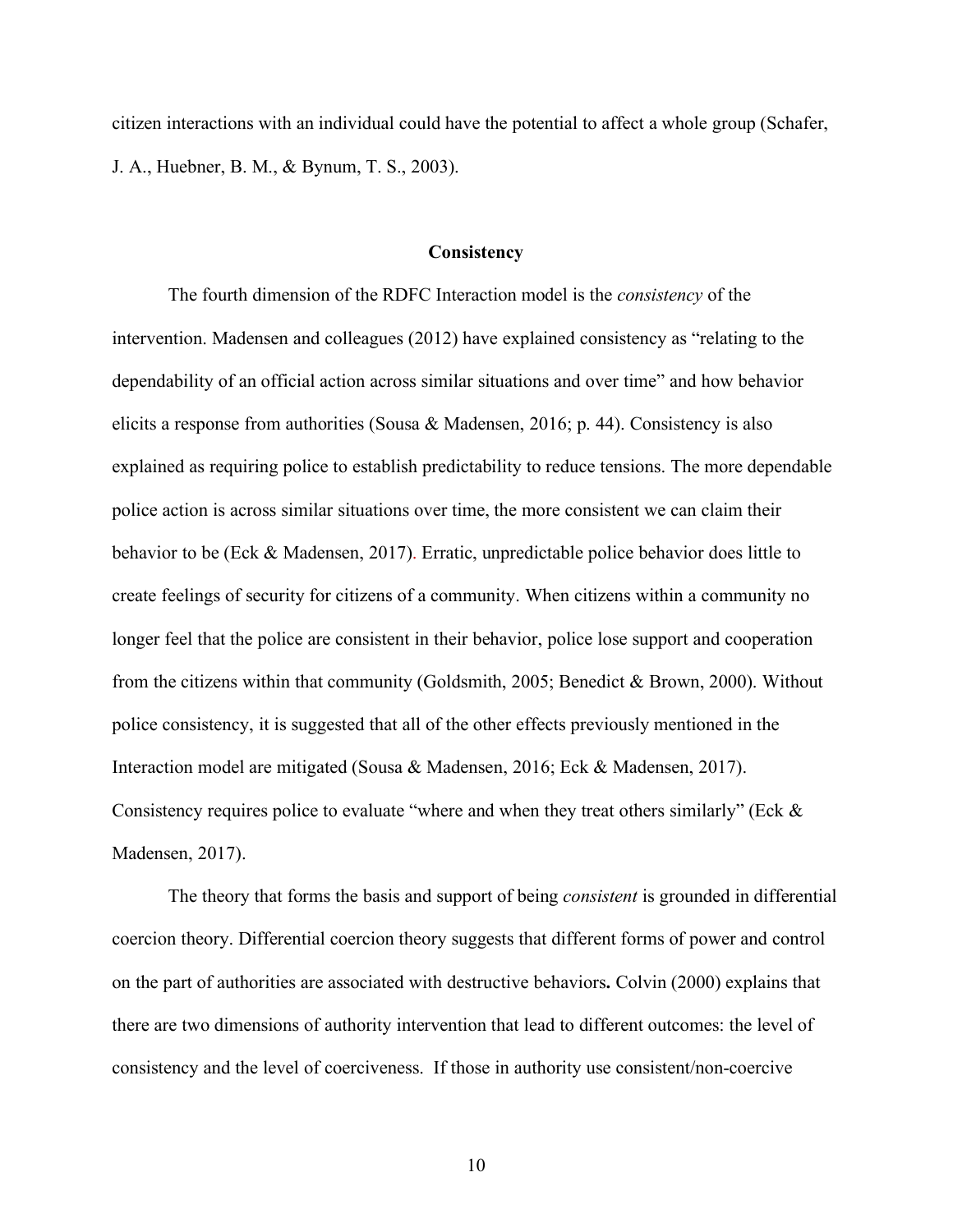control, people are more likely to develop strong bonds with those in power and are less likely to engage in harmful behavior. Alternatively, if those in authority attempt to control people or situations using coercive/erratic tactics, people become alienated from those in power and are more likely to commit harmful acts. In relation to institutions such as law enforcement, this theory suggests that consistent, non-coercive behaviors on the part of police will produce the most compliance from members of the community and allow the community to develop strong social bonds with sanctioning agents (i.e., police). Similarly, the RDFC Interaction Model suggests that consistent police practices will lead to citizen support. Erratic, unpredictable police behavior does little to create feelings of security for citizens of a community.

Existing theory and supporting empirical research demonstrate a direct connection between the specific characteristics of police behavior and citizen approval of police behavior. As previously mentioned, several dimensions of police actions influence public perceptions. There is a large body of research suggesting that fair and positive police behavior will lead to police legitimacy and citizen compliance, as well as acceptance (Mazerolle, Antrobus, Bennett & Tyler, 2013; Mazerolle et al., 2013). However, the literature has not yet examined citizen reaction to police intervention based on the four specific dimensions of the RDFC Interaction Model.

#### **Individual Characteristics and Reactions to Police Behavior**

Research suggests that individual level characteristics have an effect on perceptions of police interventions. In particular, race and gender have been found to play a role in perceptions. Race has historically been associated with negative perceptions of police in African American communities; however, some studies show that the gap in perceptions of police is not as wide as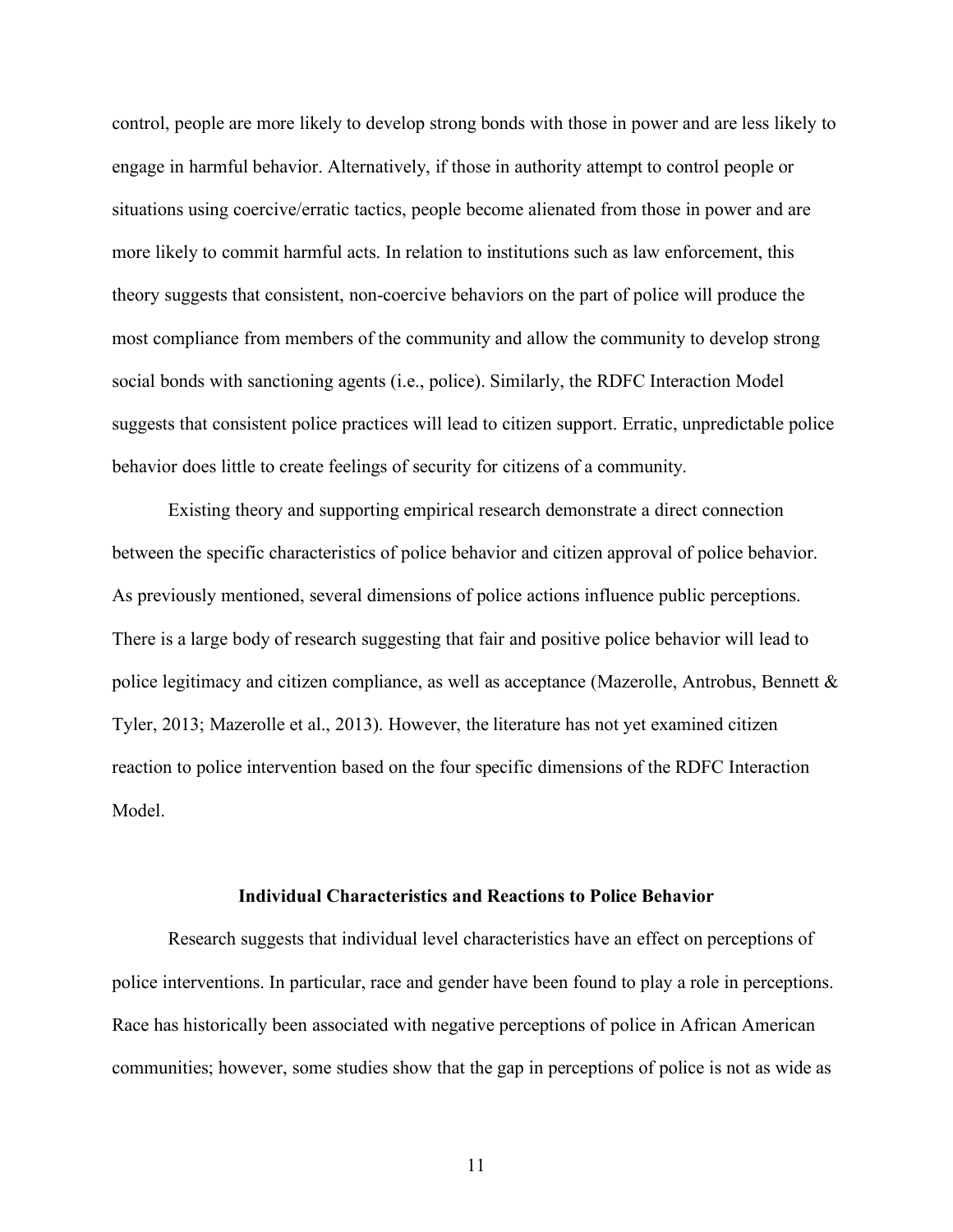some might expect (Bayley & Mendelsohn, 1969; Campbell & Schuman, 1972; Garofalo, 1977; Hindelang, 1974; Jacob, 1971; Scaglion & Condon, 1980; Smith & Hawkins, 1973; Smith, Steadman, Minton, & Townsend 1999). The relationship between gender and perceptions of police has been proven to be inconsistent (Schafer et al., 2003). The findings in this study may be able to add clarity to past research.

Additionally, previous research suggests levels of education contribute to perceptions of the police. Less educated males with more frequent encounters with the police hold stronger negative opinions (Huebner, Schafer, & Bynum, 2004). In relation to race, Wortley et al.'s (1997) research discovered that black respondents with higher education levels were more critical of highly publicized use of force incidents than less educated black respondents (Schuck, Rosenbaum, & Hawkins, 2008). In line with education affecting perceptions, victimization experiences have also show a connection to perceptions of police. Research suggests that victimization experiences increase negative perceptions of the police (Apple & O'Brien, 1983; Homant et al., 1984; Smith & Hawkins 1973; Parks, 1984; Cao, Frank, & Cullen, 1996).

Furthermore, literature assessing positive and negative interactions with the police have shown that an individual's perceptions of police interventions are influenced more by their personal contact with law enforcement than any other factor (Schafer et al., 2003; Scaglion  $\&$ Condon, 1980). Personal contact with police has been shown to play a more significant role in an individual's perception of police intervention than the role race plays in perceptions of the police. The current study adds to previous research by asking questions related to positive and negative experiences with police (i.e. receiving a ticket versus getting a warning) and experiences with victimization (i.e. victim of a crime or never been the victim of a crime). In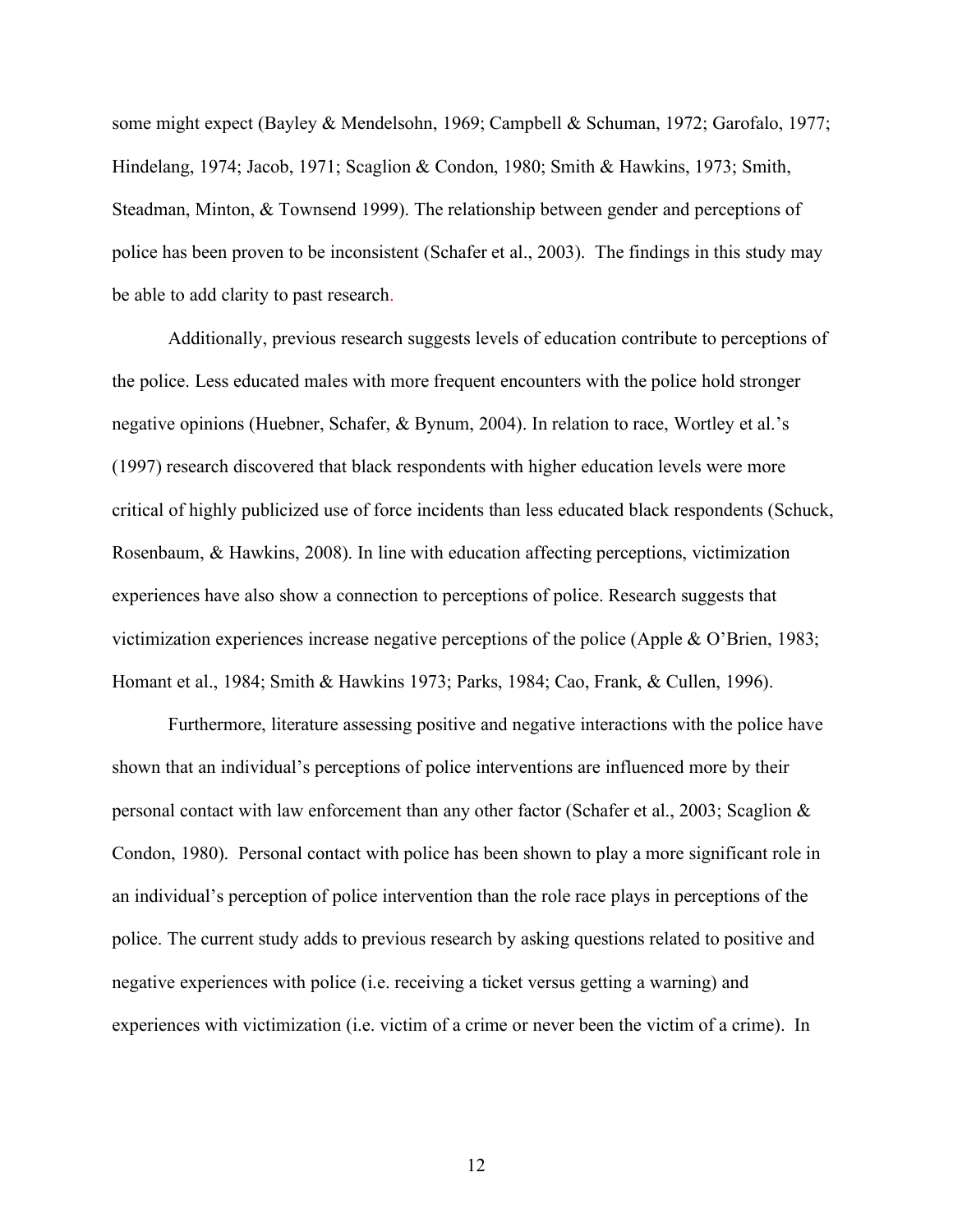addition, the current study contributes to current research by asking questions related to more intrusive interactions with police, including being stopped and frisked and arrested.

#### **Purpose of the Current Study**

The current study explores public perceptions of police interventions. This exploratory study had two primary goals. The first goal is to examine variation across the four dimensions of the RDFC Interaction Model used to measure support (or lack thereof) of specific police-citizen interactions. If the model predicts general public acceptance or rejection of police intervention, then we might expect some level of consistency across respondents' assessments of the same police interventions. Further, if all four dimensions of the model are critical to understanding levels of support for particular police actions, then we would expect to find some variation between items that attempt to measure each of the proposed dimensions: being reasonable, disarming, focused, and consistent. If there is no variation between measures of specific dimensions, then the RDFC framework may be misspecified and should be revisited. Second, this study attempts to determine whether individual respondent characteristics might account for variation in perceptions of specific police interventions. In particular, this study examines associations between individuals reported levels of support for police actions, their demographics, and their experiences with crime and the legal system.

#### **Research Questions**

This study measures public perceptions of police interventions using the RDFC Interaction Model. Three main research questions were explored.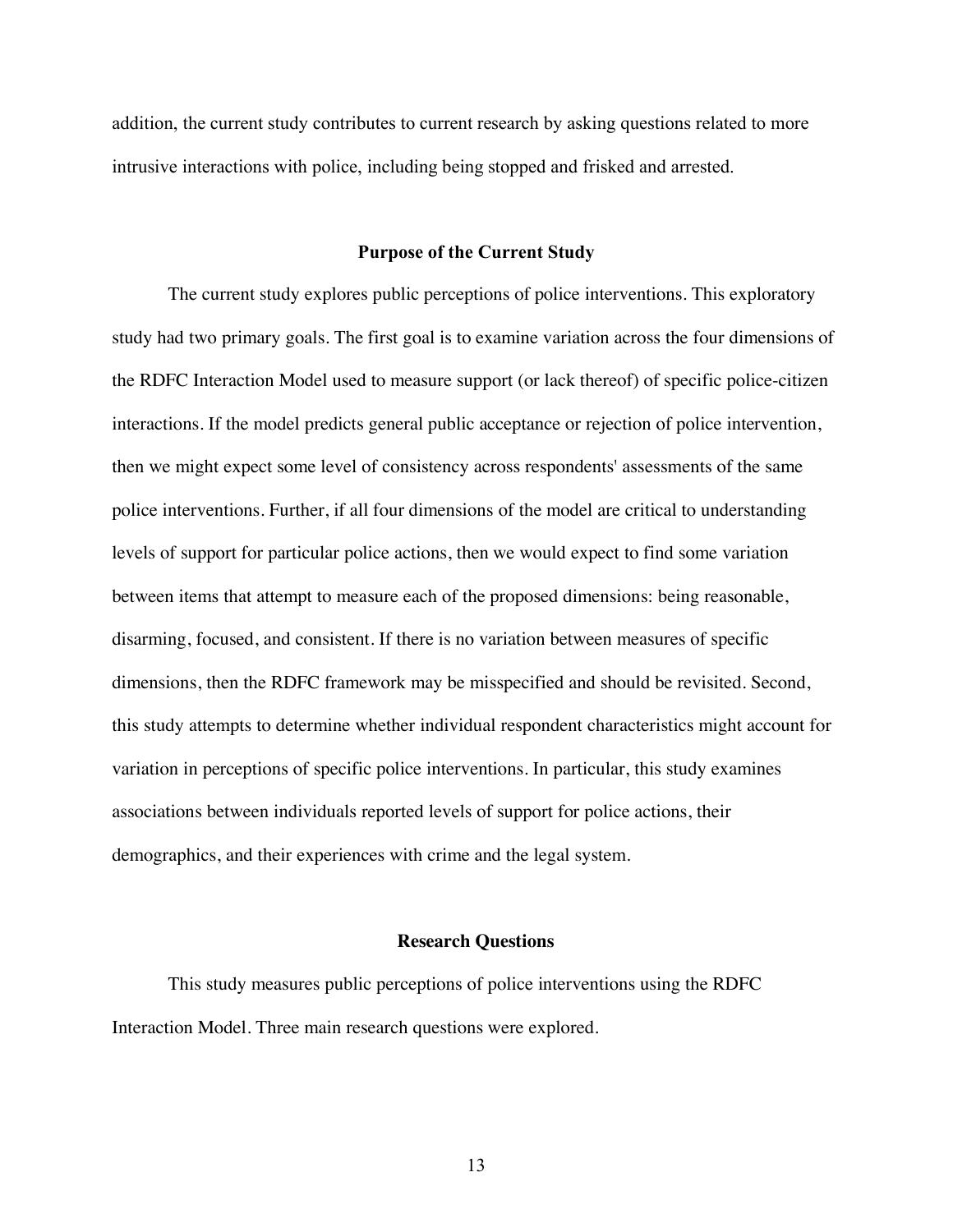**Research Question 1**: Is there variation in individuals' reactions to different police interventions?

Since the RDFC Interaction Model suggests that public acceptance is influenced by four qualities of any police intervention, it is important to determine the degree to which members of the public differ, or are consistent, in their assessments of specific police actions.

**Research Question 2:** Is there variation in responses to questions that measure different dimensions of the RDFC Interaction Model?

If each dimension of the model is measuring a different construct and all four are critical to understanding public acceptance or rejection of police actions, then we would expect respondents to differ in their assessments of any specific intervention across the four dimensions of the model.

**Research Question 3:** Do individual characteristics help to explain differences in perceptions of police intervention?

To what degree are individual demographics and experiences – race, gender, level of education, victimization, and interactions with the police – associated with acceptance of police intervention? Previous research reports a connection between public perceptions of the police and individual-level demographics (e.g., Brown & Benedict, 2002), but the association between personal characteristics and perceptions of police interventions has not been explored using the RDFC framework. In line with previous research (e.g., Tyler, 2004), we also might expect prior exposure to the police and legal system to influence perceptions of police conduct.

In addition to contributing to existing literature, the findings in the study will contribute to information on de-escalation tactics, law enforcement training, and aid in understanding the contextual factors that determine citizen acceptance of police interventions. Such information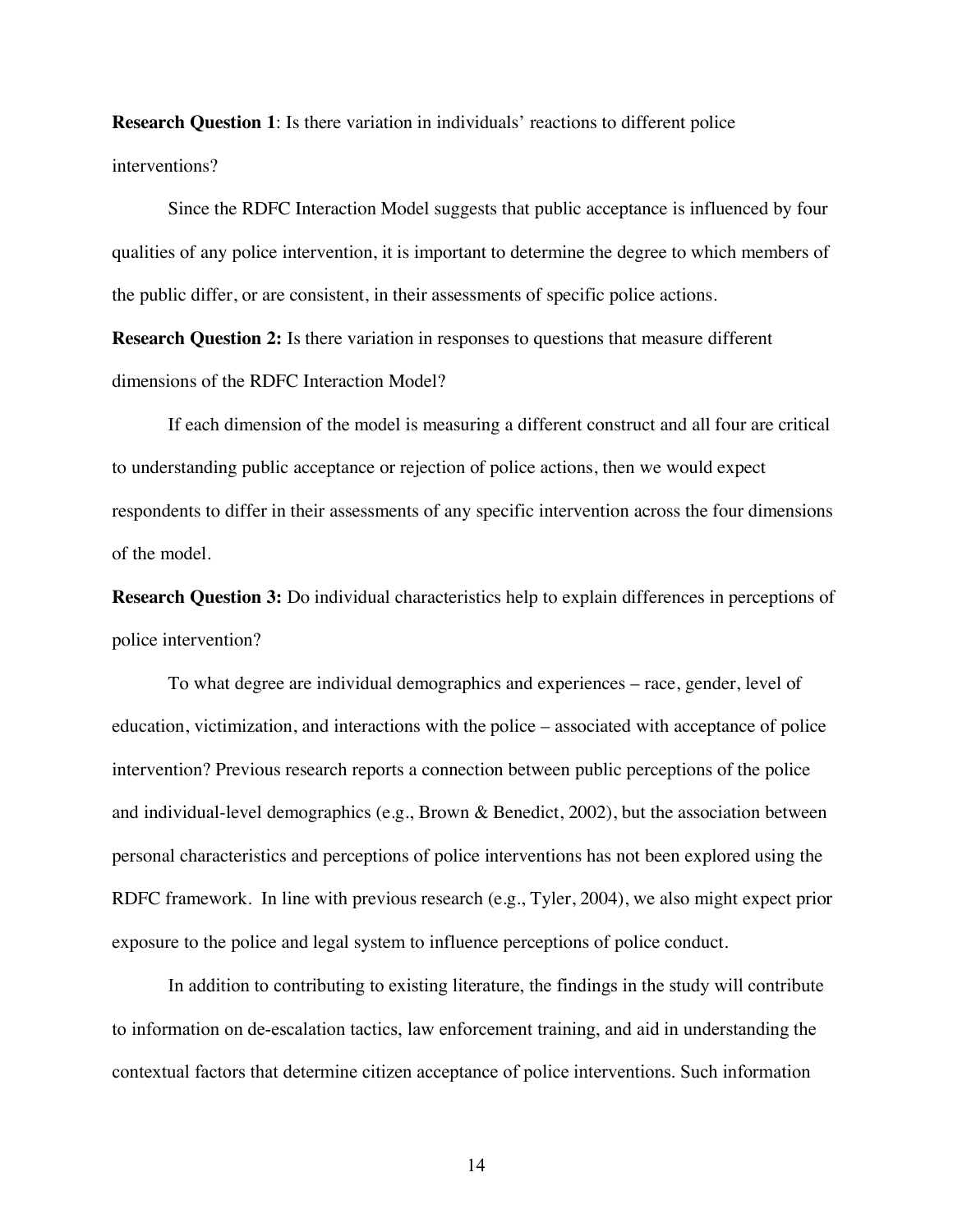could assist police departments in community outreach efforts when highly publicized use of force incidents occur. The purpose of this research is to examine how citizens view the appropriateness of police action, using the RDFC Interaction Model, and determine whether personal characteristics are associated with variation among citizen perceptions.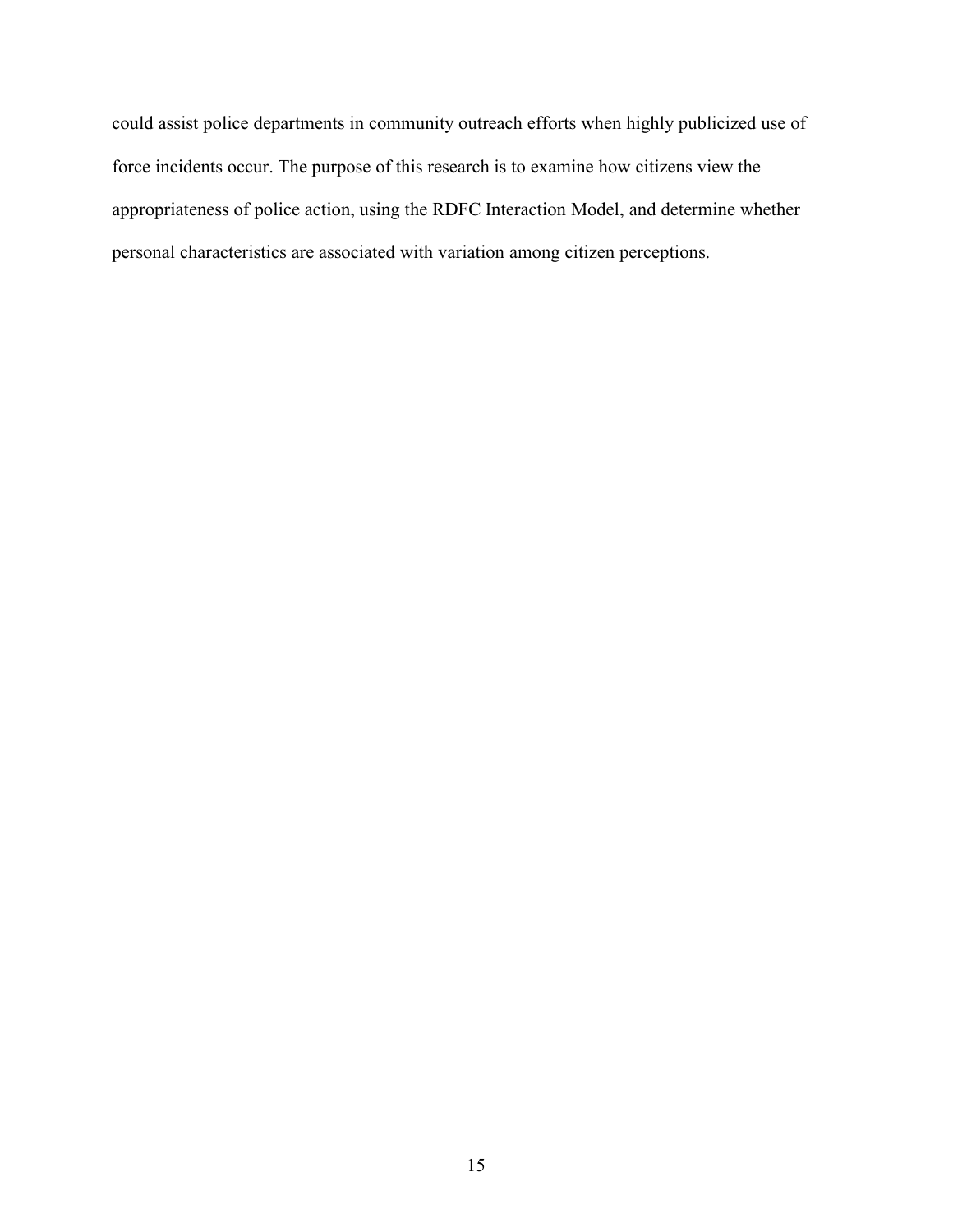#### CHAPTER 3

#### **METHODS**

Data used to examine perceptions of police interventions was obtained using a national online survey. The survey presented respondents with a series of videos depicting police-citizen encounters. Participants were asked to answer questions about their perceptions of the encounters and to provide general background and demographic information to learn more about factors that influence public assessments of police actions.

#### **Participants**

The survey was developed using the Qualtrics survey platform. The study was administered to 716 U.S. adults on-line through the Amazon's Mechanical Turk national survey administration service<sup>1</sup>. Participants were able to access the online survey through a computer or a cellular device and compensated \$0.75 for their participation. In addition to the adults recruited from Mechanical Turk, participants were recruited through social media. The survey remained open for three weeks.

One hundred and thirty-two participants were dropped due to incomplete demographic information. In an attempt to measure only public perceptions, one hundred and thirty respondents who confirmed working as a police officer, working in the criminal justice field, and military personnel were also removed. Police, individuals working in the criminal justice field, and military personnel go through specialized training to help them prepare for specific citizen

 <sup>1</sup> Amazons Mechanical Turk is an online labor market. The software application is used to outsource surveys and retrieve answers from respondents (www.mechanicalturk.com). Developed in 2005, the service allows a "worker" to register with the website and receive "HIT's" based on individual qualifications (www.mturk.com/mturk). A "HIT" is a "single, self-contained task that a worker can work on, submit an answer, and collect a reward for completing" (www.mturk.com). Access to the site is gained through Amazon.com where a profile is completed and workers are assigned an ID number. The ID number is used to complete a survey in which the worker is compensated for. The compensation ranges from \$0.01 to over \$10.00, depending on the task (Heen, 2014; Paolacci & Chandler, 2014; Paolacci et al., 2010; Goodman et al., 2013).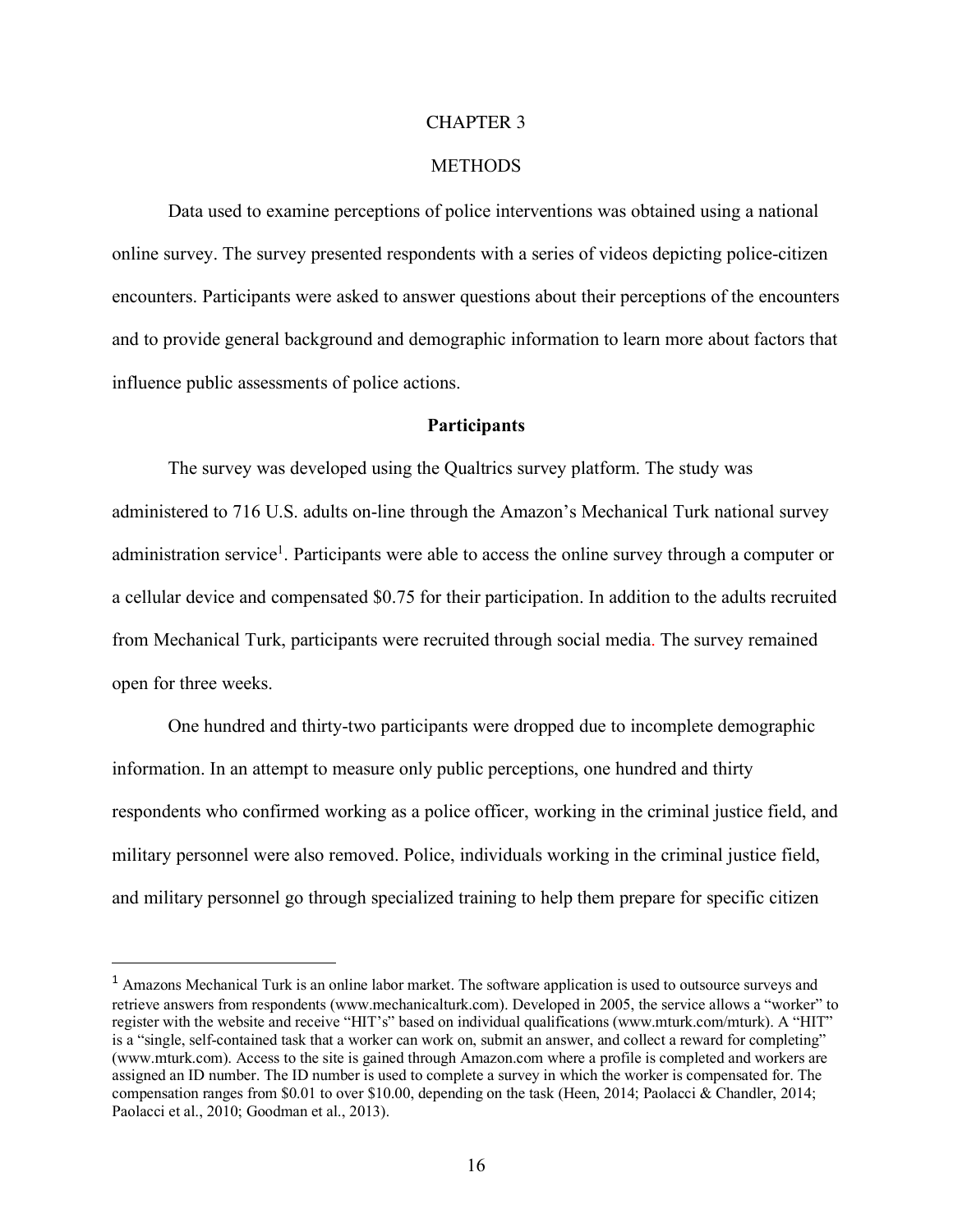encounters. This training might give them a different perspective than the general public on why specific tactics are deployed. Removing these respondents was done in an attempt to examine only the general public's perceptions of police-citizen encounters. After removing incomplete surveys and those working in the criminal justice system or military, the total number of participants included 454 adults. Participation in this study was voluntary and included participants eighteen years of age or older.

#### **Materials and Procedure**

Participants were presented with an introduction to the study and a consent form. After agreeing to participate in the survey, respondents were directed to answer a general question about their belief that "police generally treat people fairly and try to do the right thing." Participants responded to this question using a four-point Likert scale with [1] representing strongly agree to [4] strongly disagree. Respondents were then instructed to watch a series of four videos. Following each video, respondents answered questions measuring each of the RDFC Interaction Model dimensions to measure individual perceptions of police-citizen encounters, and personal demographic and experience questions (see Appendix A for full survey and consent form). The videos were obtained by searching the Internet for videos of police interventions. An attempt was made to select videos that depicted diverse scenarios and also met specific inclusion criteria.

#### **Inclusion Criteria**

To locate videos appropriate for this analysis, an extensive search of online videos of police-citizen encounters was conducted. The search was conducted by a team of six undergraduate students, over a time span of one week. Using general Internet search engines, (e.g., Google, YouTube), the team of students located twenty-eight videos that met two specific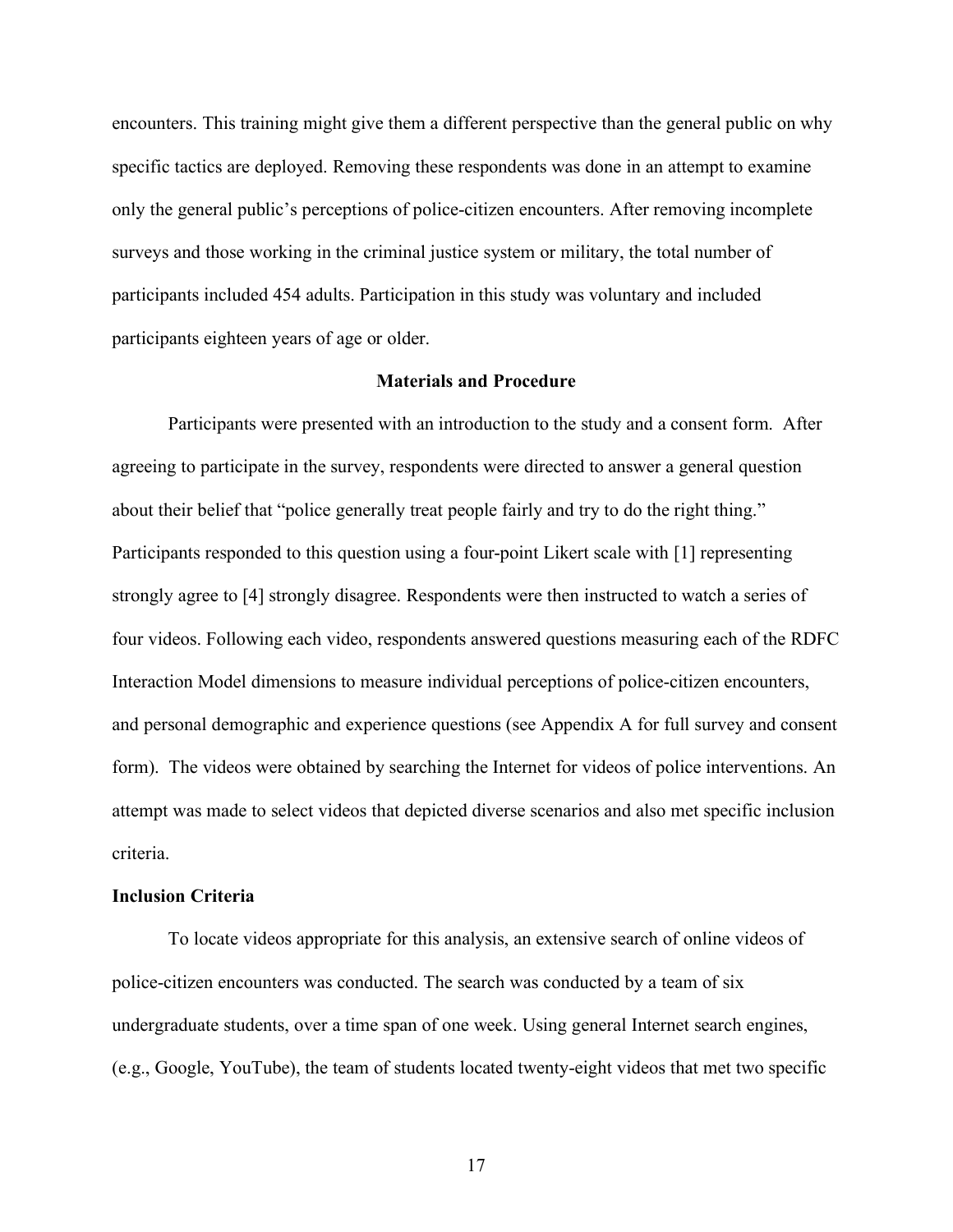criteria: the video must (1) depict police-citizen interactions and (2) be no longer than two and a half minutes in length.

The four videos used in this study were selected from the larger pool of 28 based on the quality of footage – each video had to provide clear footage of a continuous encounter between police and citizen(s) – and after considering differences among the scenarios captured in the footage. The goal was to maximize variation in the situational contexts depicted in the footage. In an attempt to select the most diverse set of videos possible, a coding sheet based loosely on the RDFC Interaction Model principles was developed (see Appendix B and C). Although strict inclusion criteria were not applied at this stage, variation among scenarios was assessed based on six questions: 1) Does the officers' actions appear to be legal? 2) Does the officer answer questions posed by the subject? 3) Does the officer use aggressive body movements or raised voice commands? 4) Does the officer use inappropriate (foul) language? 5) Is force used against any subject who appears to be complying with officer demands? 6) Is force used against any subject who does not appear to be causing any harm? Videos that varied the most along these criteria were selected for the survey.

#### **Online Questionnaire**

The survey consisted of multiple-choice responses. It took participants approximately sixteen minutes to watch the videos and answer the survey questions. The respondents were asked to watch the four police-citizen encounter videos, answer questions about each video, and answer a series of demographic questions. The sequence of videos was randomized to control for any influence that presentation order may have on respondent's perceptions. Descriptions of each video are included in chapter 4.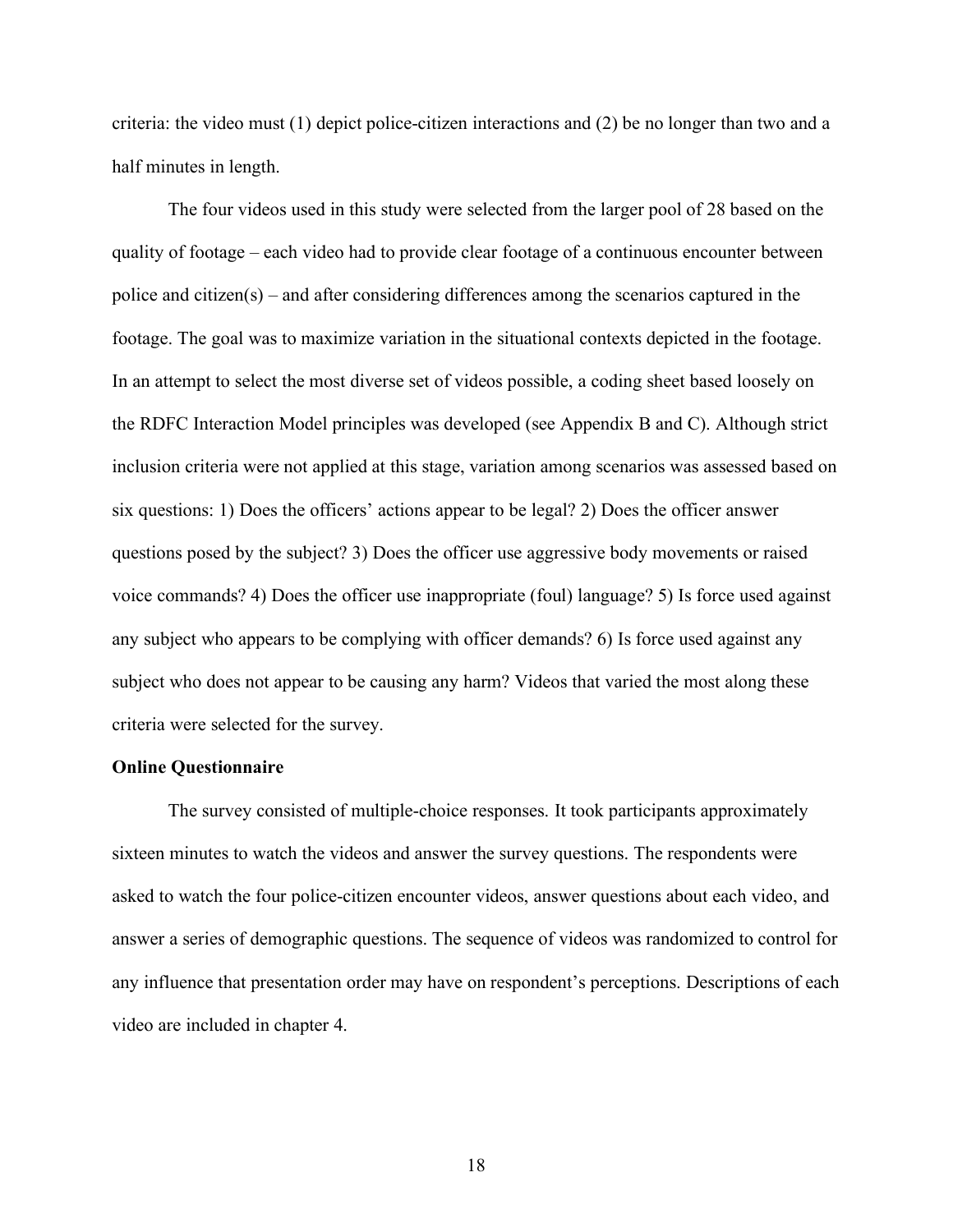Before respondents watched the videos, they were instructed to respond to the statement: "to what degree do you agree with this statement: Police generally treat people fairly and try to do the right thing." Following each video, participants responded to questions or statements designed to measure perceptions based on the four RDFC Interaction Model dimensions. The first question measured perceived levels of *reasonableness*. Respondents assessed the degree to which they believe the police officers' actions protect citizens' rights and freedoms, as well as preventing harm. Specifically, they were asked: "How necessary or unnecessary were the officer(s) actions to prevent others on the scene from committing harm?" The second question measured the degree to which people perceive the officer(s) actions as being *disarming*, by asking participants to rate the officers' attempts or ability to calm or deescalate a situation. This was accomplished by asking respondents: "Did the officer(s) appear to try escalate (provoke) or de-escalate (calm) the situation before physically intervening?" The third item measured perceptions of the *focus* of police action. To do this, respondents were instructed to respond to the statement: "The officers intervened or used force against people who did not threaten others or were not engaged in harmful behavior." The fourth item measured perceptions of *consistency*. According to the RDFC Interaction Model, consistency refers to how dependable and predictable behavior serves to reinforce behavioral expectations (Sousa & Madensen, 2016). As such, respondents were asked to rate the degree to which the police behavior resembles that of the police in their own community. Specifically, they responded to the statement: "The behavior of the officers in this video is the type of behavior I expect from the police." Participants responded to each question using a 4-point Likert scale (e.g., [1] very appropriate to [4] very inappropriate; [1] strongly escalate to [4] strongly de-escalate; and [1] strongly agree to [4] strongly disagree).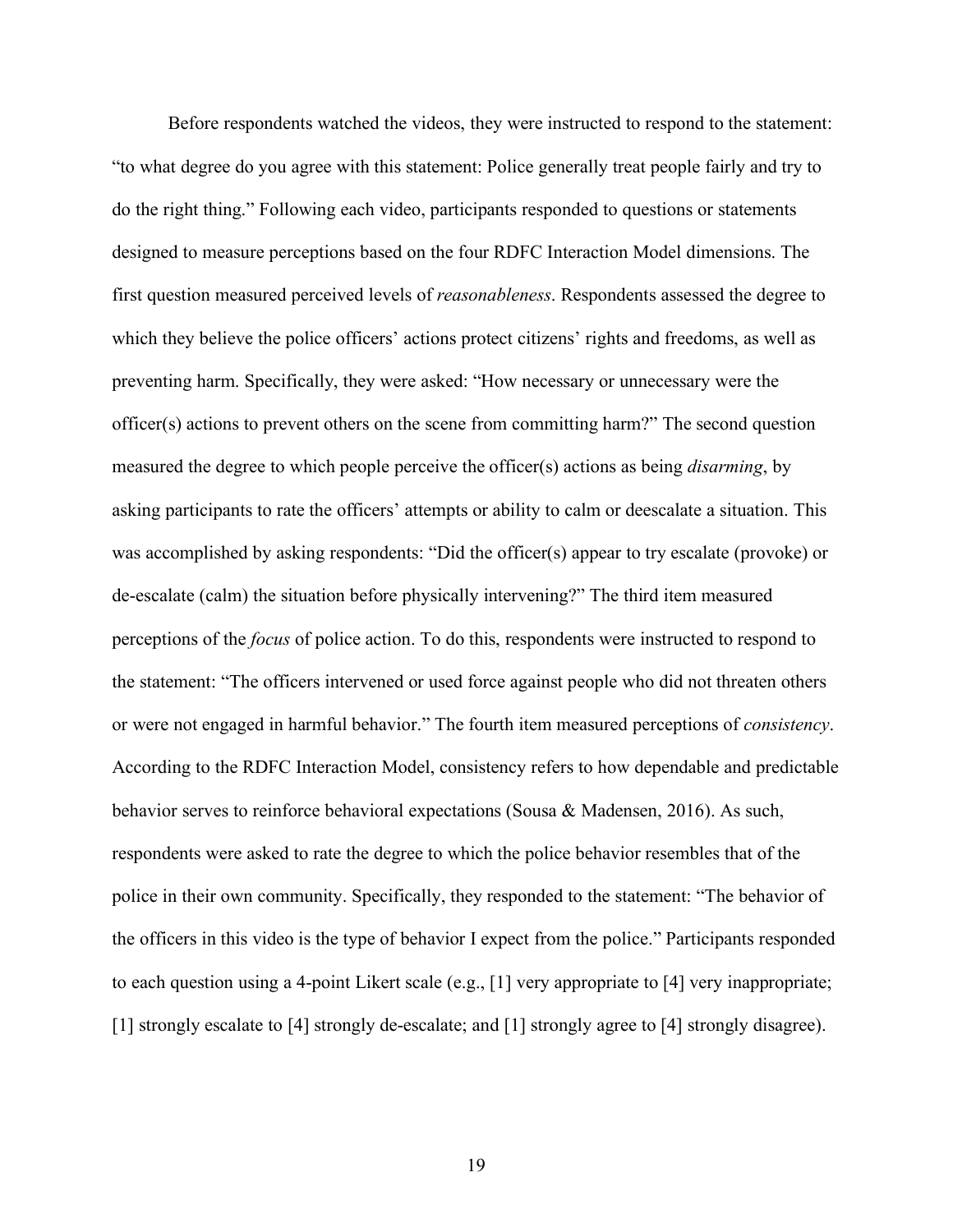A series of demographic and experience questions followed at the end of the survey. These questions asked respondents to report their race, gender, level of education, victimization, positive and negative interactions with law enforcement, military affiliation and law enforcement affiliation. Answers given to the demographic questions were used to determine which personal characteristics and experiences are associated with various perceptions of police interventions to build upon the findings of previous literature.

As noted in the literature review, previous research has identified relationships between personal characteristics (e.g., race, gender, interactions with the police) and perceptions. Previous research has shown that race and gender play a role in perceptions. Race has historically been associated with negative perceptions of police in African American communities. However, some studies suggest that the gap in perceptions between Black and White respondents is not as substantial as previously suggested (Bayley & Mendelsohn, 1969; Campbell & Schuman, 1972; Garofalo, 1977; Hindelang, 1974; Jacob, 1971; Scaglion & Condon, 1980; Smith & Hawkins, 1973; Smith, Steadman, Minton & Townsend 1999). Accounting for race in the study serves to contribute to current literature.

The relationship between gender and perceptions of police has proven to be inconsistent (Schafer et al., 2003; Brown & Benedict, 2002). The findings in this study may be able to add clarity to past research. Literature assessing positive and negative interactions with the police has shown that an individual's perceptions of police interventions are influenced more by their personal contact with law enforcement than any other factor (Schafer et al., 2003; Scaglion & Condon, 1980; Brown & Benedict, 2002). Personal contact with police has been shown to play a more significant role in an individual's perception of police intervention than the role race plays in perceptions of the police. The current study will attempt to determine if these findings can be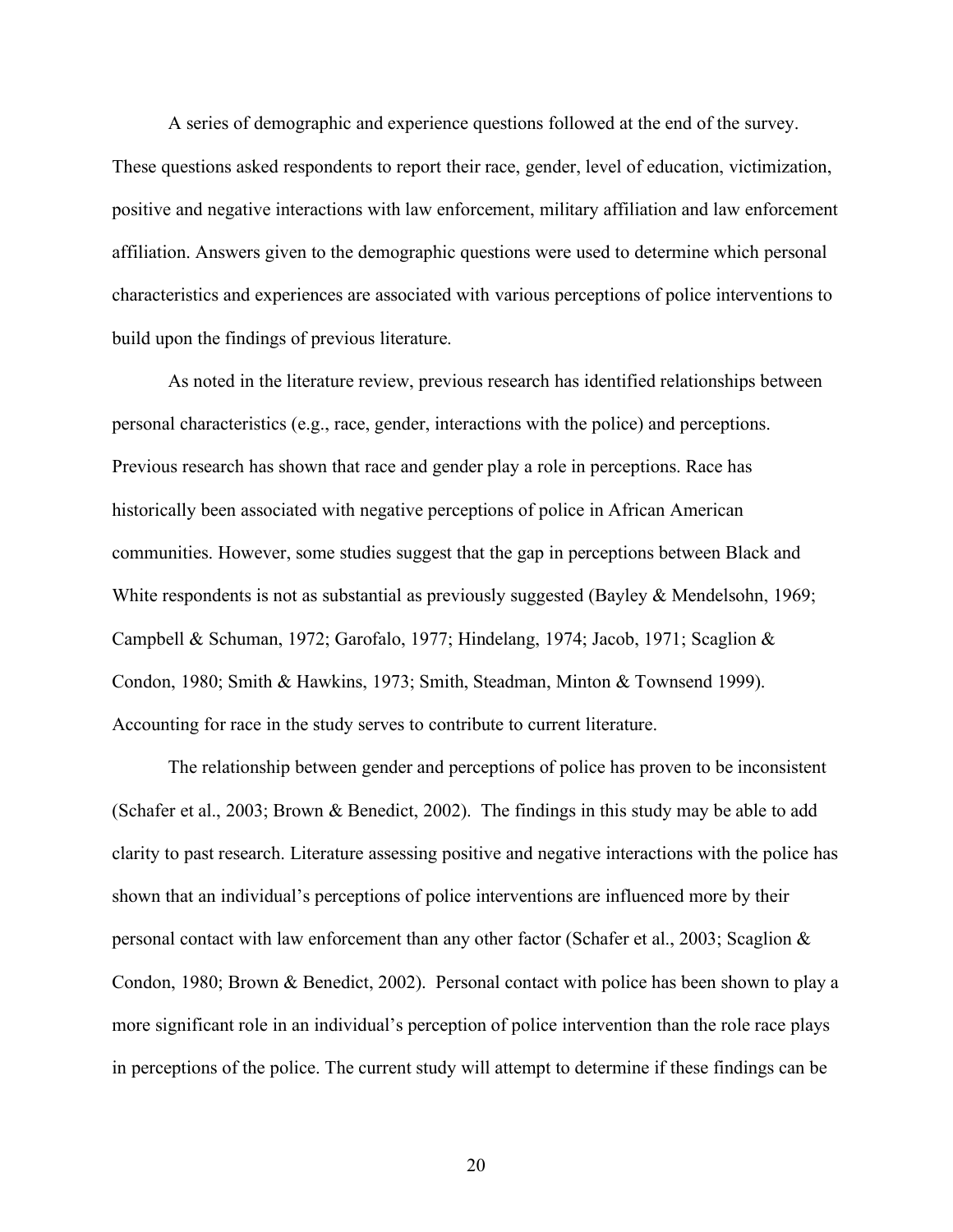replicated. Furthermore, previous research suggests levels of education contribute to perceptions of the police. Less educated males with more frequent encounters with the police have reported stronger negative opinions of police (Huebner, Schafer, & Bynum, 2004).

Moreover, research suggest that the effects of victimization are mixed. Some reports suggest that the effects of victimization contribute to negative perceptions of the police while other reports show no effect (Block, 1971; Carter, 1985; Homant et al., 1984; Kusow et al., 19977; Priest & Carter, 1999; Smith et al., 1991; Thurman and Reisig, 1996; Smith & Hawkins, 1973). Accounting for levels of gender, race, education, victimization, and interactions with the police offer the opportunity to explore a relationship between the aforementioned variables and the types of police action that the public perceives as reasonable, disarming, focused, and consistent.

#### **Analysis Strategy**

First, basic descriptive statistics (e.g. frequencies) are used to answer (1) how many people report similar perceptions of specific police actions; and (2) to assess the degree to which people vary or do not vary in their perceptions of specific police actions across the various dimensions of the RDFC interaction model. Second, Analysis of Variance (ANOVA) is used to determine if personal characteristics, and interactions between these characteristics, effect respondent's perceptions. To compliment the ANOVA, Case Configurations (CACC) are utilized for the purposes of further analyzing the survey data. CACC is a technique that allows for the understanding of complex relationships between different combinations of variables (Miethe, Hart, & Regoeczi, 2008). CACC allows for the exploration of patterns in data that may be overlooked when using traditional statistical methods. In particular, specific combinations of variables are considered simultaneously to determine the most common profile of individuals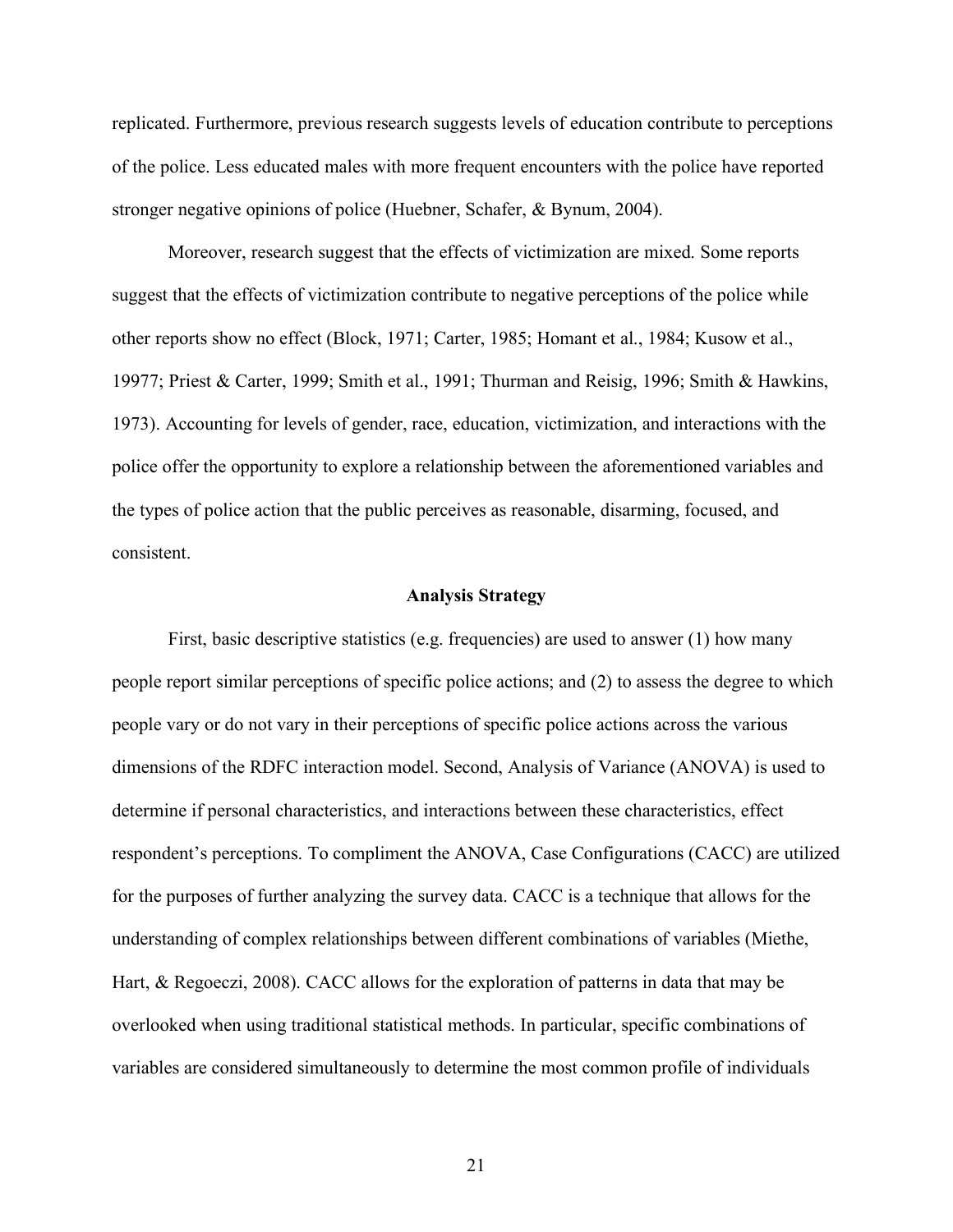that are more or less likely to support police intervention. This helps determine if there are relationships among multiple personal characteristics associated with high or low levels of support for particular types of police action. Each variable is coded dichotomously for inclusion in the CCAC analysis.

#### *Independent Variables*

The personal characteristic survey questions serve as the independent variables. A dummy dichotomous variable for race (black [1], other [0]), gender (male [1], female [0], education (lower education [1], higher education  $[0]^2$ ), previous positive and negative interactions with law enforcement (warning/ticketed/arrested/stopped and frisked – all yes [1], no [0]), and victimization experiences (previous crime victim – yes [1], no [0]) were created to analyze personal characteristics. These measures are used to assess any potential relationship between the independent variables and the dependent variables, which measure perceptions of police and police interventions.

#### *Dependent Variables*

For the purposes of this study the dependent variables include survey items measuring (1) respondents' general view of police and (2) individuals' perceptions of police action as defined by the dimensions of the RDFC model. As noted previously, the RDFC dimensions examined in this study include: how *reasonable* a police officers' actions are perceived to be; how *disarming*  the police officers' actions are perceived to be; how *focused* the police officers' interventions are perceived to be; and perceptions of the *consistency* of the officers' interventions. The ANOVA analyses use all four categories of the Likert scale measuring responses to the survey items. To

<sup>&</sup>lt;sup>2</sup> The education variable was collapsed into this binary measure to create the most variation possible in the measure. In the analyses those coded as [1] reported no more education than completing some college, and those coded as [0] reported completing a 2-year degree or higher level of education.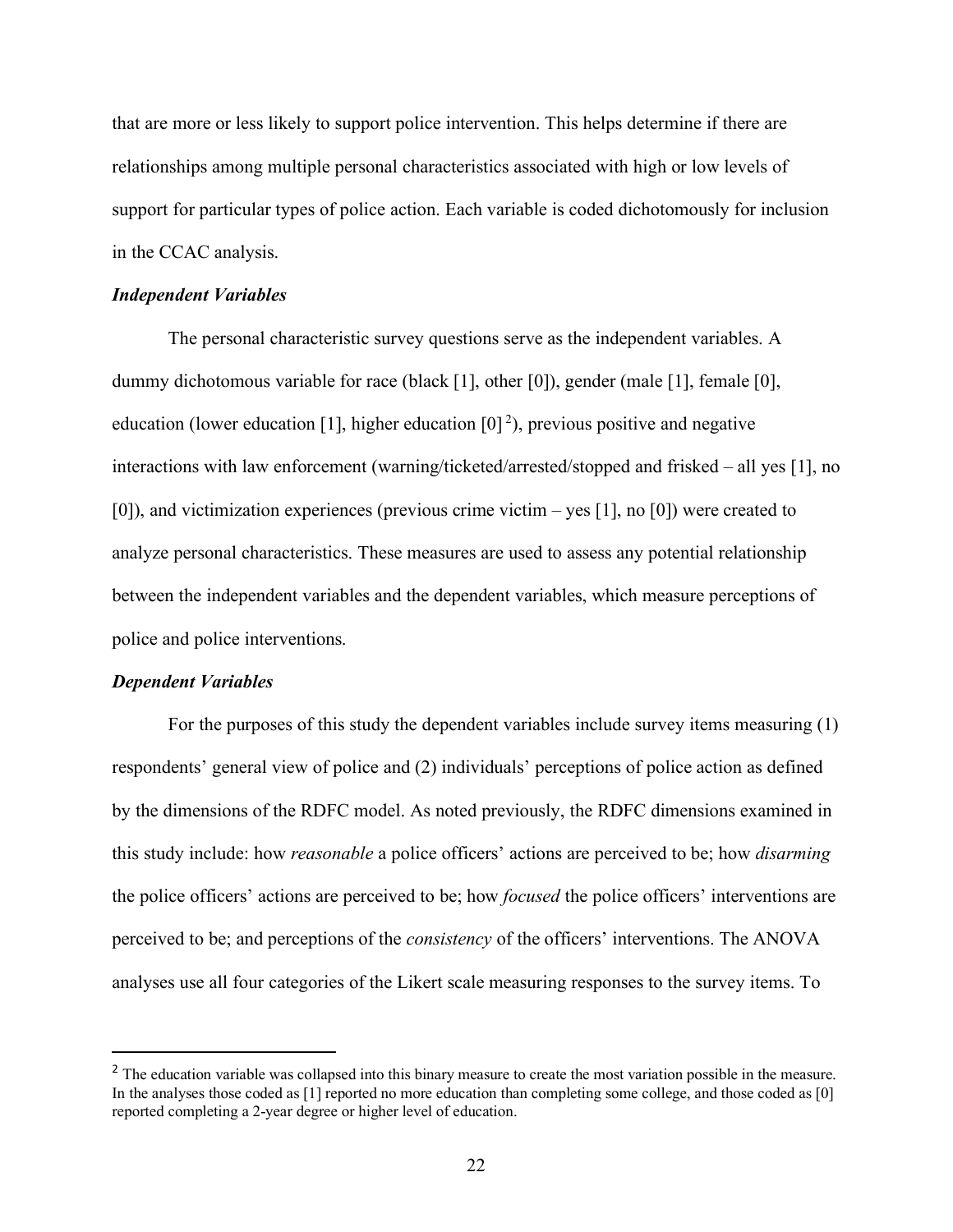facilitate the CCAC analyses, the Likert-scale survey measures are collapsed into dummy coded binary variables to indicate overall agreement/disagreement of police legitimacy. For example, all "agree" and "strongly agree" responses are combined into one category to compare to all other responses, while all "disagree" and "strongly disagree" responses are combined into one category to compare to all other responses.

#### *CCAC Presentation and Interpretation*

Given the number of variables measured in the current survey, a CCAC model that includes all potential binary independent variables would produce a very large number of "profiles" - too many to draw meaningful conclusions. For example, including a binary measure for each combination of respondent characteristics/experiences would produce over nine million profiles. To facilitate the goal of better understanding who is more likely to support (and who is less likely to support) police action during and after a potentially controversial intervention, three demographic variables – race, gender, and level of education – and a single individual experience variable (e.g., receiving a ticket) are included in models to examine differences among general "community" profiles. Only those experiential variables found to be significant in the ANOVA analyses are used in the CCAC analyses. Further, only general perceptions of police are explored using the CCAC analysis. The purpose of conducting the CCAC analysis is to determine whether this type of model can further enhance our understanding of the dynamics between individual characteristics and perceptions of the police, beyond traditional statistical models (e.g., ANOVA). These additional findings can be used to inform future research into public perceptions of police intervention.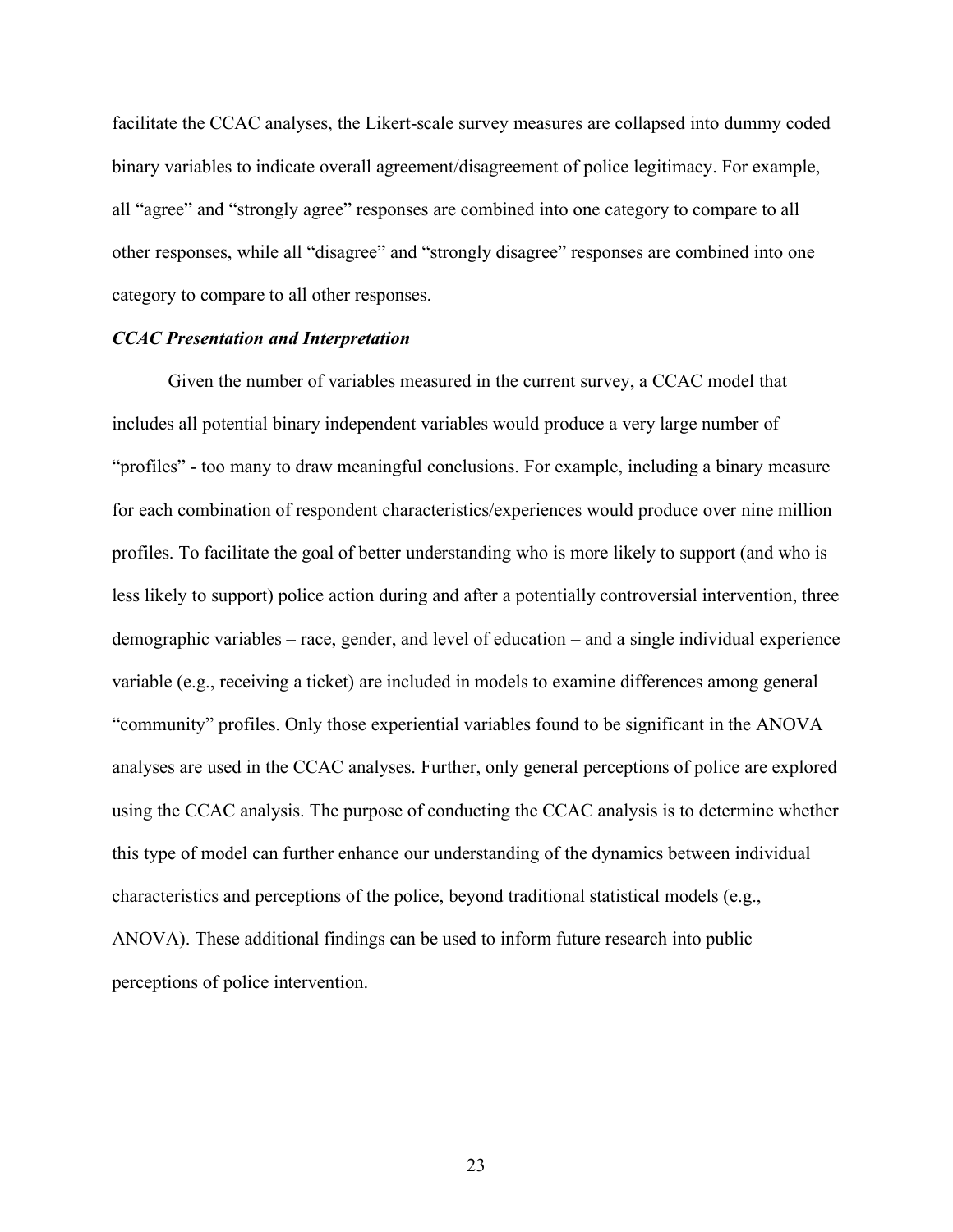#### CHAPTER 4

#### RESULTS

The final sample consisted of 454 respondents. Among the participants, 84% of the respondents were White, 8.6% were Black. A majority of the respondents were female (57.4%). Just over half  $(62.5\%)$  of the respondents had a two-year degree or greater<sup>3</sup> and had never been the victim of a crime (50.7%). However, 84 (18.5%) respondent reported being the victim of a violent crime and 178 (39.2%) respondent reported being a victim of property crime. Additionally, over half (66.1%) of the respondents received a ticket, over half (61%) had been given a warning instead of a ticket, and 30% had been arrested or stopped and frisked. See Table 1 for a complete summary of the descriptive statistics associated with the independent variables.

<sup>&</sup>lt;sup>3</sup> The education variable was collapsed into this binary measure to create the most variation possible in the measure. In the analyses those coded as [1] reported having less education completed and some college, but not an advanced degree.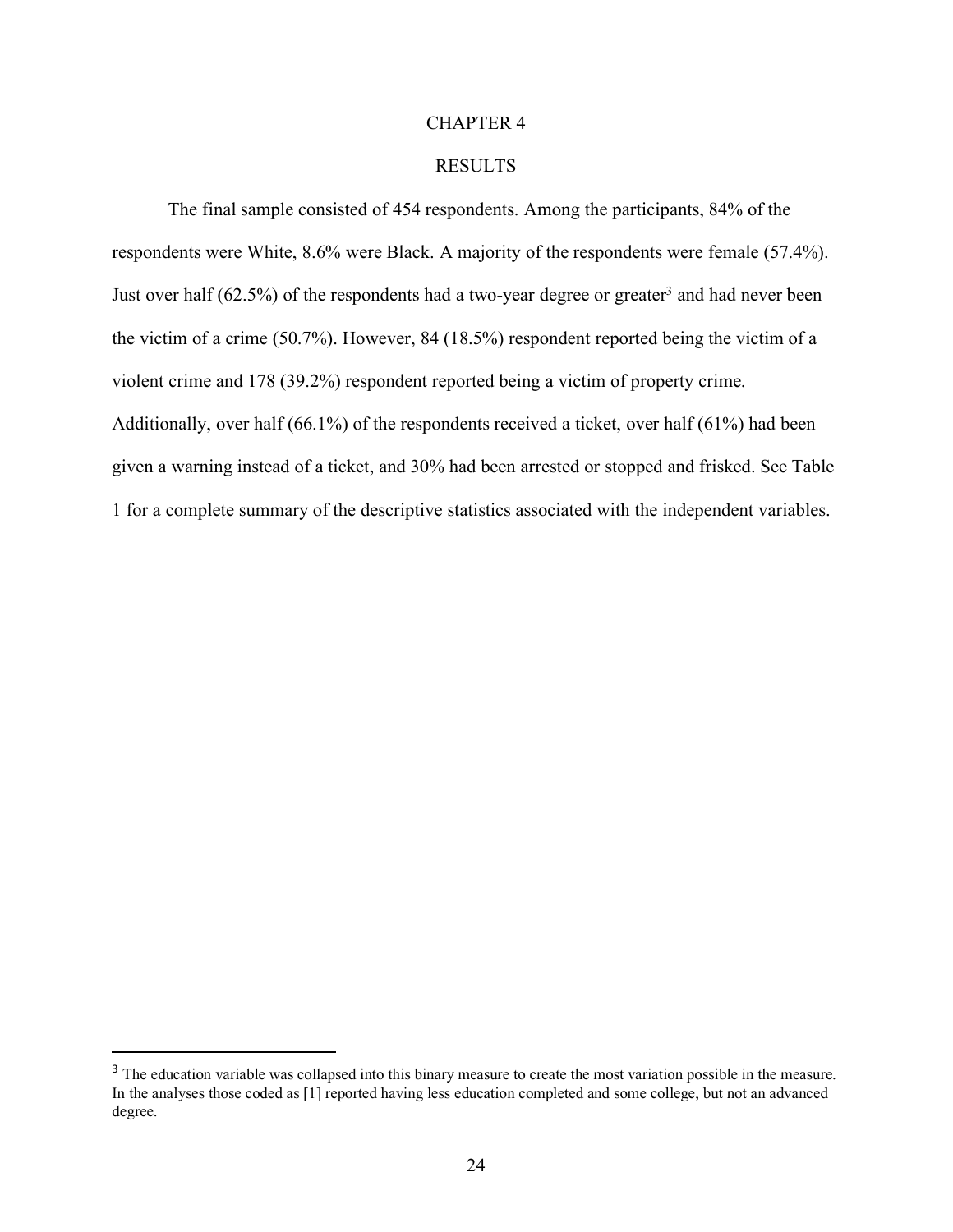| Gender                                                                                                             | $n = 451$                                 |
|--------------------------------------------------------------------------------------------------------------------|-------------------------------------------|
| Male                                                                                                               | 192 (42.3%)                               |
| Female                                                                                                             | 258 (56.8%)                               |
| Race                                                                                                               | $n = 452$                                 |
| White                                                                                                              | 382 (84.4%)                               |
| <b>Black</b>                                                                                                       | 39 $(8.6\%)$                              |
| Other                                                                                                              | 35(7.7%)                                  |
| Education<br>Less Education (high school, GED, and some<br>college)<br>More Education (two-year degree or greater) | $n = 450$<br>$166(36.6\%)$<br>284 (62.5%) |
| Victimization                                                                                                      | $n = 454$                                 |
| Never been the victim of a crime.                                                                                  | 230 (50.7%)                               |
| Violent crime                                                                                                      | 84 (18.5%)                                |
| Property crime                                                                                                     | 178 (39.2%)                               |
| Interaction with Police                                                                                            | $n = 454$                                 |
| Ticketed                                                                                                           | 300 $(66.1\%)$                            |
| Given warning (no ticket or arrest)                                                                                | 277(61%)                                  |
| Arrested                                                                                                           | 79 (17.4%)                                |
| Stopped and Frisked                                                                                                | 61 $(13.4\%)$                             |

*Table 1: Descriptive Statistics*

Variables and Descriptive Statistics

Note: (n) varies among variables, only valid cases are included. Total sample size is 454.

In order to assess general opinions of the police, respondents were asked if they thought the police generally treat people fairly and try to do the right thing. As shown in Table 2, a vast majority (79.1%) of the respondents "agreed" or "strongly agreed" with the statement. To the contrary, respondents seldom (18.8%) "disagreed" or "strongly disagreed." Respondents reactions to the specific videos are described in the section that follows.

*Table 2: Responses to General Legitimacy Question - "The police generally treat people fairly and try to do the right thing."*

| Variable                 | <b>Descriptive Statistics</b> |
|--------------------------|-------------------------------|
| <b>Strongly Agree</b>    | 83 (18.3%)                    |
| Agree                    | $276(60.8\%)$                 |
| Disagree                 | 62(13.7%)                     |
| <b>Strongly Disagree</b> | $23(5.1\%)$                   |
| Don't Know               | $10(2.2\%)$                   |

*Note: n= 454.*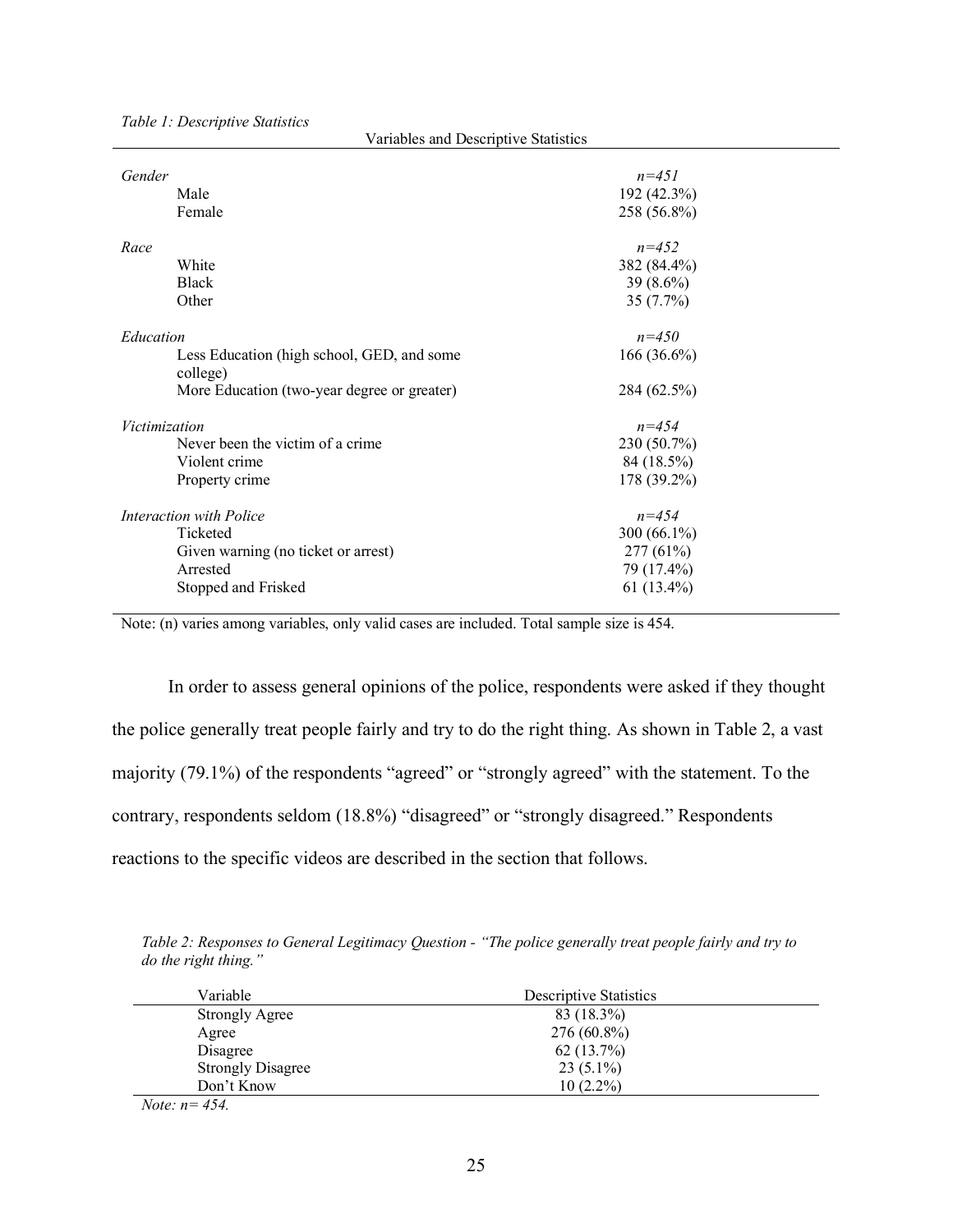#### **Video Descriptions and Variation in Perceptions**

The RDFC Interaction Model suggests that public acceptance is influenced by four qualities of any police intervention. In order to answer the first two research questions, descriptive statistics are examined to determine the degree to which members of the public differ, or are consistent, in their assessment of specific police interactions. In addition to determining the degree in which respondents differ in their assessments, an examination of how those perceptions vary across all four dimensions of the RDFC model is also conducted. A brief description of each video and variation in responses follow. More detailed descriptions of each video can be found in Appendix D.

## *Video 1:*

Video 1 was filmed from a citizen's perspective. A large group of police are observed talking with a citizen on a residential sidewalk. The citizen is becoming verbally aggressive with the police over the topic of a moped. After a period of time (just under two minutes), the police can be seen pulling the citizen to the ground in an attempt to arrest him.

In reference to video 1, 50.7% of the respondents perceived the officers' actions as necessary or very necessary to prevent others on the scene from committing harm while 46.3% found the officers' behavior to be unnecessary or very unnecessary. This demonstrates that a small majority of the respondents found the officers' behaviors to be reasonable, although there is notable variation in respondents' perceptions. Greater consistency across responses was found for the rest of the survey items. In measuring whether or not the respondents perceived the officers' actions to be disarming, 58% suggested that the officers tried to de-escalate the situation before physically intervening whereas 42.1% of the respondents reported that the officers escalated the situation. In response to the item measuring the degree of focus, 55.4% of the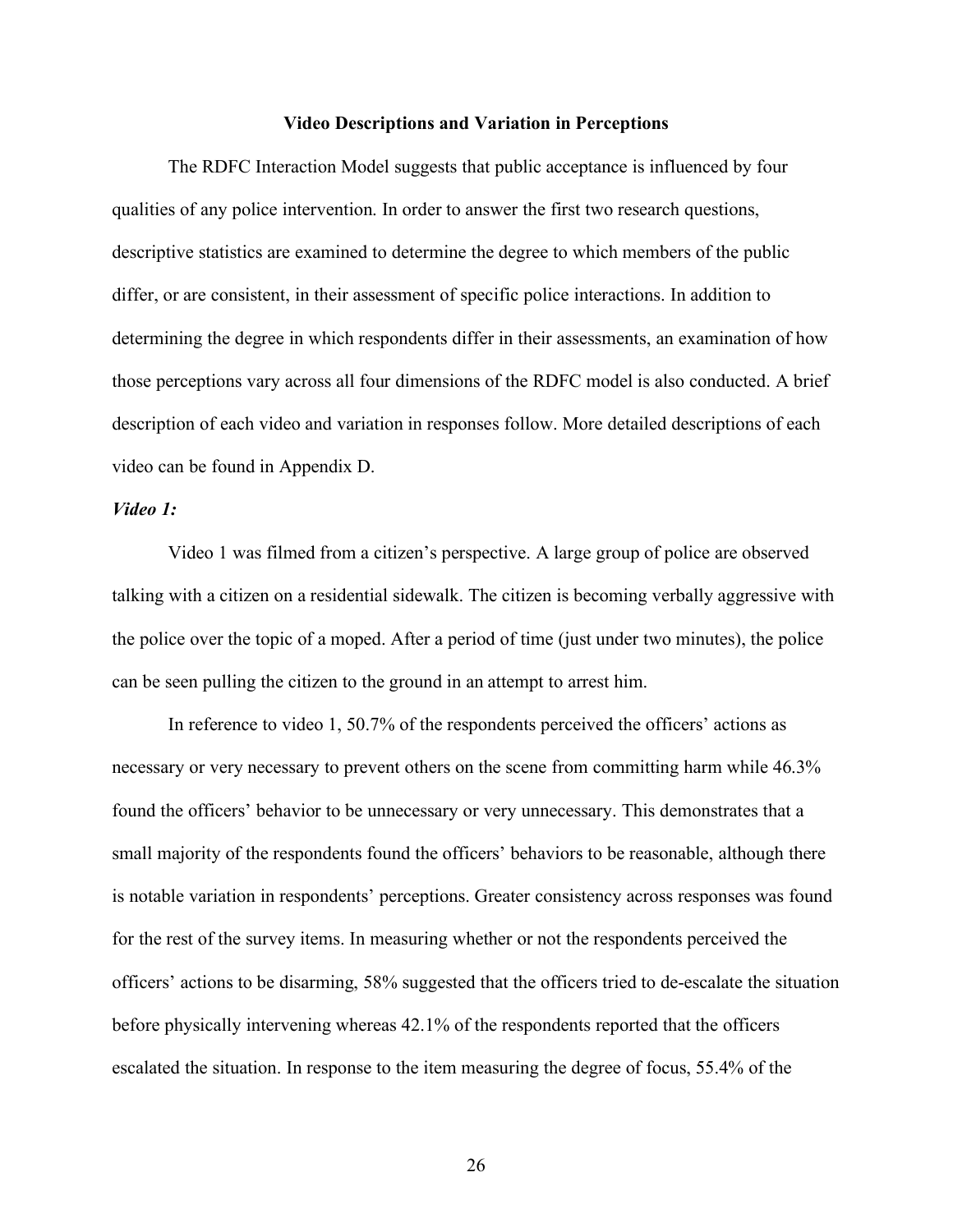respondents perceived the interaction to be focused on those causing harm whereas 44% of the respondents believed that the officers used force against people who did not threaten others or engage in harmful behavior. In reaction to the question measuring consistency, 33.9% of the respondents reported that they expect this behavior from the police while 60.1% of the respondents reported they do not expect this type of behavior from the police (see Figure 1).





*Note: (n) 188.*

## *Video 2:*

Video two is filmed from the angle of a citizen. During the start of a protest, the individual is trying to pass police to join a larger crowd. The police attempt to block the individual by using force and foul language.

For video two, 60.1% of the respondents perceived the officers' actions as unnecessary or very unnecessary to prevent others on the scene from committing harm while 39.9% found the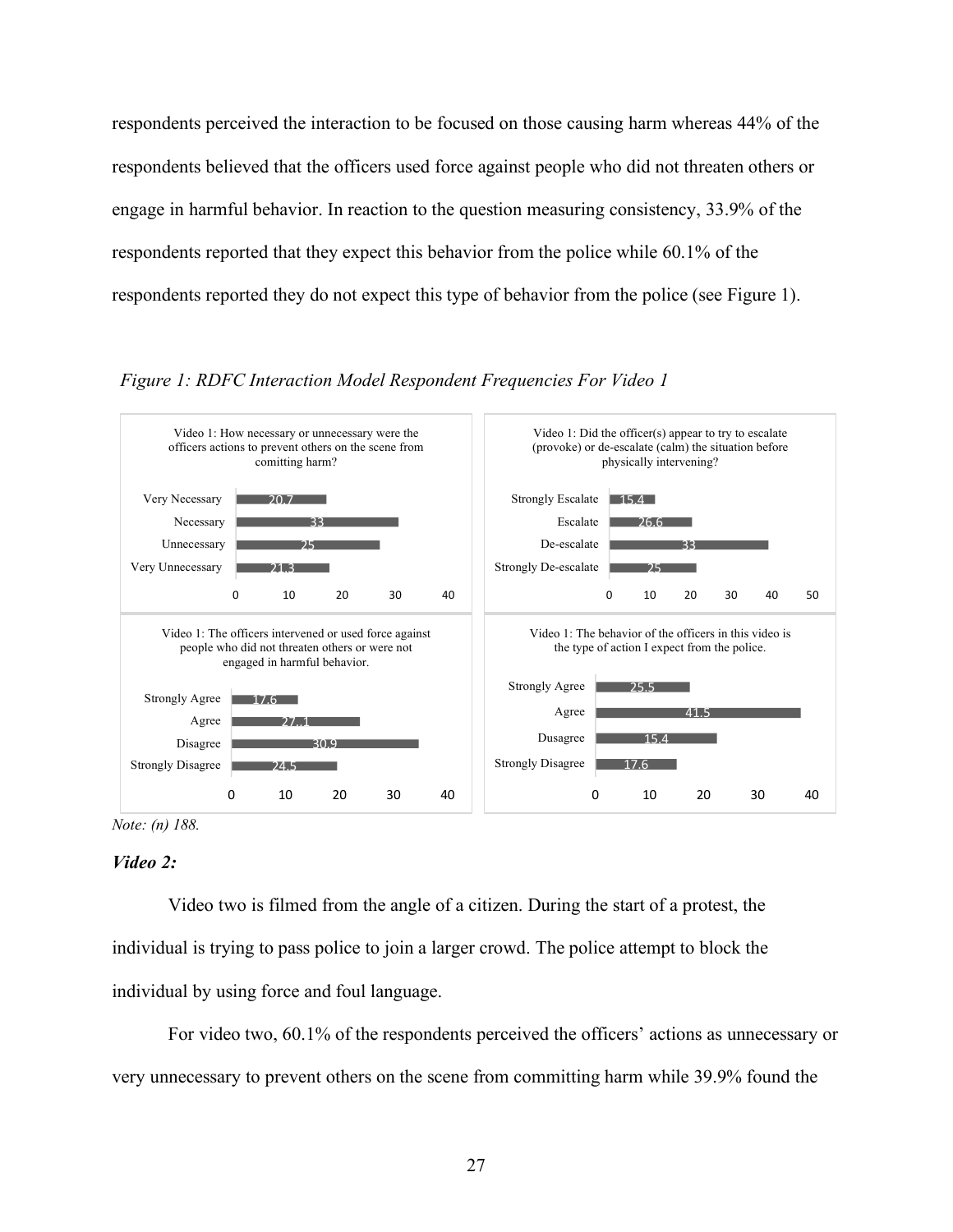behavior to be necessary or very necessary. In measuring whether or not the respondents perceived the officers' actions as disarming, 65.9% of the respondents reported the officers as escalating the situation before physically intervening whereas 30.4% found the behavior to be de-escalating. In response to the item measuring the degree of focus, 31.4% of the respondents perceived the interaction to be focused on those causing harm whereas 68.6% of the respondents believed that the officers used force against people who did not threaten others or engage in harmful behavior. In reaction to the question measuring consistency, 56.4% of the respondents reported that they expect this type behavior from the police and 43.6% disagreed (see Figure 2).

*Figure 2: RDFC Interaction Model Respondent Frequencies For Video 2*



*Note: (n) 188*

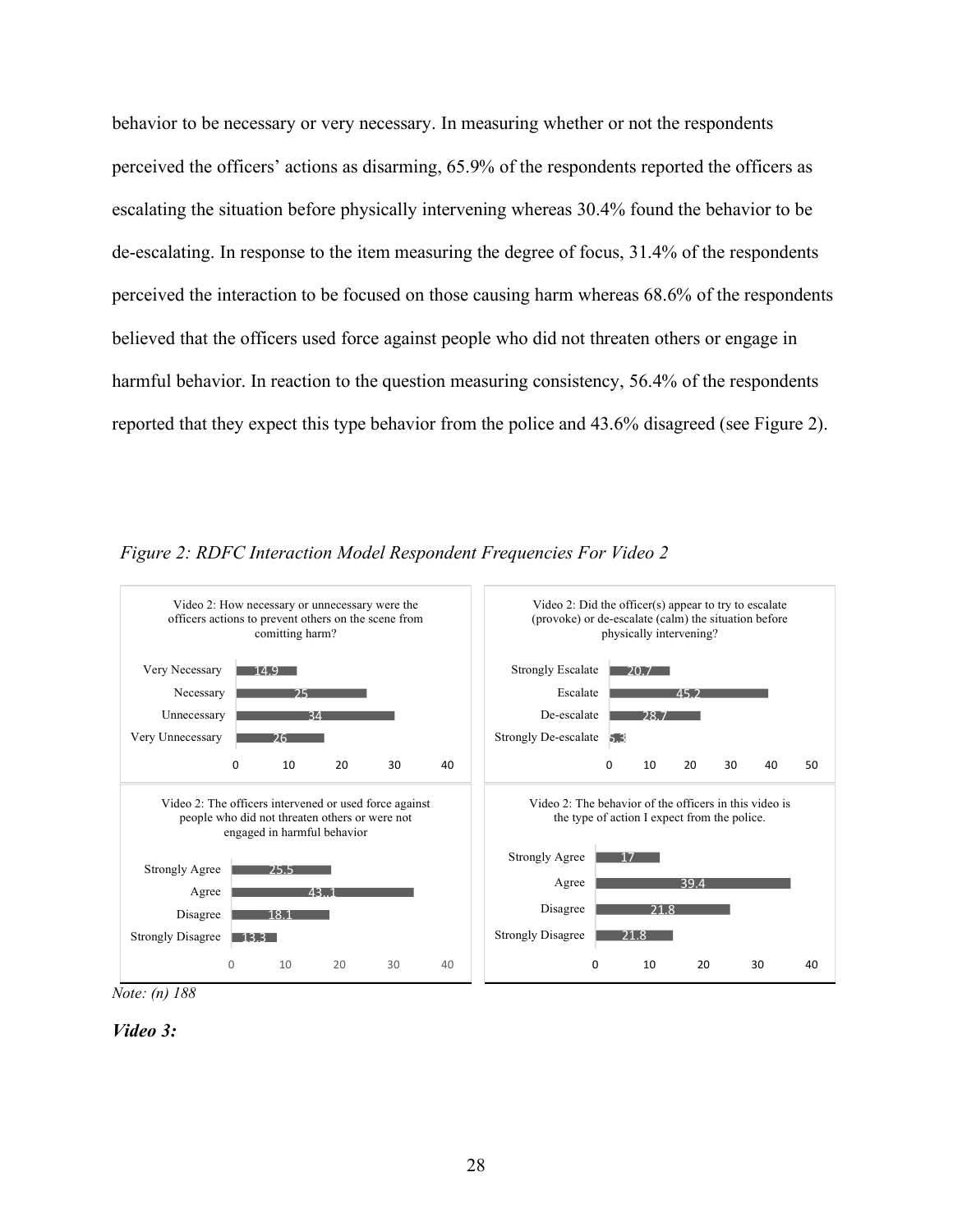Video three is filmed from a citizen's phone. Police are seen grouped together in riot gear heading toward citizens blocking traffic during a protest. Riot police use force to remove the citizens out of the street.

For this video, 47.9% of the respondents perceived the officers' actions as necessary to prevent others on the scene from committing harm whereas 52.1% find the actions to be unnecessary. The second question following video three addressed the disarming dimension of the model. In response, 59.6% of the respondents perceived the officers as escalating the situation before physically intervening and 40.3% perceived it to be de-escalating or calming. In response to the item measuring the degree of focus, 43.1% of the respondents perceived the interaction to be focused on those causing harm whereas 56.9% of the respondents believed that the officers used force against people who did not threaten others or engage in harmful behavior. The fourth question following video three addressed the consistent dimension of the model. In response, 66.5% of the respondents reported expecting this behavior from the police and 33.5% disagreed suggesting that this is not the type of behavior they expect from the police (see Figure 3).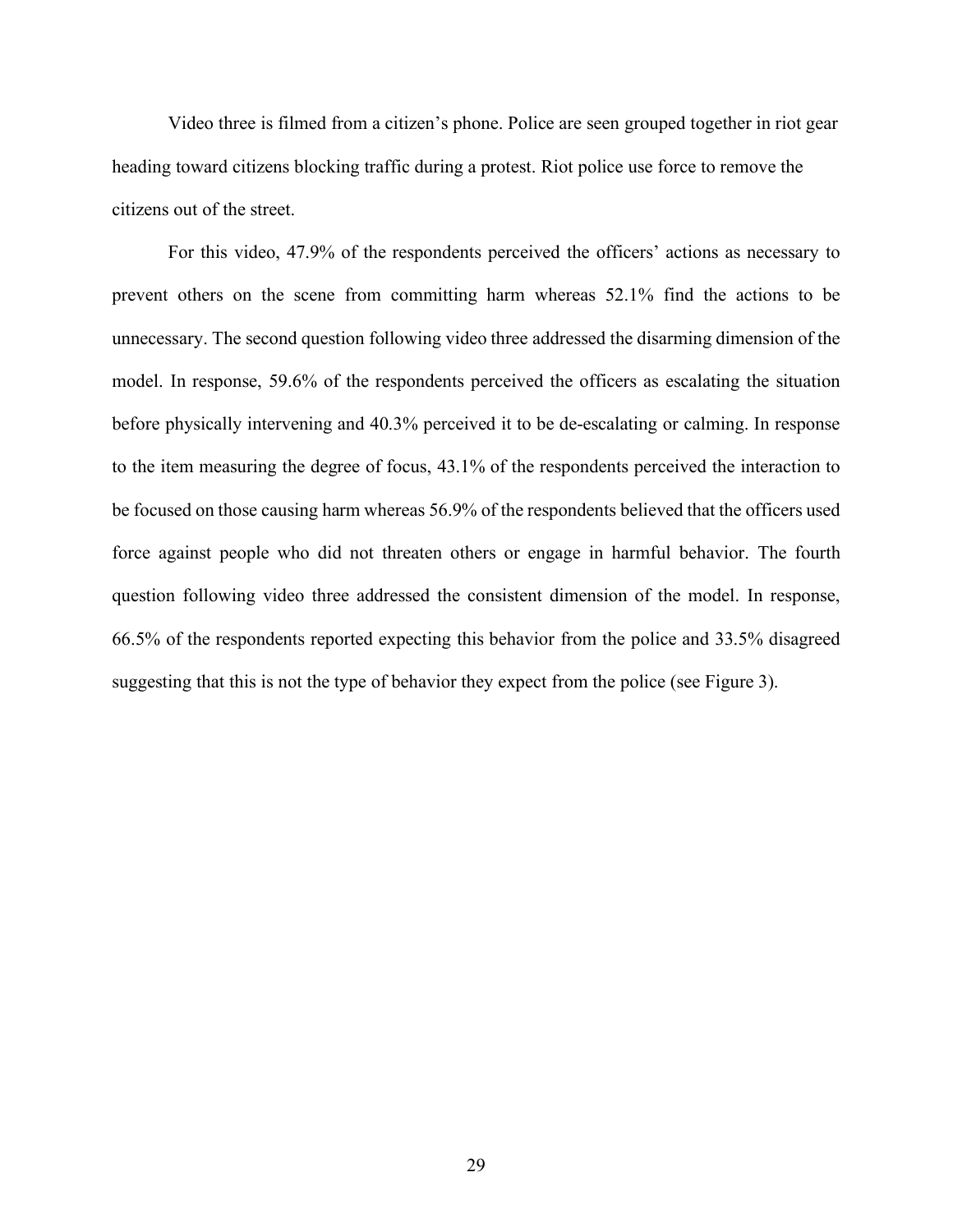

## *Figure 3: RDFC Interaction Model Respondent Frequencies For Video 3*

*Note: (n) 188.*

## *Video 4:*

Video four shows footage from an officer's patrol car that pulls up behind an SUV. Simultaneously, a patrol car pulls in front of the SUV. The two patrol cars block the SUV and order the occupants to exit the vehicle. As the individuals begin to exit the vehicle with their hands up, officers use force to gain compliance.

In response to video four, 49.5% of the respondents perceived the officers' actions as necessary or very necessary to prevent others on the scene from committing harm, whereas 50.6% perceived it to be unnecessary or very unnecessary. In response the disarming survey item, 49.5% of the respondents perceived the officers as de-escalating the situation before physically intervening and 50.5% as escalating. In response to the item measuring the degree of focus, 43.1% of the respondents perceived the interaction to be focused on those causing harm whereas 56.9% of the respondents believed that the officers used force against people who did not threaten others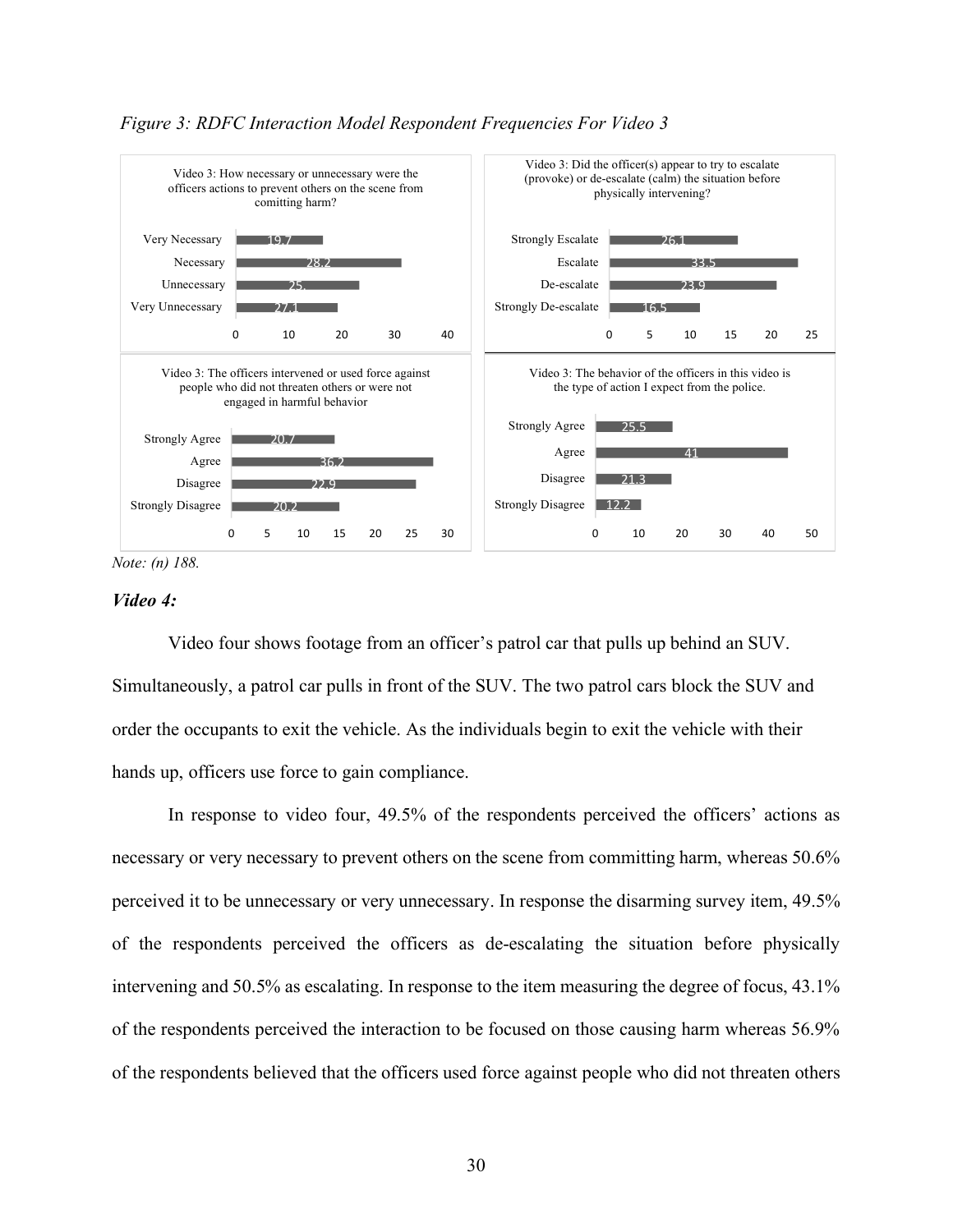or engage in harmful behavior. In response to the consistent dimension, 56.9% of the respondents reported expecting this behavior from the police and 43.1% do not (see Figure 4).



*Figure 4: RDFC Interaction Model Respondent FrequenciesFor Video 4*

*Note: (n) 188.*

In sum, the reasonable dimension of the interaction model involves officer actions that are focused on protecting citizens' rights and freedoms, as well as preventing harm. Throughout the video assessments, the majority of respondents reported officer actions as unreasonable only for the videos where citizens were not being aggressive toward police (video 2, 3, and 4). The disarming dimension of the interaction model involves officers limiting the use of force and other intrusive tactics or coercive measures, whenever this is possible. Respondents opinions of the videos show that in three of the four videos, the majority of respondents found officer behavior as escalating the situation before the officers used force (video 2, 3, and 4). The focus dimension of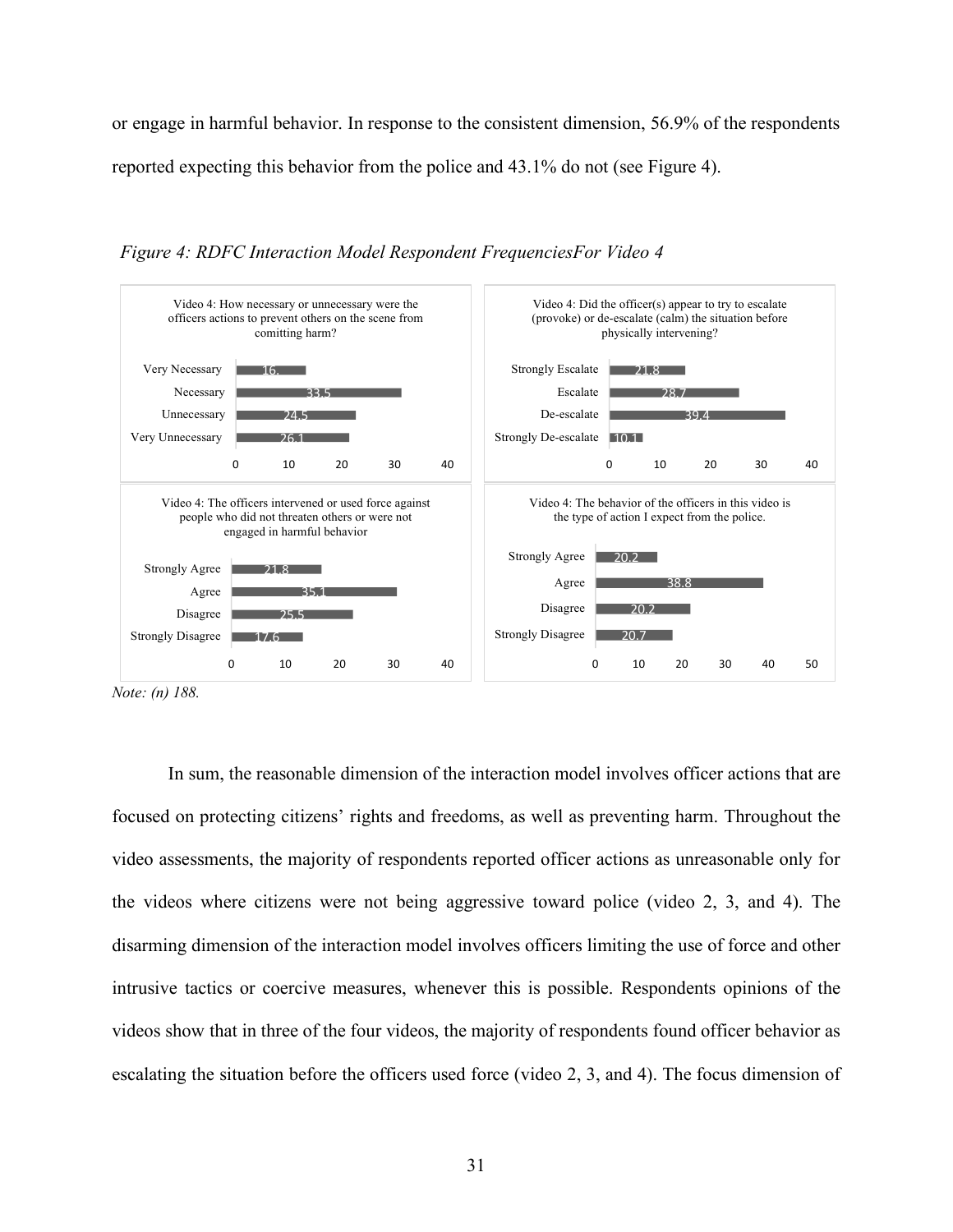the model refers to using force against others only when others are causing harm and refrain from targeting whole groups. Again, respondent's opinions demonstrate that in three of the four videos respondents perceived officers as using force against others who were not a threat to them (video 2, 3, and 4). The consistency dimension of the model refers to the level of predictability of police actions. For the consistency dimension, the majority of respondents reported expecting this type of behavior across all four videos.

The findings across videos show the general patterns described above, yet there is notable variation in perceptions of police action across respondents. While the RDFC Interaction Model is intended to predict general levels of support for police interventions, not all individuals view police action in the same way. Thus, in response to the first research question, this survey confirms that there is variation in individuals' reactions to different police interventions.

The second research question asked whether individuals would vary in their responses to questions that measure different dimensions of the RDFC Interaction Model. Differences across responses to survey items measuring reactions to each video show at least partial support for the claim that each of the model's dimension captures different dynamics of any given encounter. As shown in graphs 1 through 4, the percentage of those responding to each category of the Likert scales differs across the items measuring each of the four dimensions of the model, even when respondents are assessing the same video. This suggests that all four dimensions may be useful to understanding how individuals perceive specific police interventions. It may then be necessary to assess each dimension individually, rather than using a general composite measure of support, to fully understand public reactions to police actions.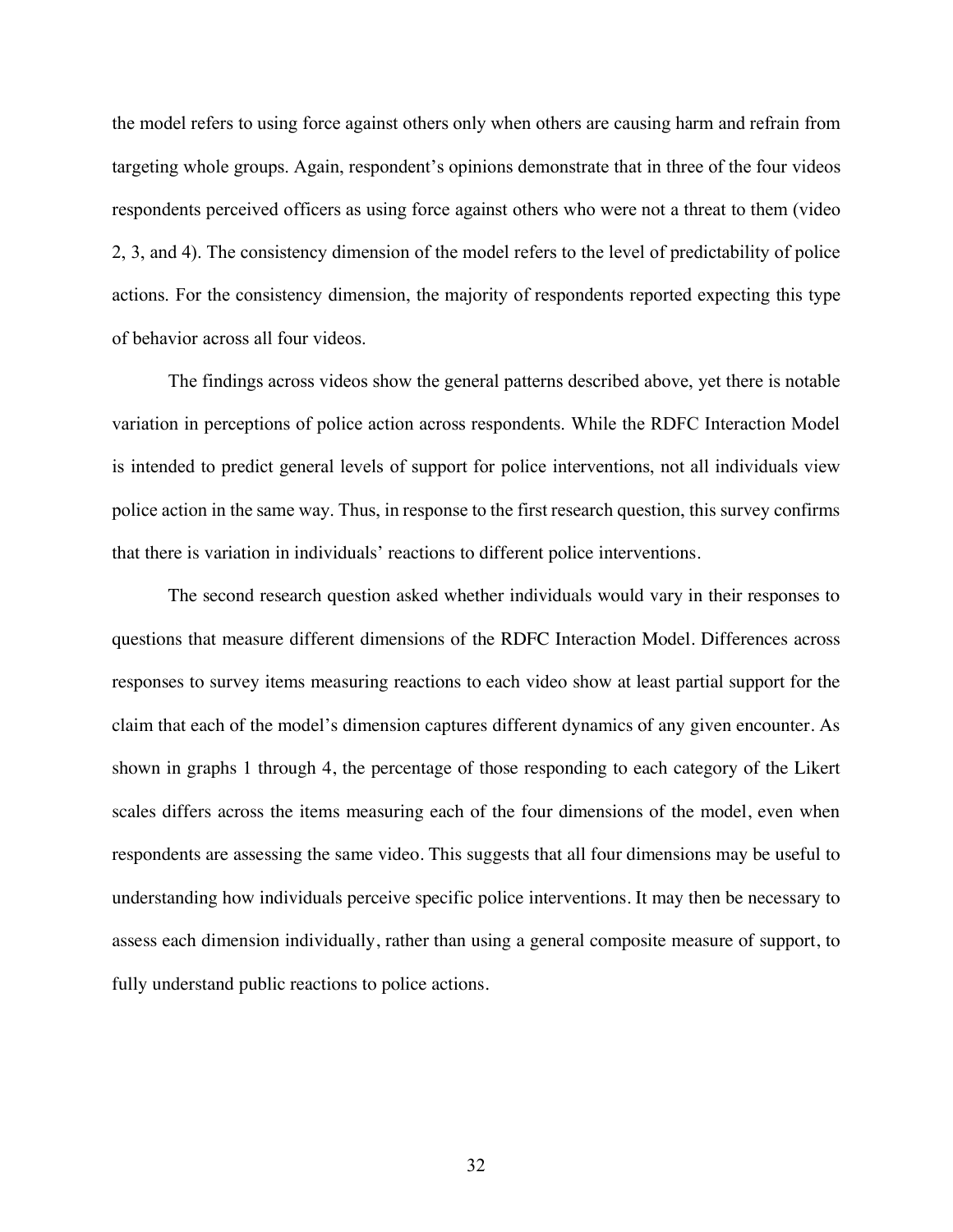### **Public Perceptions and Individual Demographics**

Participants were asked to report their race, gender, level of education, victimization experiences, and interactions with the police to assess the degree to which demographics and experiences affect perceptions. The main dependent measures in this study included a general measure of police legitimacy, as well as the four questions respondents replied to following each of the videos assessing perceptions of being *reasonable, disarming, focused* and *consistent.* In line with previous literature, the first set of analyses used race (Black), gender (male), education (less educated), positive or negative interactions with the police (i.e., having been given a warning or having received a ticket) and victimization (i.e., victim versus never been a victim) to see if there were significant main or interaction effects. <sup>4</sup> To gain a better understanding of interactions between these characteristics, a 2 (race; black vs. other) x2 (gender; male vs. females) x2 (education; low vs high) Analysis of Covariance (ANCOVA) was performed on each of the videos and subsequent questions. Victimization and interaction with the police were added as covariates in the initial model to determine if these experiences influence individual perceptions.

For question 1: "to what degree do you agree with the following statement – police generally treat people fairly and try to do the right thing?" – a significant effect was only found for receiving a ticket  $[F(1, 429) = 7.108]$ ,  $(p < .05)$  and race  $[F(1, 429) = 7.842]$  (see Table 3).

Table 3 and 4 shows that Black respondents who received a ticket were less likely to agree (M= 2.576) than White respondents (M= 2.104). However, the average response for the

 $\overline{a}$ <sup>4</sup>A model which assessed white versus minorities found no main effect or significant interactions.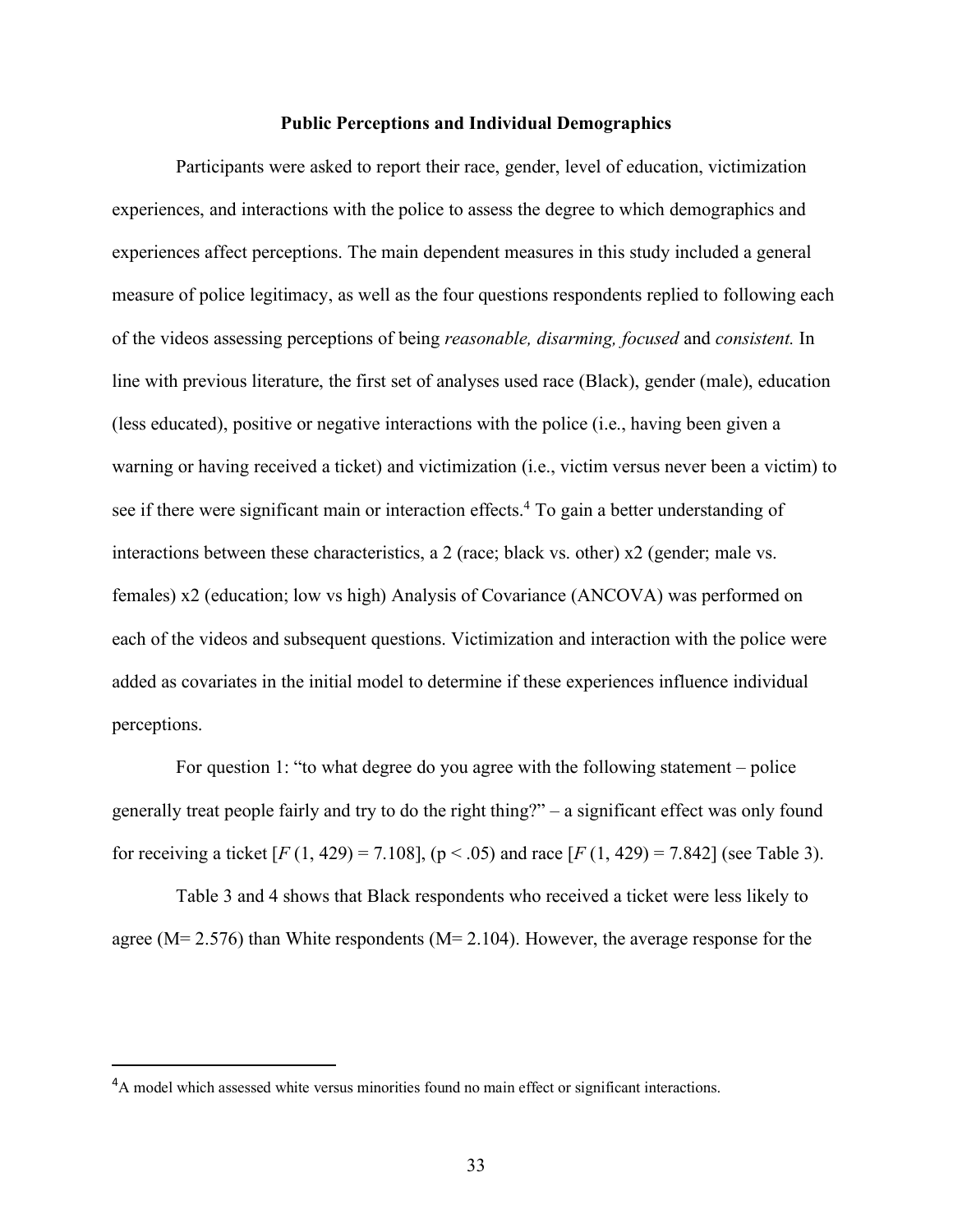overall model suggests that more respondents agreed the police generally treat people fairly and

try to do the right thing (M=2.341).

| Source                                                                    | Type III Sum of Squares | df  | Mean Square | F     | Sig. |
|---------------------------------------------------------------------------|-------------------------|-----|-------------|-------|------|
| Victimization (Yes)                                                       | .267                    |     | .267        | .386  | .535 |
| Ticket (Yes)                                                              | 4.921                   |     | 4.921       | 7.108 | .008 |
| Given a warning (Yes)                                                     | .101                    |     | .101        | .146  | .703 |
| Race (Black)                                                              | 5.428                   |     | 5.428       | 7.842 | .005 |
| Gender (Male)                                                             | 2.033                   |     | 2.033       | 2.937 | .087 |
| Education (Less Education)                                                | .023                    |     | .023        | .033  | .857 |
| Race * Gender                                                             | .200                    |     | .200        | .289  | .591 |
| Race * Education                                                          | .066                    |     | .066        | .095  | .758 |
| Gender * Education                                                        | .018                    |     | .018        | .026  | .872 |
| Race * Gender * Education                                                 | .593                    |     | .593        | .857  | .355 |
| Error                                                                     | 296.978                 | 429 | .692        |       |      |
| Total                                                                     | 2309.000                | 440 |             |       |      |
| Corrected Total                                                           | 313.616                 | 439 |             |       |      |
| 0.21<br>$0.52 \pm 1$ $1.70$<br>$\blacksquare$<br>$\mathbf{a}$<br>$\sim$ 1 |                         |     |             |       |      |

*Table 3: ANCOVA – General Perceptions of Legitimacy.*

a R Squared = .053 (Adjusted R Squared = .031)

#### *Table 4***:** *Difference in Means for ANCOVA General Perceptions of Police.*

|           |        |            | 95% Confidence Interval |             |  |
|-----------|--------|------------|-------------------------|-------------|--|
| Race      | Mean   | Std. Error | Lower Bound             | Upper Bound |  |
| .00 Other | 2.104a | .043       | 2.019                   | 2.189       |  |
| .00 Black | 2.576a | .163       | 2.256                   | 2.895       |  |

a Covariates appearing in the model are evaluated at the following values: Victimization = .4864, Received a Ticket = .6705, Warning, No Ticket and No Arrest = .6159.

An ANCOVA was performed for the rest of the dependent measures. Only one other model resulted in significant findings. For video one, question one: "how necessary or unnecessary were the officer(s) actions to prevent others on the scene from committing harm?" A significant effect was found for race  $[F(1, 429) = 4.095]$ ,  $(p < .05)$  (see Table 5). Table 6 shows that the overall model finds that the Black respondents more likely (M=3.114) to find the behavior of the officers to be unnecessary to prevent harm than White respondents (M= 2.693).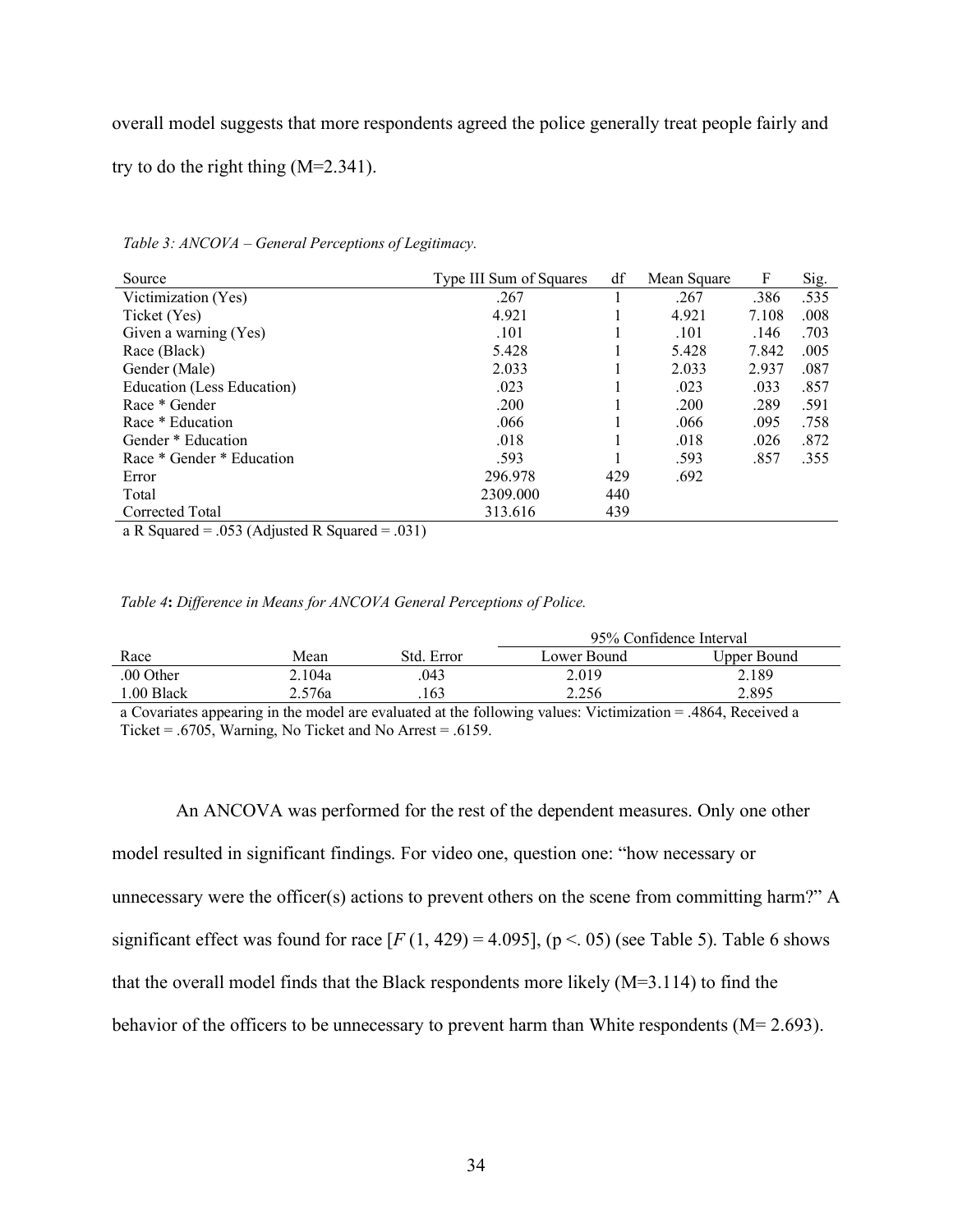Significant findings were not found in any of the other models analyzing race, gender, and education as fixed factors, with victimization, ticketed, and given a warning as covariates. This suggests that victimization experiences and given a warning by police did not play a significant role in respondent's perceptions, but race and receiving a ticket did have an effect.

| Source                     | Type III Sum of Squares | df  | Mean Square | F     | Sig. |
|----------------------------|-------------------------|-----|-------------|-------|------|
| Victimization (Yes)        | .005                    |     | .005        | .004  | .951 |
| Ticket (Yes)               | .344                    |     | .344        | .256  | .613 |
| Given a warning (Yes)      | 1.946                   |     | 1.946       | 1.447 | .230 |
| Race (Black)               | 5.508                   |     | 5.508       | 4.095 | .044 |
| Gender (Male)              | .881                    |     | .881        | .655  | .419 |
| Education (Less Education) | .158                    |     | .158        | .118  | .732 |
| Race * Gender              | .016                    |     | .016        | .012  | .914 |
| Race * Education           | 1.476                   |     | 1.476       | 1.098 | .295 |
| Gender * Education         | .362                    |     | .362        | .269  | .604 |
| Race * Gender * Education  | 3.108                   |     | 3.108       | 2.311 | .129 |
| Error                      | 576.928                 | 429 | 1.345       |       |      |
| Total                      | 3746.000                | 440 |             |       |      |
| Corrected Total<br>.<br>.  | 602.873<br>.            | 439 |             |       |      |

a R Squared = .043 (Adjusted R Squared = .021)

| Table 6: Difference in Means for ANCOVA Video 1 Reasonable Item Response |  |  |  |  |
|--------------------------------------------------------------------------|--|--|--|--|
|                                                                          |  |  |  |  |

|           |        |             | 95% Confidence Interval |             |  |
|-----------|--------|-------------|-------------------------|-------------|--|
| Race      | Mean   | Std. Error  | Lower Bound             | Upper Bound |  |
| .00 Other | 2.639a | .060        | 2.520                   | 2.758       |  |
| .00 Black | .114a  | 227<br>. 22 | 2.668                   | 3.559       |  |

a Covariates appearing in the model are evaluated at the following values: Victimization = .4864, Ticket, Received a Ticket = .6705, Warning, No Ticket and No Arrest = .6159.

After finding a significant effect for being ticketed, which represents one potentially negative interaction with police, a second set of analyses were conducted to examine if there was a relationship between personal demographics and other negative experiences with the police (i.e. ticketed, stopped and frisked, and arrested). The second set of analyses were a series of factorial Analysis of Variance (ANOVA) tests to examine the mean differences between the dependent measures (i.e., police legitimacy and the dimensions of the RDFC Interaction Model: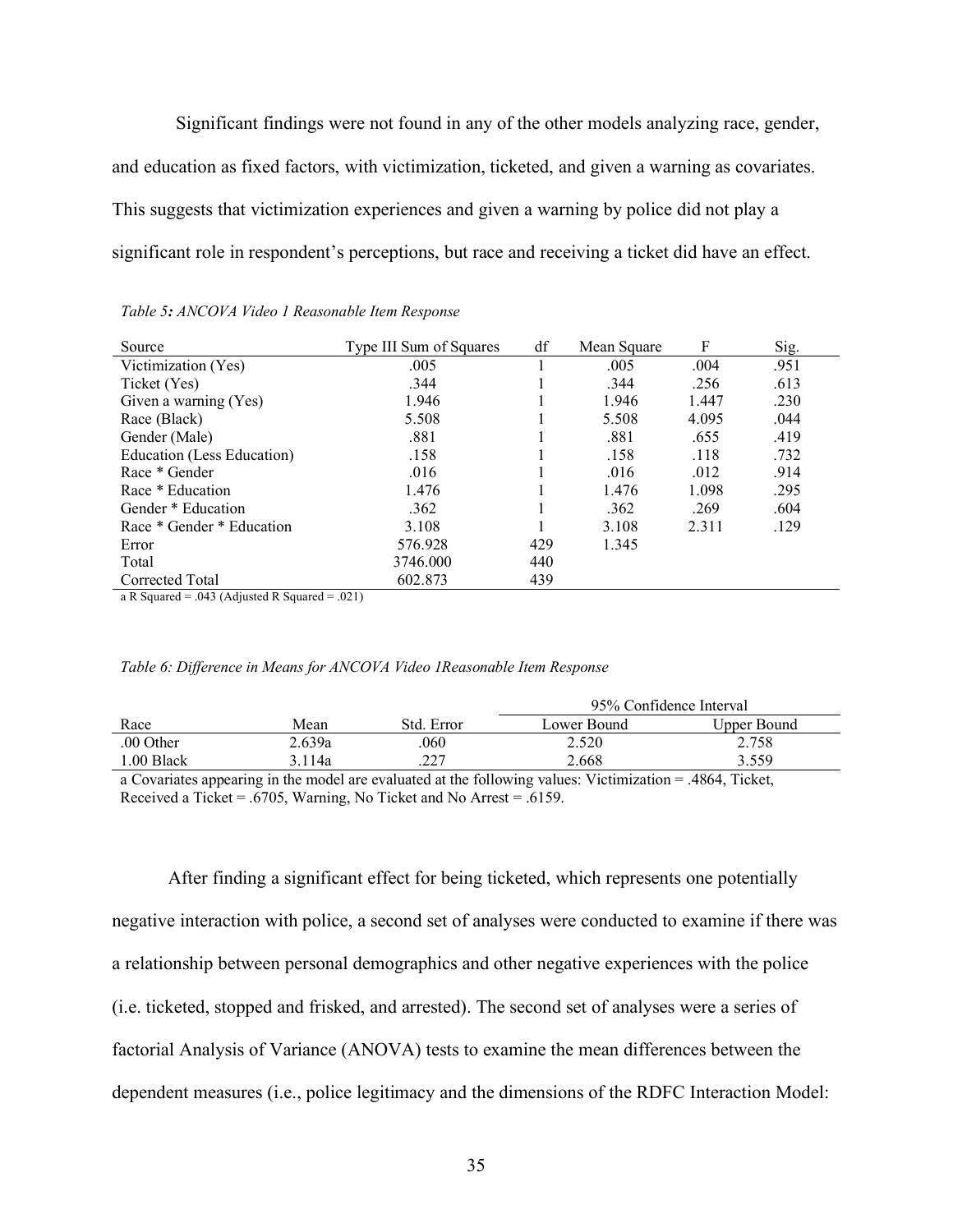*reasonable, disarming, focused,* and *consistent*) and independent variables (i.e., race, gender, level of education, and negative interactions with the police). The significant results are summarized below.

# *Ticketed*

An examination of the mean differences between race, gender, education and receiving a *ticket* showed significant differences on the dependent variable across all four videos. There was a significant difference between race  $[F(1, 433) = 7.794]$ ,  $(p < 01)$  and perceptions of police legitimacy (question one). White respondents were more likely (M=2.151) to agree that the police treat people fairly and try to do the right thing than Black respondents (M=2.615). Tables 7 and 8 summarize these findings.

| Source                             | Type III Sum of Squares | df  | Mean Square | F     | Sig. |
|------------------------------------|-------------------------|-----|-------------|-------|------|
| Race (Black)                       | 5.281                   |     | 5.281       | 7.794 | .005 |
| Gender (Male)                      | 2.056                   |     | 2.056       | 3.035 | .082 |
| Education (Less Education)         | .158                    | I.  | .158        | .233  | .630 |
| Ticket (Yes)                       | 1.616                   |     | 1.616       | 2.386 | .123 |
| Race * Gender                      | .099                    |     | .099        | .146  | .703 |
| Race * Education                   | .015                    |     | .015        | .023  | .880 |
| Race * Ticket                      | .030                    | 1   | .030        | .044  | .835 |
| Gender * Education                 | .030                    | 1   | .030        | .045  | .832 |
| Gender * Ticket                    | .442                    |     | .442        | .653  | .420 |
| Education * Ticket                 | .323                    |     | .323        | .476  | .490 |
| Race * Gender * Education          | 1.229                   |     | 1.229       | 1.814 | .179 |
| Race * Gender * Ticket             | .089                    |     | .089        | .132  | .717 |
| Race * Education * Ticket          | .250                    |     | .250        | .369  | .544 |
| Gender * Education * Ticket        | .371                    |     | .371        | .548  | .460 |
| Race * Gender * Education * Ticket | .070                    |     | .070        | .103  | .748 |
| Error                              | 293.382                 | 433 | .678        |       |      |
| Total                              | 2352.000                | 449 |             |       |      |
| Corrected Total                    | 316.508                 | 448 |             |       |      |

a R Squared = .073 (Adjusted R Squared = .041)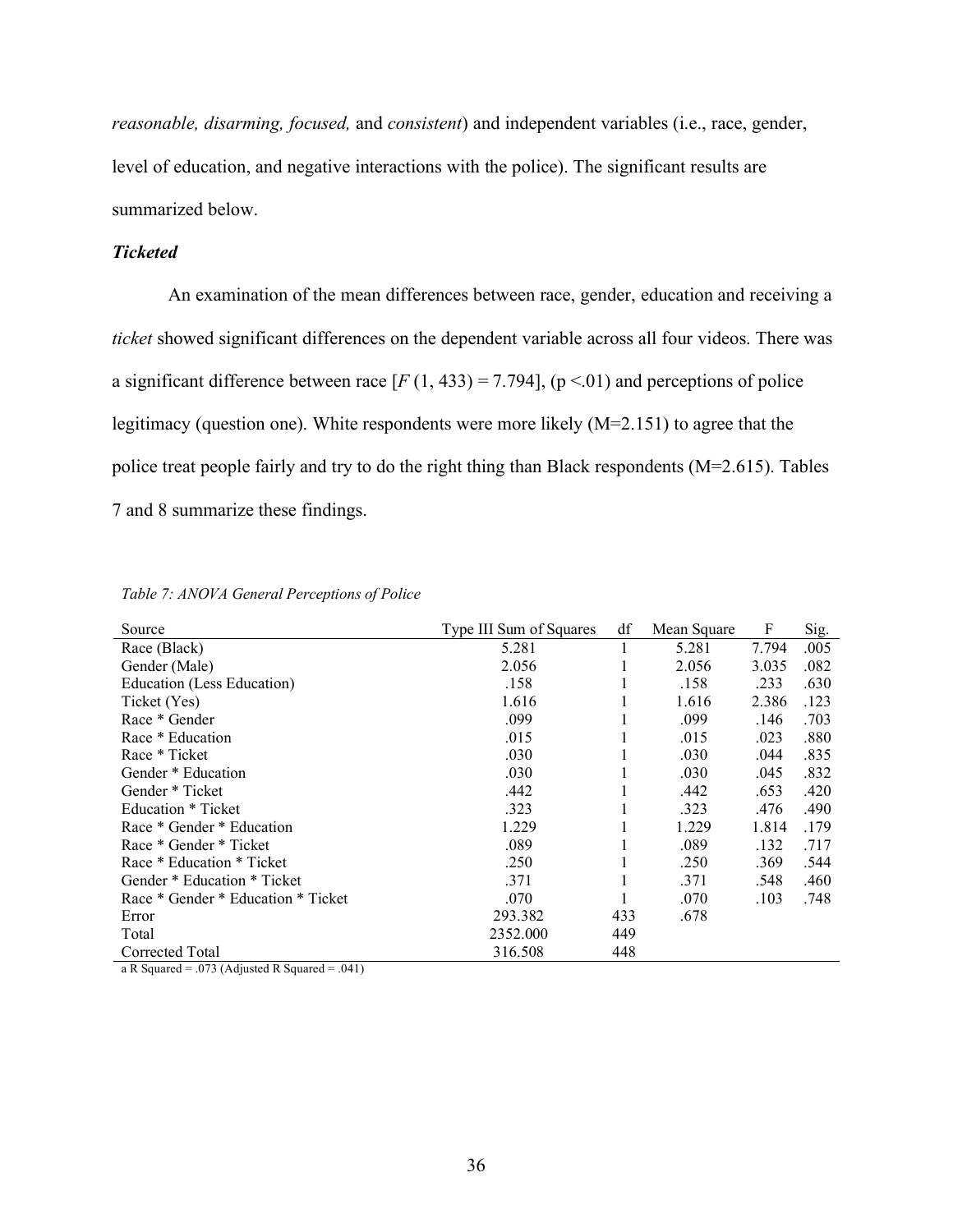|           |       |            | 95% Confidence Interval |             |  |
|-----------|-------|------------|-------------------------|-------------|--|
| Race      | Mean  | Std. Error | Lower Bound             | Upper Bound |  |
| .00 Other | 2.151 | 046        | 2.061                   | 2.241       |  |
| .00 Black | 2.615 | 160        | 2.301                   | 2.929       |  |

|  |  | Table 8: Difference in Means for ANOVA General Perceptions of Police Legitimacy |  |  |
|--|--|---------------------------------------------------------------------------------|--|--|
|  |  |                                                                                 |  |  |

Similar results were observed for the reasonable dimension in video one. As previously explained, video one shows a large group of police talking with a citizen that is becoming verbally aggressive with the police over the topic of a moped resulting in an arrest. Results show a significant difference between race  $[F (1, 433) = 6.184]$ ,  $(p < .05)$  and respondents perceptions of officers' actions to prevent harm (see Table 9). Table 10 shows that black respondents were more likely (M= 3.110) to perceive the officers' behaviors as unnecessary to prevent others on the scene from committing harm than White respondents  $(M= 2.607)$ .

| Source                             | Type III Sum of Squares | df  | Mean Square | F     | Sig. |
|------------------------------------|-------------------------|-----|-------------|-------|------|
| Race (Black)                       | 6.184                   |     | 6.184       | 4.626 | .032 |
| Gender (Male)                      | 1.377                   |     | 1.377       | 1.030 | .311 |
| Education (Less Education)         | .570                    |     | .570        | .427  | .514 |
| Ticket (Yes)                       | 1.432                   |     | 1.432       | 1.071 | .301 |
| Race * Gender                      | .106                    |     | .106        | .079  | .779 |
| Race * Education                   | 1.937                   |     | 1.937       | 1.449 | .229 |
| Race * Ticket                      | 4.662                   |     | 4.662       | 3.487 | .063 |
| Gender * Education                 | .374                    |     | .374        | .279  | .597 |
| Gender * Ticket                    | 1.175                   |     | 1.175       | .879  | .349 |
| Education * Ticket                 | 1.599                   |     | 1.599       | 1.196 | .275 |
| Race * Gender * Education          | 3.174                   |     | 3.174       | 2.374 | .124 |
| Race * Gender * Ticket             | .857                    |     | .857        | .641  | .424 |
| Race * Education * Ticket          | 3.053                   |     | 3.053       | 2.284 | .131 |
| Gender * Education * Ticket        | .795                    |     | .795        | .594  | .441 |
| Race * Gender * Education * Ticket | .405                    |     | .405        | .303  | .582 |
| Error                              | 578.898                 | 433 | 1.337       |       |      |
| Total                              | 3842.000                | 449 |             |       |      |
| Corrected Total                    | 613.457                 | 448 |             |       |      |

*Table 9: ANOVA Video 1 Reasonable Item Response*

a R Squared = .056 (Adjusted R Squared = .024)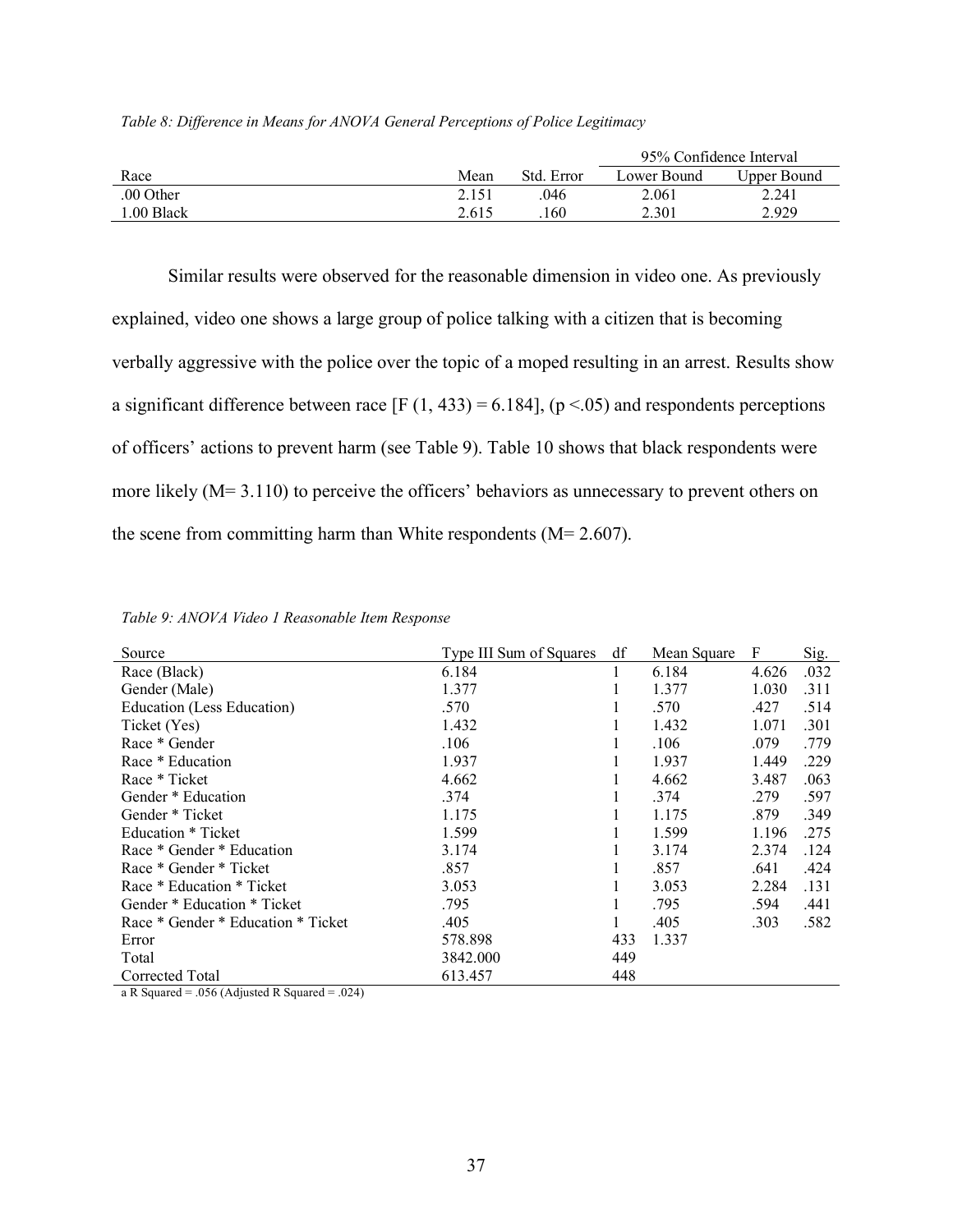|           |       |            | 95% Confidence Interval |             |  |
|-----------|-------|------------|-------------------------|-------------|--|
| Race      | Mean  | Std. Error | Lower Bound             | Upper Bound |  |
| .00 Other | 2.607 | .064       | 2.481                   | 2.734       |  |
| .00 Black | 3.110 | .224       | 2.668                   | 3.551       |  |

*Table 10: Difference in Means for ANOVA Video 1 Reasonable Item Response* 

In addition, respondent's perceptions of police actions in video one, focus dimension, showed Black respondents who received a ticket  $[F(1, 432) = 5.929]$  were more likely to agree (M= 2.5) that the officers intervened or used force against people who did not threaten others or were not engaged in harmful behavior than White respondents (M=2.971). These results are summarized in Tables 11 and 12.

| Source                             | Type III Sum of<br>Squares | df  | Mean Square | F     | Sig. |
|------------------------------------|----------------------------|-----|-------------|-------|------|
| Race (Black)                       | .198                       |     | .198        | .152  | .697 |
| Gender (Male)                      | .770                       |     | .770        | .593  | .442 |
| Education (Less Education)         | 3.568                      |     | 3.568       | 2.748 | .098 |
| Ticket (Yes)                       | 4.040                      |     | 4.040       | 3.112 | .078 |
| Race * Gender                      | .278                       |     | .278        | .214  | .644 |
| Race * Education                   | 1.227                      |     | 1.227       | .945  | .332 |
| Race * Ticket                      | 7.698                      |     | 7.698       | 5.929 | .015 |
| Gender * Education                 | .282                       |     | .282        | .218  | .641 |
| Gender * Ticket                    | .186                       |     | .186        | .144  | .705 |
| Education * Ticket                 | .498                       |     | .498        | .383  | .536 |
| Race * Gender * Education          | .034                       |     | .034        | .027  | .871 |
| Race * Gender * Ticket             | .947                       |     | .947        | .729  | .394 |
| Race * Education * Ticket          | 1.562                      |     | 1.562       | 1.203 | .273 |
| Gender * Education * Ticket        | .280                       |     | .280        | .215  | .643 |
| Race * Gender * Education * Ticket | .036                       |     | .036        | .027  | .869 |
| Error                              | 560.881                    | 432 | 1.298       |       |      |
| Total                              | 4354.000                   | 448 |             |       |      |
| Corrected Total                    | 581.679                    | 447 |             |       |      |

*Table 11: ANOVA Video 1 Focus Item Response*

a R Squared = .036 (Adjusted R Squared = .002)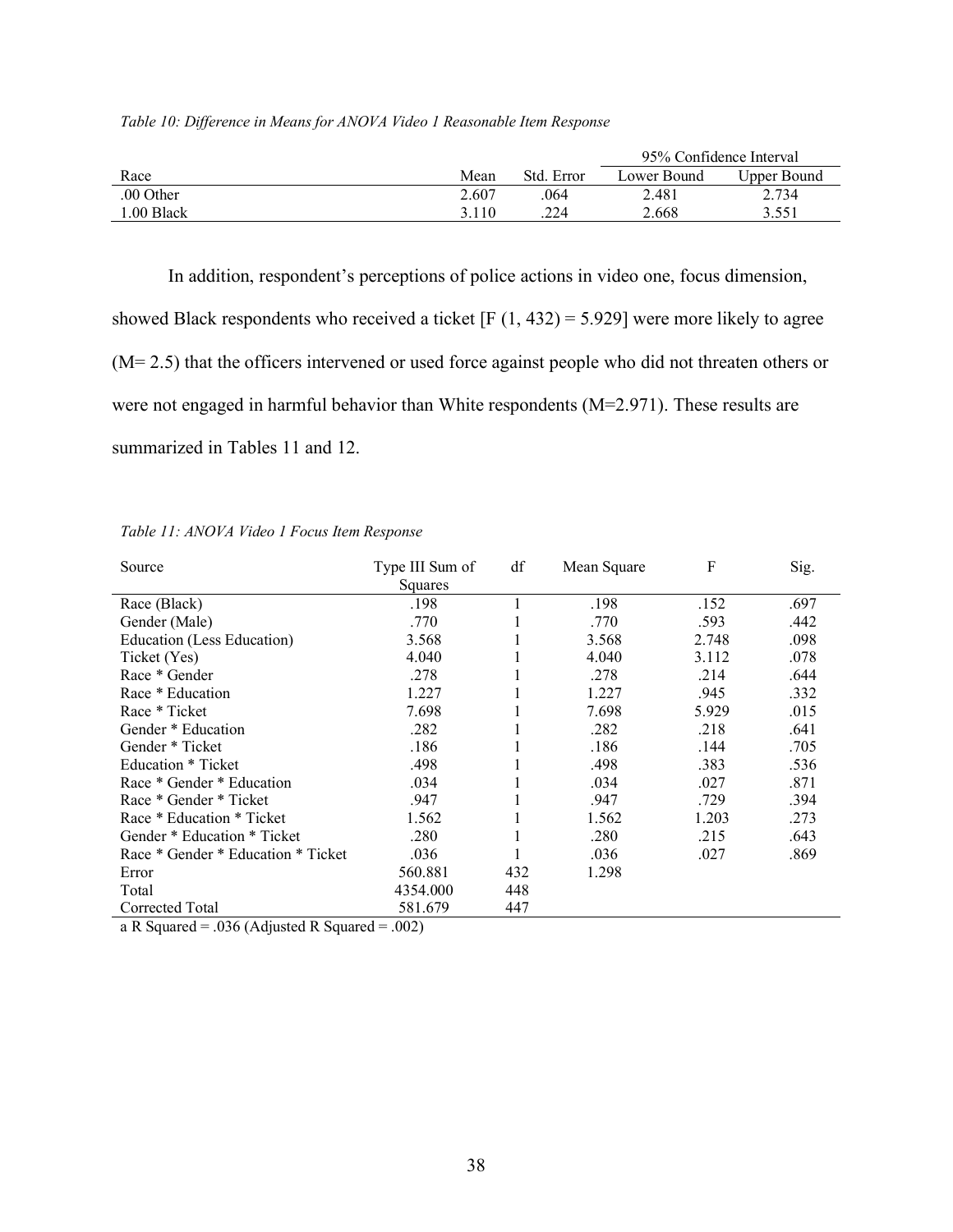|            |                 |       |            | 95% Confidence Interval |             |  |  |
|------------|-----------------|-------|------------|-------------------------|-------------|--|--|
| Race       | Ticket          | Mean  | Std. Error | Lower Bound             | Upper Bound |  |  |
| .00 Other  | $.00\text{ No}$ | 2.816 | .105       | 2.610                   | 3.022       |  |  |
|            | 1.00 Yes        | 2.971 | 071        | 2.830                   | 3.111       |  |  |
| 1.00 Black | .00 No          | 3.466 | .319       | 2.839                   | 4.093       |  |  |
|            | 1.00 Yes        | 2.500 | .307       | .897                    | 3.103       |  |  |

*Table 12: Difference in Means for ANOVA Video 1 Focus Item Response*

In video two, an individual is trying to pass police to join a larger crowd but the police attempt to block the individual by using force and foul language. As shown in tables 13 and 14, in response to the disarming dimension in video two, black respondents who had received a ticket  $[F (1, 431) = 4.112]$  were more likely (M= 1.96) to perceived the officers' behavior as escalating the situation before they physically intervened than White respondents (M= 2.822).

| Source                                         | Type III Sum of Squares | df  | Mean Square | F     | Sig. |
|------------------------------------------------|-------------------------|-----|-------------|-------|------|
| Race (Black)                                   | 2.629                   | 1   | 2.629       | 1.545 | .215 |
| Gender (Male)                                  | .628                    |     | .628        | .369  | .544 |
| Education (Less Education)                     | .012                    |     | .012        | .007  | .934 |
| Ticket (Yes)                                   | 1.119                   |     | 1.119       | .658  | .418 |
| Race * Gender                                  | .137                    |     | .137        | .080  | .777 |
| Race * Education                               | .000                    |     | .000        | .000  | .991 |
| Black * Ticket                                 | 6.997                   |     | 6.997       | 4.112 | .043 |
| Gender * Education                             | .113                    |     | .113        | .067  | .797 |
| Gender * Ticket                                | .149                    |     | .149        | .088  | .768 |
| Education * Ticket                             | .120                    |     | .120        | .071  | .790 |
| Race * Gender * Education                      | .431                    |     | .431        | .253  | .615 |
| Race * Gender * Ticket                         | 1.492                   |     | 1.492       | .877  | .350 |
| Race * Education * Ticket                      | .025                    |     | .025        | .015  | .903 |
| Gender * Education * Ticket                    | 1.392                   |     | 1.392       | .818  | .366 |
| Race * Gender * Education * Ticket             | 1.928                   |     | 1.928       | 1.133 | .288 |
| Error                                          | 733.304                 | 431 | 1.701       |       |      |
| Total                                          | 4059.000                | 447 |             |       |      |
| Corrected Total                                | 767.347                 | 446 |             |       |      |
| a R Squared = .044 (Adjusted R Squared = .011) |                         |     |             |       |      |
|                                                |                         |     |             |       |      |

*Table 13: ANOVA Video 2 Disarming Item Response*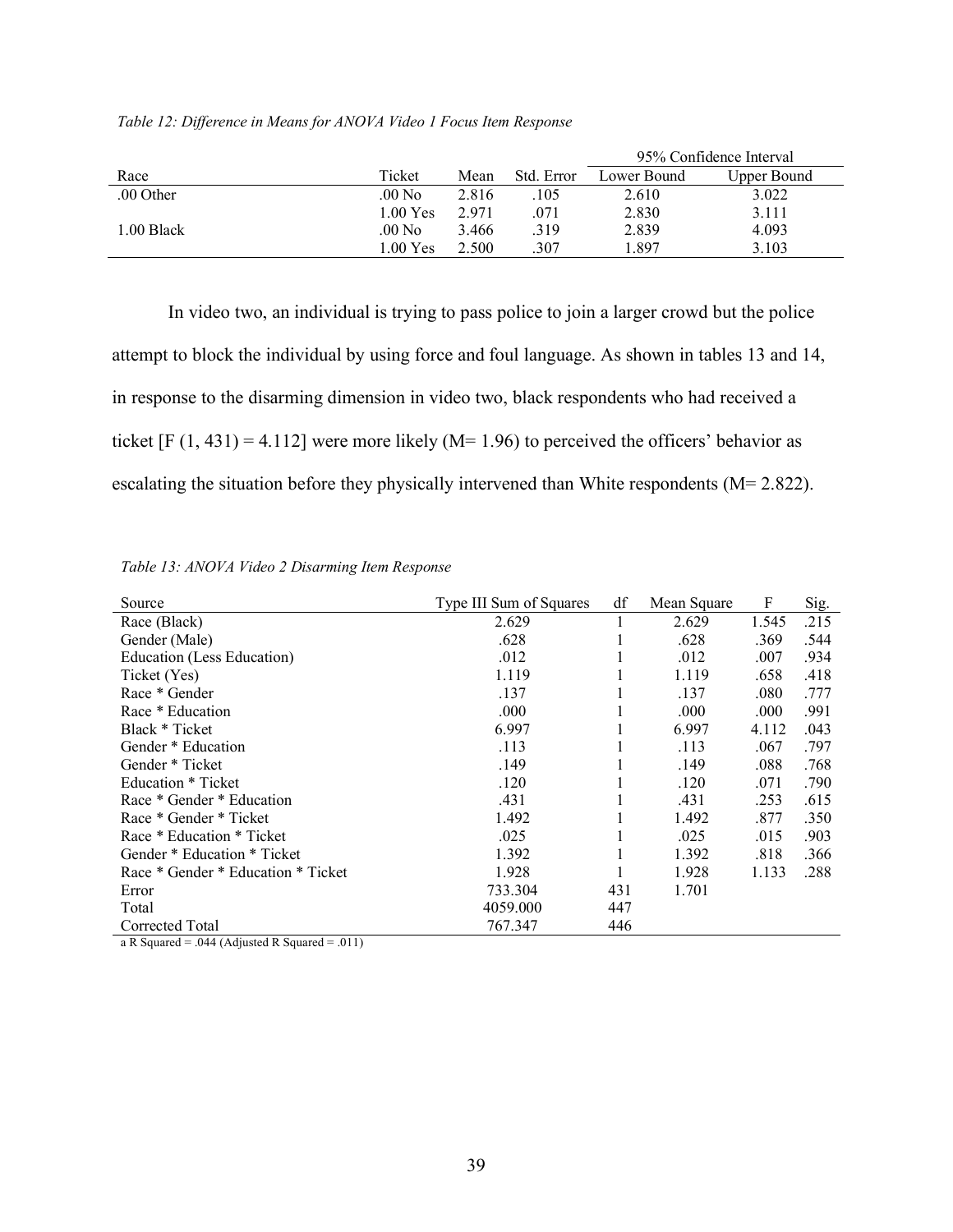95% Confidence Interval

| Race       | Received a Ticket  | Mean  | Std. Error | Lower Bound | Upper Bound |
|------------|--------------------|-------|------------|-------------|-------------|
| .00 Other  | .00 No             | 2.502 | 120        | 2.266       | 2.737       |
|            | 1.00 Yes           | 2.822 | .082       | 2.661       | 2.983       |
| 1.00 Black | .00 No             | 2.708 | .365       | 1.991       | 3.426       |
|            | $1.00 \text{ Yes}$ | .960  | 351        | .271        | 2.650       |

In response to the disarming dimension in video three, where riot police are seen approaching a crowd of demonstrators, Black respondents who received a ticket  $[F(1, 428) =$ 3.935] again were more likely to perceive the officers' actions as escalating (M= 2.177) the situation before intervening than White respondents (M= 3.123). These findings are presented in Tables 15 and 16.

| Source                             | Type III Sum of Squares | df  | Mean Square | F     | Sig. |
|------------------------------------|-------------------------|-----|-------------|-------|------|
| Race (Black)                       | 3.111                   |     | 3.111       | 1.484 | .224 |
| Gender (Male)                      | .336                    |     | .336        | .161  | .689 |
| Education (Less Education)         | 1.221                   |     | 1.221       | .582  | .446 |
| Ticket (Yes)                       | 6.922                   |     | 6.922       | 3.303 | .070 |
| Race * Gender                      | .082                    |     | .082        | .039  | .844 |
| Race * Education                   | .777                    |     | .777        | .371  | .543 |
| Race * Ticket                      | 8.245                   |     | 8.245       | 3.935 | .048 |
| Gender * Education                 | 6.032                   |     | 6.032       | 2.879 | .090 |
| Gender * Ticket                    | .002                    |     | .002        | .001  | .974 |
| Education * Ticket                 | 5.685                   |     | 5.685       | 2.713 | .100 |
| Race * Gender * Education          | 5.711                   |     | 5.711       | 2.726 | .099 |
| Race * Gender * Ticket             | .057                    |     | .057        | .027  | .869 |
| Race * Education * Ticket          | 5.140                   |     | 5.140       | 2.453 | .118 |
| Gender * Education * Ticket        | .415                    |     | .415        | .198  | .657 |
| Race * Gender * Education * Ticket | .643                    |     | .643        | .307  | .580 |
| Error                              | 896.883                 | 428 | 2.096       |       |      |
| Total                              | 5224.000                | 444 |             |       |      |
| Corrected Total                    | 934.811                 | 443 |             |       |      |

a R Squared = .041 (Adjusted R Squared = .007)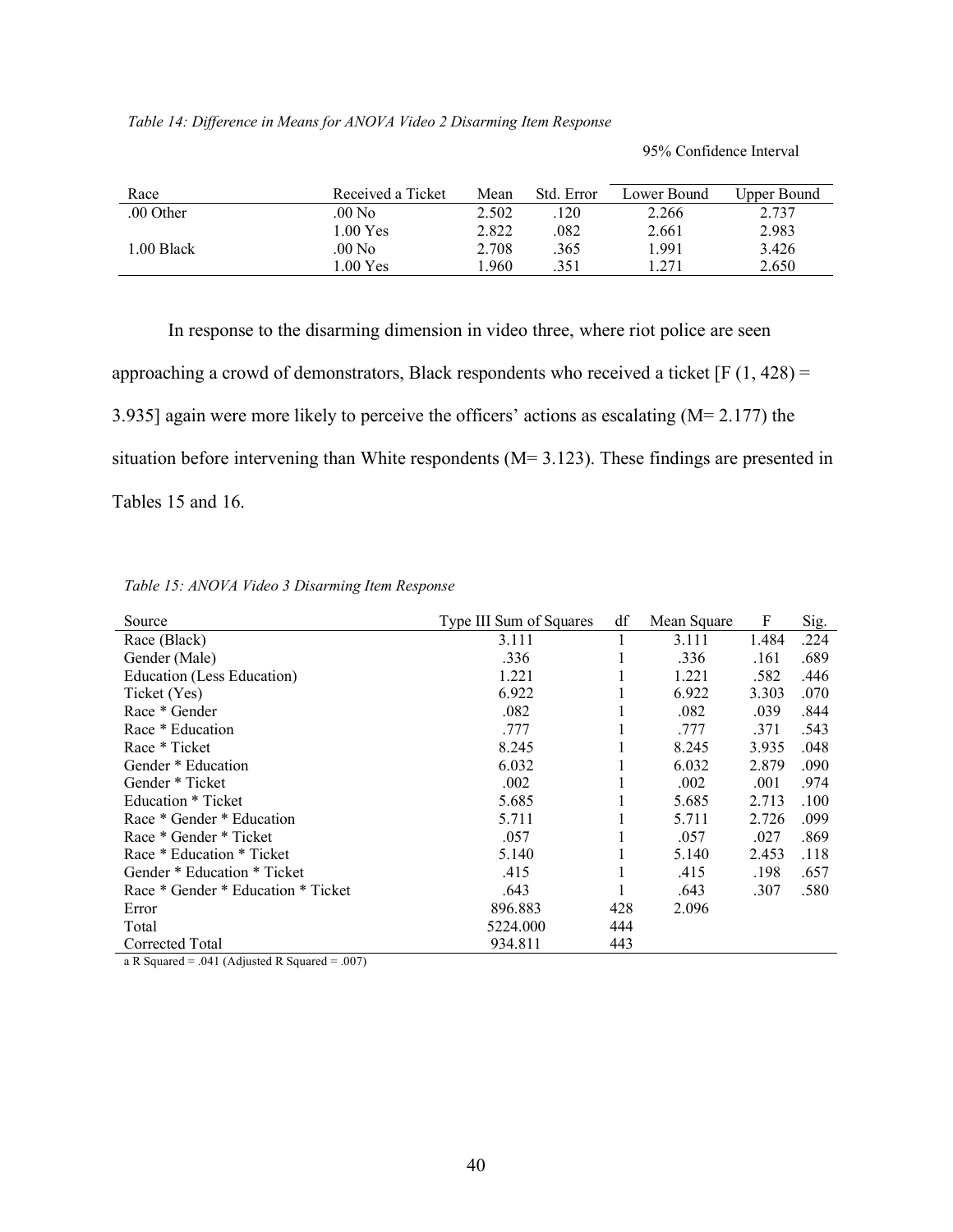|            |                    |       |            | 95% Confidence Interval |             |  |
|------------|--------------------|-------|------------|-------------------------|-------------|--|
| Race       | Received a Ticket  | Mean  | Std. Error | Lower Bound             | Upper Bound |  |
| .00 Other  | $.00\ \mathrm{No}$ | 3.074 | .135       | 2.809                   | 3.338       |  |
|            | 1.00 Yes           | 3.123 | .091       | 2.944                   | 3.301       |  |
| 1.00 Black | $.00\,\mathrm{No}$ | 3.300 | .405       | 2.503                   | 4.096       |  |
|            | $1.00 \text{ Yes}$ | 2.177 | .398       | 1.395                   | 2.959       |  |

#### *Table 16: Difference in Means for ANOVA Video 3 Disarming Item Response*

The same effect of receiving a ticket was found for responses to the disarming dimension in video four; however, race was not significant. In video four officers can be seen making a traffic stop and kicking a man in the head. As shown in tables 17 and 18, gender and education appeared to influence perceptions. Less educated male respondents  $[F(1, 433) = 4.580]$  were more likely to perceive the actions of the officers as de-escalating (M=2.984) before physically intervening than less educated females (M= 2.590).

| Source                             | Type III Sum of<br>Squares | df  | Mean<br>Square | F     | Sig. |
|------------------------------------|----------------------------|-----|----------------|-------|------|
| Race (Black)                       | 2.450                      |     | 2.450          | 1.519 | .218 |
| Gender (Male)                      | .585                       |     | .585           | .363  | .547 |
| Education (Less Education)         | 1.083                      |     | 1.083          | .671  | .413 |
| Ticket (Yes)                       | 1.542                      |     | 1.542          | .956  | .329 |
| Race * Male                        | .506                       |     | .506           | .313  | .576 |
| Race * Education                   | .971                       |     | .971           | .602  | .438 |
| Race * Ticket                      | 4.907                      |     | 4.907          | 3.042 | .082 |
| Gender * Education                 | 7.388                      |     | 7.388          | 4.580 | .033 |
| Gender * Ticket                    | 2.726                      |     | 2.726          | 1.690 | .194 |
| Education * Ticket                 | .241                       |     | .241           | .149  | .699 |
| Race * Gender * Education          | 2.092                      |     | 2.092          | 1.297 | .255 |
| Race * Gender * Ticket             | 1.172                      |     | 1.172          | .727  | .394 |
| Race * Education * Ticket          | .039                       |     | .039           | .024  | .876 |
| Gender * Education * Ticket        | 8.284E-5                   |     | 8.284E-5       | .000  | .994 |
| Race * Gender * Education * Ticket | 2.316                      |     | 2.316          | 1.436 | .231 |
| Error                              | 698.454                    | 433 | 1.613          |       |      |
| Total                              | 4407.000                   | 449 |                |       |      |
| Corrected Total                    | 729.439                    | 448 |                |       |      |

*Table 17: ANOVA Video 4 Disarming Item Response*

a R Squared = .042 (Adjusted R Squared = .009)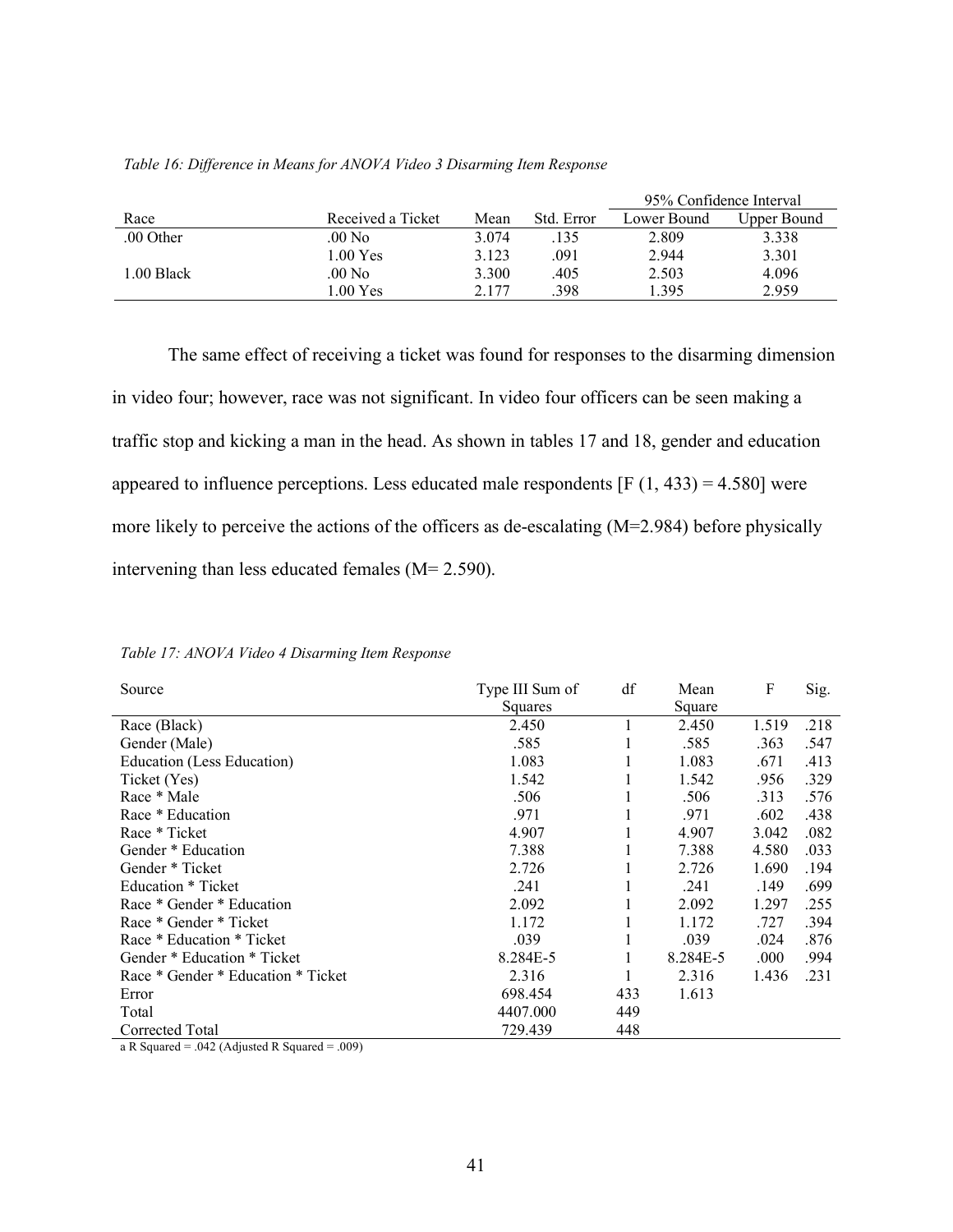|            |                     |       |       | 95% Confidence Interval |                    |  |
|------------|---------------------|-------|-------|-------------------------|--------------------|--|
| Gender     | <b>Education</b>    | Mean  | Std.  | Lower Bound             | <b>Upper Bound</b> |  |
|            |                     |       | Error |                         |                    |  |
| .00 Female | .00 More Education  | 2.929 | .164  | 2.606                   | 3.251              |  |
|            | 1.00 Less Education | 2.590 | .199  | 2.198                   | 2.982              |  |
| 1.00 Male  | .00 More Education  | 2.225 | .297  | 1.641                   | 2.810              |  |
|            | 1.00 Less Education | 2.984 | 329   | 2.338                   | 3.630              |  |

#### *Table 18: Difference in Means for ANOVA Video 4 Disarming Item Response*

## *Stopped and Frisked*

Significant effects were also found for interactions between race, gender, education, and being *stopped and frisked*. In an examination of the focus dimension in video one, a significant difference was found between respondent's level of education and perceptions of police action. As stated above, video one shows a large group of police talking with a citizen that is becoming verbally aggressive with the police over the topic of a moped resulting in an arrest. As shown in tables 19 and 20, those with less education [F  $(1, 433) = 5.264$ ],  $(p < .05)$  were more likely to disagree  $(M = 3.149)$  that officers intervened or used force against people who did not threaten others or were not engaged in harmful behavior than respondents with more education (M= 2.678).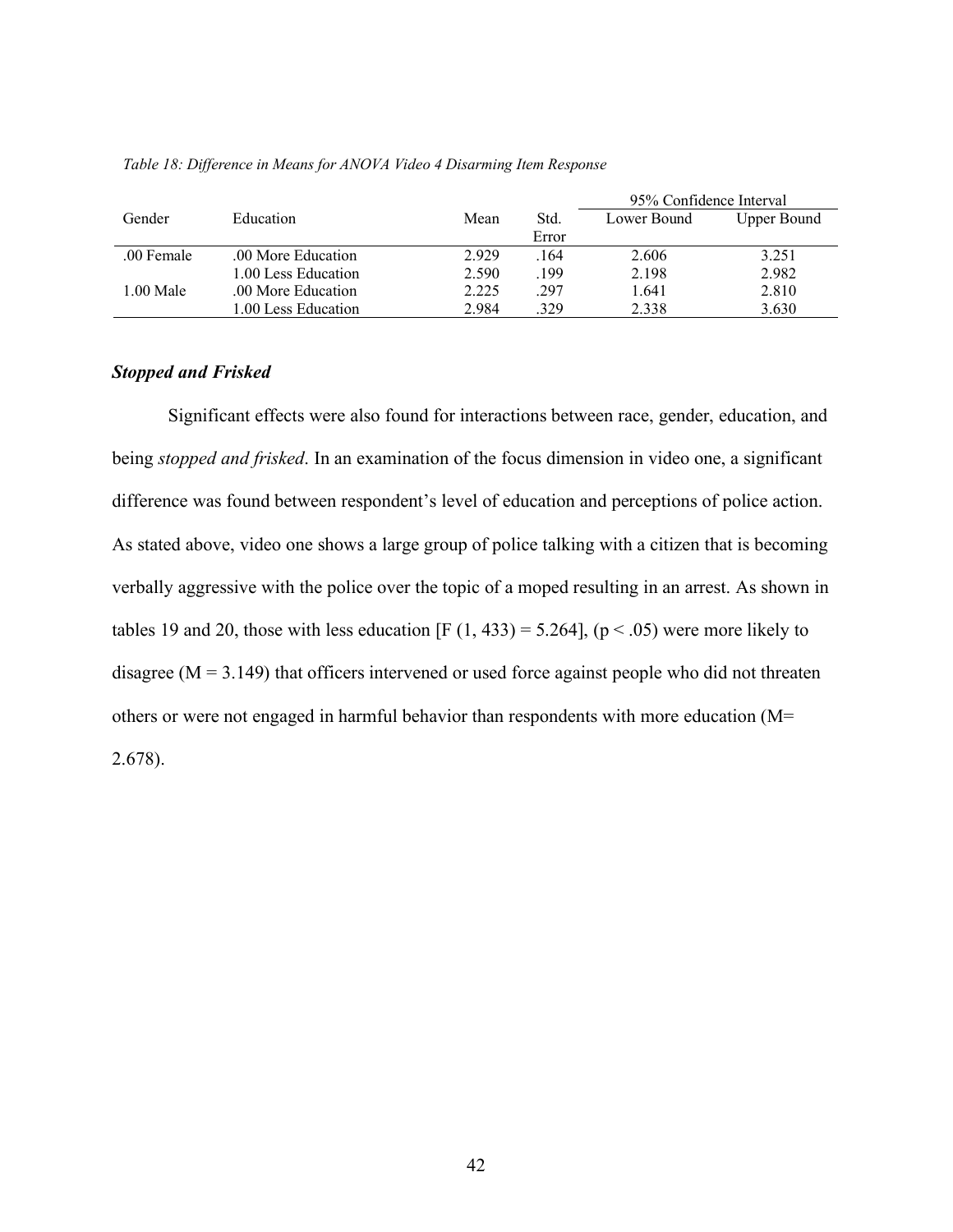| Source                                              | Type III Sum of | df       | Mean Square | F     | Sig. |
|-----------------------------------------------------|-----------------|----------|-------------|-------|------|
|                                                     | Squares         |          |             |       |      |
| Race (Black)                                        | .678            |          | .678        | .517  | .472 |
| Gender (Male)                                       | .701            |          | .701        | .535  | .465 |
| Education (Less Education)                          | 6.905           |          | 6.905       | 5.264 | .022 |
| Stopped & Frisked (Yes)                             | .142            |          | .142        | .108  | .742 |
| Race * Gender                                       | .807            |          | .807        | .615  | .433 |
| Race * Education                                    | 2.883           |          | 2.883       | 2.198 | .139 |
| Race * Stopped & Frisked                            | .013            |          | .013        | .010  | .921 |
| Gender * Education                                  | .297            |          | .297        | .226  | .634 |
| Gender * Stopped & Frisked                          | 1.437           |          | 1.437       | 1.096 | .296 |
| Education * Stopped & Frisked                       | .457            |          | .457        | .349  | .555 |
| Race * Gender * Education                           | .034            |          | .034        | .026  | .872 |
| Race * Gender * Stopped & Frisked                   | 3.971           |          | 3.971       | 3.027 | .083 |
| Race * Education * Stopped & Frisked                | .055            |          | .055        | .042  | .838 |
| Gender * Education * Stopped & Frisked              | 4.192           |          | 4.192       | 3.196 | .075 |
| Race * Gender * Education * Stopped & Frisked       | .000            | $\theta$ |             |       |      |
| Error                                               | 567.967         | 433      | 1.312       |       |      |
| Total                                               | 4354.000        | 448      |             |       |      |
| Corrected Total                                     | 581.679         | 447      |             |       |      |
| $\alpha$ P Squared = 024 (Adjusted P Squared = 008) |                 |          |             |       |      |

*Table 19: ANOVA Video 1 Focus Item Response.* 

a R Squared = .024 (Adjusted R Squared = -.008)

### *Table 20: Difference in Means for ANOVA Video 1- Focus Item Response.*

|                    |        |           | 95% Confidence Interval |             |  |
|--------------------|--------|-----------|-------------------------|-------------|--|
| Education          | Mean   | Std Error | Lower Bound             | Upper Bound |  |
| .00 More Education | 2.678a | .176      | 2.331                   | 3.024       |  |
| 00 Less Education  | 3 149  | 196       | 2.764                   | 3.535       |  |
|                    |        |           |                         |             |  |

a Based on modified population marginal mean.

For responses to the consistency dimension in video two, a significant relationship was found between gender and police interactions. Again, in video two, an individual is trying to pass police to join a larger crowd but the police attempt to block the individual by using force and foul language. As shown in Tables 21 and 22, men who had been stopped and frisked [F (1, 434)  $= 5.304$ ] were more likely to disagree (M= 3.008) that officers intervened or used force against people who did not threaten others or were not engaged in harmful behavior than women (M= 1.767).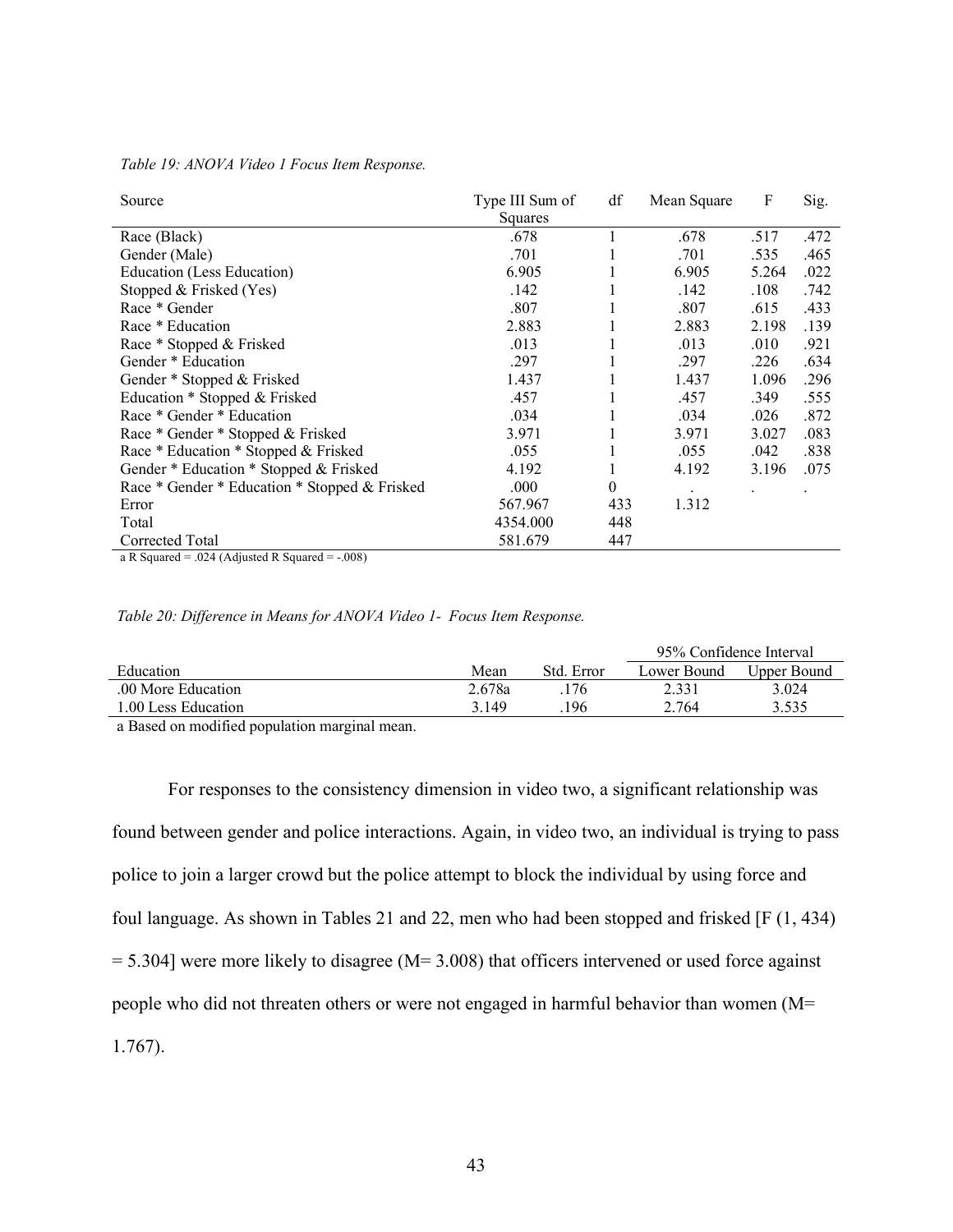| Source                                                    | Type III Sum of | df           | Mean Square | $\boldsymbol{\mathrm{F}}$ | Sig. |
|-----------------------------------------------------------|-----------------|--------------|-------------|---------------------------|------|
|                                                           | Squares         |              |             |                           |      |
| Race (Black)                                              | 1.286           |              | 1.286       | .658                      | .418 |
| Gender (Male)                                             | 4.347           |              | 4.347       | 2.225                     | .137 |
| Education (Less Education)                                | .066            |              | .066        | .034                      | .854 |
| Stopped & Frisked (Yes)                                   | .898            |              | .898        | .460                      | .498 |
| Race * Gender                                             | 1.858           |              | 1.858       | .951                      | .330 |
| Race * Education                                          | .788            |              | .788        | .403                      | .526 |
| Race * Stopped & Frisked                                  | .378            |              | .378        | .194                      | .660 |
| Gender * Education                                        | .875            |              | .875        | .448                      | .504 |
| Gender * Stopped & Frisked                                | 10.363          |              | 10.363      | 5.304                     | .022 |
| Education * Stopped & Frisked                             | .668            |              | .668        | .342                      | .559 |
| Race * Gender * Education                                 | .568            | $\mathbf{I}$ | .568        | .291                      | .590 |
| Race * Gender * Stopped & Frisked                         | 1.427           |              | 1.427       | .730                      | .393 |
| Race * Education * Stopped & Frisked                      | .864            |              | .864        | .442                      | .506 |
| Gender * Education * Stopped & Frisked                    | .865            |              | .865        | .443                      | .506 |
| Race * Gender * Education * Stopped & Frisked             | .000            | $\theta$     |             |                           |      |
| Error                                                     | 847.975         | 434          | 1.954       |                           |      |
| Total                                                     | 4391.000        | 449          |             |                           |      |
| Corrected Total                                           | 883.149         | 448          |             |                           |      |
| $\Omega_{\rm D}$ Caustad = 040 (Adjusted D Caustad = 000) |                 |              |             |                           |      |

*Table 21*: *ANOVA Video 2 Focus Item Response*

a R Squared = .040 (Adjusted R Squared = .009)

|             |                        |        |            | 95% Confidence Interval |                    |  |  |  |
|-------------|------------------------|--------|------------|-------------------------|--------------------|--|--|--|
| Male        | Stopped and<br>Frisked | Mean   | Std. Error | Lower Bound             | <b>Upper Bound</b> |  |  |  |
| .00 Female  | $.00\ N$ o             | 2.687  | .148       | 2.397                   | 2.978              |  |  |  |
|             | $1.00$ Yes             | 1.767a | .442       | .898                    | 2.635              |  |  |  |
| $1.00$ Male | .00 No.                | 2.443  | .355       | 1.745                   | 3.141              |  |  |  |
|             | 1.00 Yes               | 3.008  | .337       | 2.346                   | 3.669              |  |  |  |

*Table 22: Difference in Means for ANOVA Video 1 Focus Item Response*

a Based on modified population marginal mean.

For the consistency dimension in video four, a relationship was found between race and education, as well as gender and police interaction (see Tables 23, 24, and 25). As noted earlier, video four shows officers making a traffic stop and kicking a man in the head. Less educated Black respondents  $[F (1, 431) = 4.373]$  were more likely to disagree  $(M = 3.075)$  that police intervened or used force against people who did not threaten others or were not engaged in harmful behavior than black respondents with more education  $M= 2.458$ ).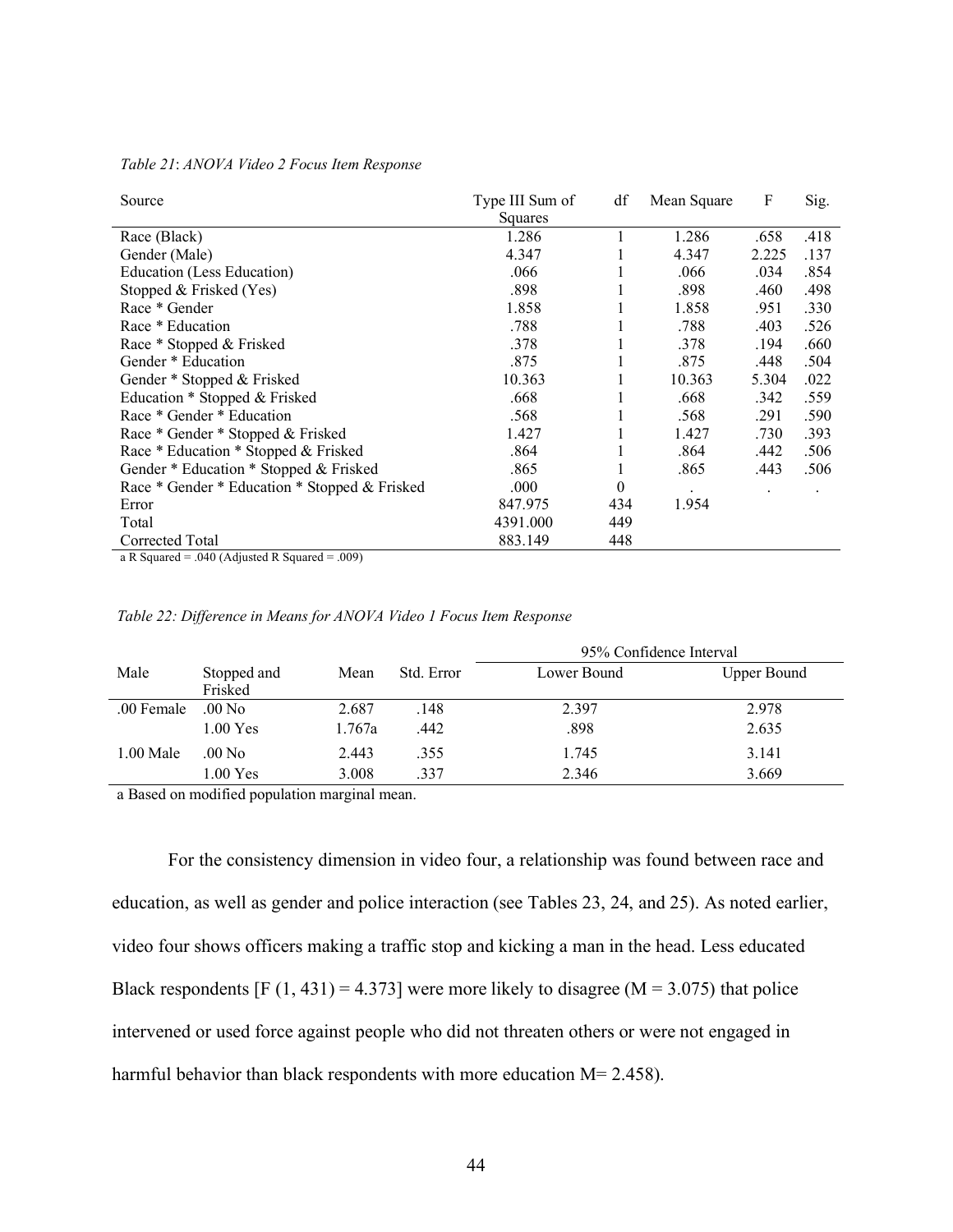| Source                                         | Type III Sum of | df  | Mean   | F     | Sig. |
|------------------------------------------------|-----------------|-----|--------|-------|------|
|                                                | Squares         |     | Square |       |      |
| Race (Black)                                   | .133            |     | .133   | .078  | .780 |
| Gender (Male)                                  | 3.159           |     | 3.159  | 1.853 | .174 |
| Education (Less Education)                     | 1.122           |     | 1.122  | .658  | .418 |
| Stopped & Frisked (Yes)                        | .202            |     | .202   | .118  | .731 |
| Race * Gender                                  | .071            |     | .071   | .041  | .839 |
| Race * Education                               | 7.454           |     | 7.454  | 4.373 | .037 |
| Race * Stopped & Frisked                       | 1.032           |     | 1.032  | .606  | .437 |
| Gender * Education                             | .323            |     | .323   | .190  | .664 |
| Gender * Stopped & Frisked                     | 10.968          |     | 10.968 | 6.435 | .012 |
| Education * Stopped & Frisked                  | .020            |     | .020   | .012  | .913 |
| Race * Gender * Education                      | .205            |     | .205   | .120  | .729 |
| Race * Gender * Stopped & Frisked              | 2.763           |     | 2.763  | 1.621 | .204 |
| Race * Education * Stopped & Frisked           | 2.511           |     | 2.511  | 1.473 | .226 |
| Gender * Education * Stopped & Frisked         | .089            | 1   | .089   | .052  | .820 |
| Race * Gender * Education * Stopped & Frisked  | .000            | 0   |        |       |      |
| Error                                          | 734.641         | 431 | 1.705  |       |      |
| Total                                          | 4256.000        | 446 |        |       |      |
| Corrected Total                                | 763.839         | 445 |        |       |      |
| a R Squared = .038 (Adjusted R Squared = .007) |                 |     |        |       |      |

*Table 23: ANOVA Video 4 Focus Item Response*

|            |                     |        |            | 95% Confidence Interval |             |  |
|------------|---------------------|--------|------------|-------------------------|-------------|--|
| Race       | Education           | Mean   | Std. Error | Lower Bound             | Upper Bound |  |
| .00 Other  | .00 More Education  | 2.821  | .170       | 2.488                   | 3.155       |  |
|            | 1.00 Less Education | 2.432  | .172       | 2.094                   | 2.770       |  |
| 1.00 Black | .00 More Education  | 2.458a | .411       | 1.650                   | 3.265       |  |
|            | 1.00 Less Education | 3.075  | 413        | 2.264                   | 3.886       |  |

a Based on modified population marginal mean.

# *Table 25: Difference in Means for ANOVA Video 4 Focus Item Response (Male-Stopped and Frisked)*

|            |                     |        |            | 95% Confidence Interval |             |  |
|------------|---------------------|--------|------------|-------------------------|-------------|--|
| Male       | Stopped and Frisked | Mean   | Std. Error | Lower Bound             | Upper Bound |  |
| .00 Female | .00 No.             | 2.921  | .138       | 2.650                   | 3.192       |  |
|            | $1.00 \text{ Yes}$  | 2.000a | .413       | 1.189                   | 2.811       |  |
| 1.00 Male  | .00 No              | 2.524  | .332       | 1.872                   | 3.176       |  |
|            | 1.00 Yes            | 3.227  | .314       | 2.609                   | 3.845       |  |

a Based on modified population marginal mean.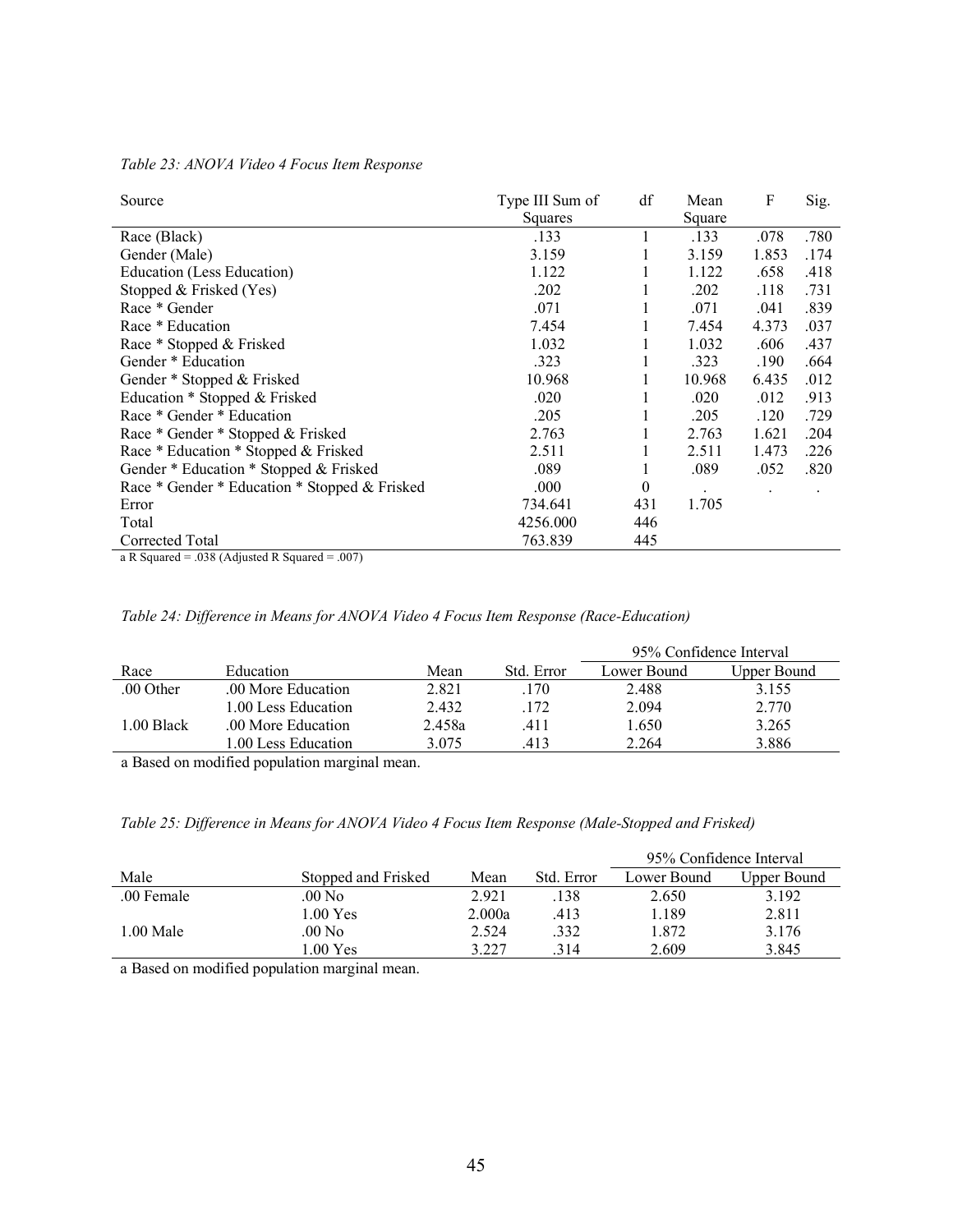# *Arrested*

Significant findings were also observed when examining the effects of being *arrested*. Video three depicts riot police approaching a crowd of demonstrators and using forceful measures to remove them. Black respondents that had been arrested  $[F(1, 431) = 4.519]$ ,  $(p < .05)$  were less likely to agree (M=3.946) that this was the type of behavior they expected from the police than White respondents (M= 2.574) in response to this video (see tables 26 and 27).

| Source                               | Type III Sum of Squares | df  | Mean Square | F     | Sig. |
|--------------------------------------|-------------------------|-----|-------------|-------|------|
| Race (Black)                         | 2.583                   |     | 2.583       | .742  | .390 |
| Gender (Male)                        | 3.948                   |     | 3.948       | 1.134 | .288 |
| Education (Less Education)           | 1.879                   |     | 1.879       | .540  | .463 |
| Arrested (Yes)                       | 7.324                   |     | 7.324       | 2.103 | .148 |
| Race * Gender                        | .002                    |     | .002        | .001  | .981 |
| Race * Education                     | 2.671                   |     | 2.671       | .767  | .382 |
| Race * Arrested                      | 15.736                  |     | 15.736      | 4.519 | .034 |
| Gender * Education                   | 1.676                   |     | 1.676       | .481  | .488 |
| Race * Arrested                      | 12.508                  |     | 12.508      | 3.592 | .059 |
| Education* Arrested                  | 3.756                   |     | 3.756       | 1.078 | .300 |
| Race * Gender * Education            | 2.111                   |     | 2.111       | .606  | .437 |
| Race * Gender * Arrested             | .917                    |     | .917        | .263  | .608 |
| Race * Education * Arrested          | 2.507                   |     | 2.507       | .720  | .397 |
| Gender * Education * Arrested        | 9.197                   |     | 9.197       | 2.641 | .105 |
| Race * Gender * Education * Arrested | 3.634                   |     | 3.634       | 1.043 | .308 |
| Error                                | 1500.975                | 431 | 3.483       |       |      |
| Total                                | 5231.000                | 447 |             |       |      |
| Corrected Total                      | 1571.400                | 446 |             |       |      |

*Table 26: ANOVA Video 3 Consistency Item Response.* 

a R Squared = .045 (Adjusted R Squared = .012)

*Table 27: Difference in Means for ANOVA Video 3 Consistency Item Response*

|            |           |       |            | 95% Confidence Interval |             |  |  |
|------------|-----------|-------|------------|-------------------------|-------------|--|--|
| Race       | Arrested  | Mean  | Std. Error | Lower Bound             | Upper Bound |  |  |
| .00 Other  | .00 No    | 2.884 | .108       | 2.672                   | 3.096       |  |  |
|            | $.00Y$ es | 2.574 | .236       | 2.110                   | 3.037       |  |  |
| 1.00 Black | .00 No    | 2.303 | .450       | 1.419                   | 3.187       |  |  |
|            | $.00$ Yes | 3.946 | .758       | 2.456                   | 5.437       |  |  |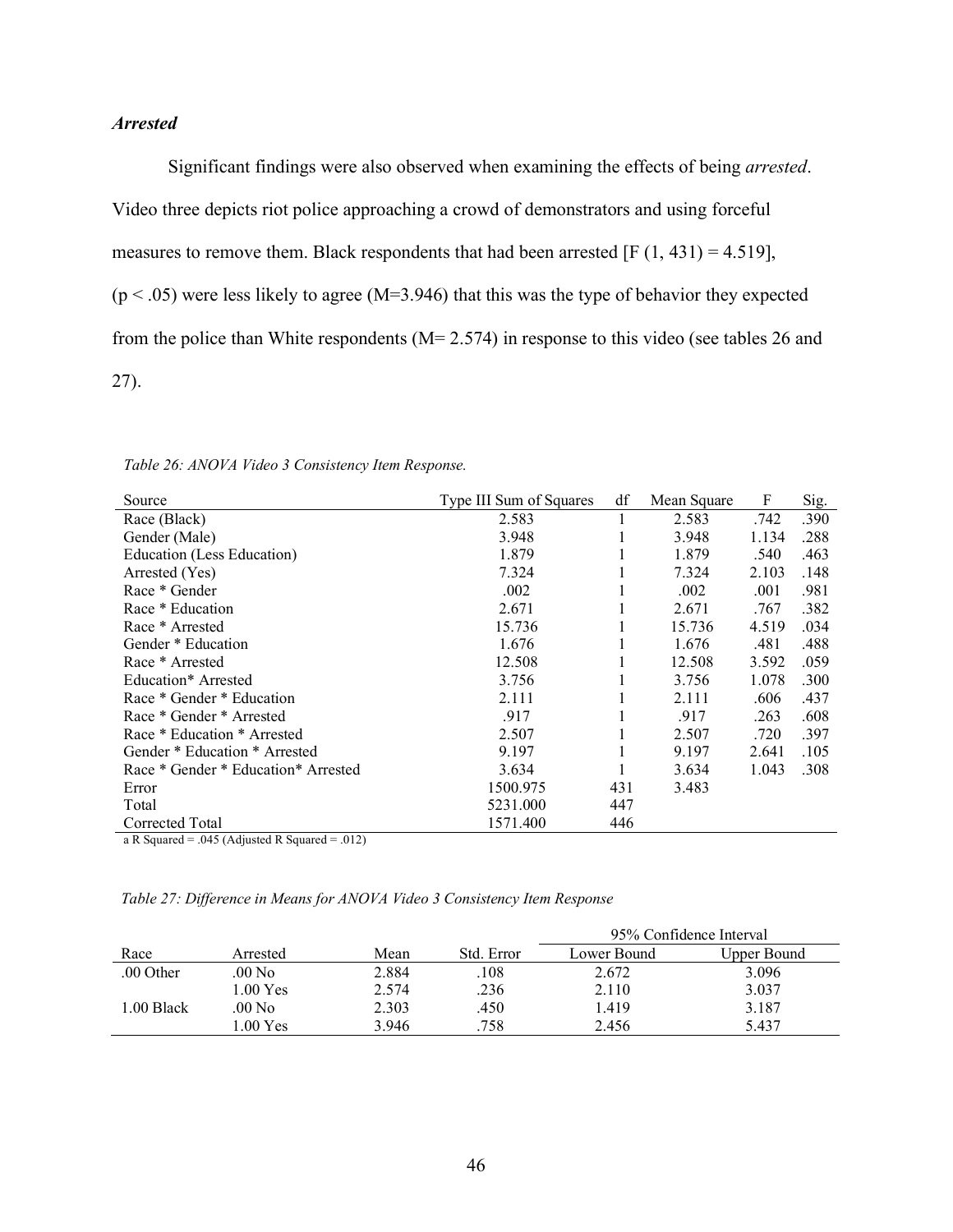For video four, race and education influenced perceptions of escalation/de-escalation when arrest was added to the model (see Tables 28 and 29). Again, video four depicts officers in a traffic stop kicking a man in the head. Less educated Black respondents  $[F (1, 433) = 4.036]$ were more likely to perceive the officers' actions as de-escalating (M= 2.967) the situation before physically intervening than Black respondents with more education (M= 1.750).

| Source                               | Type III Sum of | df  | Mean   | F     | Sig. |
|--------------------------------------|-----------------|-----|--------|-------|------|
|                                      | Squares         |     | Square |       |      |
| Race (Black)                         | 3.352           |     | 3.352  | 2.076 | .150 |
| Gender (Male)                        | .002            |     | .002   | .001  | .972 |
| Education (Less Education)           | 5.702           |     | 5.702  | 3.531 | .061 |
| Arrested (Yes)                       | 3.545           |     | 3.545  | 2.195 | .139 |
| Race * Gender                        | .184            |     | .184   | .114  | .736 |
| Race * Education                     | 6.517           |     | 6.517  | 4.036 | .045 |
| Race * Arrested                      | 1.056           |     | 1.056  | .654  | .419 |
| Gender * Education                   | 1.510           |     | 1.510  | .935  | .334 |
| Gender * Arrested                    | 2.143           |     | 2.143  | 1.327 | .250 |
| Education* Arrested                  | 2.415           |     | 2.415  | 1.496 | .222 |
| Race * Gender * Education            | 1.627           |     | 1.627  | 1.007 | .316 |
| Race * Gender * Arrested             | 4.509           |     | 4.509  | 2.792 | .095 |
| Race * Education * Arrested          | 2.647           |     | 2.647  | 1.639 | .201 |
| Gender * Education * Arrested        | .065            |     | .065   | .041  | .840 |
| Race * Gender * Education * Arrested | 1.692           |     | 1.692  | 1.048 | .307 |
| Error                                | 699.170         | 433 | 1.615  |       |      |
| Total                                | 4407.000        | 449 |        |       |      |
| Corrected Total                      | 729.439         | 448 |        |       |      |

#### *Table 28: ANOVA Video 4 Disarming Item Response*

a R Squared = .041 (Adjusted R Squared = .008)

|            |                     |       |            | 95% Confidence Interval |             |  |
|------------|---------------------|-------|------------|-------------------------|-------------|--|
| Race       | Education           | Mean  | Std. Error | Lower Bound             | Upper Bound |  |
| .00 Other  | .00 More Education  | 2.830 | .124       | 2.586                   | 3.074       |  |
|            | 1.00 Less Education | 2.789 | .126       | 2.542                   | 3.036       |  |
| 1.00 Black | .00 More Education  | 1.750 | .437       | .890                    | 2.610       |  |
|            | 1.00 Less Education | 2.967 | 411        | 2.158                   | 3.775       |  |

|  |  |  |  |  |  | Table 29: Difference in Means for ANOVA Video 4 Disarming Item Response |
|--|--|--|--|--|--|-------------------------------------------------------------------------|
|--|--|--|--|--|--|-------------------------------------------------------------------------|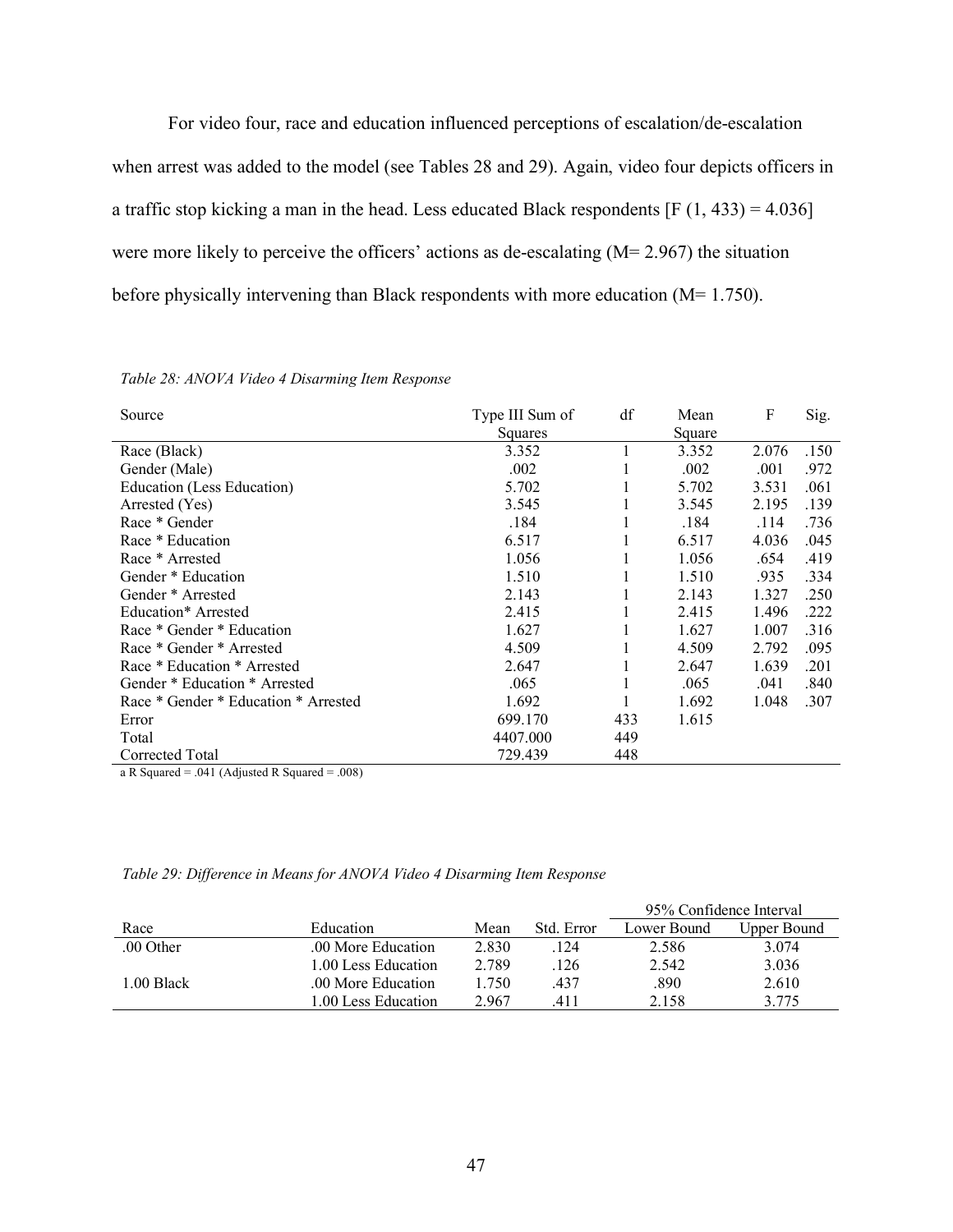For video four, Less educated male respondents who had been arrested  $[F(1, 430) =$ 6.151] hold more negative opinions concerning the focus of police action than those with more education. As shown in tables 30 and 31, less educated men were more likely to agree (M= 1.676) that officers intervened or used force against people that did not threaten others or were not engaged in harmful behavior then men with more education (M= 3.065). Less educated women hold opinions close to those of men with more education  $(M= 2.71)$  than women with more education (M= 2.050).

| Source                               | Type III Sum of Squares | df  | Mean Square | F     | Sig. |
|--------------------------------------|-------------------------|-----|-------------|-------|------|
| Race (Black)                         | 1.026                   |     | 1.026       | .601  | .439 |
| Gender (Male)                        | .000                    |     | .000        | .000  | .987 |
| Education (Less Education)           | .785                    |     | .785        | .460  | .498 |
| Arrested (Yes)                       | 5.614                   |     | 5.614       | 3.289 | .070 |
| Race * Gender                        | .061                    | 1   | .061        | .035  | .851 |
| Race * Education                     | 3.729                   | 1   | 3.729       | 2.185 | .140 |
| Race * Arrested                      | 5.688                   | л.  | 5.688       | 3.332 | .069 |
| Gender * Education                   | .956                    |     | .956        | .560  | .455 |
| Gender * Arrested                    | .015                    |     | .015        | .009  | .926 |
| Education* Arrested                  | 5.293                   |     | 5.293       | 3.101 | .079 |
| Race * Gender * Education            | 1.353                   |     | 1.353       | .793  | .374 |
| Race * Gender * Arrested             | .021                    |     | .021        | .012  | .912 |
| Race * Education * Arrested          | .649                    |     | .649        | .380  | .538 |
| Gender * Education * Arrested        | 10.499                  |     | 10.499      | 6.151 | .014 |
| Race * Gender * Education * Arrested | 5.959                   |     | 5.959       | 3.491 | .062 |
| Error                                | 733.996                 | 430 | 1.707       |       |      |
| Total                                | 4256.000                | 446 |             |       |      |
| Corrected Total                      | 763.839                 | 445 |             |       |      |

a R Squared = .039 (Adjusted R Squared = .006)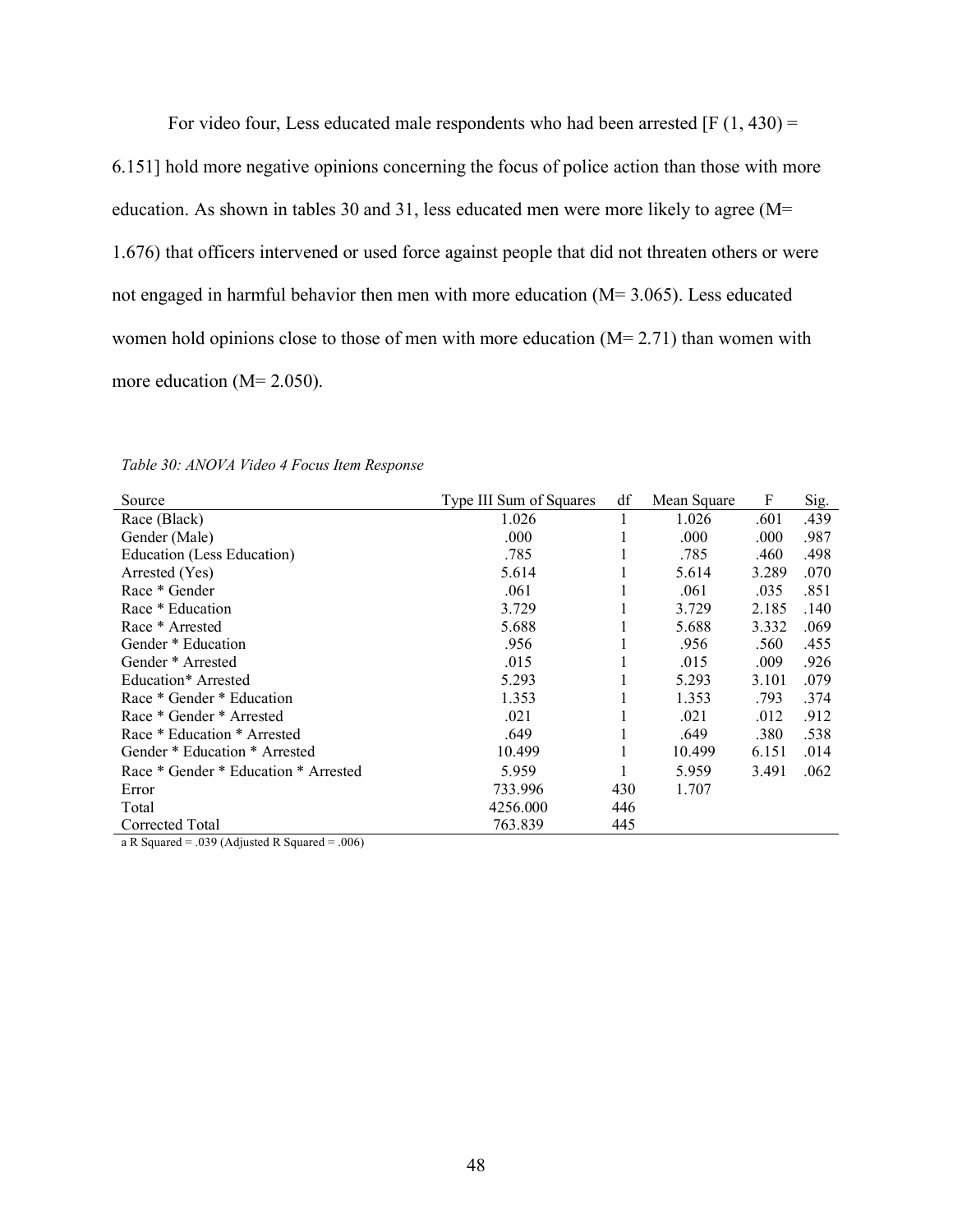|             |                     |                    |       |       | 95% Confidence Interval |       |  |
|-------------|---------------------|--------------------|-------|-------|-------------------------|-------|--|
| Gender      | Education           | Arrested           | Mean  | Std.  | Lower Bound             | Upper |  |
|             |                     |                    |       | Error |                         | Bound |  |
| .00 Female  | 00 More Education   | $.00\ \mathrm{No}$ | 2.836 | .173  | 2.496                   | 3.175 |  |
|             |                     | $1.00$ Yes         | 2.050 | .685  | .703                    | 3.397 |  |
|             | 1.00 Less Education | $.00\text{ No}$    | 3.064 | .303  | 2.468                   | 3.659 |  |
|             |                     | 1.00 Yes           | 2.741 | .296  | 2.159                   | 3.323 |  |
| $1.00$ Male | .00 More Education  | $.00\ N$ o         | 2.313 | .383  | 1.560                   | 3.067 |  |
|             |                     | $1.00$ Yes         | 3.065 | .482  | 2.119                   | 4.012 |  |
|             | 1.00 Less Education | $.00\ \mathrm{No}$ | 3.657 | .388  | 2.893                   | 4.420 |  |
|             |                     | 1.00 Yes           | 1.676 | .672  | .355                    | 2.998 |  |

*Table 31: Difference in Means for ANOVA Video 4 Focus Item Response.* 

Additionally, for the consistency dimension in video four, respondents that had been arrested [F  $(1, 432) = 4.970$ ], Black respondents that had been arrested [F  $(1, 432) = 4.722$ ]; and Black, male respondents less education that had been arrested [F  $(1, 432) = 4.264$ ] all showed a significant relationship (see tables 32 through 35). Overall, respondents that had been arrested were less likely to agree (M=3.082) that this is the type of behavior they expect from the police than White respondents (2.460). More specifically, Black respondents that had been arrested were more likely to disagree (M= 3.518) that this is the type of behavior they expect from the police than White respondents (M= 2.646). Less educated Black, male respondents who had been arrested were also more likely to disagree ( $M= 3.286$ ) than those who had not been arrested ( $M =$ 1.333). In addition, Black men with more education that had been arrested were also more likely to disagree ( $M= 3.500$ ) than those who have never been arrested ( $M= 2.667$ ) that this is the type of behavior they expect from police in their community.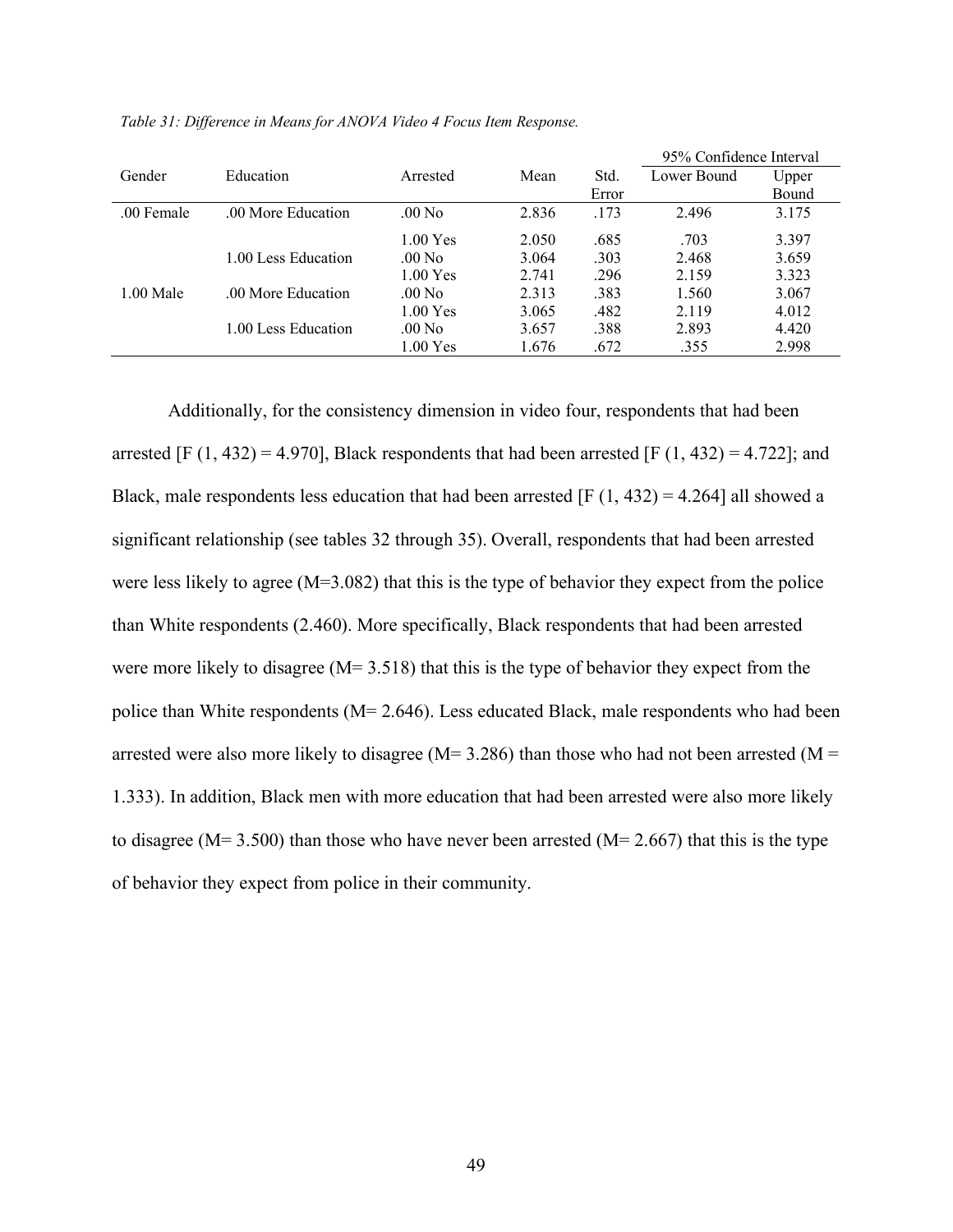| Source                               | Type III Sum of<br>Squares | df  | Mean<br>Square | F     | Sig. |
|--------------------------------------|----------------------------|-----|----------------|-------|------|
| Race (Black)                         | 1.171                      |     | 1.171          | .914  | .340 |
| Gender (Male)                        | .019                       |     | .019           | .015  | .903 |
| Education (Less Education)           | .954                       |     | .954           | .744  | .389 |
| Arrested (Yes)                       | 6.369                      |     | 6.369          | 4.970 | .026 |
| Race * Gender                        | .010                       |     | .010           | .008  | .930 |
| Race * Education                     | 1.643                      |     | 1.643          | 1.282 | .258 |
| Race * Arrested                      | 6.051                      |     | 6.051          | 4.722 | .030 |
| Gender * Education                   | .010                       |     | .010           | .008  | .929 |
| Gender * Arrested                    | 1.124                      |     | 1.124          | .877  | .349 |
| Education * Arrested                 | .023                       |     | .023           | .018  | .893 |
| Race * Gender * Less Education       | .446                       |     | .446           | .348  | .556 |
| Race * Gender * Arrested             | 1.129                      |     | 1.129          | .881  | .348 |
| Race * Education * Arrested          | .049                       |     | .049           | .038  | .845 |
| Gender * Education * Arrested        | 1.024                      |     | 1.024          | .799  | .372 |
| Race * Gender * Education * Arrested | 5.464                      |     | 5.464          | 4.264 | .040 |
| Error                                | 553.623                    | 432 | 1.282          |       |      |
| Total                                | 3668.000                   | 448 |                |       |      |
| Corrected Total                      | 570.491                    | 447 |                |       |      |
|                                      |                            |     |                |       |      |

## *Table 32: ANOVA Video 4 Consistency Item Response*

a R Squared = .030 (Adjusted R Squared = -.004)

*Table 33: Difference in Means for ANOVA Video 4 Consistency Item Response (Arrested)*

|                                |                |             | 95% Confidence Interval |                    |  |  |  |
|--------------------------------|----------------|-------------|-------------------------|--------------------|--|--|--|
| Arrested                       | Mean           | Std. Error  | Lower Bound             | <b>Upper Bound</b> |  |  |  |
| .00 N <sub>0</sub><br>1.00 Yes | 2.460<br>3.082 | .140<br>241 | 2.185<br>2.608          | 2.736<br>3.555     |  |  |  |
|                                |                |             |                         |                    |  |  |  |

*Table 34: Difference in Means for ANOVA Video 4-Consistency Item Response (Race-Arrested)*

|            |                    |       |            | 95% Confidence Interval |             |  |  |
|------------|--------------------|-------|------------|-------------------------|-------------|--|--|
| Race       | Arrested           | Mean  | Std. Error | Lower Bound             | Upper Bound |  |  |
| .00 Other  | $.00\ \mathrm{No}$ | 2.630 | .065       | 2.502                   | 2.758       |  |  |
|            | $1.00$ Yes         | 2.646 | .143       | 2.364                   | 2.927       |  |  |
| 1.00 Black | $.00\ \mathrm{No}$ | 2.291 | .273       | 1.754                   | 2.827       |  |  |
|            | 1.00 Yes           | 3.518 | .460       | 2.614                   | 4.422       |  |  |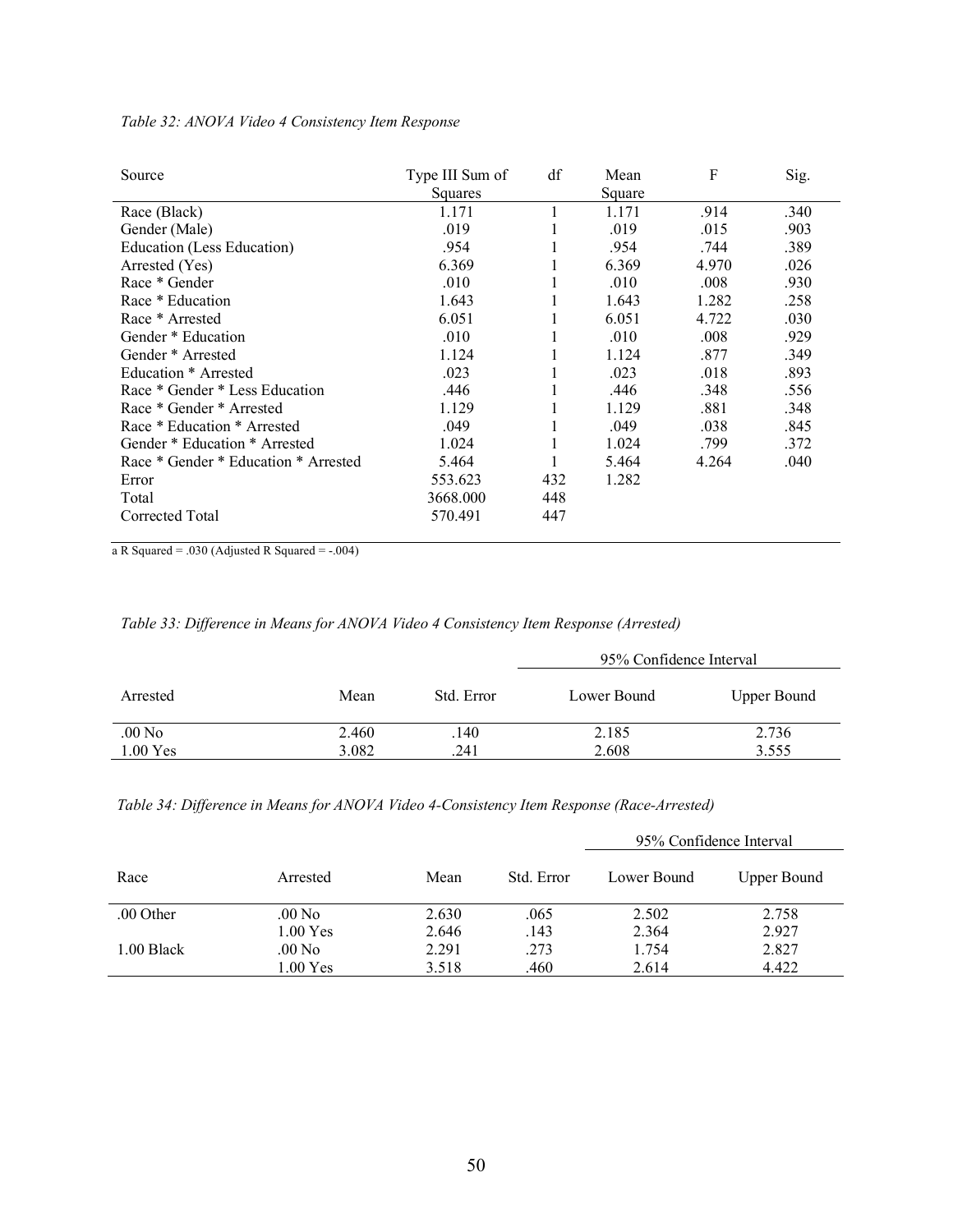95% Confidence Interval Race Gender Education Arrested Mean Std. Error Lower Bound Upper Bound .00 Other .00 Female .00 More Education .00 No 2.657 .098 2.465 2.849 1.00 Yes 2.364 .341 1.693 3.035 1.00 Less Education .00 No 2.612 .138 2.340 2.884 1.00 Yes 2.938 .283 2.381 3.494 1.00 Male .00 More Education .00 No 2.511 .118 2.279 2.743 1.00 Yes 2.870 .236 2.406 3.334 1.00 Less Education .00 No 2.740 .160 2.425 3.055 1.00 Yes 2.412 .275 1.872 2.951 1.00 Black .00 Female .00 More Education .00 No 2.563 .283 2.006 3.119 1.00 Yes 4.000 1.132 1.775 6.225 1.00 Less Education .00 No 2.600 .506 1.605 3.595 1.00 Yes 2.571 .428 1.730 3.412 1.00 Male .00 More Education .00 No 2.667 .654 1.382 3.951 1.00 Yes 3.500 .800 1.927 5.073 1.00 Less Education .00 No 1.333 .654 .049 2.618

*Table 35: Difference in Means for ANOVA Video 4 Consistency Item Response (Race-Gender-Education)*

## **Conjunctive Analysis of Case Configuration**

1.00 Yes 4.000 1.132 1.775 6.225

The ANOVA analysis demonstrates that previous negative interactions with police (i.e., being arrested, ticketed, or stopped and frisked) are important explanatory variables in understanding differences in perceptions of police actions among respondents. A further examination of significant relationships was conducted to explore the utility of using Conjunctive Analysis (CACC) to better understand the complexities of these relationships. CACC allows us to examine the effects of specific combinations of characteristics that might account for the variation in perceptions that traditional statistical models might not identify. In order to run CACC, variables were recoded into dichotomized dummy variables. For example, the question addressing police legitimacy was dichotomized into binary values of "agree" and "strongly agree" versus "disagree" and "strongly disagree." In the analysis, a [1] represents the presence of an attribute and a [0] represents the absence of an attribute.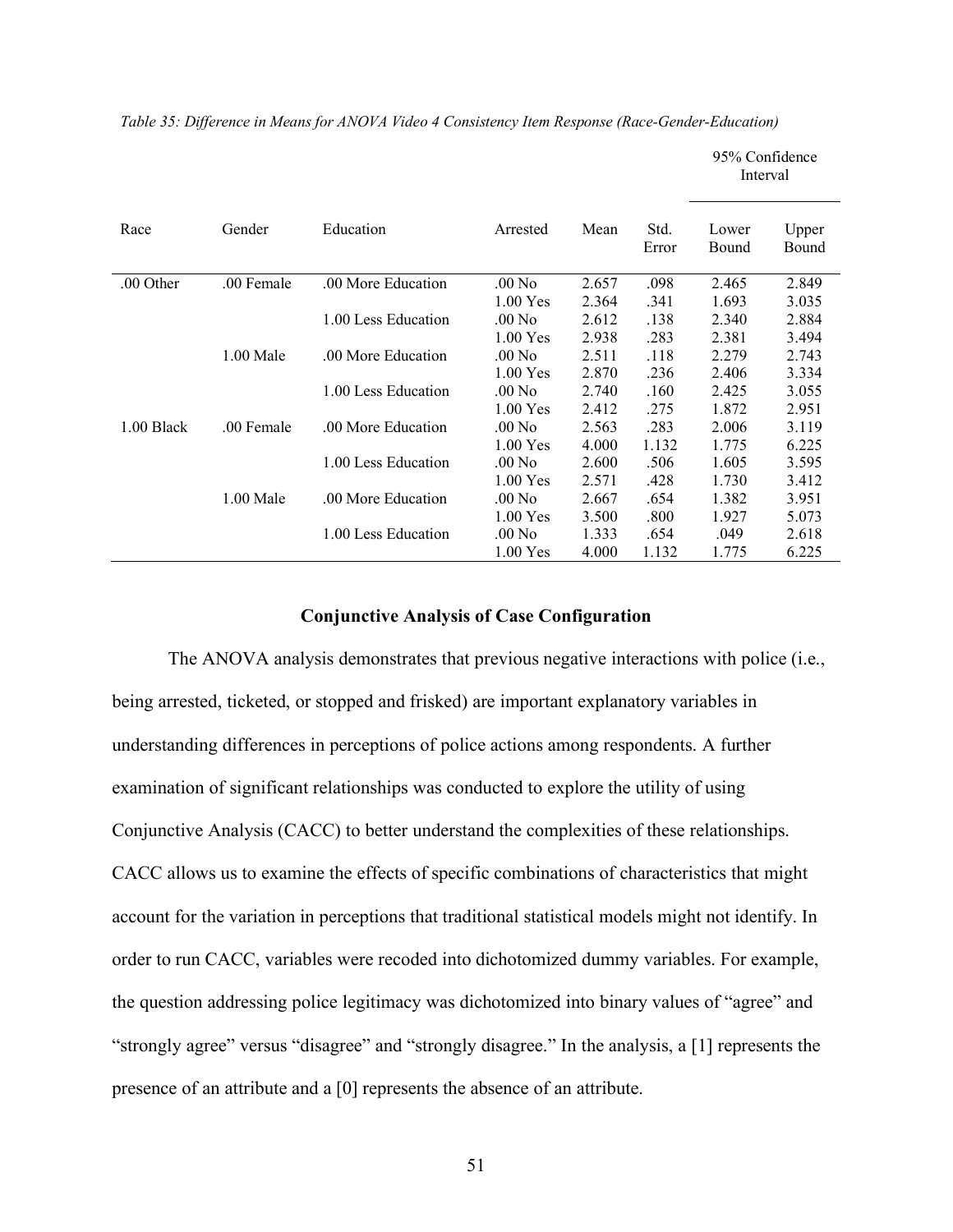To compliment the ANOVA analysis, CACC was conducted to further explore general perceptions of police legitimacy (i.e. police treat people fairly and try to do the right thing). Negative experiences with police (ticketed and stopped and frisked<sup>5</sup>) were combined with basic demographics (race, gender, and education) to identify specific profiles of respondents who were most likely or least likely to have positive perceptions of the police.

## *Ticketed*

The first CCAC analysis examined the influence of race, gender, education, and receiving a ticket on perceptions of general police legitimacy (i.e., that police treat people fairly and try to do the right thing). The data shows that the most common profile in the dataset is that of a White female with lower levels of education ( $n = 98$ ). The least common profiles, with only two respondents representing each, were black/male/high education/ticketed, black/male/high education/not ticketed, and black/male/low education/not ticketed.

The race effects found in the ANOVAs are also found in the CACC analysis. Those most likely to agree that police try to do the right thing tend to be White, while those least likely tend to be black (see Table 36). The profile of the individual who is most likely to agree with this statement is a White female with a high level of education who has been ticketed (see profile #1). Among those with this profile, 88% agree with this statement. The profile with the least positive opinions of the police are black males with higher levels of education who have received a ticket (see profile #16). The data show that only 33% (one of three respondents) agrees with this statement.

At least three interesting findings are reported in Table 36. First, while Whites generally have more positive views of police, at least one White profile – White, educated, male who has

<sup>&</sup>lt;sup>5</sup> The arrested variable was eliminated for this analysis because it was not found to have a statistically significant relationship with the perceptions of police legitimacy in the initial ANOVA models.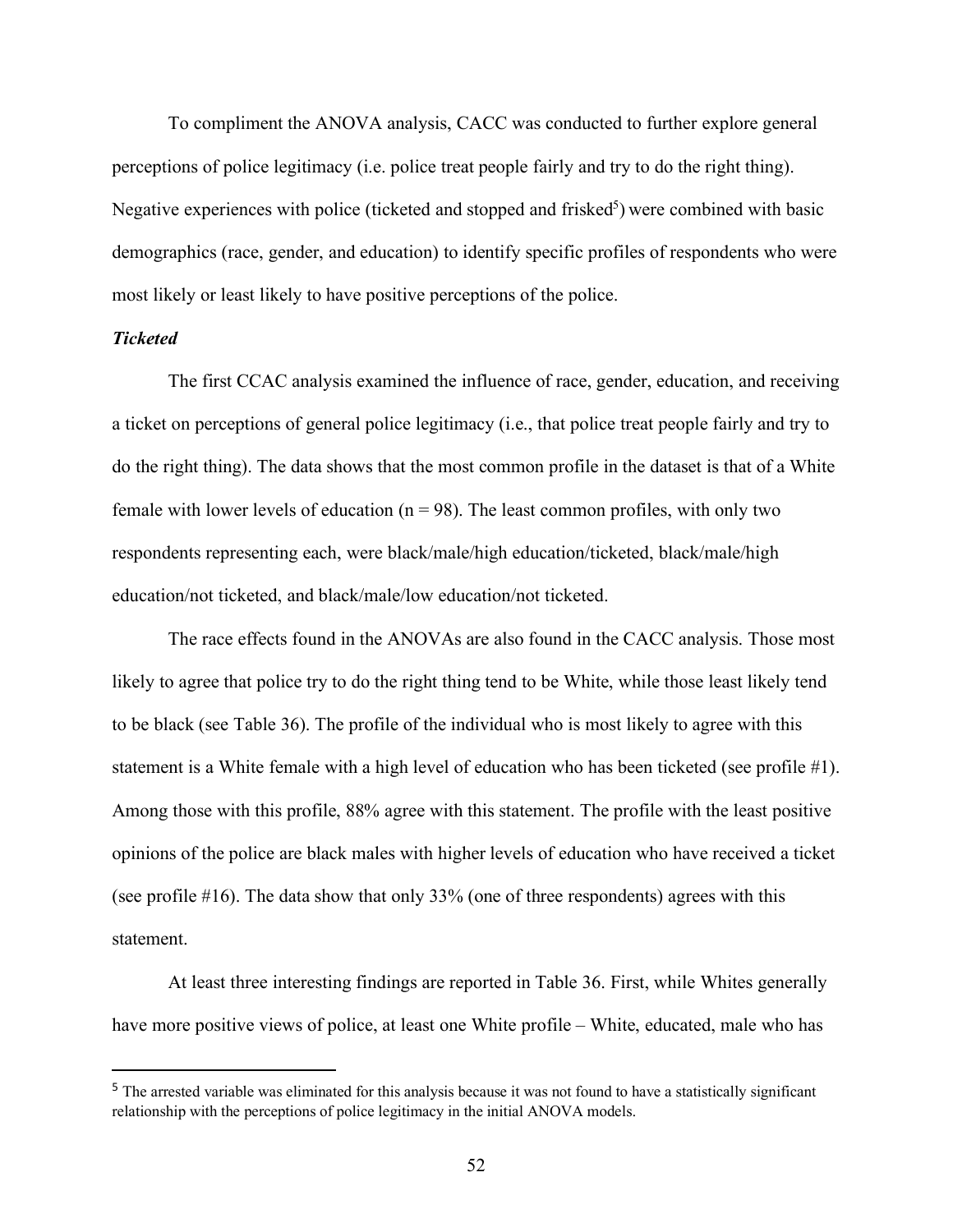not been ticketed – shows relatively low levels of perceptions of police legitimacy (see profile #13). Second, while black respondents were generally more critical of police, there is wide variation in the proportion of those who report that they agree that police generally do the right thing (profile  $#7 = 78\%$ ; profile  $16 = 33\%$ ). Third, the experience of being ticketed appears to affect specific profiles in different ways, drawing attention to the complexity of trying to predict support for police based on personal demographics and experiences.

| Profile # | Black    | Male     | Less<br>Education | Ticketed | Legitimacy<br>Agree and<br>Strongly<br>Agree | $\mathbf n$ |
|-----------|----------|----------|-------------------|----------|----------------------------------------------|-------------|
|           | $\Omega$ | $\theta$ |                   |          | $.88\,$                                      | 52          |
|           |          |          |                   |          | .87                                          | 47          |
|           |          |          |                   |          | .84                                          | 31          |
|           |          |          |                   |          | .84                                          | 32          |
|           |          |          |                   |          | .82                                          | 98          |
|           |          |          |                   |          | .81                                          | 83          |
|           |          |          |                   |          | .78                                          | 9           |
|           |          |          |                   |          | .75                                          | 8           |
| 9         |          |          |                   |          | .75                                          | 48          |
| 10        |          |          |                   |          | .50                                          | 2           |
| l 1       |          |          |                   |          | .50                                          | 2           |
| 12        |          |          |                   |          | .50                                          | 2           |
| 13        |          |          |                   |          | .45                                          | 20          |
| 14        |          |          |                   |          | .43                                          |             |
| 15        |          |          |                   |          | .40                                          |             |
| 16        |          |          |                   |          | .33                                          |             |

*Table 36: CCAC Demographics and Ticketed for Legitimacy Perceptions*

#### *Stopped and Frisked*

The second CCAC analysis examined the influence of race, gender, education, and being stopped and frisked on perceptions of general police legitimacy (i.e., that police treat people fairly and try to do the right thing). The data show that the most common profile in the dataset is that of a White female with lower levels of education that has not been stopped and frisked ( $n =$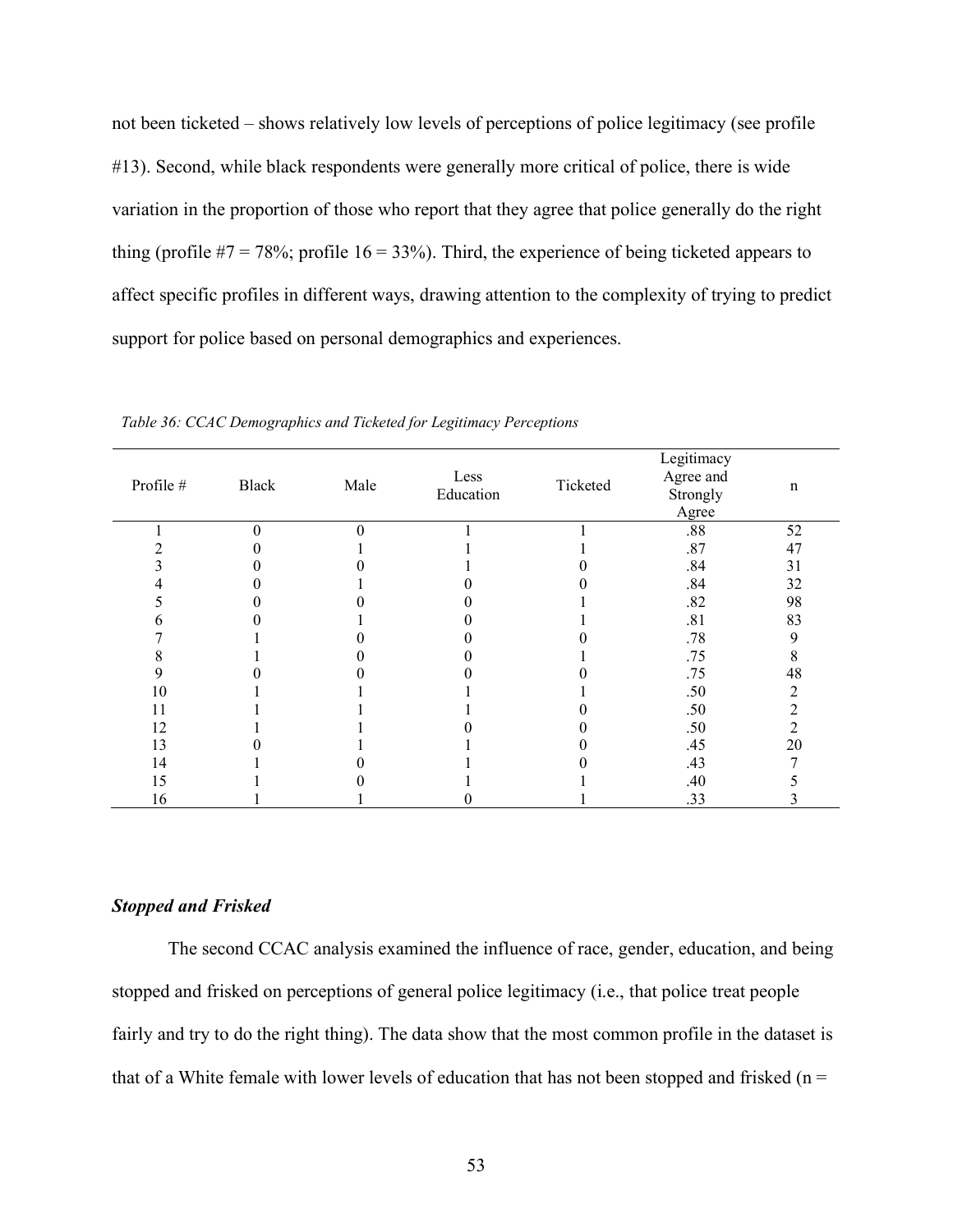141). The least common profiles, with only two respondents representing each, were Black/ female/low education/stopped and frisked, Black/male/low education/stopped and frisked, Black/male/low education/not stopped and frisked, and Black/male/high education/not stopped and frisked.

Again, the race effects found in the ANOVAs are also found in the CACC analysis. Those most likely to agree that police try to do the right thing tend to be White, while those least likely tend to be black (see Table 37). But in this instance, the profile of the individual who is most likely to agree with this statement is a Black female with less education that has been stopped and frisked (see profile #1). Among those with this profile, although there are only two, 100% agree with this statement. The profile with the least positive opinions of the police are Black males with higher levels of education who have never been stopped and frisked (see profile  $#16$ ). The data show that  $0\%$  (0 out of 2) agree with this statement.

At least three interesting findings are reported in Table 37. First, while Whites generally have more positive views of police, there are some profiles for example, at least one White profile – White, educated, female who was stopped and frisked – the show relatively low levels of perceptions of police legitimacy (see profile #11). Second, while black respondents were generally more critical of police, again there is extreme variation in the proportion of those who report that they agree that police generally do the right thing (profile  $#1 = 100\%$ ; profile 15 = 0%). Third, like the experience of being ticketed, the experience of being stopped and frisked appears to affect specific profiles in different ways. It is interesting to note, the two profiles with the lowest levels of perceive legitimacy (profile #14 and #15) report having never been stopped and frisked.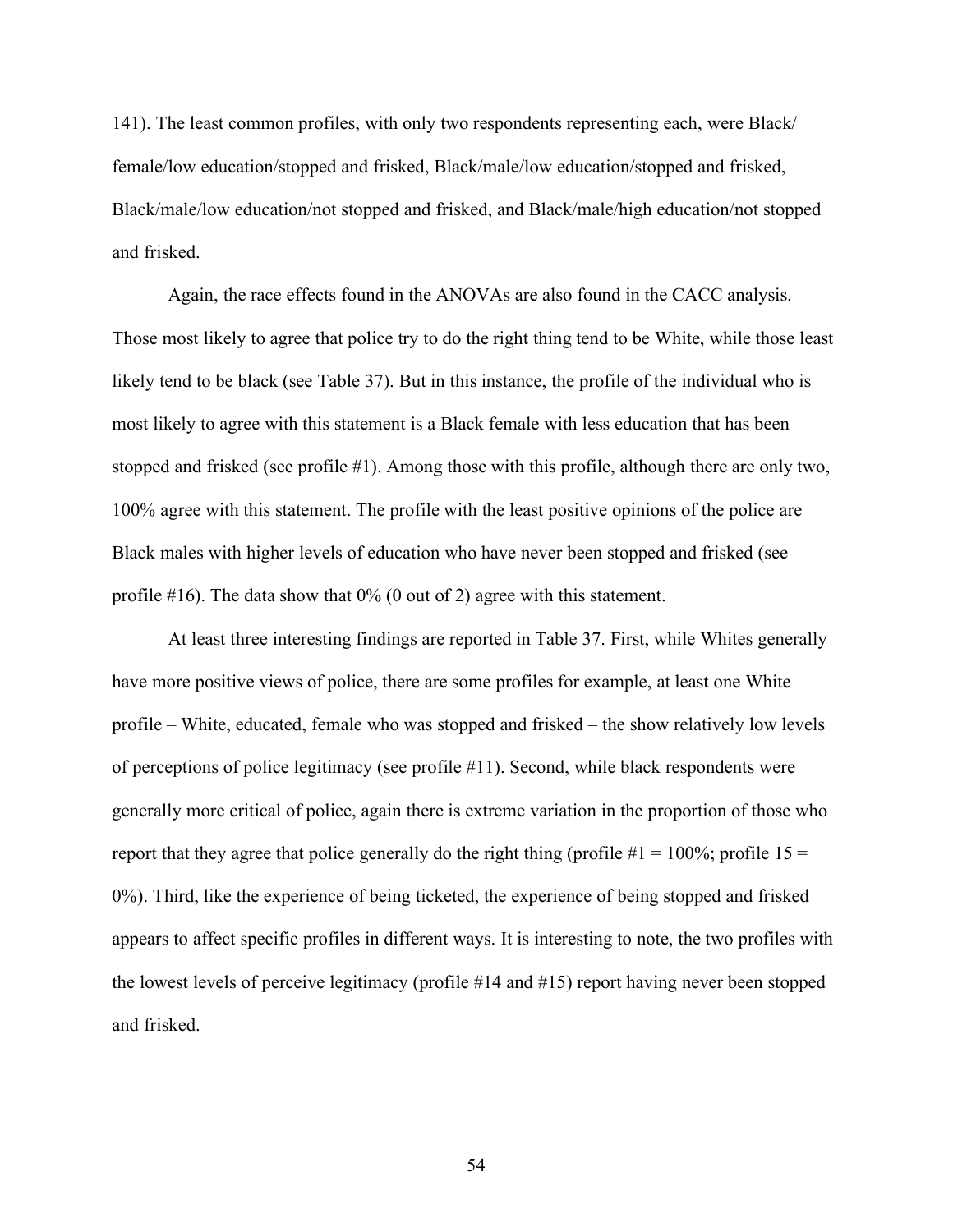| Profile # | Black | Male     | Less<br>Education | Stopped and<br>Frisked | Legitimacy<br>Agree and<br>Strongly<br>Agree | n              |
|-----------|-------|----------|-------------------|------------------------|----------------------------------------------|----------------|
|           |       | $\Omega$ |                   |                        | 1.00                                         | $\overline{2}$ |
|           |       |          |                   |                        | .87                                          | 78             |
|           |       |          |                   |                        | .82                                          | 96             |
|           |       |          |                   |                        | .80                                          | 141            |
|           |       |          |                   |                        | .80                                          | 5              |
|           |       |          |                   |                        | .79                                          | 24             |
|           |       |          |                   |                        | .79                                          | 19             |
|           |       |          |                   |                        | .76                                          | 17             |
|           |       |          |                   |                        | .72                                          | 43             |
| 10        |       |          |                   |                        | .67                                          |                |
| 11        |       |          |                   |                        | .60                                          |                |
| 12        |       |          |                   |                        | .50                                          |                |
| 3         |       |          |                   |                        | .50                                          |                |
| 4         |       |          |                   |                        | .30                                          | 10             |
| 15        |       |          |                   |                        | .00                                          |                |

|  |  |  |  |  | Table 37: CCAC Demographics and Stopped and Frisked for Legitimacy Perceptions |  |
|--|--|--|--|--|--------------------------------------------------------------------------------|--|
|  |  |  |  |  |                                                                                |  |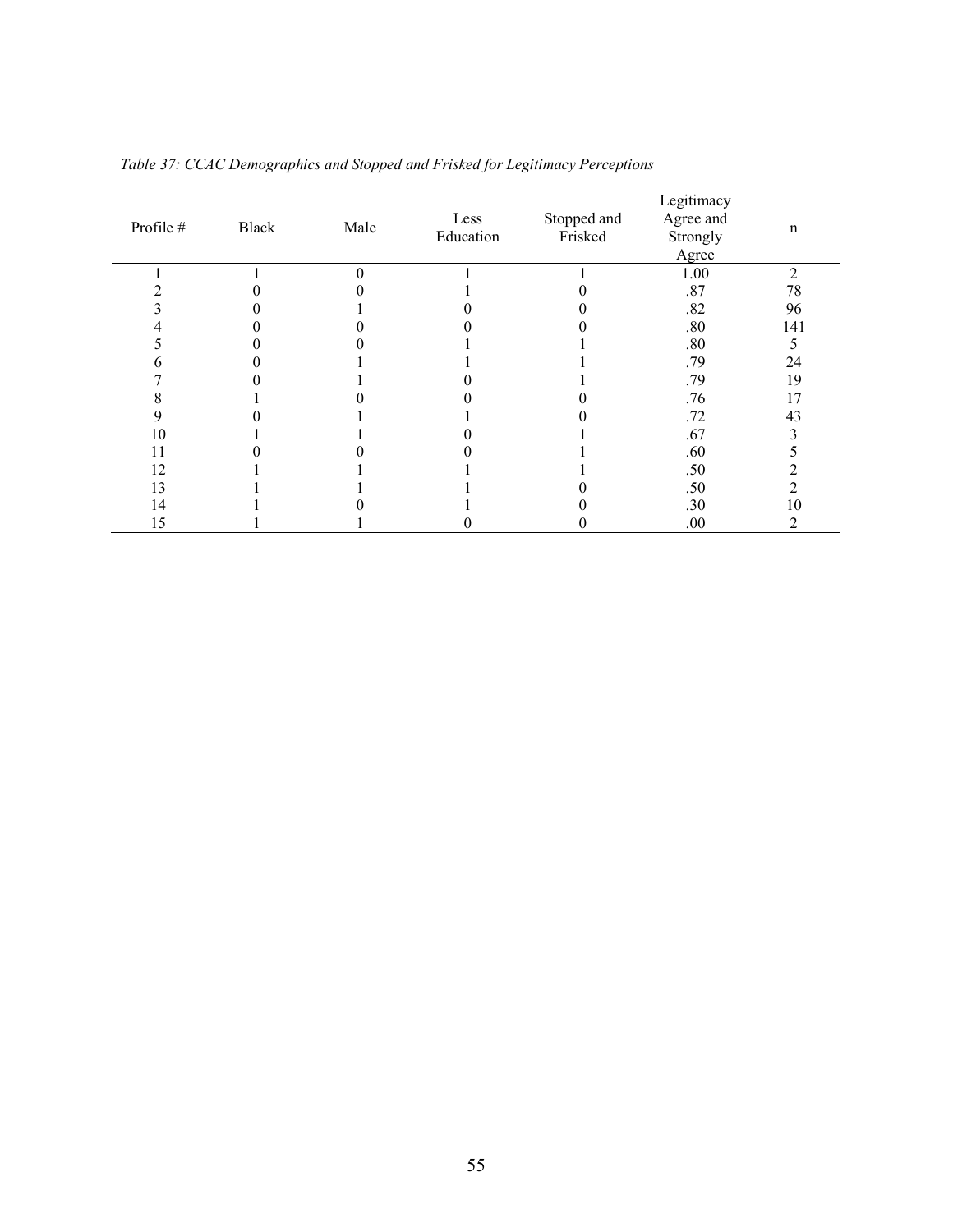#### CHAPTER 5

#### DISCUSSION

## **Summary of Findings**

There have been many studies of police legitimacy and police use of force. However, more recent media attention directed toward the shootings of unarmed black men have redirected the attention of academic scholars back to issues of police legitimacy and use of force. Utilizing the RDFC Interaction Model and videos of police citizen interactions, this study set out to answer three research questions: 1) Is there variation in individuals' reactions to different police interventions? 2) Is there variation in responses to questions that measure different dimensions of the RDFC Interaction Model? And 3) Do individual characteristics help to explain differences in perceptions of police intervention? Findings are discussed below.

# *Research Question 1: Is there variation in individuals' reactions to different police interventions?*

First, the study examined the differences in respondent's perceptions of police- citizen interactions based on the RDFC Interaction Model. It was hypothesized that since the RDFC Interaction Model suggests that public acceptance is influenced by four qualities of any police intervention then it is important to determine if members of the public differ, or are consistent, in their assessments of specific police actions. The findings show that the majority of respondents found officer actions to be unreasonable in circumstances when citizens are not being aggressive toward the police. For instance, in videos two, three, and four, citizens in the videos clips did not display aggression toward the police and respondents found police action as unnecessary to protect citizen rights and freedoms. Furthermore, in the same videos, respondents found officer actions as escalating the circumstances and using force against others who were not engaged in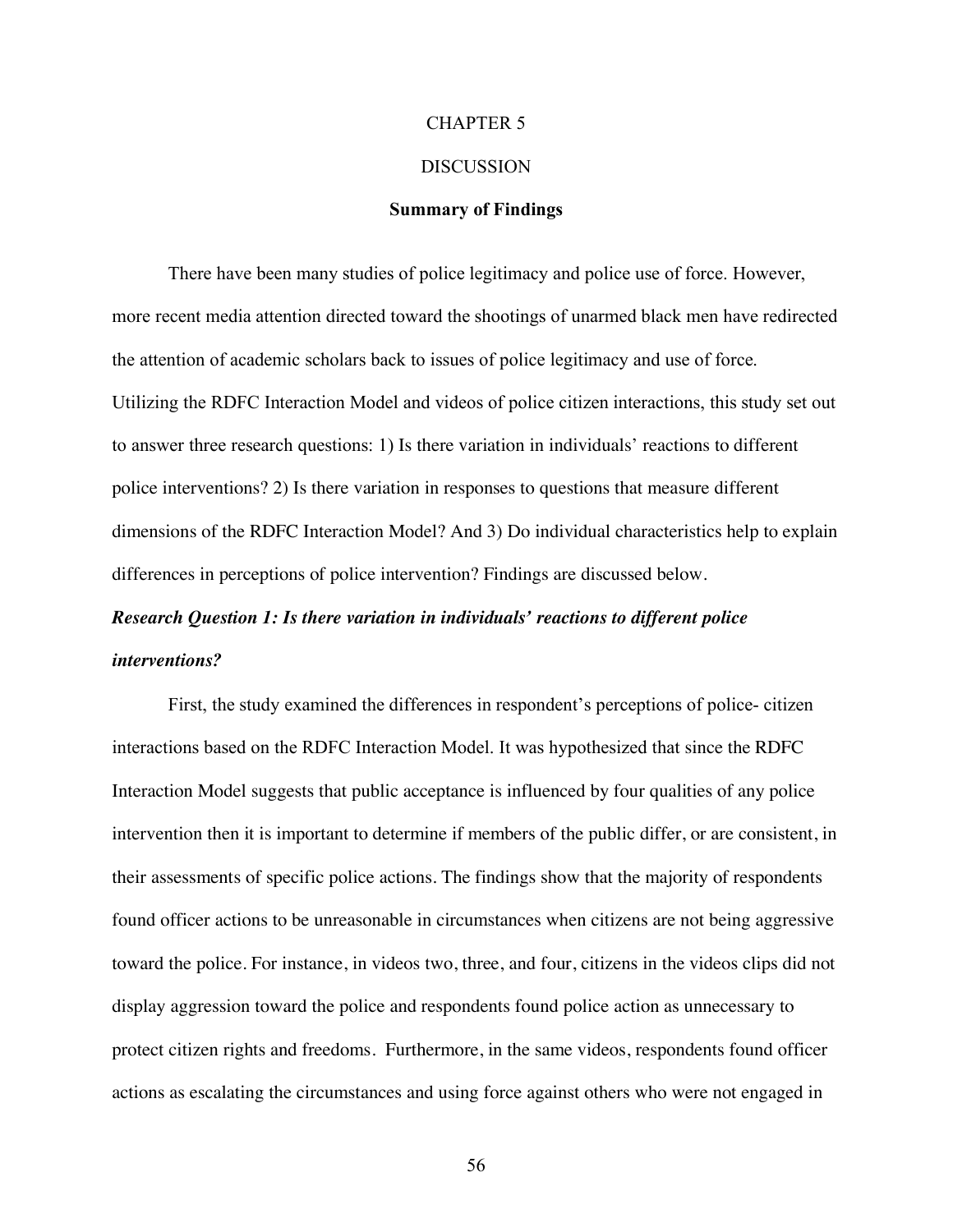harmful behavior. Yet, Black and White respondents reported this behavior as the type of behavior they expect from the police. This is important because in order for police to gain compliance from the community, they have to establish trust by behaving in predictable ways. If respondents are suggesting that forceful behavior is the type of action they expect from the police then, while predictable, trust could be diminished and threaten legitimacy in both communities (Tyler, 2004; Trahan & Russell, 2017).

To the contrary, in video one, the citizen became loud and aggressive before police stepped in to interject. This is the only video that the majority of respondents found aggressive police action to be necessary. Additionally, video one is the only police-citizen interaction that the majority of respondents found the officers to be reasonable, disarming, focused, and consistent.

# *Research question 2: Is there variation in responses to questions that measure different dimensions of the RDFC Interaction Model?*

Second, it appears that respondents differed in their opinion of police action across all four dimensions of the Interaction Model (e.g., strongly agreeing to one item did not mean that the respondent strongly agreed with all others). Thus, it appears that each dimension of the model is measuring a different construct. This provides support for the hypothesis that all four dimensions are critical to understanding public acceptance or rejection of police actions.

# *Research question 3: Do individual characteristics help to explain differences in perceptions of police intervention?*

Finally, the study examined individual demographics – race, gender, level of education, victimization experiences, interactions with the police – to determine if they are associated with acceptance of police intervention. Overall, a majority of the respondents felt that police generally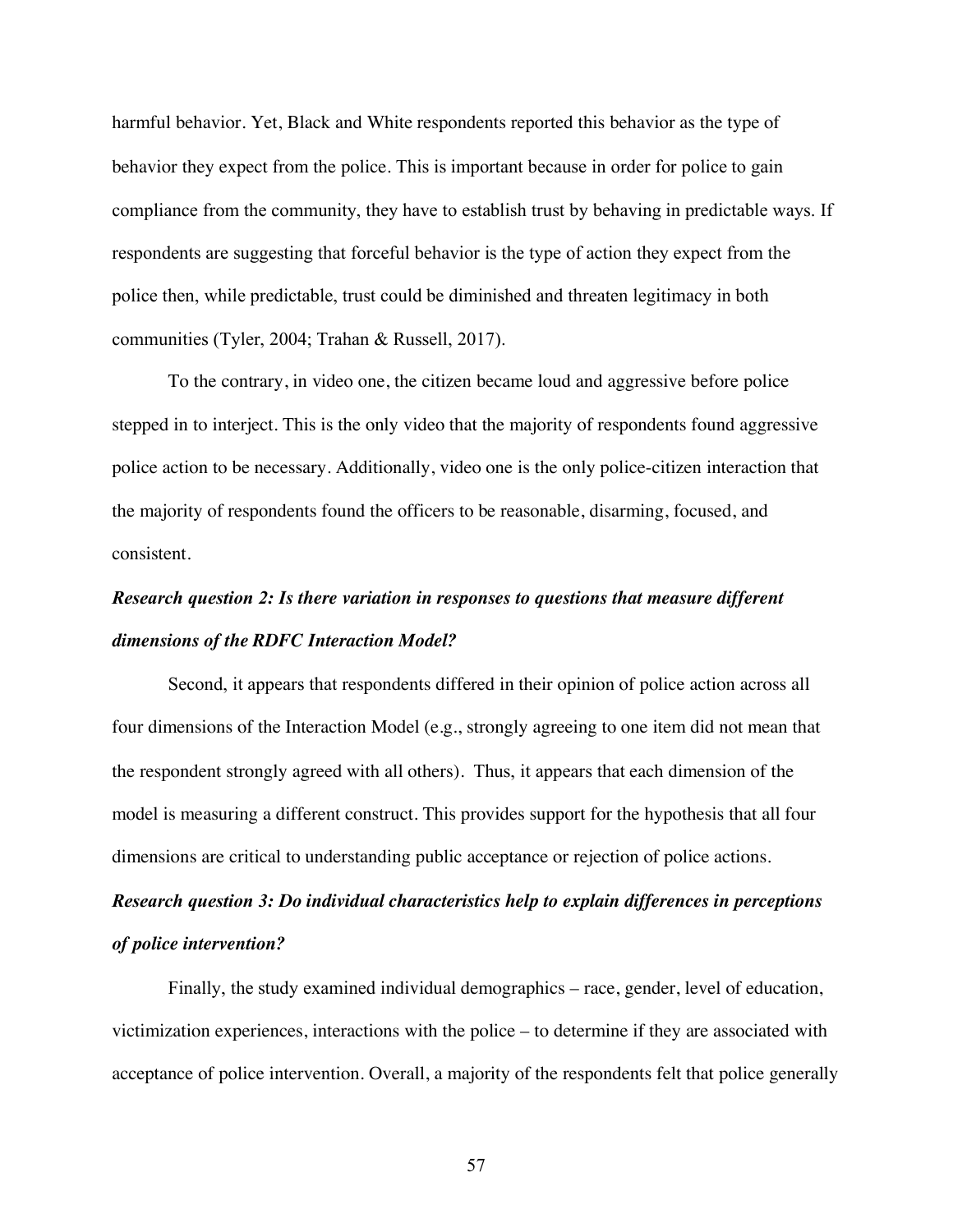treat people fairly and try to do the right thing, but there was notable variation among respondents. Similarly, there was notable variation among reactions to specific videos. Studies have been conducted over the years in an attempt to tease out the relationship between citizen perceptions of police, personal demographics, personal experiences, and situational contexts. Adding to that literature, personal characteristics and perceptions of police interventions using measures based on the RDFC Interaction Model confirms that race, gender, education, receiving a ticket, being stopped and frisked, and being arrested significantly influence perceptions of police conduct. Further, it is often the interaction between these variables that best help to explain differences among respondents' reported perceptions. The complexities of the relationship between these variables makes it difficult to predict, with a high level of accuracy, individual perceptions based on personal characteristics and experiences alone.

#### **Implications of the Current Study**

The results of the study identify specific characteristics that may account for individual differences in perceptions of police action. In some cases, a race effect was evident, whereas in other cases gender appeared to matter more; and confounding the effects of these individual characteristics were personal experiences with the police. Variation in the significance of specific variables between videos suggest that there is not just one personal characteristic or experience that accounts for variation in perceptions. The findings highlight many complex relationships. After conducting the CACC to examine more specific profiles, the overall results suggest that White men and women are more likely than Black men and women to agree that police treat people fairly and try to do the right thing- even after they were ticketed and stopped and frisked. However, there were a few exceptions to the rule. For instance, White male respondents with higher levels of education were seen to be more critical of police even though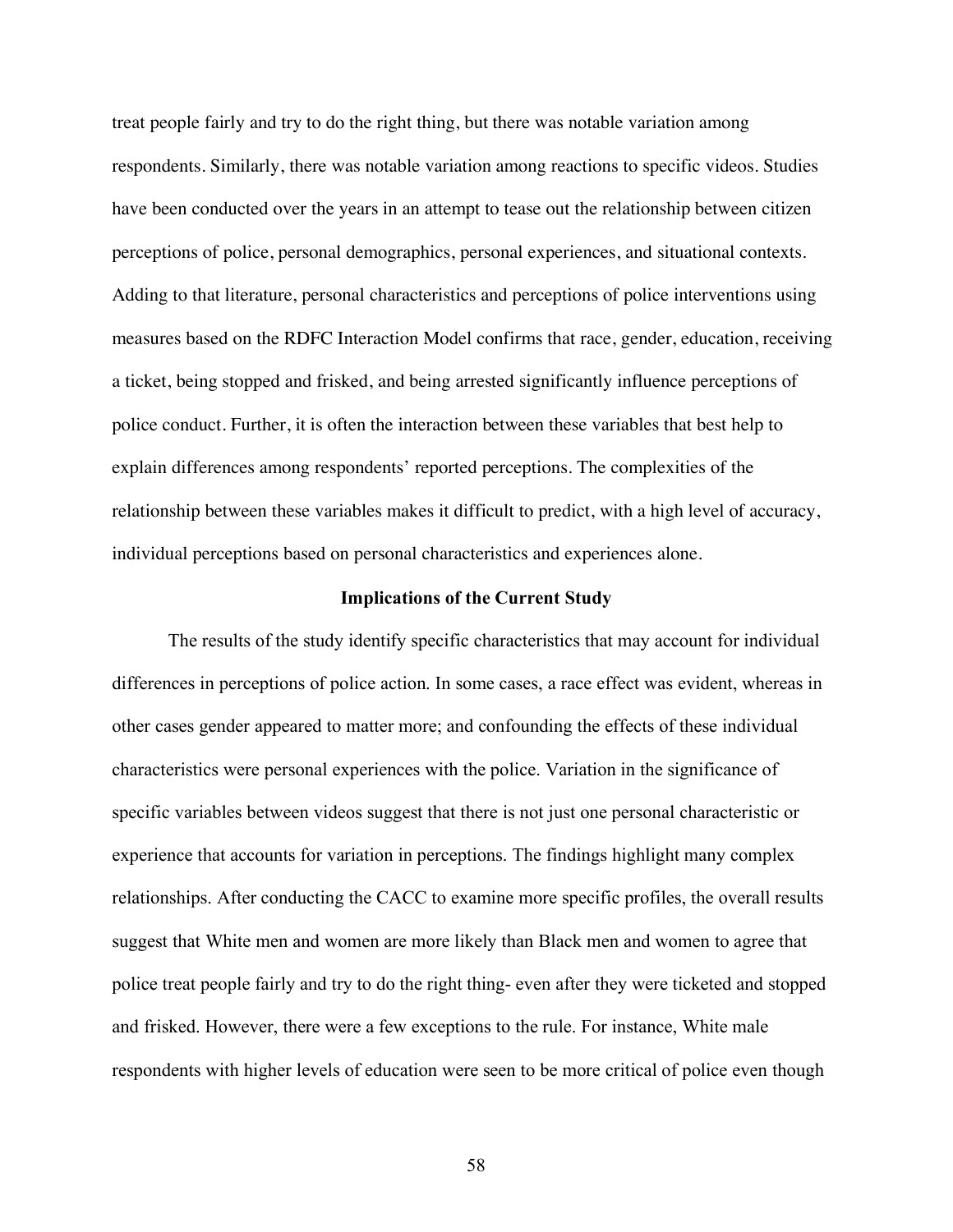they did not receive a ticket. As such, past research has demonstrated that traditionally Black respondents are more critical of the police, but this data suggests that there is a wide variation in those respondents.

In addition, it was demonstrated that White females with less education, who have been stopped and frisked, still hold favorable opinions of the police. The exception to the rule were the two Black female respondents who had been stopped and frisked. After an intrusive police encounter they still held favorable opinions of the police. Furthermore, Black men, regardless of their level of education and police interaction, held more critical opinions of the police then everyone else. It was demonstrated that Black men with higher levels of education, and Black women with less education, were extremely critical of the police even if they have never experienced a stop and frisk. Ironically, White men and women demonstrated more support for the police even after they experienced being stopped and frisked. This suggests that respondents who hold negative opinions of the police may do so due to vicarious experiences and not necessarily through their own experiences. Those opinions could also be shaped by the recent highly publicized use of force incidents. To the contrary, those who have had interactions with law enforcement and still hold favorable opinions may have been treated fairly and respectfully. The present research contributes to past findings of a complicated relationship.

#### **Limitations**

There are several limitations to this study. First, the videos provided truncated and unidimensional views of specific encounters. They did not contain information about the conditions leading up to the events in the videos. Respondents were instructed to approach the incident in the video as if they just walked upon it. This was done in an attempt to mimic issues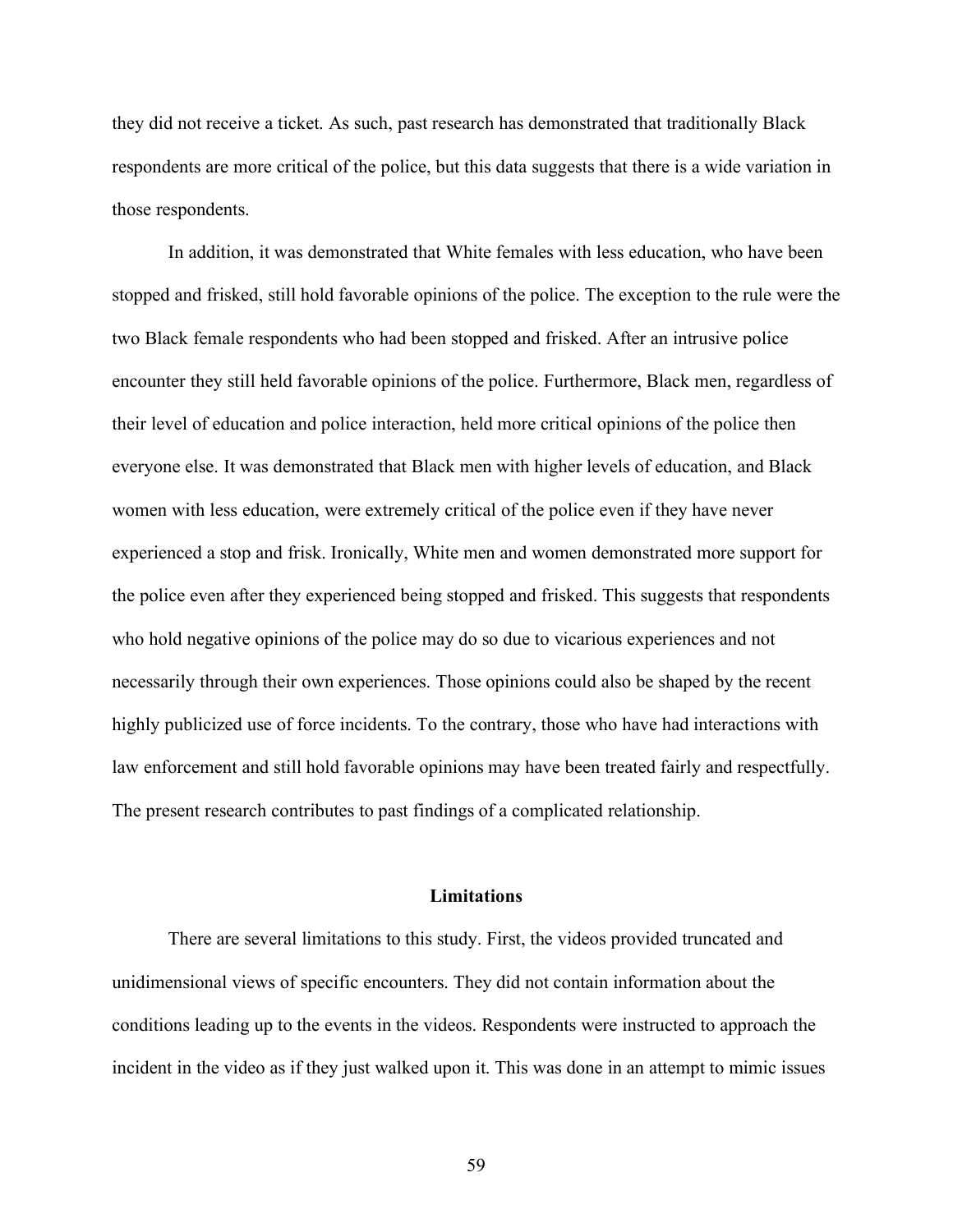bystanders face in real life situations. Most often, when citizens encounter police as a bystander, they approach a scene not having any information that led to the event unfolding in front of them. In turn, respondents may have made up their own story based on facts of their own lives. While this could be seen as a strength of the current study, the use of video limits the respondents field of view and other sensory experiences that could influence perceptions.

Second, characteristics of the events within the videos were not systematically manipulated (e.g., one officer versus many, race of officers or subjects, gender of the officers or subjects), which would have allowed for an examination of how these factors influence individual perceptions.

Third, generalizability is limited. The survey methodology used a convenience sample. The demographics of the sample were not representative of the United States population. Furthermore, online surveys are limited to a pool of people who have the time and are willing and able to take a survey. As such, we cannot ascertain how these issues affected the outcome of the current study. Moreover, the sample size was relatively small, given the number of individual characteristics and experiences examined. As demonstrated in the CACC tables, when analyzing the interaction effects, there were small numbers of people with specific characteristics (e.g., Black respondents). This makes it difficult for statistical models to achieve significance and to draw meaningful conclusions.

## **Conclusion**

As recent as March 22, 2018 another black man was shot by police resulting in his death. The officers misidentified his cell phone as a gun and fired twenty rounds, killing the individual. The resulting media attention to this incident has contributed to more protesting of police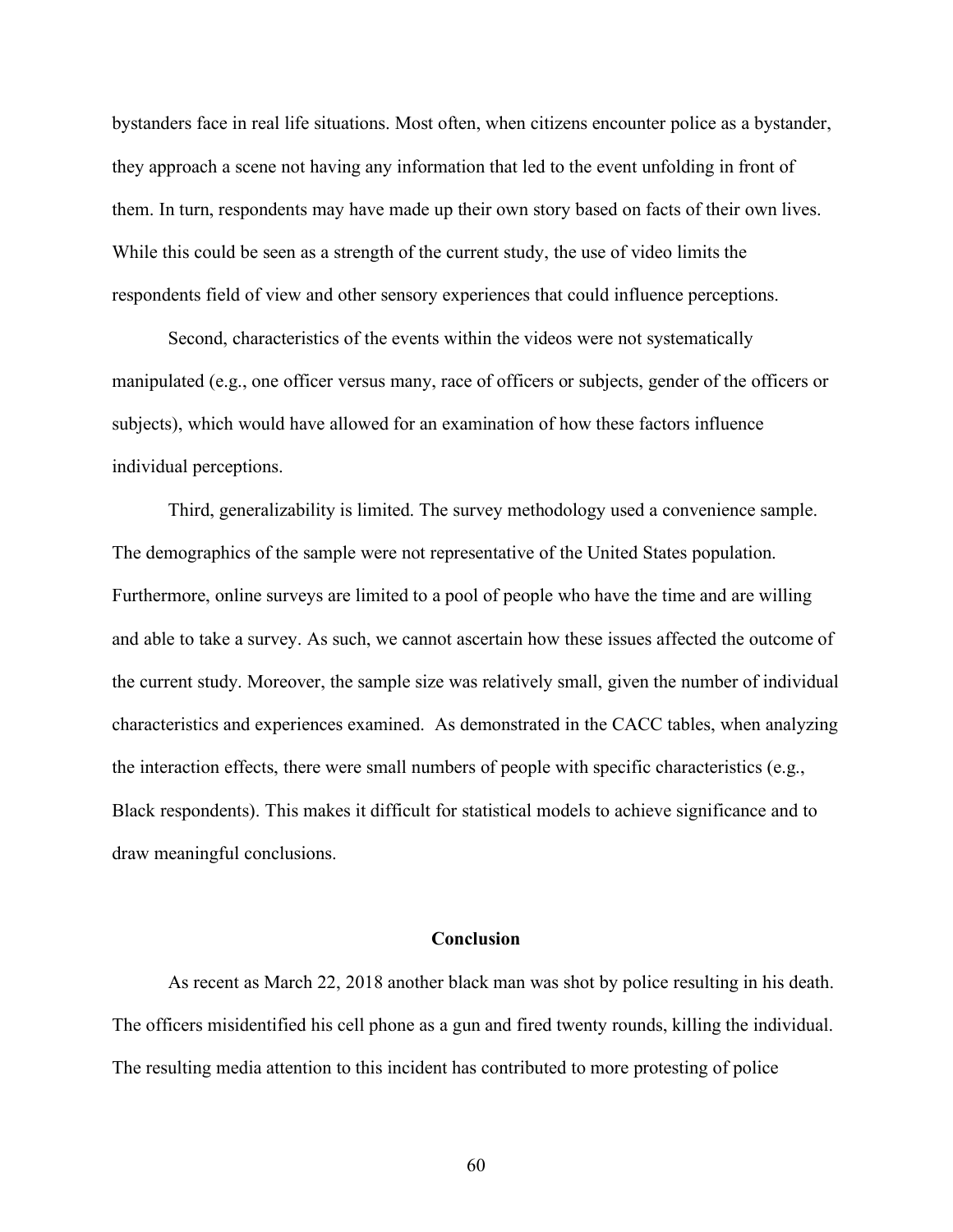actions. There is no doubt that these types of incidents will continue to pose challenges for police-community relations, particularly in black communities.

There is a need for more research on perceptions of police use of force to assist police with community outreach efforts following highly publicized police use of force incidents. However, evidence from this research suggests that there is not convincing evidence that one community or individual profile views specific types of police action in a consistent manner. In sum, there is still much to learn regarding factors that influence individual's perceptions of police action. Use of force incidents involve complex dynamics and people's perceptions appear to be influenced by a wide range of personal characteristics and life experiences.

.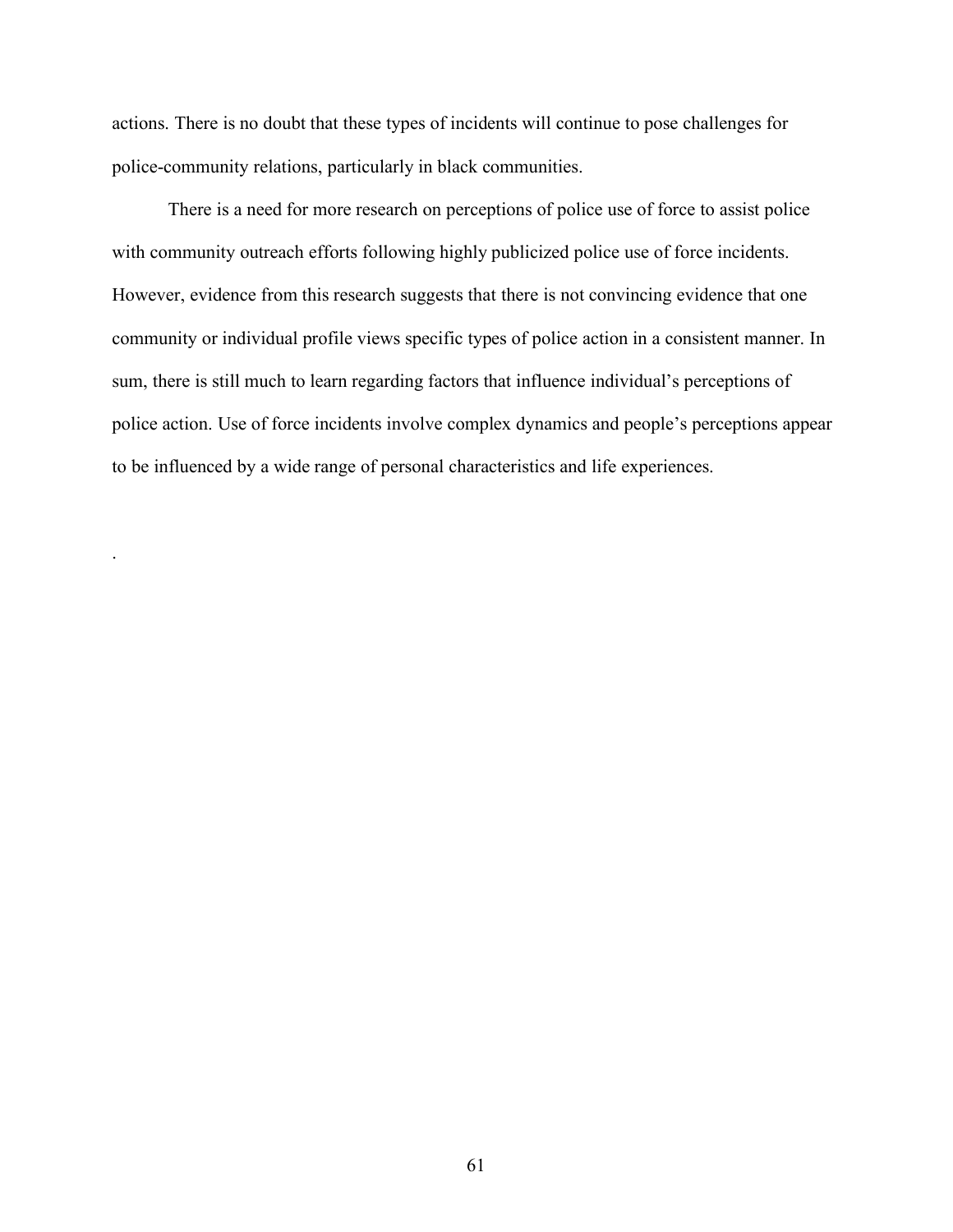### APPENDIX A

#### **Perceptions of Police Interventions**

INT Thank you for participating in this study on perceptions of police interventions. Researchers at the University of Nevada, Las Vegas, are conducting this study.

You will be asked to answer a series of questions after watching four short videos that show police interacting with citizens. The survey should take about 10 minutes to complete. By responding to this survey, you will be contributing to our knowledge about situational factors that influence perceptions of police interventions.

You will be presented with four videos, one at a time. Following each video, you will be asked to answer seven questions. Note that you will not have any background information about the incident- you should pretend to be a bystander who simply walked onto the scene. Please answer the questions as if you saw the incident unfold before you. After watching each video, think about the officers' actions that you witnessed. Then, on the scales that appear below each video, mark the point that best represents your answer. You will see a scale that ranges from strongly disagree to strongly agree. There are no right or wrong answers to the questions.

We appreciate your cooperation in completing the survey. This survey is anonymous- in other words, you do not need to provide your name and there will be no way to link your responses to you. Your answers will remain anonymous and you are allowed to leave the survey at any time. By moving on to the next page you are voluntarily agreeing to participate in this survey and acknowledge that you have received sufficient information about the research to make the decision to participate.

If you have any questions or concerns about the study, you may contact Stacey Clouse (information given below). For questions regarding the rights of research subjects, any complaints or comments regarding the manner in which the study is being conducted you may contact the UNLV Office for the Protection of Research Subjects at (702) 895-2794.

Investigator: Stacey Clouse at the University of Nevada, Las Vegas (stacey.clouse@unlv.edu).

By clicking NEXT below, I affirm that I have read the above information and agree to participate in this study. I am at least 18 years of age.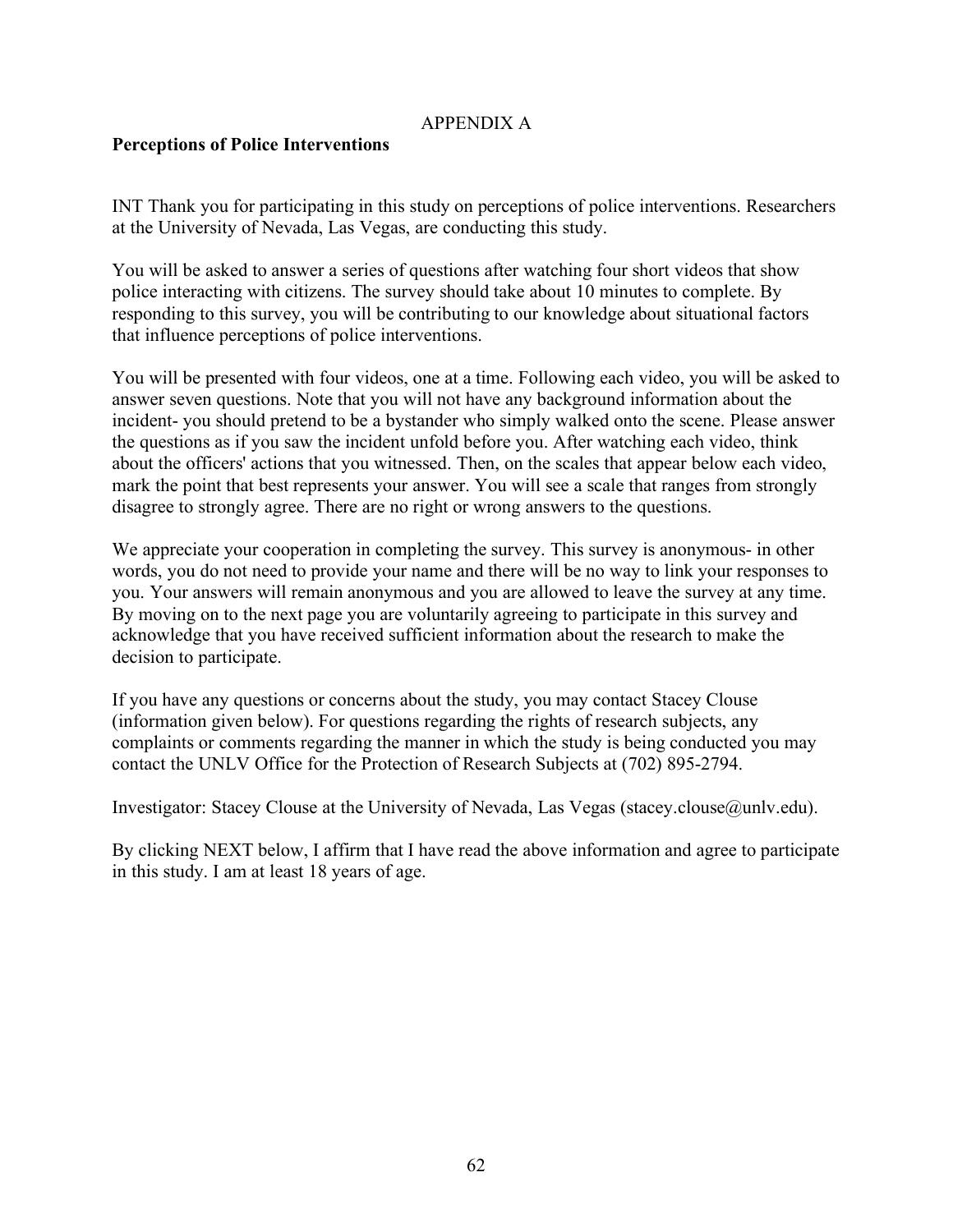Q1 To what degree do you agree with the following statement: Police generally treat people fairly and try to do the right thing.

- o Strongly agree (1)
- $\circ$  Agree (2)
- o Disagree (3)
- o Strongly disagree (4)
- o Don't know (99)

V1 After watching the video, please respond to the following statements about the officers' behaviors.

V1-1 How necessary or unnecessary were the officer(s) actions to prevent others on the scene from committing harm?

- $\circ$  Very necessary (1)
- o Necessary (2)
- o Unnecessary (3)
- o Very unnecessary (4)
- o Don't know (5)

V1-2 Did the officer(s) appear to try to escalate (provoke) or de-escalate (calm) the situation before physically intervening?

- o Strongly escalate (1)
- o Escalate (2)
- o De-escalate (3)
- o Strongly de-escalate (4)
- o Unsure (5)

V1-3 The officer(s) intervened or used force against people who did not threatened others or were not engaged in harmful behavior.

- o Strongly agree (1)
- o Agree (2)
- o Disagree (3)
- o Strongly disagree (4)
- o Don't know (5)

V1-4 The behavior of the officer(s) in the video is the type of action that I expect from the police.

- o Strongly agree (1)
- $\circ$  Agree (2)
- o Disagree (3)
- o Strongly disagree (4)
- o Don't know (5)

(The four video questions are repeated for each video)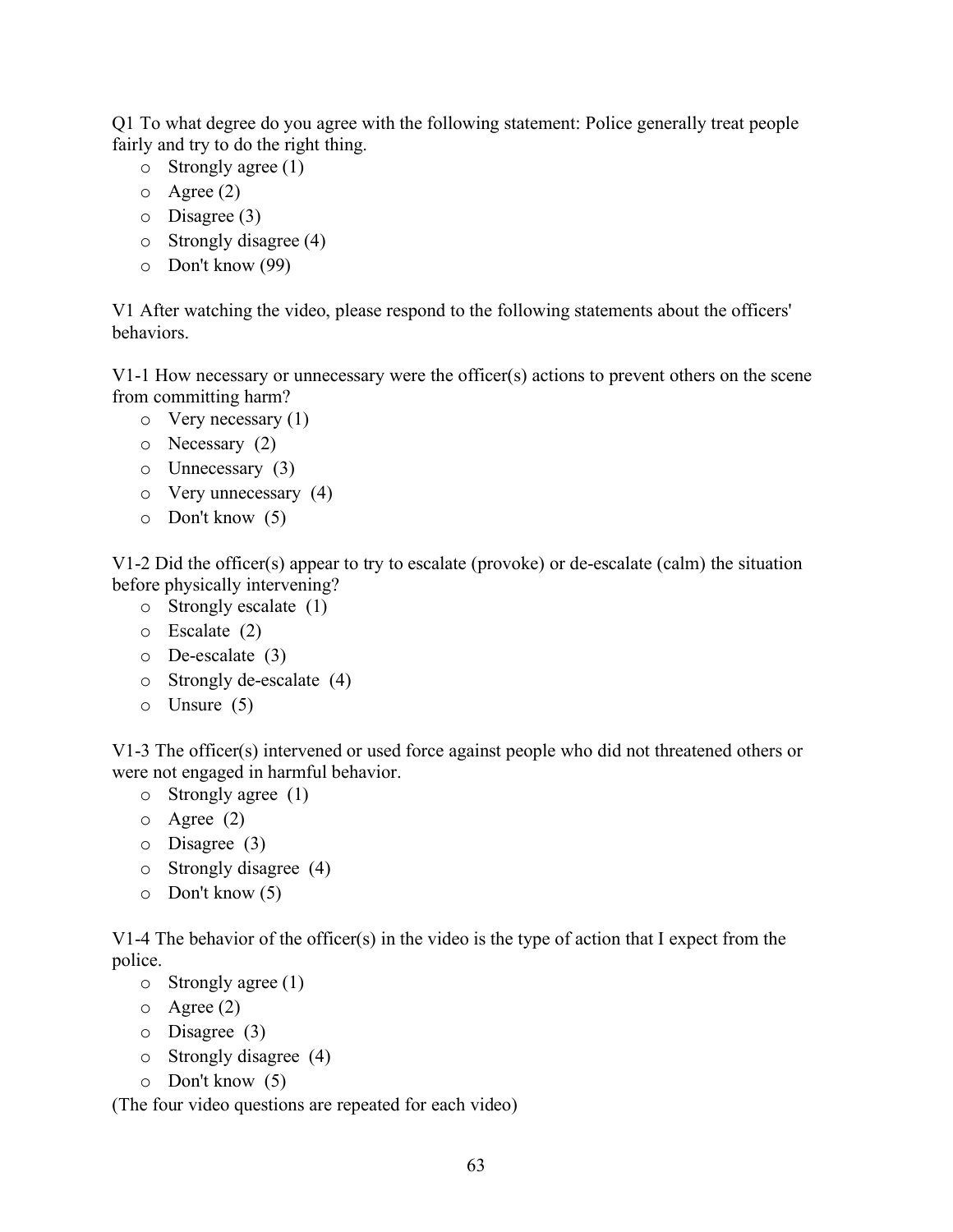V2 After watching the video, please respond to the following statements about the officers' behaviors.

(Brief description of the video: The video is coming from the angle of the citizen. During a protest, the individual is trying to pass police to join the crowd. The police attempt to block the individual by using force and foul language. The link to the video is provided.)

V2 How necessary or unnecessary were the officer(s) actions to prevent others on the scene from committing harm?

- o Very necessary (1)
- o Necessary (2)
- o Unnecessary (3)
- o Very unnecessary (4)
- o Don't know (5)

V2 Did the officer(s) appeared to try to escalate (provoke) or deescalate (calm) the situation before physically intervening?

- o Strongly escalate (1)
- o Escalate (2)
- o De-escalate (3)
- o Strongly de-escalate (4)
- o Unsure (5)

V2 The officer(s) intervened or used force against people who did not threatened others or were not engaged in harmful behavior.

- o Strongly agree (1)
- o Agree (2)
- o Disagree (3)
- o Strongly disagree (4)
- o Don't know (5)

V2 The behavior of the officer(s) in the video is the type of action that I expect from the police.

- o Strongly agree (1)
- o Agree (2)
- o Disagree (3)
- o Strongly disagree (4)
- o Don't know (5)

V3 After watching the video, please respond to the following statements about the officers' behaviors.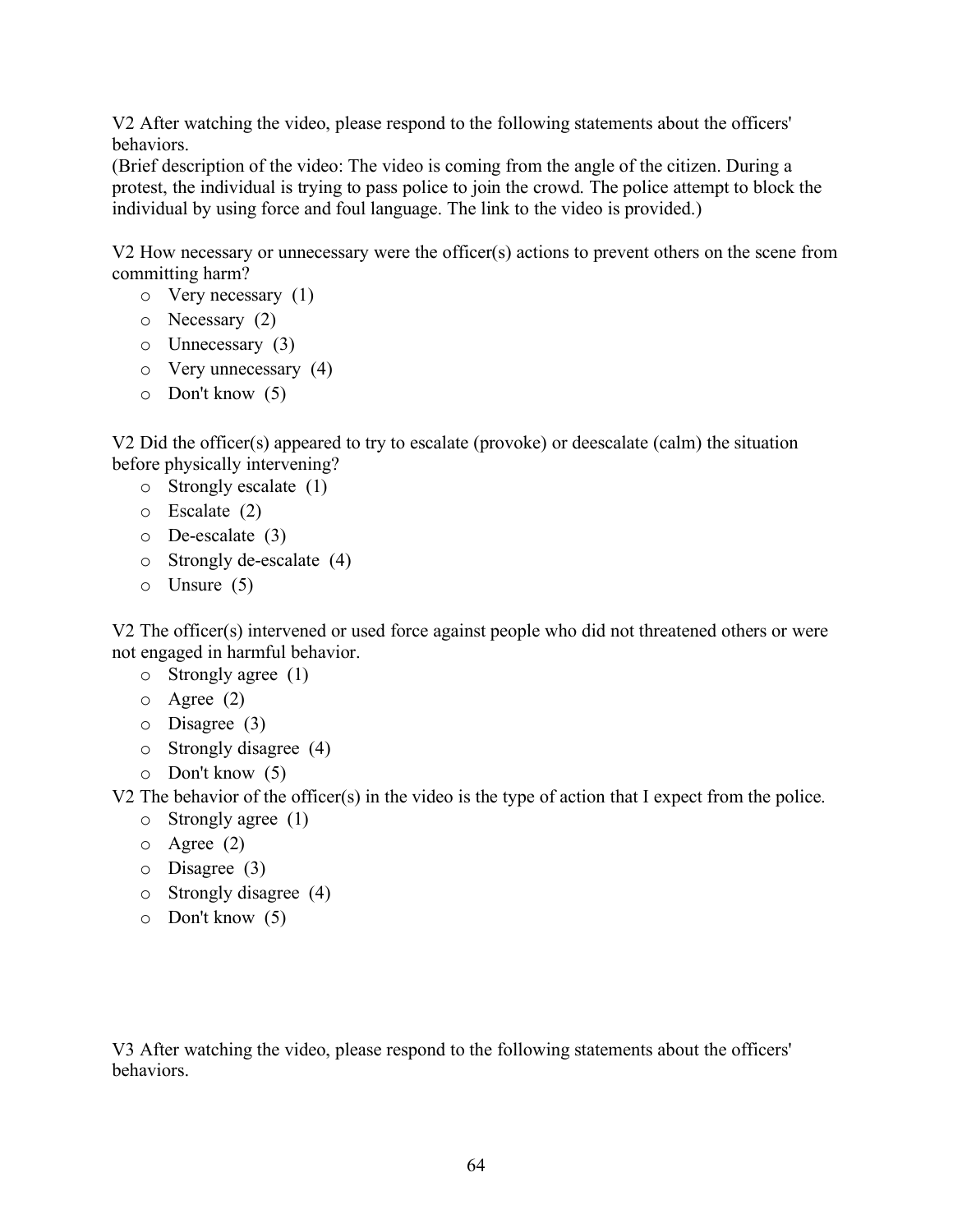V3 How necessary or unnecessary were the officer(s) actions to prevent others on the scene from committing harm?

- o Very necessary (1)
- o Necessary (2)
- o Unnecessary (3)
- o Very unnecessary (4)
- o Don't know (5)

V3 Did the officer(s) appeared to try to escalate (provoke) or de-escalate (calm) the situation before physically intervening?

- o Strongly escalate (1)
- o Escalate (2)
- o De-escalate (3)
- o Strongly deescalate (4)
- o Unsure (5)

V3 The officer(s) intervened or used force against people who did not threatened others or were not engaged in harmful behavior.

- o Strongly agree (1)
- o Agree (2)
- o Disagree (3)
- o Strongly disagree (4)
- o Don't know (5)

V3 The behavior of the officer(s) in the video is the type of action that I expect from the police.

- o Strongly agree (1)
- o Agree (2)
- o Disagree (3)
- o Strongly disagree (4)
- o Don't know (5)

V4 After watching the video, please respond to the following statements about the officers' behaviors.

V4 How necessary or unnecessary were the officer(s) actions to prevent others on the scene from committing harm?

- $\circ$  Very necessary (1)
- o Necessary (2)
- o Unnecessary (3)
- o Very unnecessary (4)
- o Don't know (5)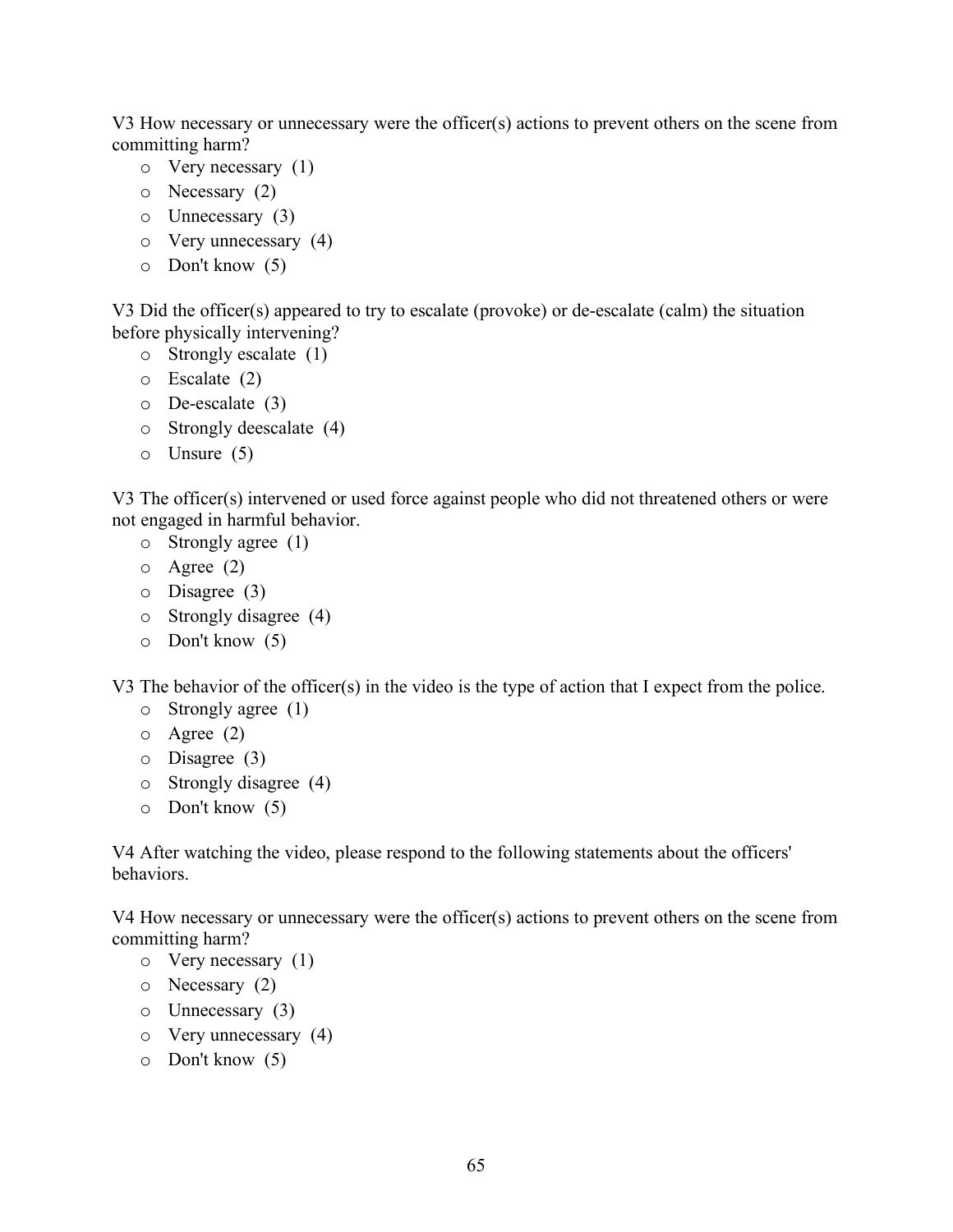V4 Did the officer(s) appear to try to escalate (provoke) or de-escalate (calm) the situation before physically intervening?

- o Strongly escalate (1)
- o Escalate (2)
- o De-escalate (3)
- o Strongly de-escalate (4)
- o Unsure (5)

V4 The officer(s) intervened or used force against people who did not threatened others or were not engaged in harmful behavior.

- o Strongly agree (1)
- o Agree (2)
- o Disagree (3)
- o Strongly disagree (4)
- o Don't know (5)

V4 The behavior of the officer(s) in this video is the type of action that I expect from the police.

- o Strongly agree (1)
- o Agree (2)
- o Disagree (3)
- o Strongly disagree (4)
- o Don't know (5)

### **Demographics**

D2 What is your gender?

- $\circ$  Male (1)
- o Female (2)
- $\circ$  Other (3)
- o Don't want to disclose (4)
- D3 What is your ethnic origin or race? (check all that apply)
	- o Non-Hispanic white/Caucasian (1)
	- o Hispanic/ Latino (2)
	- o Black/ African American (3)
	- o Native American/ Indian (4)
	- $\circ$  Asian (5)
	- o Pacific Islander (6)
	- o Other (please specify) (7) \_\_\_\_\_\_\_\_\_\_\_\_\_\_\_\_\_\_\_\_\_\_\_\_\_\_\_\_\_\_\_\_\_\_\_\_\_\_\_\_\_\_\_\_\_\_\_\_

D8 What is your level of education?

o Less than high school (1)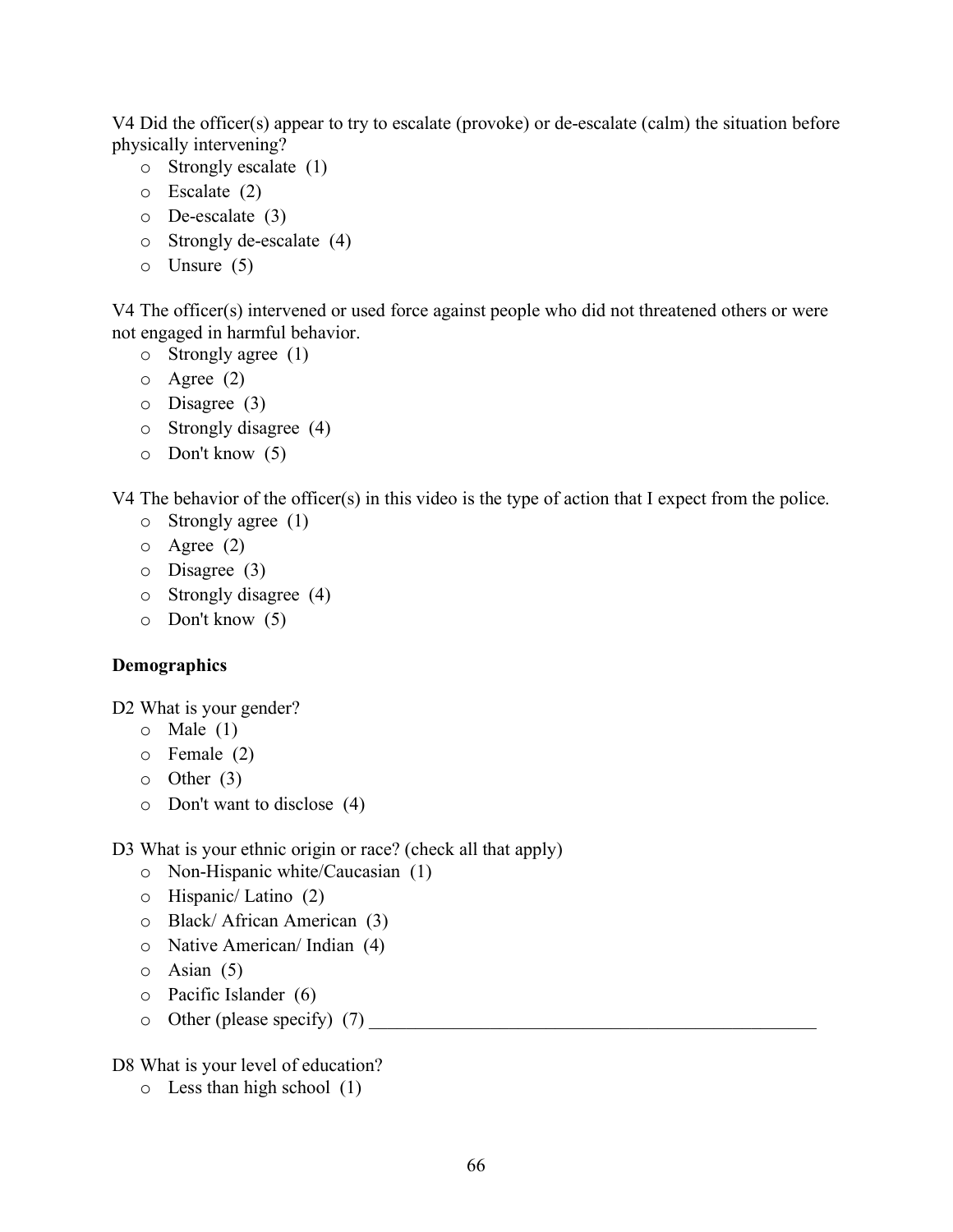- o High school graduate or the equivalent (e.g., GED) (2)
- o Some college (no degree) (3)
- o Associate degree (2 year) (4)
- o College graduate (4 year degree) (5)
- o Masters degree or higher (e.g., MA, MS, JD, MBA, MD, PhD) (6)

D9 Do you or have you in the past:

- o Worked as a police officer (1)
- o Worked in the criminal justice field but not as a police officer (2)
- o Never worked as a police officer or in the criminal justice field (3)

D11 Have you ever served in the military?

- $\circ$  Yes (1)
- $\circ$  No  $(2)$

D12 Have you ever been a victim of a crime? (Check all that apply)

- o Never been a victim of a crime (1)
- o Violent crime (assault, robbery, sexual assault) (2)
- o Property crime (car theft, burglary, ID theft, arson) (3)
- $\circ$  Other (please specify) (4)

D13 Have you ever been (check all that apply)

- o Arrested (1)
- o Stopped and frisked (2)
- o Ticketed (3)
- o Given a warning instead of a ticket or arrest (4)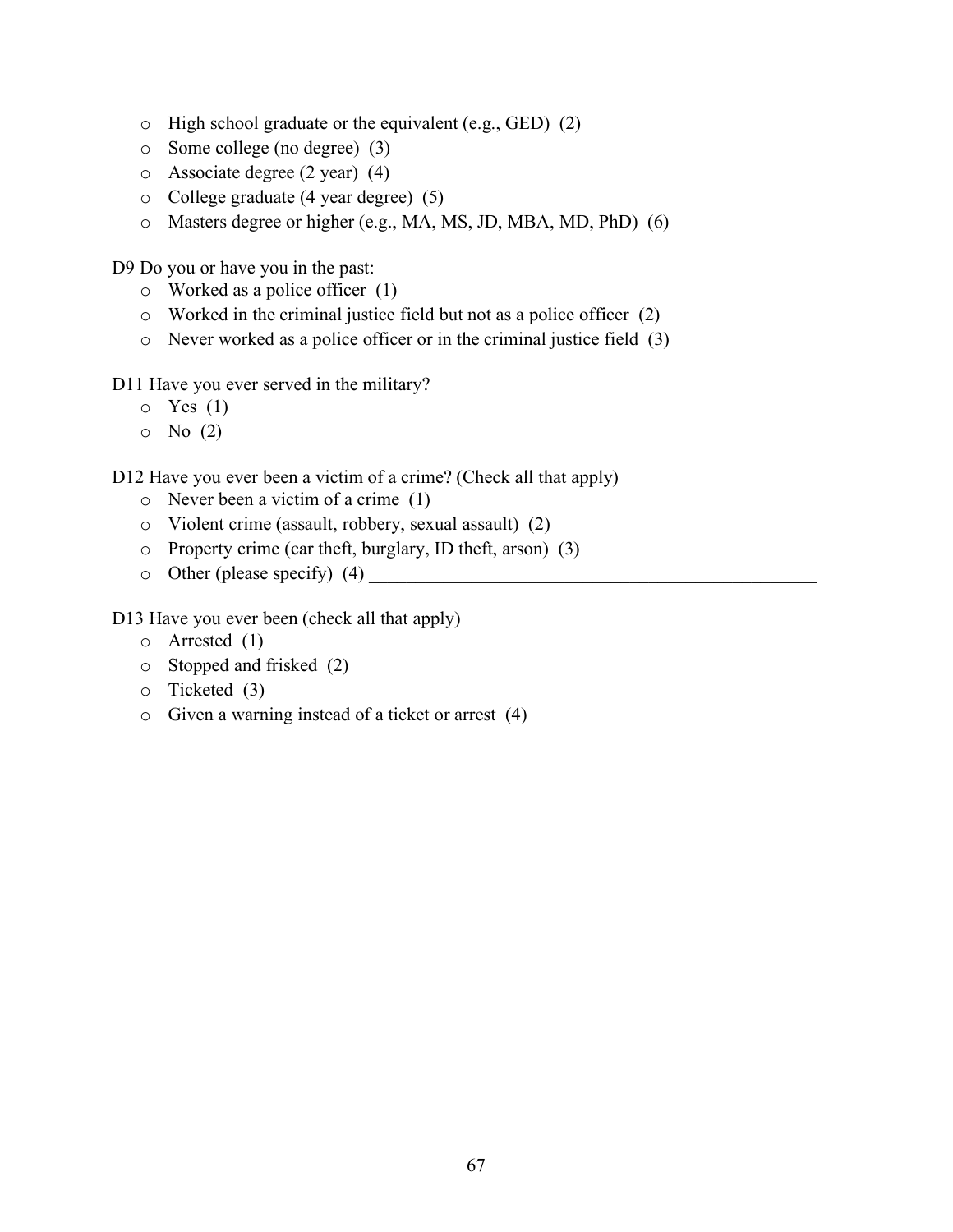# APPENDIX B

 $\mathcal{L} = \{ \mathcal{L} \mid \mathcal{L} \in \mathcal{L} \}$ 

# **Video Link or File name:**

| <b>Video Content</b>                    |               |                |
|-----------------------------------------|---------------|----------------|
| Describe the general exchange           |               |                |
| captured on video (traffic stop,        |               |                |
| protest, field interrogation, etc.)     |               |                |
| How long is the video (in mins)?        |               |                |
| Does it provide a continuous feed of    |               |                |
| the interaction (no breaks –            | Yes           | N <sub>0</sub> |
| stops/starts)?                          |               |                |
| List the number of officers and the     | $#Officers$ : | #Subjects:     |
| number of subjects involved in the      |               |                |
| interaction.                            |               |                |
| What is the race/gender of the          | Officers:     | Subjects:      |
| officers/suspects?                      |               |                |
| Where did the video appear to           |               |                |
| originate (police body cam, subject     |               |                |
| cell phone, patrol car dash cam, etc.)? |               |                |
| What police department is               |               |                |
| represented?                            |               |                |

# **Clarity of Video Feed**

|                                                                                                 | Yes | No |
|-------------------------------------------------------------------------------------------------|-----|----|
| Can facial expressions and body movements of both the officer(s) and<br>the subject(s) be seen? |     |    |
| If not, what is the angle of<br>the feed?                                                       |     |    |
| Is the audio clear enough so that a transcript of the interaction can be                        |     |    |
| made?                                                                                           |     |    |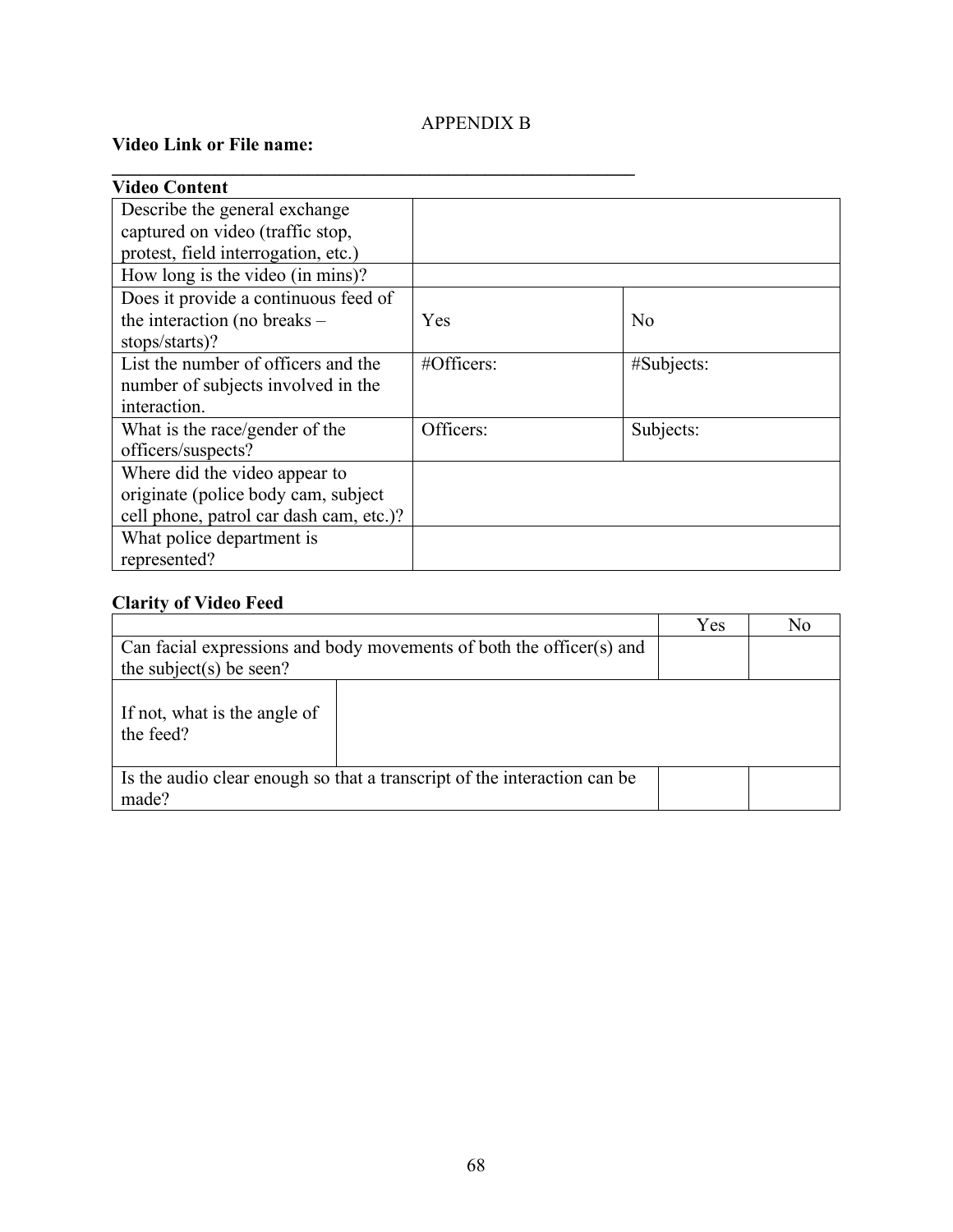# APENDIX C

| <b>Coding of RDFC Principles</b>                                                                      |     |                |
|-------------------------------------------------------------------------------------------------------|-----|----------------|
|                                                                                                       | Yes | N <sub>0</sub> |
| Reasonable                                                                                            |     |                |
| Do the officer's actions appear to be legal?                                                          |     |                |
| Does the officer answer questions posed by the subject?                                               |     |                |
| <b>Disarming</b>                                                                                      |     |                |
| Does the officer use aggressive body movements or raised voice<br>commands?                           |     |                |
| Does the officer use inappropriate (foul) language?                                                   |     |                |
| <b>Focused</b>                                                                                        |     |                |
| Is force used against any subject who appears to be complying with<br>officer demands?                |     |                |
| Is force used against any subject who does not appear to be causing<br>harm?                          |     |                |
| <b>Consistent</b>                                                                                     |     |                |
| Does the officer appear to treat all subjects in the video similarly?                                 |     |                |
| Does the officer's message or request of the subject remain consistent<br>throughout the interaction? |     |                |

# **Additional Comments:**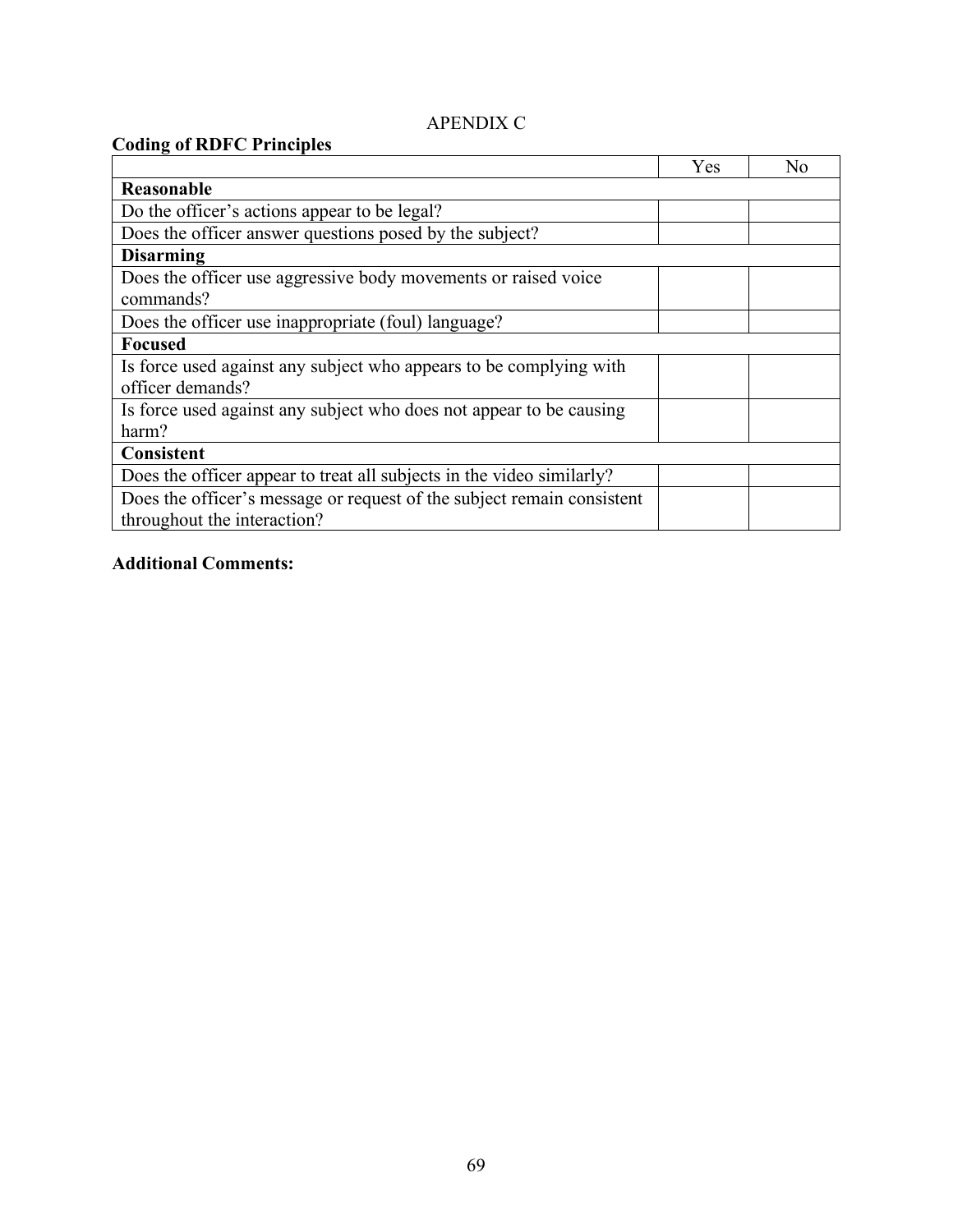|                            | Elements of Video 1 |
|----------------------------|---------------------|
| Number of Officers         | 9                   |
| Number of Subjects         |                     |
| Race of Subject            | Hispanic/Latino     |
| Location                   | Residential         |
| Type of Interaction        |                     |
| <b>Traffic Stop</b>        | Unknown             |
| Protest                    | N <sub>o</sub>      |
| Crowd Control              | N <sub>o</sub>      |
| Foul Language on Film      | Yes                 |
| Physical Encounter on Film | Yes                 |
| Dressed in Riot Gear       | N <sub>o</sub>      |
| <b>Weapons Drawn</b>       | N <sub>0</sub>      |
|                            | Elements of Video 2 |
| Number of Officers         | $\overline{4}$      |
| Number of Subjects         | 1                   |
| Race of Subject            | Unobservable        |
| Location                   | Public Space        |
| Type of Interaction        |                     |
| <b>Traffic Stop</b>        | N <sub>0</sub>      |
| Protest                    | N <sub>o</sub>      |
| Crowd Control              | Yes                 |
| Foul Language on Film      | Yes                 |
| Physical Encounter on Film | Unobservable        |
| Dressed in Riot Gear       | N <sub>o</sub>      |
| <b>Weapons Drawn</b>       | N <sub>0</sub>      |
|                            | Elements of Video 3 |
| Number of Officers         | 16                  |
| Number of Subjects         | 4                   |
| Race of Subject            | Unobservable        |
| Location                   | Public Space        |
| Type of Interaction        |                     |
| <b>Traffic Stop</b>        | No                  |
| Protest                    | Yes                 |
| Crowd Control              | Yes                 |
| Foul Language on Film      | N <sub>o</sub>      |
| Physical Encounter on Film | Yes                 |
| Dressed in Riot Gear       | Yes                 |
| <b>Weapons Drawn</b>       | Yes (clubs)         |
|                            | Elements of Video 4 |
| Number of Officers         | $\overline{7}$      |
| Number of Subjects         | 4                   |
| Race of Subject            | Unobservable        |
| Location                   | Residential         |

## APPENDIX D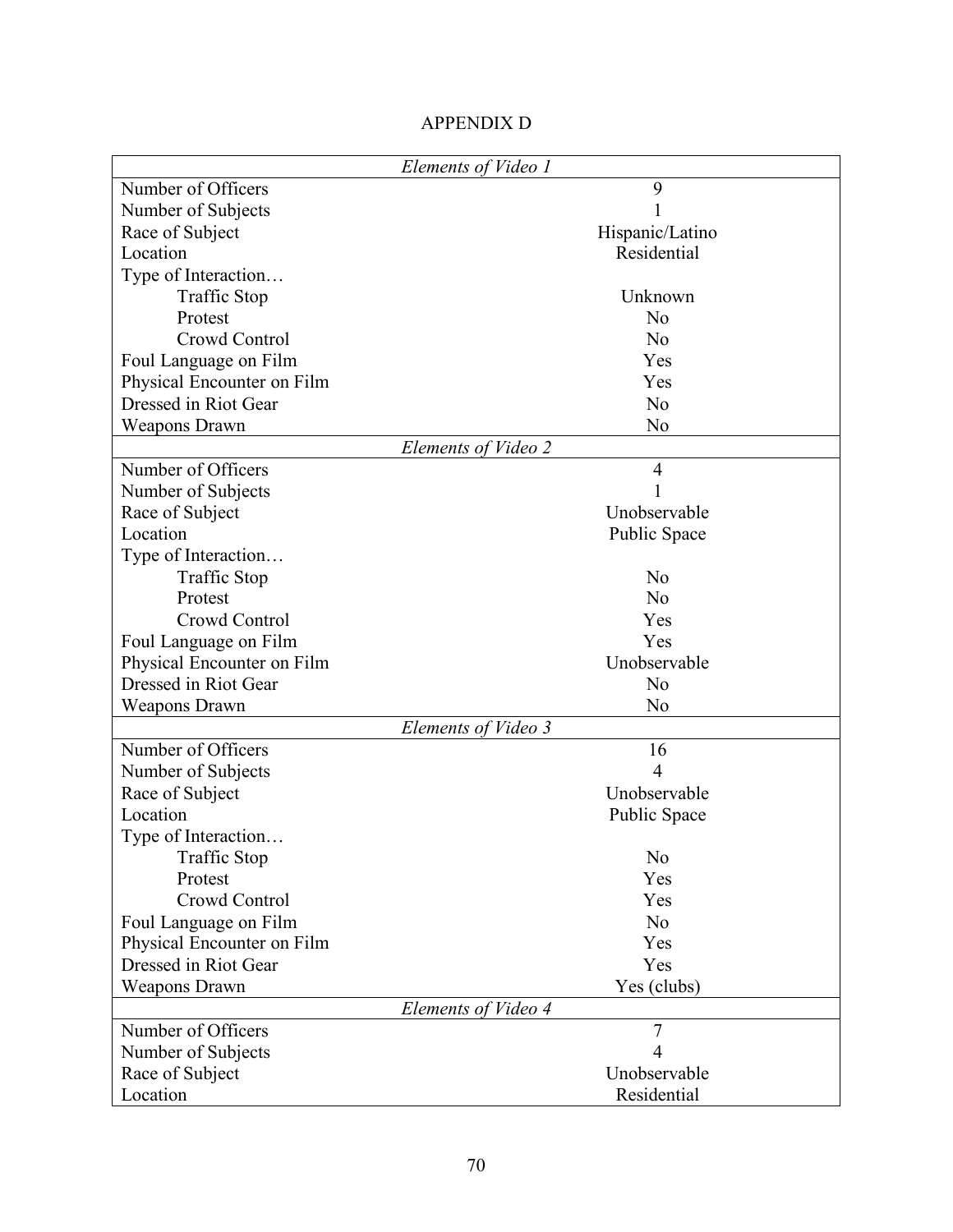| Type of Interaction        |                |
|----------------------------|----------------|
| <b>Traffic Stop</b>        | Yes            |
| Protest                    | N <sub>0</sub> |
| Crowd Control              | N <sub>0</sub> |
| Foul Language on Film      | N <sub>0</sub> |
| Physical Encounter on Film | Yes            |
| Dressed in Riot Gear       | N <sub>0</sub> |
| Weapons Drawn              | Yes(gun)       |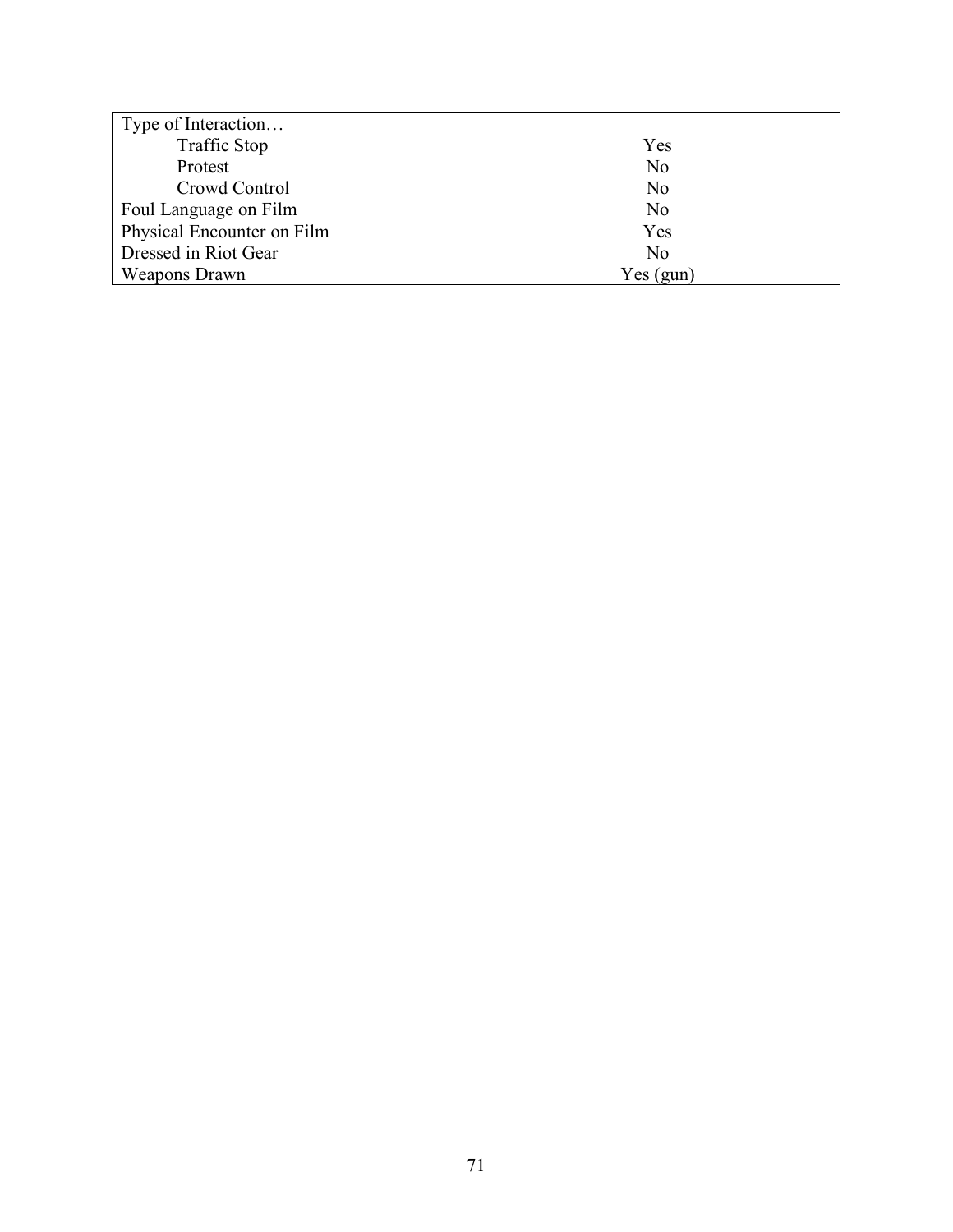#### REFERENCES

- Apple, N., & O'Brien, D. (1983). Neighborhood racial composition and residents' evaluation of police performance. *Journal of Police Science and Administration*, *11*(1), 76-84.
- Bayley, D. H., & Mendelsohn, H. (1969). Minorities and the police: Confrontation in America (p. 91). New York: Free Press.
- Block, R. L. (1971). Fear of Crime and Fear of the Police. *Social Problems*, *19*(1), 91–101. https://doi.org/10.1525/sp.1971.19.1.03a00070
- Brown, B., & Reed Benedict, W. (2002). Perceptions of the police: Past findings, methodological issues, conceptual issues and policy implications. *Policing: An international journal of police strategies & management,* 25(3), 543-580.
- Benedict, W. R., Brown, B., & Bower, D. J. (2000). Perceptions of the Police and Fear of Crime in a Rural Setting: Utility of a Geographically Focused Survey for Police Services, Planning, and Assessment. *Criminal Justice Policy Review*, *11*(4), 275–298. Retrieved from http://cjp.sagepub.com/content/11/4/275.abstract
- Campbell, A., & Schuman, H. (1972). A comparison of black and white attitudes and experiences in the city. *The end of innocence: A suburban reader*, 97-110.
- Cao, L., Frank, J., & Cullen, F. T. (1996). Race, Community Context and Confidence in the Police. *American Journal of Police*, *XV*(1). https://doi.org/10.1108/MBE-09-2016-0047
- Carter, D. L., & Radelet, L.A. (2002). *The police and the community.* Upper Saddle River, NJ: prentice hall.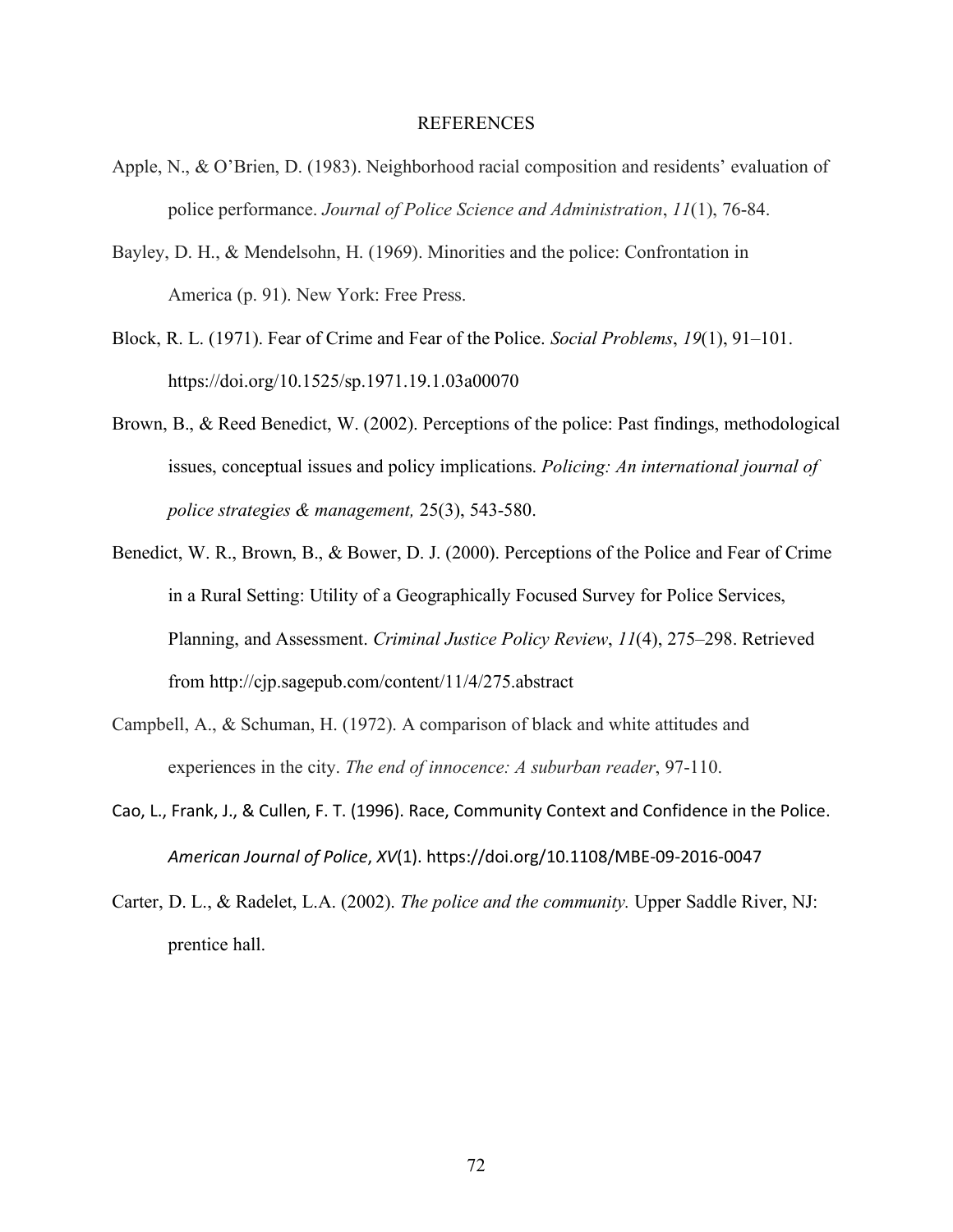Chasmar, J. (2014, October 20). Ferguson unrest costs taxpayers \$5.7M and counting: Report Retrieved May 28, 2017, from http://www.washingtontimes.com/news/2014/oct/20/ferguson-unrest-costs-taxpayers-57m-and-counting-r/

- Clarke, R.V. (1980). "Situational" crime prevention: Theory and practice. *The British journal of criminology,* 20(2). 136-147.
- Colvin, M. (2000). Emergence of a differential coercion theory of criminality. In crime and coercion (pp. 9-52). Palgrave Macmillan US.
- Cornish, D. B., & Clarke, R. V. (2003). Opportunities, precipitators and criminal decisions: A reply to Wortley's critique of situational crime prevention. *Crime Prevention Studies*, *16*(2003), 41–96. Retrieved from

http://www.popcenter.org/Responses/crime\_prevention/PDFs/Cornish&Clarke.pdf

- Crime in the U.S. 2015. (2016, May 03). Retrieved May 28, 2017 from https://ucr.fbi.gov/crimein-the-u.s-2015
- DiPasquale, D., & Glaeser, E. L. (1998). The L.A. Riot and the Economics of Urban Unrest. *Journal of Urban Economics*, *43*, 52–78. https://doi.org/10.1006/juec.1996.2035
- Drury, J., & Reicher, S. (2000). Collective action and psychological change: The emergence of new social identities. *The British Journal of Social Psychology*, *39*, 579–604. https://doi.org/10.1348/014466600164642
- Drury, J., & Reicher, S. (1999). The intergroup dynamics of collective empowerment: Substantiating the social identity model of crowd behavior. *Group processes & intergroup relations,* 2(4), 381-402. doi:10.1177/1368430299024005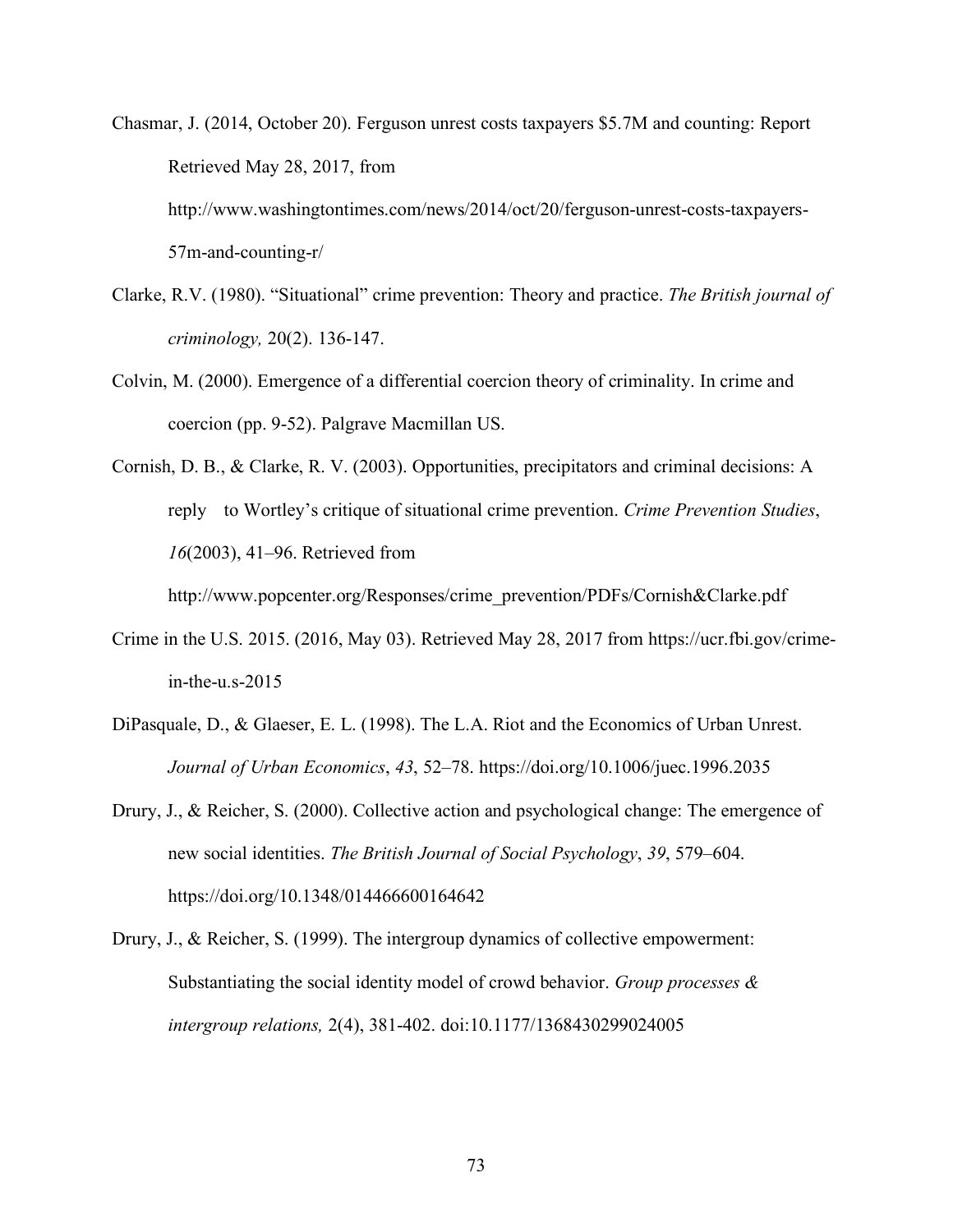- Drury, J., Reicher, S., & Stott, C. (2003). Transforming the boundaries of collective identity: from the "local" anti-road campaign to "global" resistance? *Social Movement Studies*, *2*(2), 191–212. https://doi.org/10.1080/1474283032000139779
- Eck, J. E., & Madensen, T. D. (2017). Police and Offender Choices. In *The Oxford Handbook of Offender Decision Making*.
- Garofalo, J. (1977). Public opinion about crime: The attitudes of victims and nonvictims in selected cities (Vol. 1). US Department of Justice, Law Enforcement Assistance Administration, National Criminal Justice Information and Statistics Service.
- Goldsmith, A. (2005). Police reform and the problem of trust. *Theoretical Criminology*, *9*(4), 443–470. https://doi.org/10.1177/1362480605057727
- Goodman, J. K., Cryder, C. E., & Cheema, A. (2013). Data Collection in a Flat World: The Strengths and Weaknesses of Mechanical Turk Samples. *Journal of Behavioral Decision Making*, *26*(3), 213–224. https://doi.org/10.1002/bdm.1753
- Heen, M. S. (2014). Putting the microscope on crime labs: The effects of evidence complexity and laboratory type on jurors' perceptions of forensic evidence.
- Hindelang, M. J. (1974). Public opinion regarding crime, criminal justice, and related topics. Journal of Research in Crime and Delinquency, 11(2), 101-116.
- Huebner, B. M., Schafer, J. A., & Bynum, T. S. (2004). African American and White perceptions of police services: Within- and between-group variation. *Journal of Criminal Justice*, *32*(2), 123–135. https://doi.org/10.1016/j.jcrimjus.2003.12.003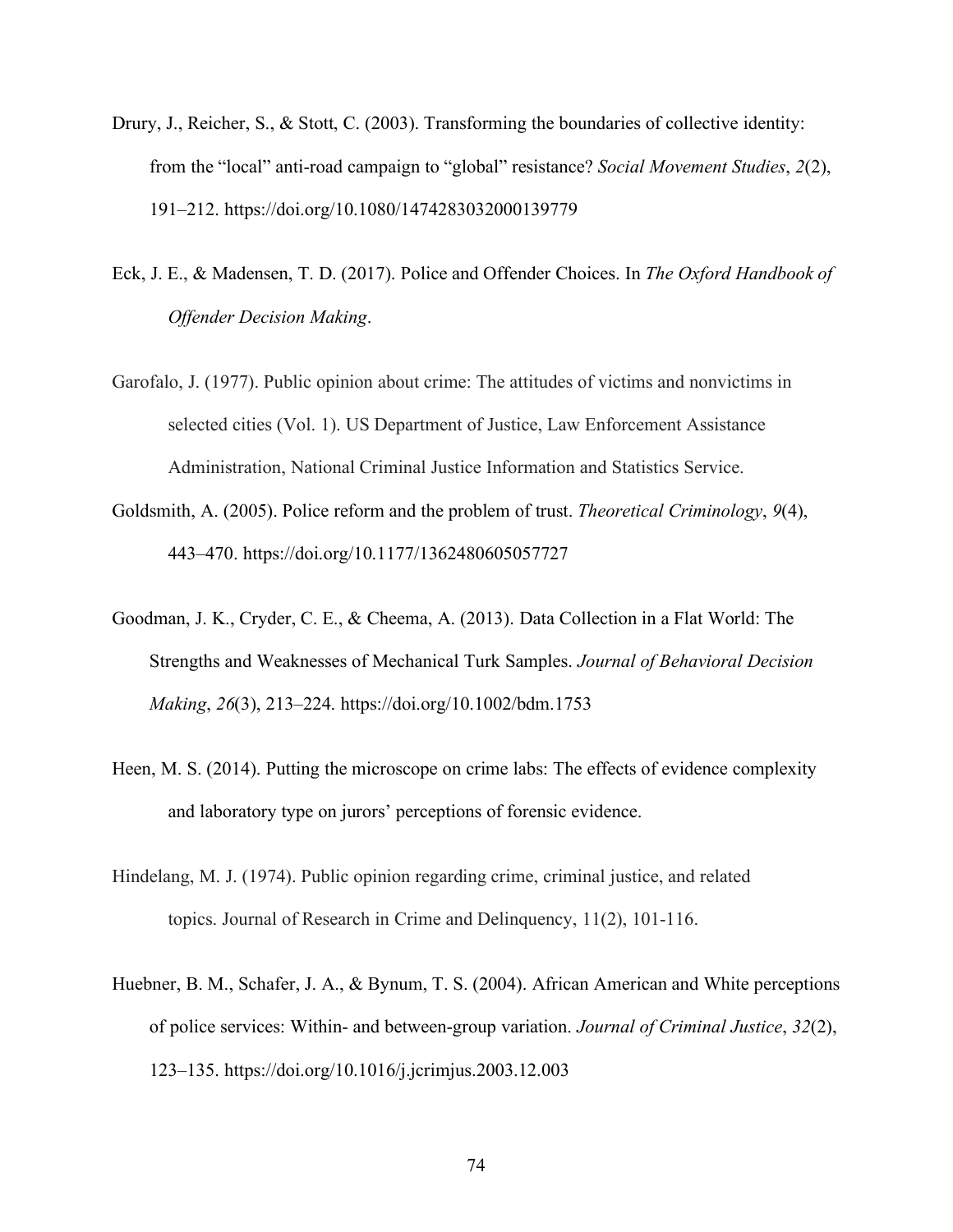- Homant, R. J., Kennedy, D. B., & Fleming, R. M. (1984). The effect of victimization and the police response on citizens' attitudes toward police. *Journal of Police Science and Administration*, *12*(3), 323-332.
- Jacob, H. (1971). Black and white perceptions of justice in the city. Law & Soc'y Rev., 6, 69.
- Kane, R. J. (2005). Compromised police legitimacy as a predictor of violent crime in structurally disadvantaged communities. *Criminology,* 43(2), 469-498. doi: 10.1111/j.0011- 1348.2005.00014.x
- Kusow, A. M., Wilson, L. C., & Martin, D. E. (1997). Determinants of citizen satisfaction with the police: The effects of residential location. *Policing: An International Journal of Police Strategies & Management*, *20*(4), 655-664.
- Lebon, G. (1895). The Crowd. London: F.Mazerolle, L., Antrobus, E., Bennett, S., & Tyler, T. R. (2013). Shaping citizen perceptions of police legitimacy: A randomized field trial of procedural justice. *Criminology,* 51(1), 33- 63.
- Mazerolle, L., Bennett, S., Davis, J., Sargeant, E., & Manning, M. (2013). Procedural justice and police legitimacy: a systematic review of the research evidence, 245–274. https://doi.org/10.1007/s11292-013-9175-2
- Madensen, T. D., C. L. Heskett, and J. D. Lieberman. (2012). "Predicting Crowd Behavior: A Response-Reaction Matrix." Paper presented at the International Seminar on Environmental Criminology and Crime Analysis (ECCA) 21<sup>st</sup> International Symposium, Stavern, Norway.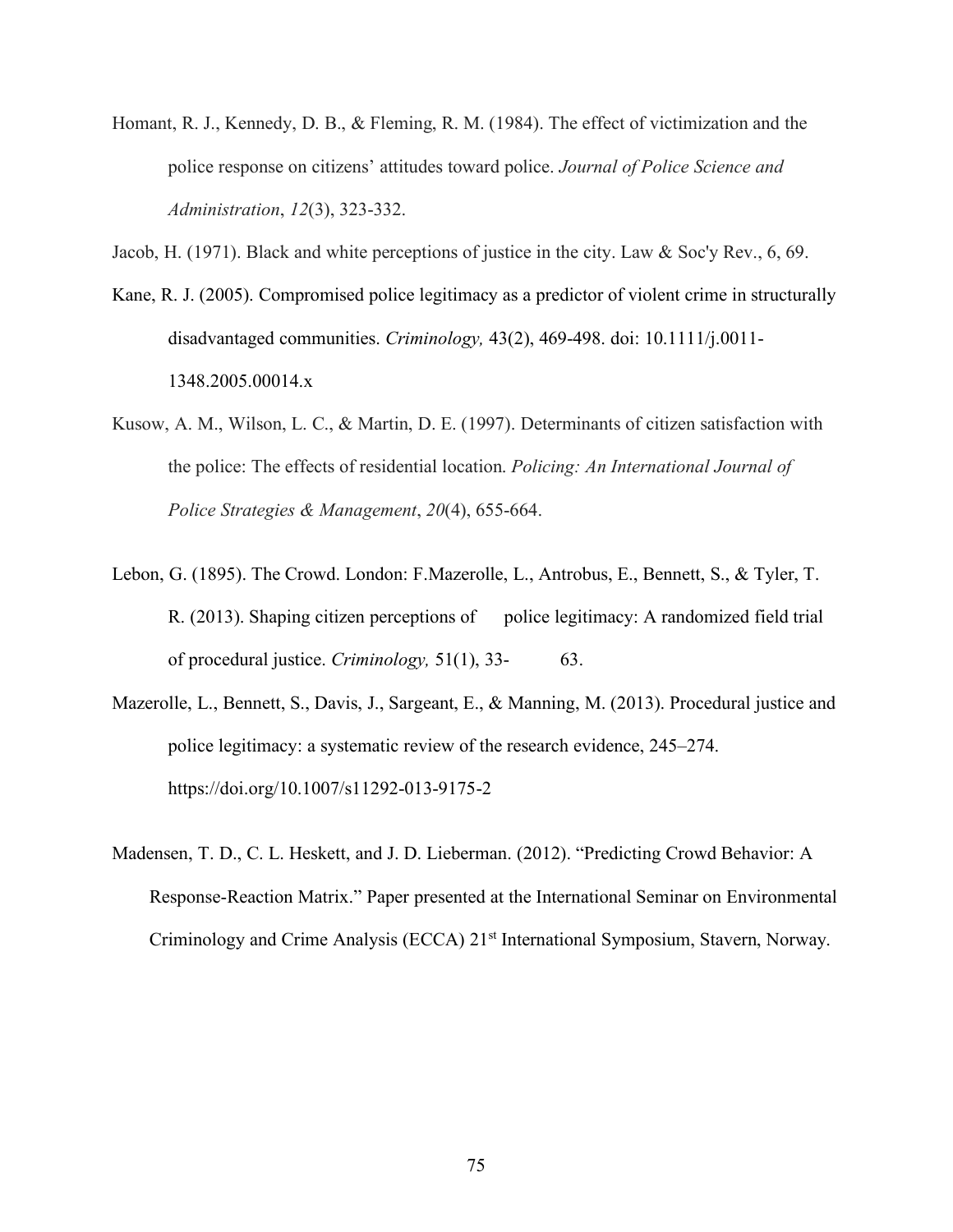- Miethe, T. D., Hart, T. C., & Regoeczi, W. C. (2008). The Conjunctive Analysis of Case Configurations: An Exploratory Method for Discrete Multivariate Analyses of Crime Data. *Journal of Quantitative Criminology*, *24*(2), 227–241. https://doi.org/10.1007/s10940-008-9044-8
- Paolacci, G., & Chandler, J. (2014). Inside the Turk. *Current Directions in Psychological Science*, *23*(3), 184–188. https://doi.org/10.1177/0963721414531598

Paolacci, G., Chandler, J., & Ipeirotis, P. (2010). Running experiments on amazon mechanical turk. *Judgment and Decision Making*, *5*(5), 411–419. https://doi.org/10.2139/ssrn.1626226

- Priest, T. B., & Carter, D. B. (1999). Evaluations of police performance in an African American sample. *Journal of Criminal Justice*, *27*(5), 457-465.
- Reicher, S. D., Spears, R., & Postmes, T. (1995). A Social Identity Model of Deindividuation Phenomena. *European Review of Social Psychology*, *6*(1), 161–198. https://doi.org/10.1080/14792779443000049
- Scaglion, R., & Condon, R. G. (1980). Determinants of attitudes toward city police. Criminology, 17(4), 485-494.
- Schafer, J.A., Huebner, B. M., & Bynum, T. S. (2003). Citizen perceptions of police services: Race, neighborhood context, and community policing. *Police quarterly,* 6(4), 440-468.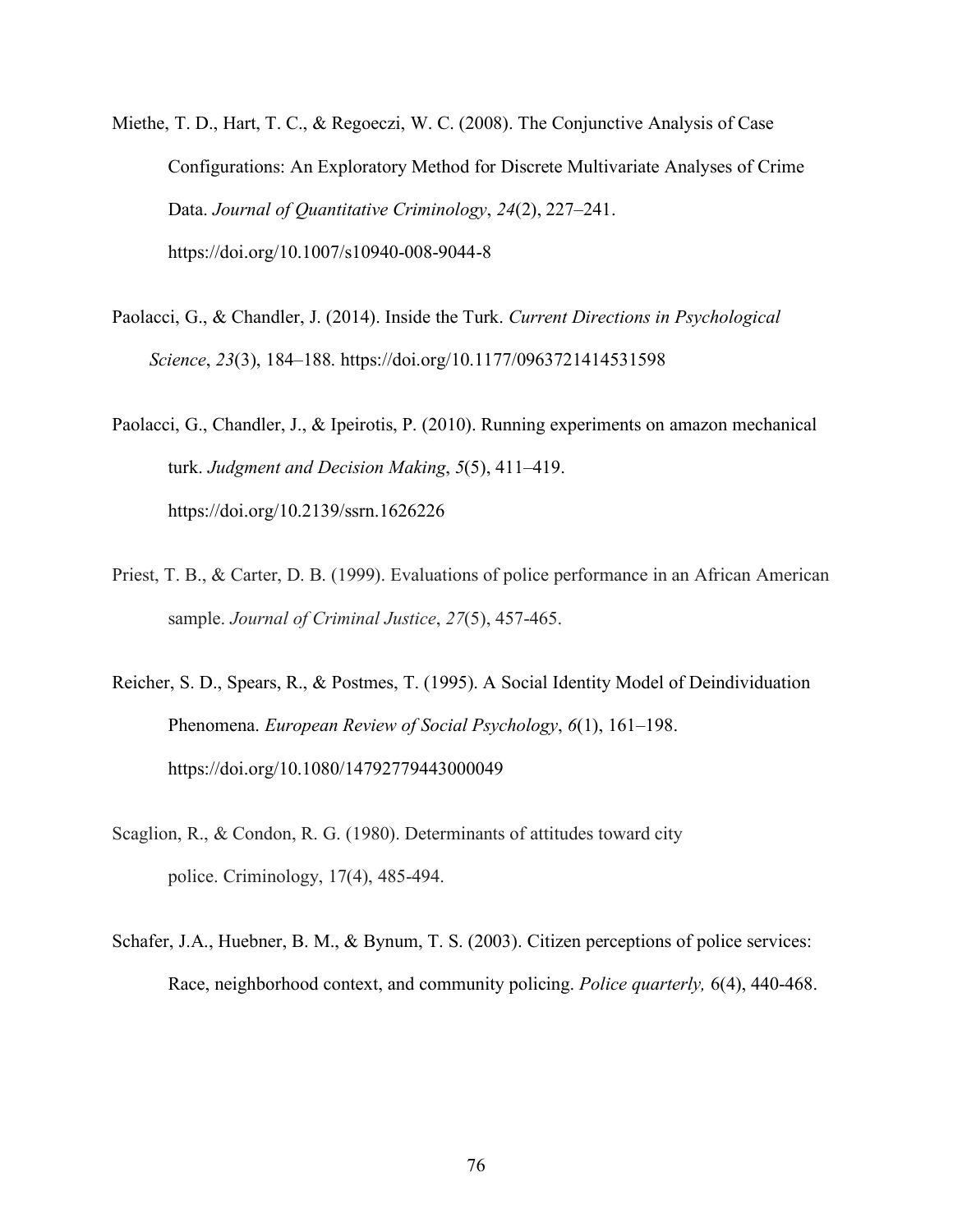- Schuck, A. M., Rosenbaum, D. P., & Hawkins, D. F. (2008). The Influence of Race / Ethnicity , Social Class , and Neighborhood Context on Residents ' Attitudes Toward the Police. *Police Quarterly*, *11*(4), 496–519. https://doi.org/10.1177/1098611108318115
- Sherman, L. W. (1993). Defiance, deterrence, and irrelevance: A theory of the criminal sanction. *Journal of research in crime and delinquency,* 30(4), 445-473.
- Smith, L. N., & Hill, G. D. (1991). Victimization and fear of crime. *Criminal justice and behavior*, *18*(2), 217-239.
- Smith, P. E., & Hawkins, R. O. (1973). Victimization, types of citizen-police contacts, and attitudes toward the police. Law & Society Review, 8(1), 135-152.
- Smith, S. K., Steadman, G. W., Minton, T. D., & Townsend, M. (1999). Criminal victimization and perceptions of community safety in 12 cities, 1998. NCJ, 173940.
- Sousa, W.H., & Madensen, T. D. (2016). Citizen acceptance of police interventions: An example of CCTV surveillance in Las Vegas, Nevada. Criminal Justice Studies, 29(1), 40-56.
- Sousa, W.H., & Madensen, T. D. (2001). The Police and Major Event Planning: A Case Study in Las Vegas, Nevada. *Preventing Crowd Violence* (26) pp. 131-158. Boulder, Colorado: Lynne Reinner, Inc.
- Steindl, C., Jonas, E., Sittenthaler, S., Traut-Mattausch, E., & Greenberg, J. (2015). Understanding psychological reactance. *Zeitschrift fur Psychologie*, 223(4), 205-214.
- Stott, C., & Drury, J. (2000). Crowds, context and identity: Dynamic categorization processes in the "poll tax riot." *Human Relations*, *53*(2), 247–273. https://doi.org/10.1177/0018726708098223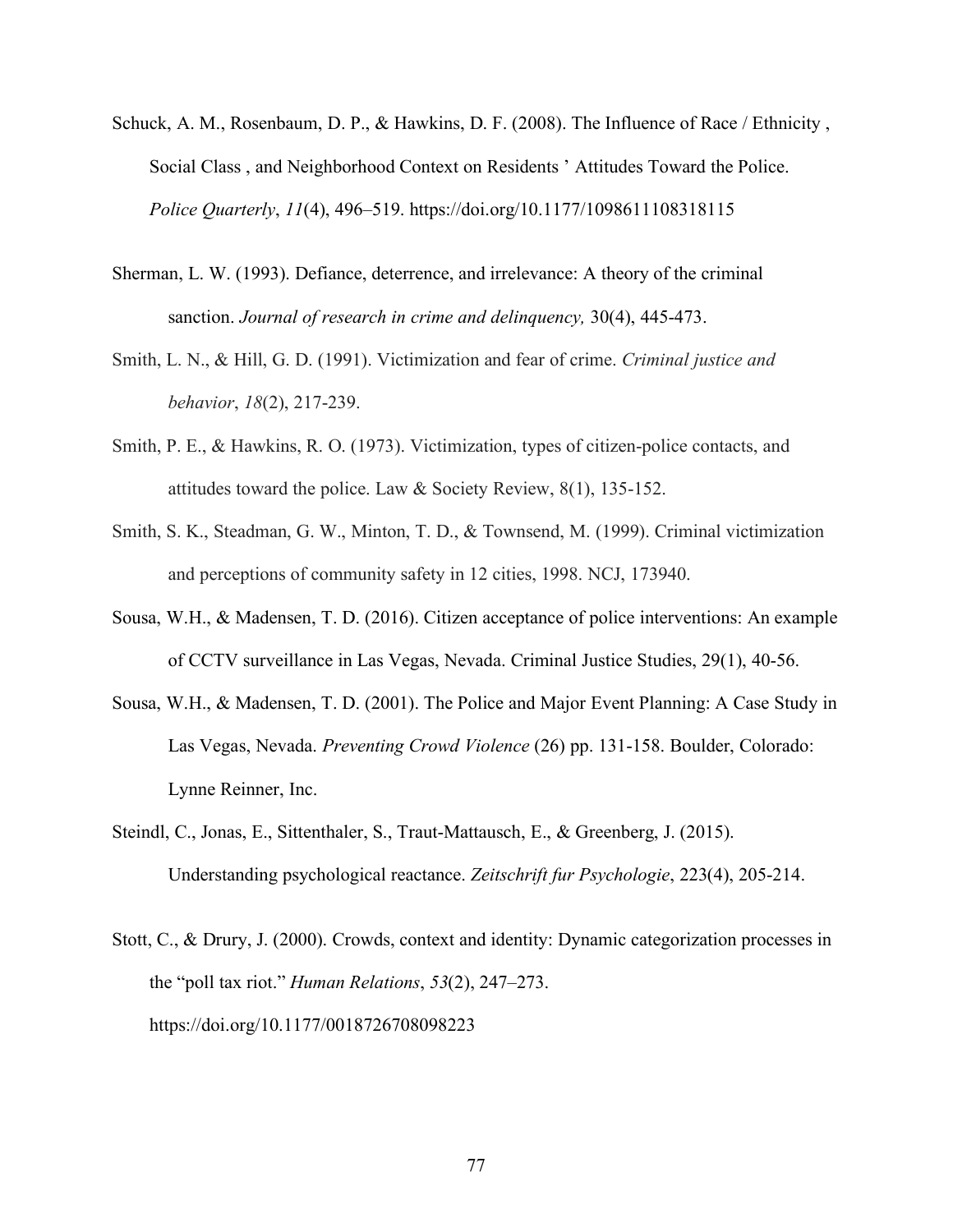- Sullivan, P. S., Dunham, R. G., & Alpert, G. P. (1987). Attitude structures of different ethnic and age groups concerning police. J. Crim. L. & Criminology, 78, 177.
- Sunshine, J., & Tyler, T.R. (2003). The role of procedural justice and legitimacy in shaping public support for policing. *Law and society review,* 37(3), 513-548.
- Thurman, Q. C., & Reisig, M. D. (1996). Community-oriented research in an era of communityoriented policing. *American Behavioral Scientist*, *39*(5), 570-586.
- Tajfel, H., & Turner, J.C. (1979). An integrative theory of intergroup conflict. *The social psychology of intergroup relations,* 33(47), 74.
- Tyler, T. R. (2006). Why people obey the law. Princeton university press.
- Tyler, T. R. (2004). Enhancing Police Legitimacy. *The ANNALS of the American Academy of Political and Social Science*, *593*(1), 84–99. https://doi.org/10.1177/0002716203262627
- Uchada, C.D., (2015). The development of the American police: An historical overview. In Alpert, G.P., Dunham, R.G., (7THed.). *Critical Issues In Policing (*pp. 11-30). Long Grove, IL: Waveland Press Inc.
- Weitzer, R. (2002). Incidents of police misconduct and public opinion. *Journal of Criminal Justice*, *30*(5), 397–408. https://doi.org/10.1016/S0047-2352(02)00150-2
- Weitzer, R., & Tuch, S. A. (1999). Race, class and perceptions of discrimination by the police. *Crime and delinquency,* 45(4). 494-507.
- Weitzer, R., & Tuch, S. a. (2004). Race and Perceptions of Police Misconduct. *Social Problems*, *51*(3), 305–325. https://doi.org/10.1525/sp.2004.51.3.305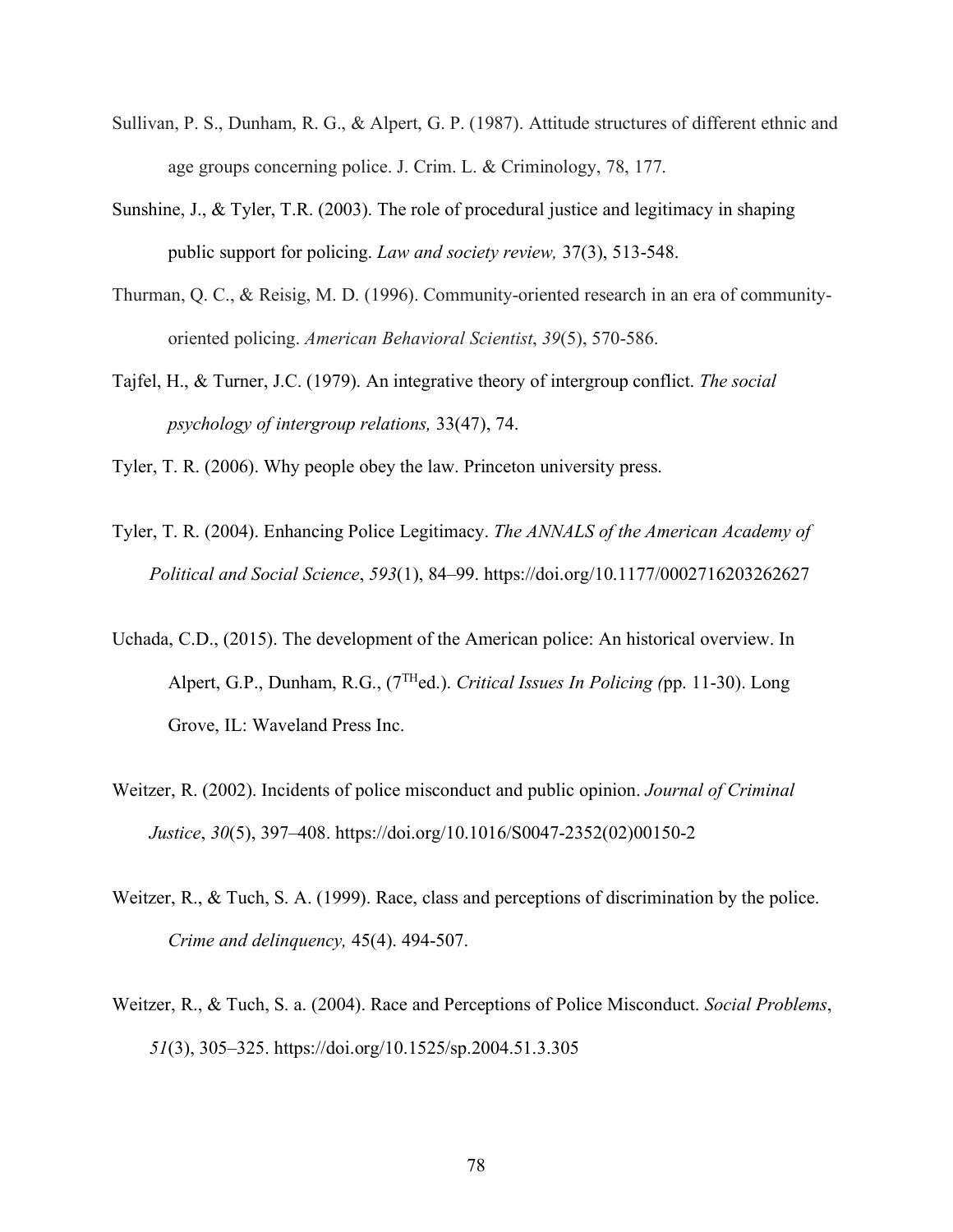- Wentz, E. a., & Schlimgen, K. a. (2012). Citizens' perceptions of police service and police response to community concerns. *Journal of Crime and Justice*, *35*(1), 114–133. https://doi.org/10.1080/0735648X.2011.631412
- Wortley, S., Hagan, J., & Macmillan, R. (2010). Just Des ( s ) erts ? The Racial Polarization of Perceptions of Criminal Injustice Published by : Blackwell Publishing on behalf of the Law and Society Association Stable URL : http://www.jstor.org/stable/3053983 Just Des ( s ) erts ? The Racial Polarizat, *31*(4), 637–676.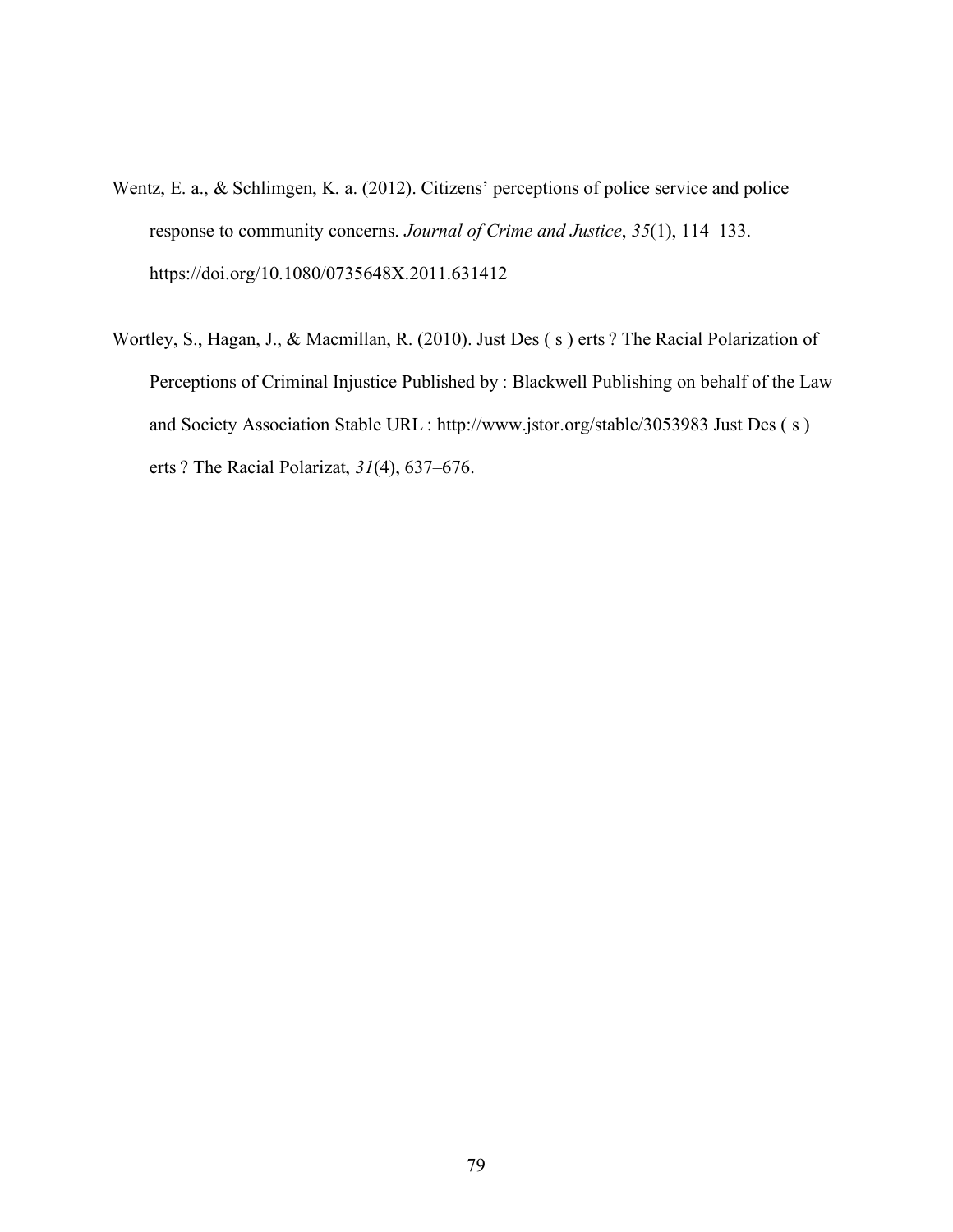#### CURRICULUM VITAE

## Stacey L. Clouse Email: stacey.clouse@unlv.edu

### **EDUCATION**

2018 **M.A. Criminal Justice University of Nevada, Las Vegas** (Forthcoming, spring 2018) 2015 **B.A. (Hon) Criminal Justice, University of Nevada, Las Vegas** Minor in Psychology, *Cum Laude* 2013 **A.A., Criminal Justice. College of Southern Nevada** High Honors

#### **WORK EXPERIENCE**

| 2013            | Internship with the Department of Homeland Security<br>Immigration and Customs Enforcement, Las Vegas. |  |
|-----------------|--------------------------------------------------------------------------------------------------------|--|
|                 |                                                                                                        |  |
| - - - - - - - - |                                                                                                        |  |

2016-2018 **Graduate Research/ Teaching Assistant** Work for Dr. Tamara Madensen- Herold and Dr. Terrance Miethe

## **HONORS, AWARDS, AND SCHOLARSHIPS**

| 2018 | <b>GPSA-</b> Conference travel funding<br>\$450.00 to cover the cost of travel for the Academy of Criminal Justice<br>Sciences conference.                                                                     |
|------|----------------------------------------------------------------------------------------------------------------------------------------------------------------------------------------------------------------|
| 2017 | <b>GPSA-</b> Conference travel funding<br>\$850.00 to cover the cost of travel for the American Society of Criminology<br>conference.                                                                          |
| 2016 | Kriss Drass Undergraduate Student Research Award<br>\$500.00. Conducting an outstanding research project under faculty supervision.<br>Crowd Management Research Council lab. University of Nevada, Las Vegas. |
| 2015 | <b>Dan Riley Endowment Scholarship</b><br>\$3500.00. Award for outstanding undergraduate student dedicated to major in<br>criminal justice. University of Nevada, Las Vegas.                                   |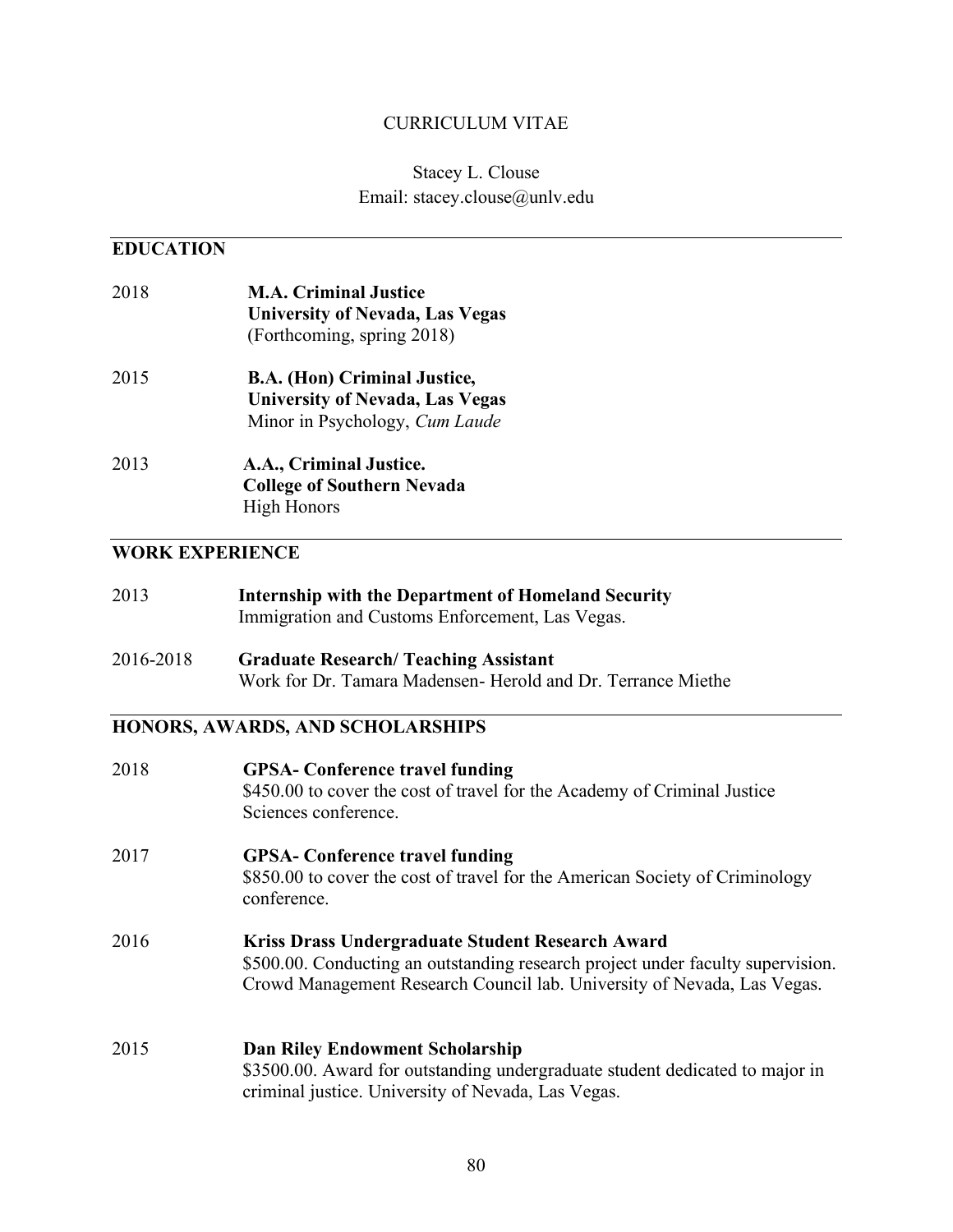| 2014, 2015 | <b>Dean's Honor List</b><br>Greenspun College of Urban Affairs. University of Nevada, Las Vegas.                       |
|------------|------------------------------------------------------------------------------------------------------------------------|
| 2013       | Dean's List<br>College of Southern Nevada- fall and spring term.                                                       |
| 2013       | <b>Presidents List</b><br>College of Southern Nevada- fall term.                                                       |
| 2012       | <b>New Hope Foundation \$1000</b><br>Academic scholarship for women returning to school, College of Southern<br>Nevada |

#### **ACADEMIC AND PROFESSIONAL SOCIETIES**

**Phi Theta Kappa**

College of Southern Nevada

### **Alpha Phi Sigma- Theta Tau**

University of Nevada, Las Vegas Public Relations Officer 8/2015-12/2015

### **The National Society of Collegiate Scholars**

Scholarship, Leadership and Service University of Nevada, Las Vegas

**American Society of Criminology**  Member since 2016

# **Academy of Criminal Justice Sciences**

Member since 2017

### **INDEPENDENT STUDY**

*Michel Foucault*, Discipline and Punish: The Birth of the Prison System. Guided by Dr. Emily Troshynski

*Michel Foucault,* The History of Sexuality: Vol. 1. Guided by Dr. Emily Troshynski.

Implicit bias research guided by Dr. Joel Lieberman.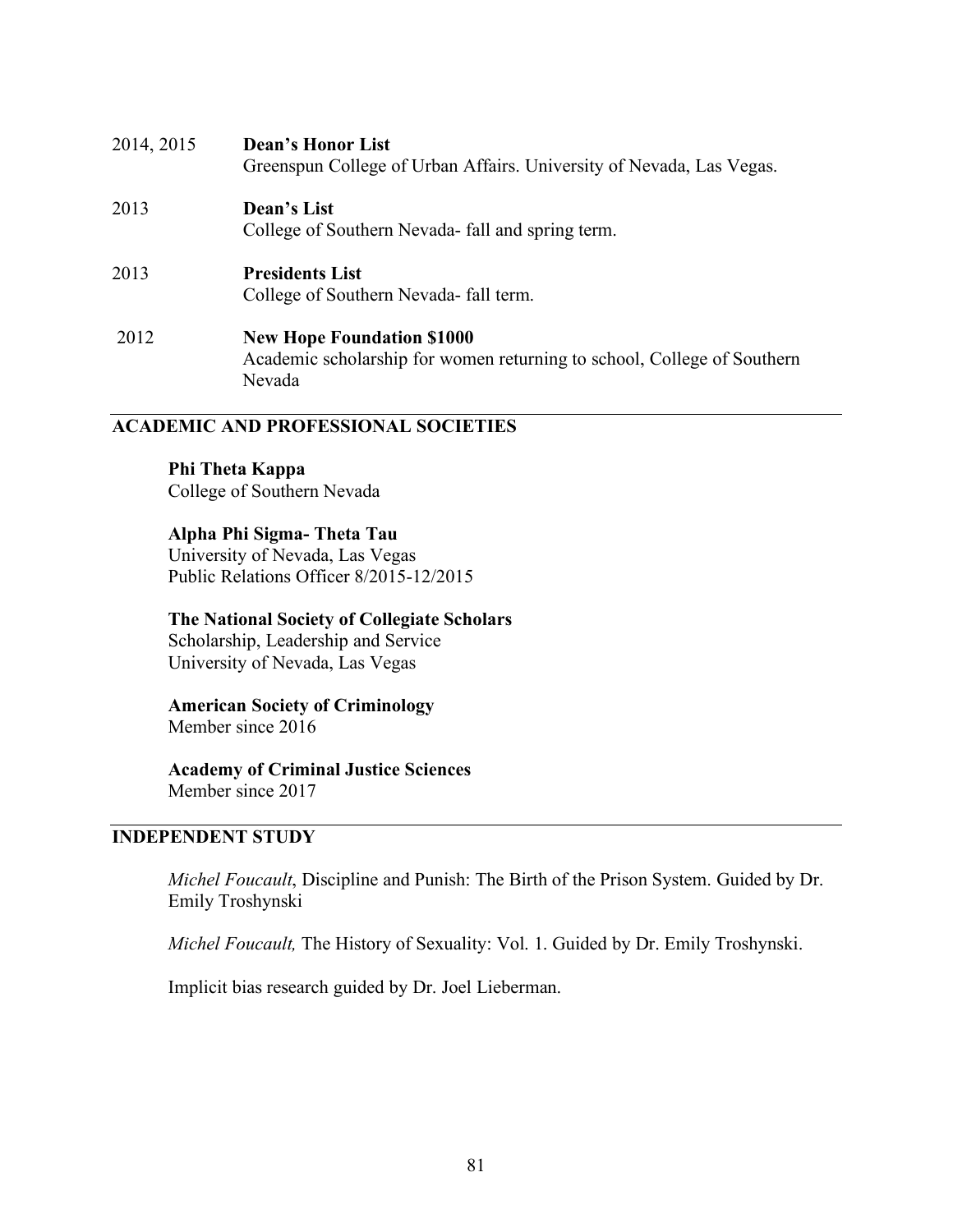### **POSTER PRESENTATIONS**

2017 **Clouse, S**. **L**., Kennedy, L. P., & Madensen, Tamara D. From Verbal Judo to Physical Restraints: A Multi-disciplinary Content Analysis of Deescalation Techniques. American Society of Criminology (ASC), Philadelphia.

### **ORAL PRESENTATIONS**

- 2017 Clouse, Stacey L. (November, 2017). Police Interventions, Public Perceptions, and The RDFC Interaction Model. 3MT (3 Minute Thesis Competition) Rebel Grad Slam.
- 2018 Clouse, Stacey L. (February, 2018). Police Interventions, Public Perceptions, and The RDFC Interaction Model. Academy of Criminal Justice Sciences (ACJS), New Orleans.
- 2019 **Clouse, Stacey L.** & Madensen- Herold, Tamara D. (2019). Public perceptions of police interventions (Forthcoming, November 2019).
- 2019 Madensen-Herold, Tamara D., Sousa, William H., **Clouse, Stacey L.,** & Donnelly, Joshua W. (2019). Crime Place Networks: Eliminating Infrastructures for Criminal Activity. (Forthcoming, November 2019).

## **RESEARCH**

2018 **Center for Crime and Justice Policy**- **Research Associate for the Tourism Security &Crowd Science Lab**

Graduate research associate and lead investigator for the continued project of: Tactical Medical response to mass casualty incidents.

- 2018 **Research Associate National Science Foundation Grant #1625808** Principle investigators: Dr.'s Terrance D. Miethe and Joel D. Lieberman Active role in conducting interviews within the community, coding data, and organizing teams.
- 2017 **Research Associate National Science Foundation Grant #1625808** Principle investigators: Dr.'s Terrance D. Miethe and Joel D. Lieberman Active role in conducting interviews within the community, coding data, and organizing teams.
- 2017 **Hope for Prisoners, Train the Trainer Manual** Assisted Dr. Alexis Kennedy and Dr. Emily Troshynski by contributing two chapters to a training manual. One chapter was regarding the development of parenting skills and the other chapter was regarding the development of professionalism and interviewing skills.